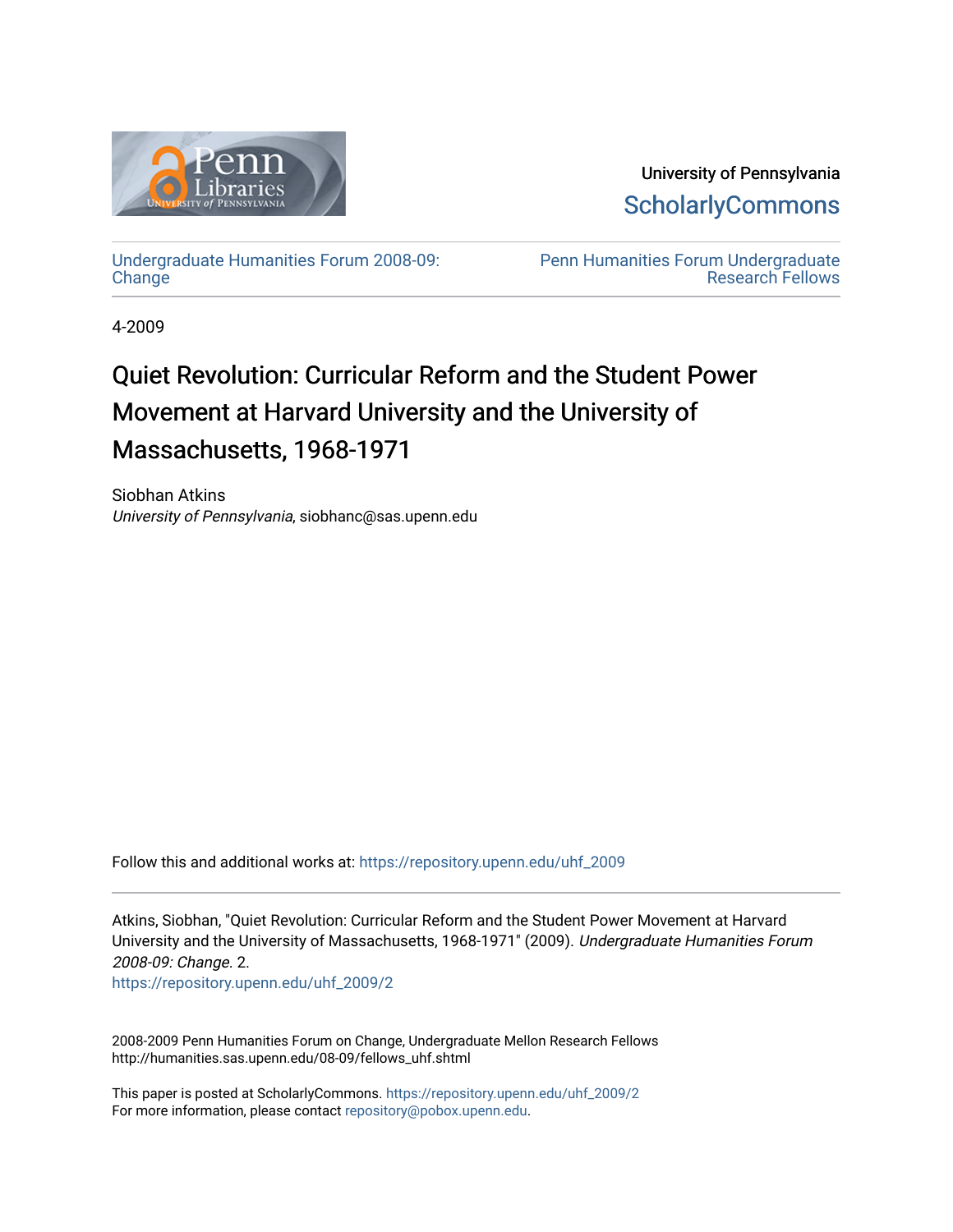#### Quiet Revolution: Curricular Reform and the Student Power Movement at Harvard University and the University of Massachusetts, 1968-1971

#### Abstract

Siobhan C. Atkins, College '09, History

The American Student Power Movement of the 1960s

The "student power" movement of the 1960s in America was characterized by a push for curricular reform, academic freedom, and a greater student and faculty role in decision making at universities across the nation. Not only was the movement widespread—virtually no university remained untouched—but it also resulted in tangible reforms, many of which remain to this day. What hopes and concerns did America's youth have towards their society at the dawn of the postindustrial era? How did school administrators, parents, and intellectuals react? And what do these findings reveal about the generational conflicts at the heart of student dissent of the 1960s?

#### **Comments**

2008-2009 Penn Humanities Forum on Change, Undergraduate Mellon Research Fellows

http://humanities.sas.upenn.edu/08-09/fellows\_uhf.shtml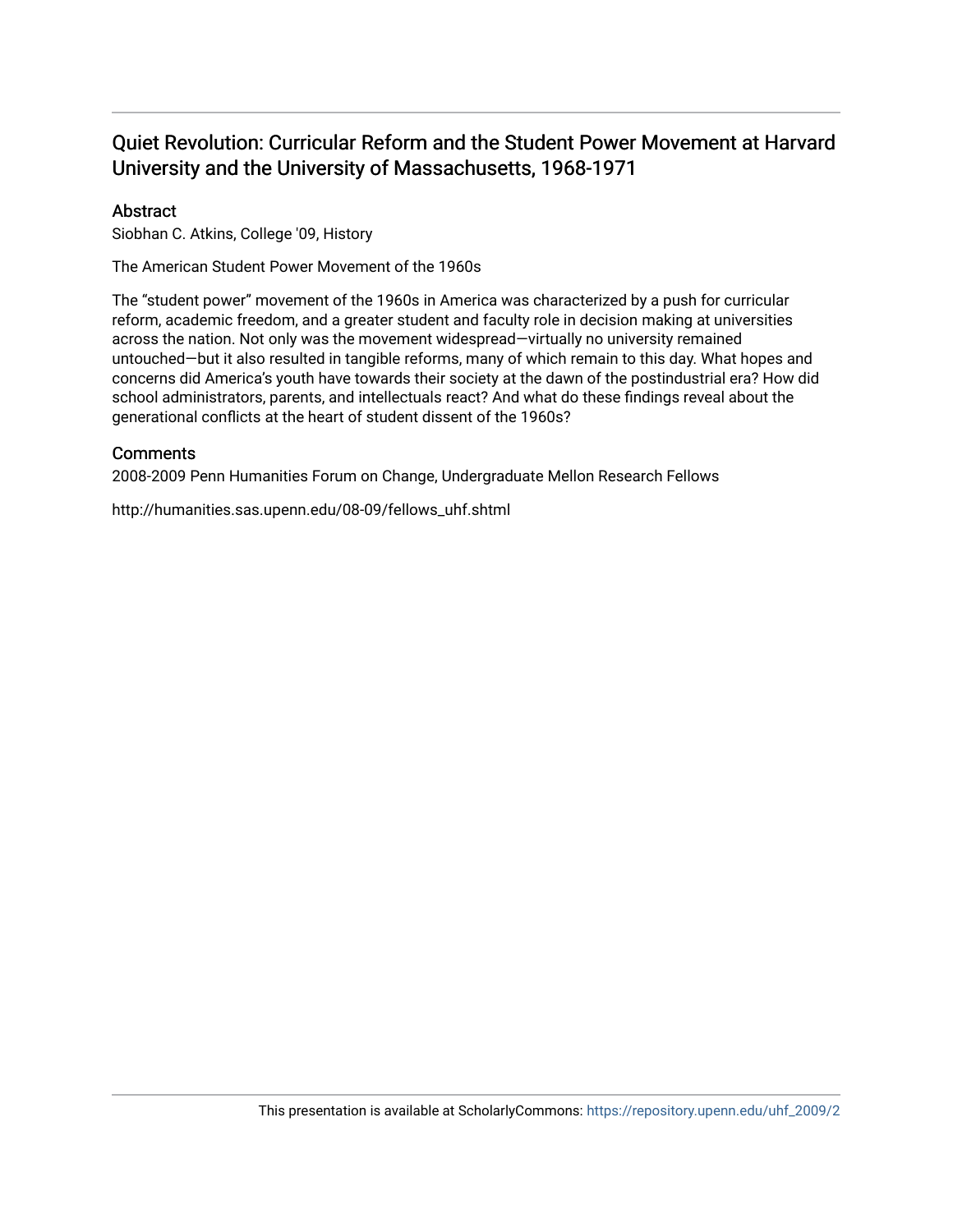**Quiet Revolution: Curricular Reform and the Student Power Movement at Harvard University and the University of Massachusetts, 1968-1971**

### **Siobhan Atkins**

University of Pennsylvania Department of History Senior Honors Thesis\* and 2008–2009 Penn Humanities Forum Undergraduate Mellon Research Fellowship

Submitted April 2009

\*Advisors: Kathleen Stromberg-Childers, Thomas Sugrue, Marybeth Gasman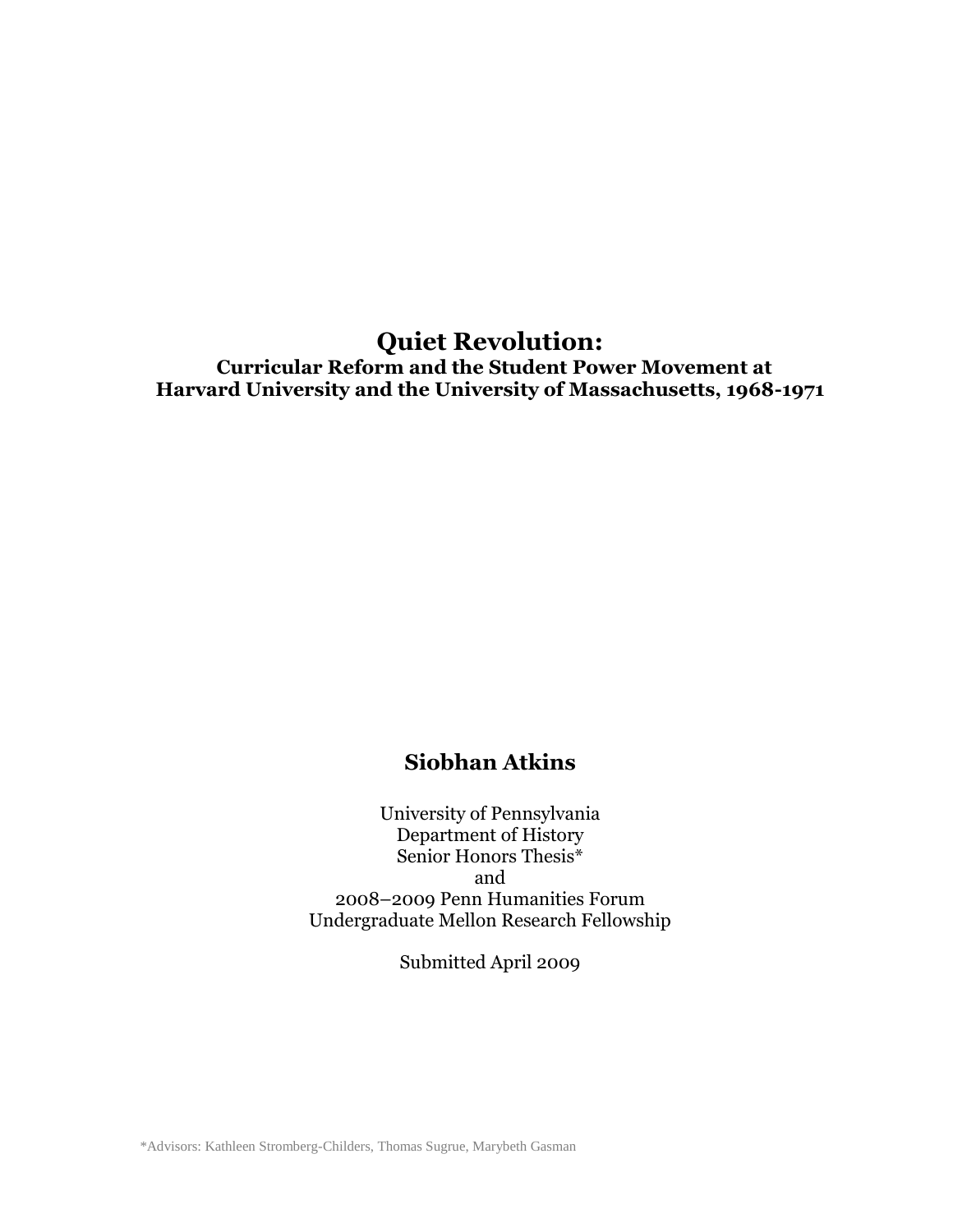### *Acknowledgements*

Given that an undergraduate history thesis at Penn is -- provided everything goes according to plan -- a marathon, not a sprint, there are many people who have helped me along this 26.2-mile trek to the finished product. I"d first like to thank Dr. Sarah Igo, who has continued to serve as a source of wisdom and inspiration for our entire class, even from Tennessee. Dr. Stromberg-Childers, thank you so much for the pep talks, encouraging emails, and of course, the donuts. Dr. Sugrue, I am so glad I had the privilege of working with you and having you as an advisor this year – your knowledge of the "60s and of American historiography in general has been of immense help. And Dr. Gasman, thank you for agreeing to serve as the second reader for an undergraduate thesis, despite your alreadyheavy workload. A final thanks to all the history professors I've had at Penn – you've nurtured a pesky interest that will stay with me for my entire life, no matter where I end up. And thank you to my parents  $-1$  know you don't think the '60s actually qualifies as history, given you've lived through it, but you've always been supportive no matter what my interests, and for that I am forever grateful.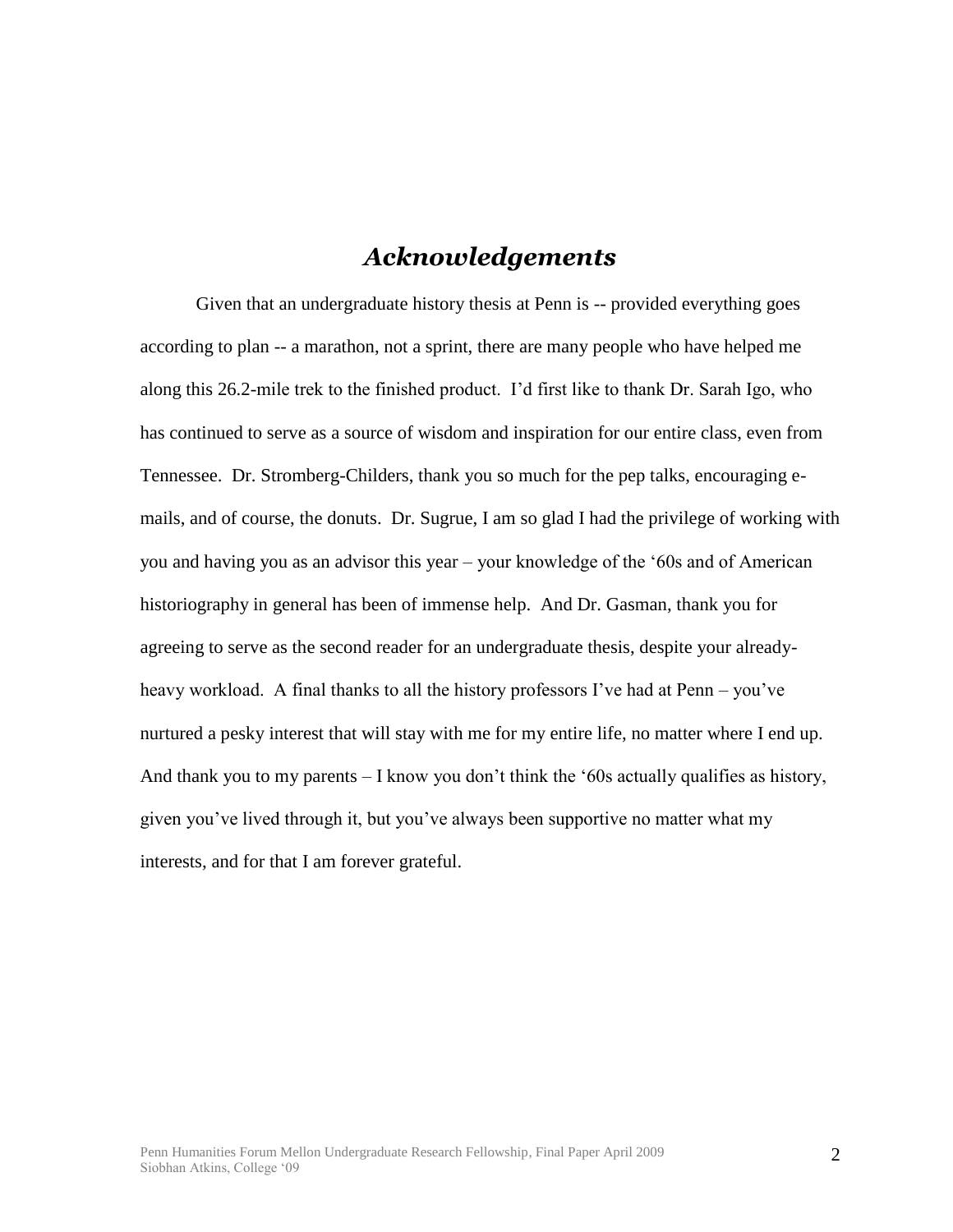# *Table of Contents*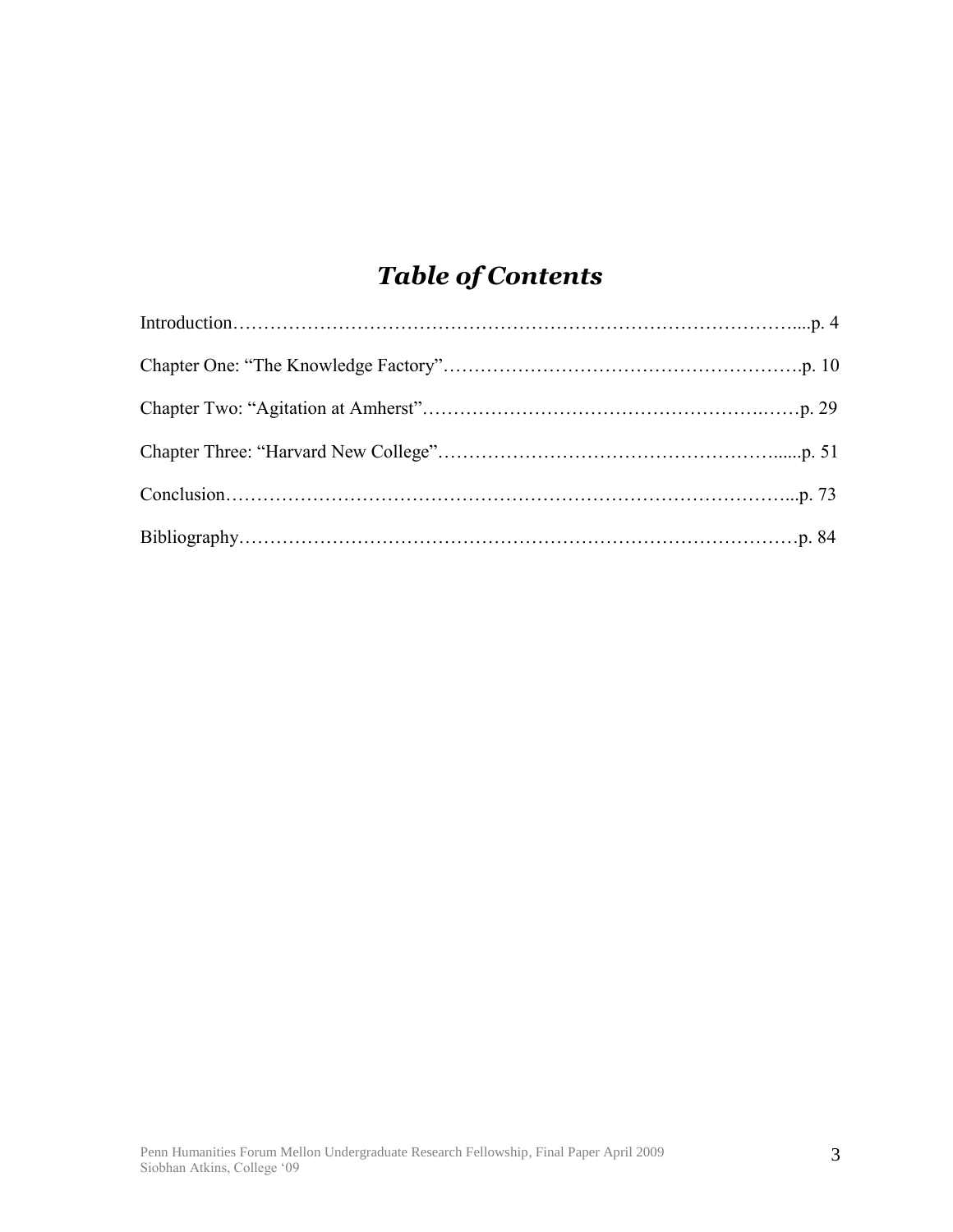#### *Introduction*

As the fall of 1969 approached, the University of Massachusetts, like scores of colleges and universities across the United States, prepared itself for the dawn of another school year. The sleepy Western Massachusetts town of Amherst, nestled in the Connecticut River Valley and also home to the private Amherst College and Hampshire College, began to awake from the summer stupor characteristic of university towns. By mid-August, Amherst was buzzing with landscaping, dorm-cleaning, and all the signs that another typical academic year was set to begin.

For the University of Massachusetts, however, this would be far from a "typical" school year. In only a few short weeks, the otherwise-pristine campus green would be overrun with construction -- the finished product, however, was not a new campus gym or laboratory but, rather, a series of white domes built by students in protest of university overcrowding and what they perceived as an overemphasis on competition and career preparation. In the following weeks after their construction, many students would forego regular classes, choosing instead to attend classes in the domes taught by willing (often younger) professors with titles such as "Seminar for the Conscientiously Dissatisfied." By May, after the publication of a scathing report on the status of undergraduate academics by the school"s Student Government Association, a series of meetings between school administrators, faculty, and students, and an unprecedented university-wide referendum on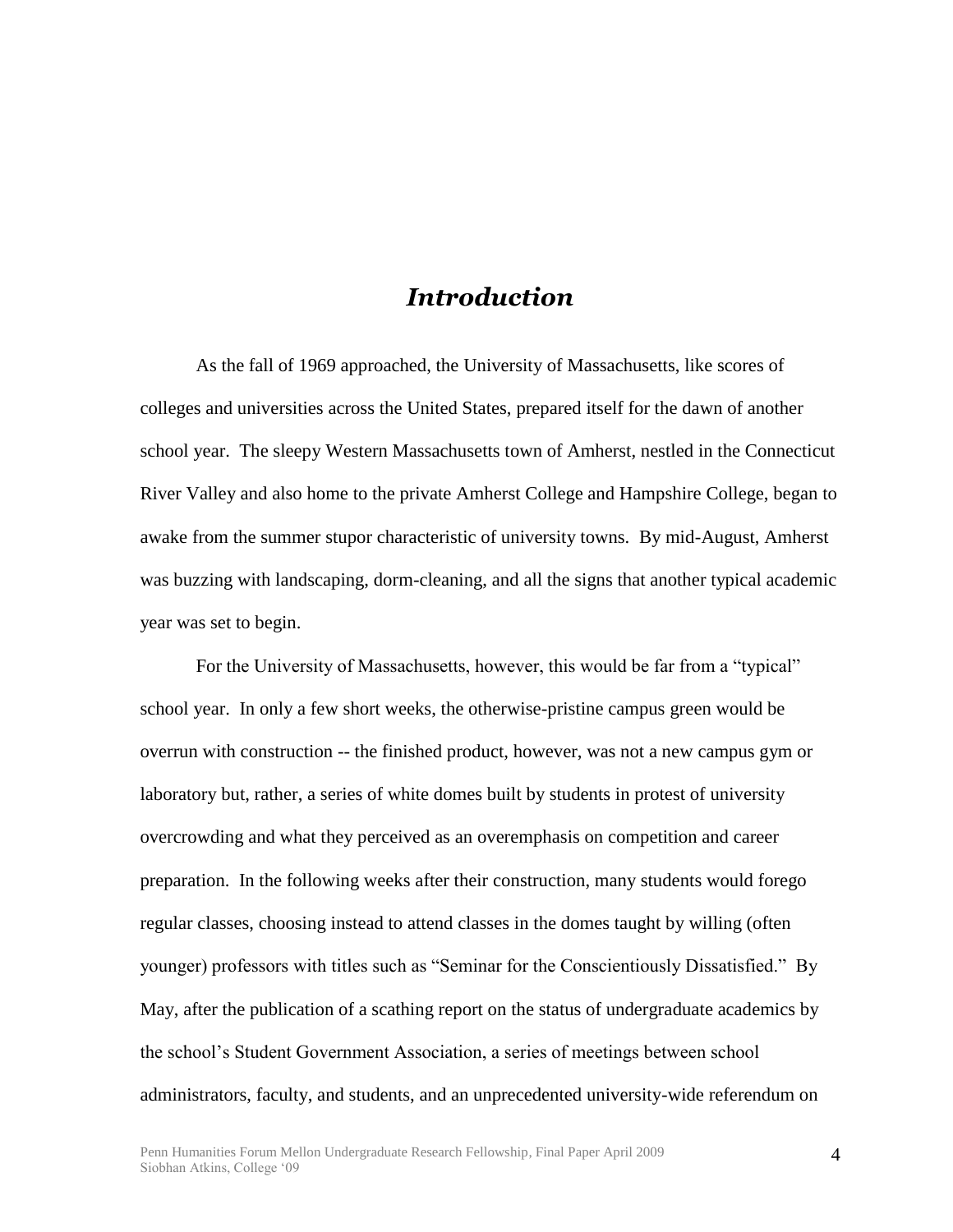the school"s grading system and curriculum, UMass had changed many of its graduation requirements and had introduced the pass-fail grading system as an option to undergraduate students. While the white domes dubbed "Tent City" did not outlast the brisk New England fall, the academic environment of the school would forever be changed.

Only a little more than a hundred miles to the east, in Cambridge, Massachusetts, another very different university was undergoing some similar strains. Harvard University, the nation"s oldest and most prestigious college and the home of some of the country"s best and brightest young bourgeoisie and Brahmins, had the previous spring seen its century-anda-half-old administrative building University Hall overtaken by student protestors, with one dean even carried outside by members of the school"s chapter of Students for a Democratic Society. The cause of this particular outburst was very different from that behind "Tent City" at UMass: the demands prompting the sit-in at Harvard largely centered on the campus branch of ROTC, a tangible target for students' anti-Vietnam War sentiments. However, while the Vietnam War may have been the primary catalyst for the protest, the debates among faculty and students that followed exposed deeper qualms with the university – ones that strikingly mirrored those at UMass. One student editorial in the *Harvard Crimson*  proposed a student boycott on spring exams – not to protest the university"s continuing refusal to ban ROTC activities on campus or even to show the power of student mass action, but, instead, to show that "the academic system here does not serve our interests as students and as people, but is in fact opposed to these interests." The editorial goes on to decry the competition and memorization of rote facts rather than critical thinking encouraged by the modern university – and, perhaps more importantly, connects the exam system to problems many "60s-era students found with the modern bureaucratic society. The student wrote,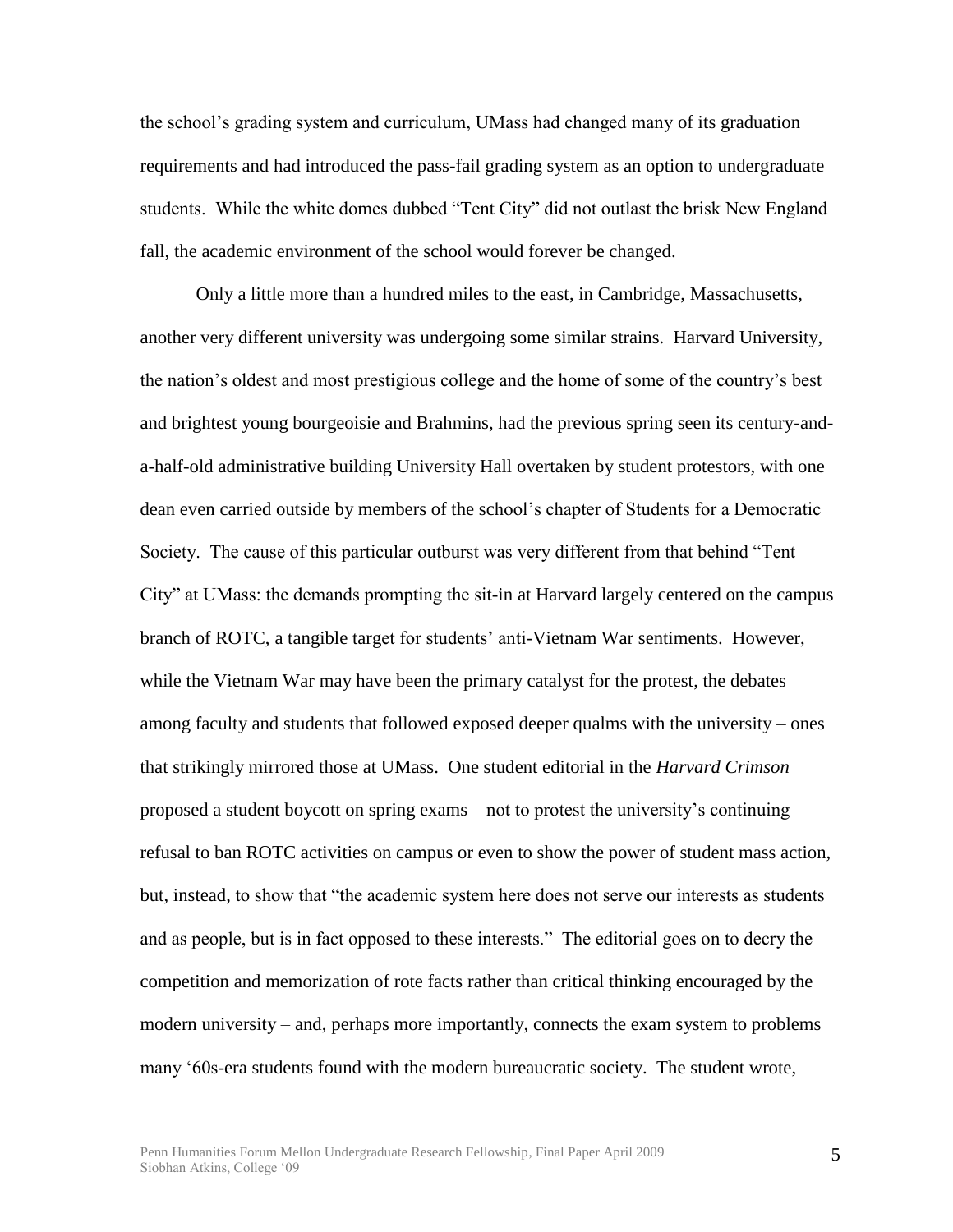"Exactly as in an office or a factory, the school encourages students not to think about the intrinsic pleasure or displeasure of the work they are required to do, but to respond solely to the easily controllable incentive system provided by the authorities." The system of grades and exams students at Harvard – and students to the west at UMass – rallied against, thus represented much more than academic competition to its detractors: it instead mirrored the overly technocratic and meaningless working world many "60s-era students were reluctant to join. As the same *Crimson* editorial was quick to point out, "educational "reforms" such as the abolition of exams and grades cannot be considered separately from the organization of society as a whole."<sup>1</sup>

More than just attack Harvard"s system of grades, a group of students that spring went farther: like the students at UMass a semester later, they began organizing their own classes. Dubbing their experiment "Harvard New College", students – with the help of willing graduate teaching fellows and some professors – held seminars out of dorm rooms and common spaces, on subjects ranging from experimental dance to the science behind hallucinogenic drugs.

As one can see, two schools only a short drive apart, but light years away in history and reputation – one the oldest and most prestigious university in the country, the other a state-run former agricultural college -- experienced shockingly similar attacks on their academic systems, all within a year of each other in the late "60s. The question thus must be asked: what caused this sudden rebellion against grades and curricular requirements students at both schools had tolerated for decades? And why, given the seeming differences in the very academic policies students rallied against – not to mention the student bodies at each campus -- did both schools experience such similar movements?

<sup>&</sup>lt;sup>1</sup> David I. Bruck, "A Proposal Concerning Exams," The Harvard Crimson, 28 April 1969.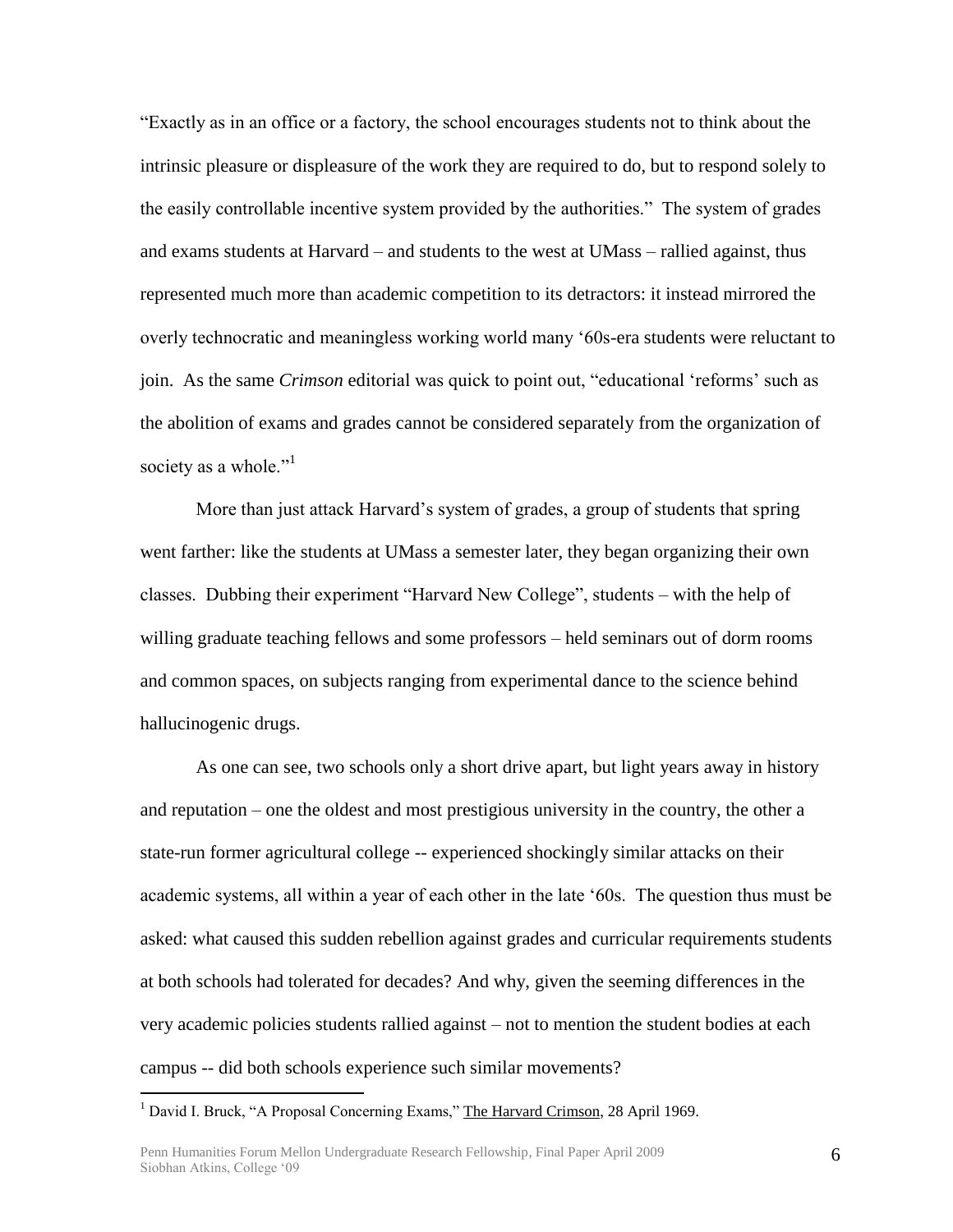Studying the evolution of academic-related protests at both Harvard and UMass will give me an opportunity to explore changes that were sweeping schools across the nation, whether public or private. Despite their differences in their respective relationships to the state, both Harvard and UMass ceded to increasing federal influence in the "60s – a fact students at both schools protested, particularly in light of the increasing specialization and neglect of the undergraduate liberal arts that often accompanied federal dollars. Both schools also embraced subtle changes in institutional focus over the course of the "60s, responding to a national exhortation for more scientists, researchers, and prepared white-collar workers at the dawn of a postindustrial era – an approach that left students seeking the traditional "Renaissance Man" education feeling slighted. And then, of course, both schools found themselves increasingly pressed for resources at a time when the demand for higher education in the United States was skyrocketing. The number of students at UMass in Amherst grew by a staggering 10,000 over the course of the "60s – a change that brought about overcrowded dorms, hastily-built high-rises, and overflowing lecture halls, conditions all ripe for rebellion.<sup>2</sup> And while Harvard's growth in the same era was much more modest, it still faced staffing problems, particularly in the liberal arts – a condition which contributed to students" sense of being "cut off" from their learning experience.

Other than growing and changing their academic focus, both Harvard and UMass changed in other ways, too. Over the course of the "60s, the student bodies at each school changed along with the schools themselves – and in ways that were surprisingly similar. Like students on campuses across the nation, students at each school were, overall, significantly more politically active than their "50s counterparts – a fact that is especially relevant, given that academic-based complaints at both schools first found their expression in

<sup>&</sup>lt;sup>2</sup> Richard Freeland, Academia's Golden Age (New York: Oxford University Press, 1992), 315.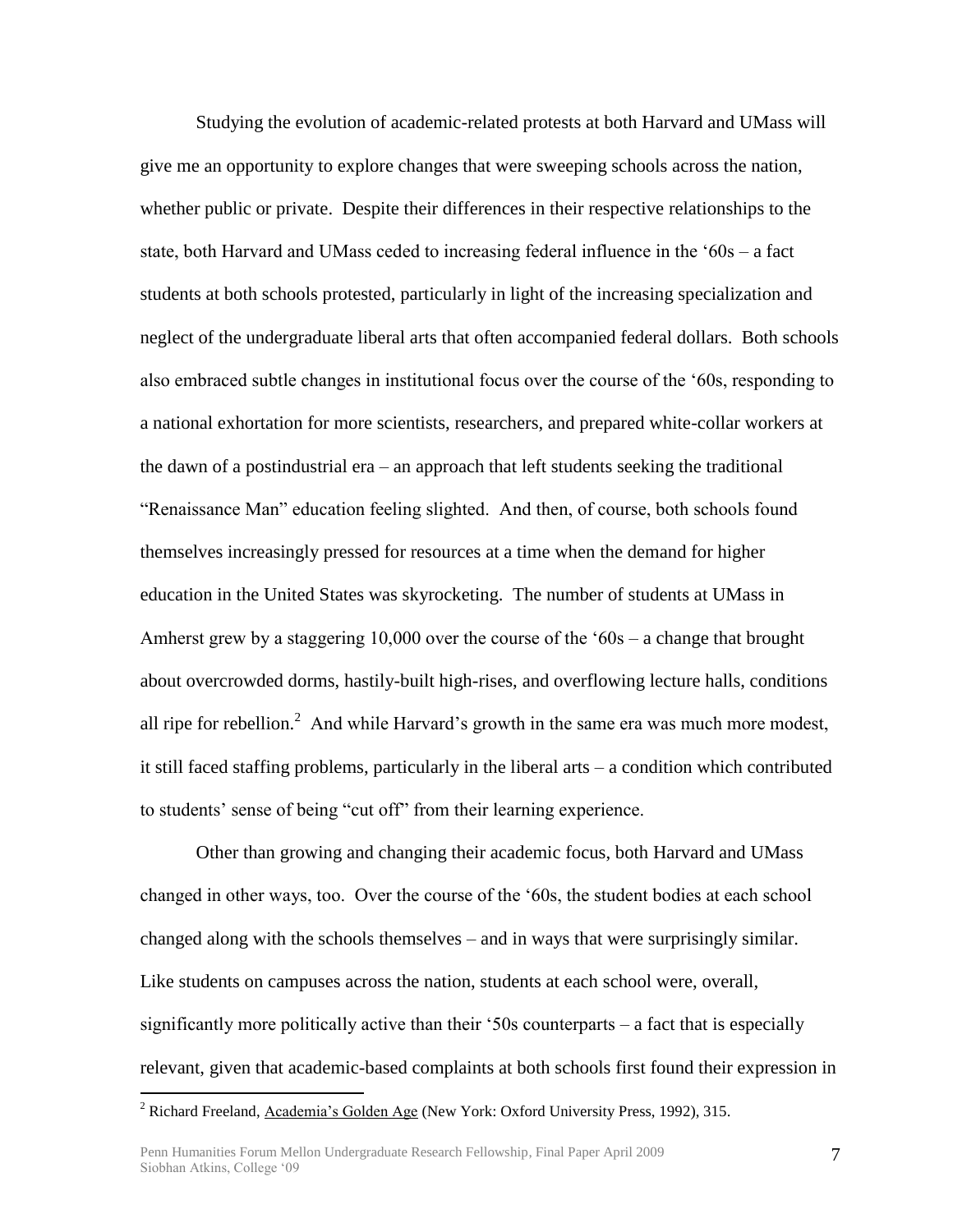movements that initially focused on the war in Vietnam. The overall academic caliber of the student body at each school – particularly at UMass, but to a smaller degree at Harvard - also increased over the course of the "60s, largely thanks to the dramatic increase in applications. Many students at each school thus not only had the inclination to lend a critical eye to their surroundings, but also possessed the intellectual capacity to do so.

Finally, in a way that is less quantifiable but no less significant, the student bodies at each school also seemed to possess dramatically different views regarding their own educations – and how such educations related to society at large – than their "50s-era equivalents. Rather than view their college educations from a purely practical viewpoint, with their degrees as the golden tickets to a lucrative career, students in the "60s increasingly began to question how their educations contributed to their overall personal growth – and to challenge the rigid, competitive evaluation methods of evaluation put upon them by the university. To many students, such systems reflected the overall competitive nature of life at large in a postindustrial society – a life that they hoped, in some small part, to change.

 By changing the grades-bound system at their own universities and reforming staid curriculums to incorporate issues more relevant to students" identities, students at these two dramatically different Massachusetts universities thus hoped to accomplish much more than making their undergraduate careers less stressful: they hoped, in some small way, to make American society more cooperative and less cutthroat, more focused on quality of life rather than quality of station. And they certainly were not alone: students across the country were similarly engaged in questions of university curricular reform, forcing university officials and American intellectuals along the way to consider the merits of their complaints and the role of students in university reform at large. Like the far-reaching ultimate goals of curricular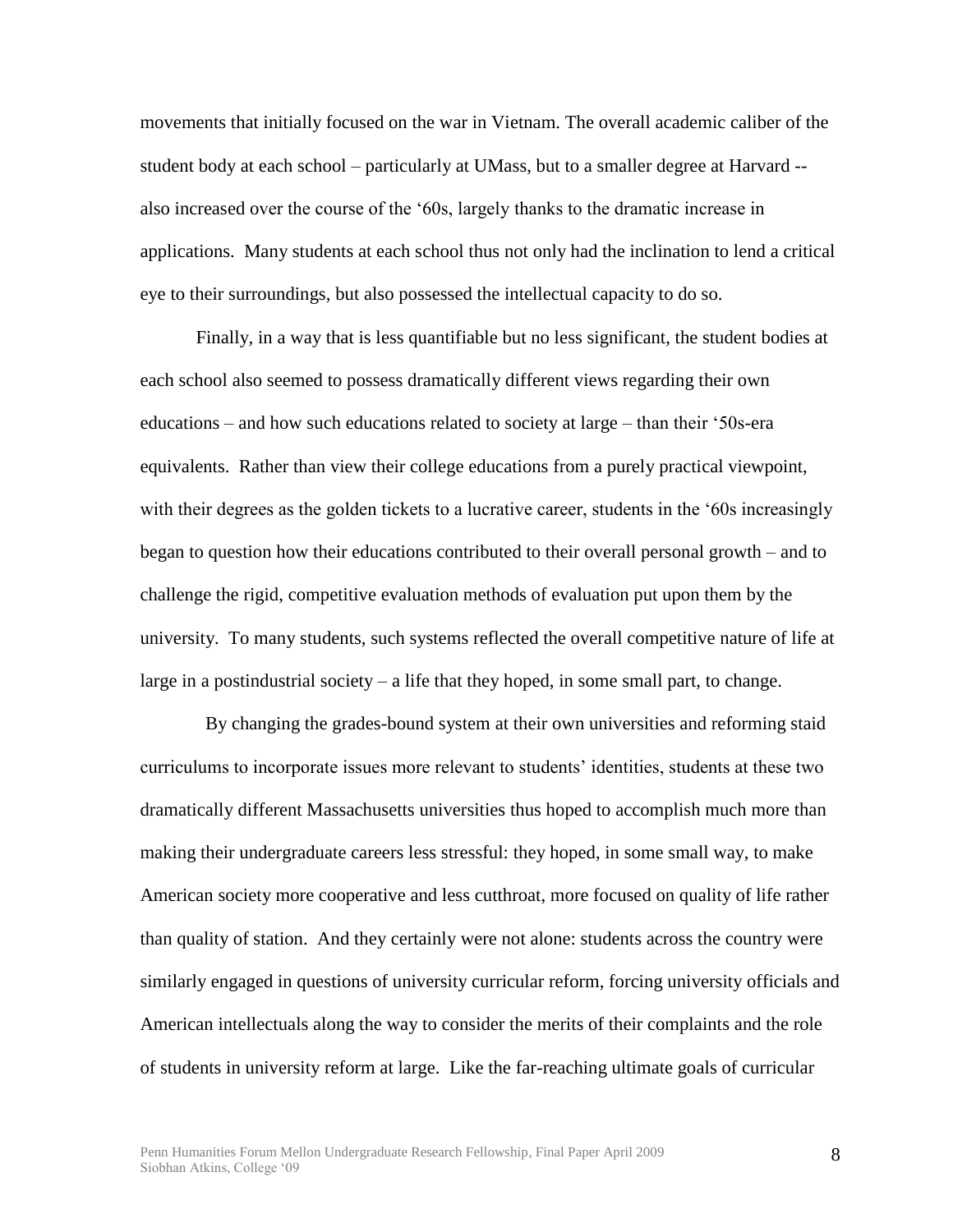rebellion, the reasons behind such unprecedented – and widespread – student dissatisfaction with undergraduate life are multifold, and have their roots in greater changes to American university structure and societal interests in the postwar era. An exploration of curricular reforms in the late "60s, thus, does not just expose student discontent with American society: it also reveals the radical transformations in the university"s purpose and relationship with government and society as America moved into the postindustrial era.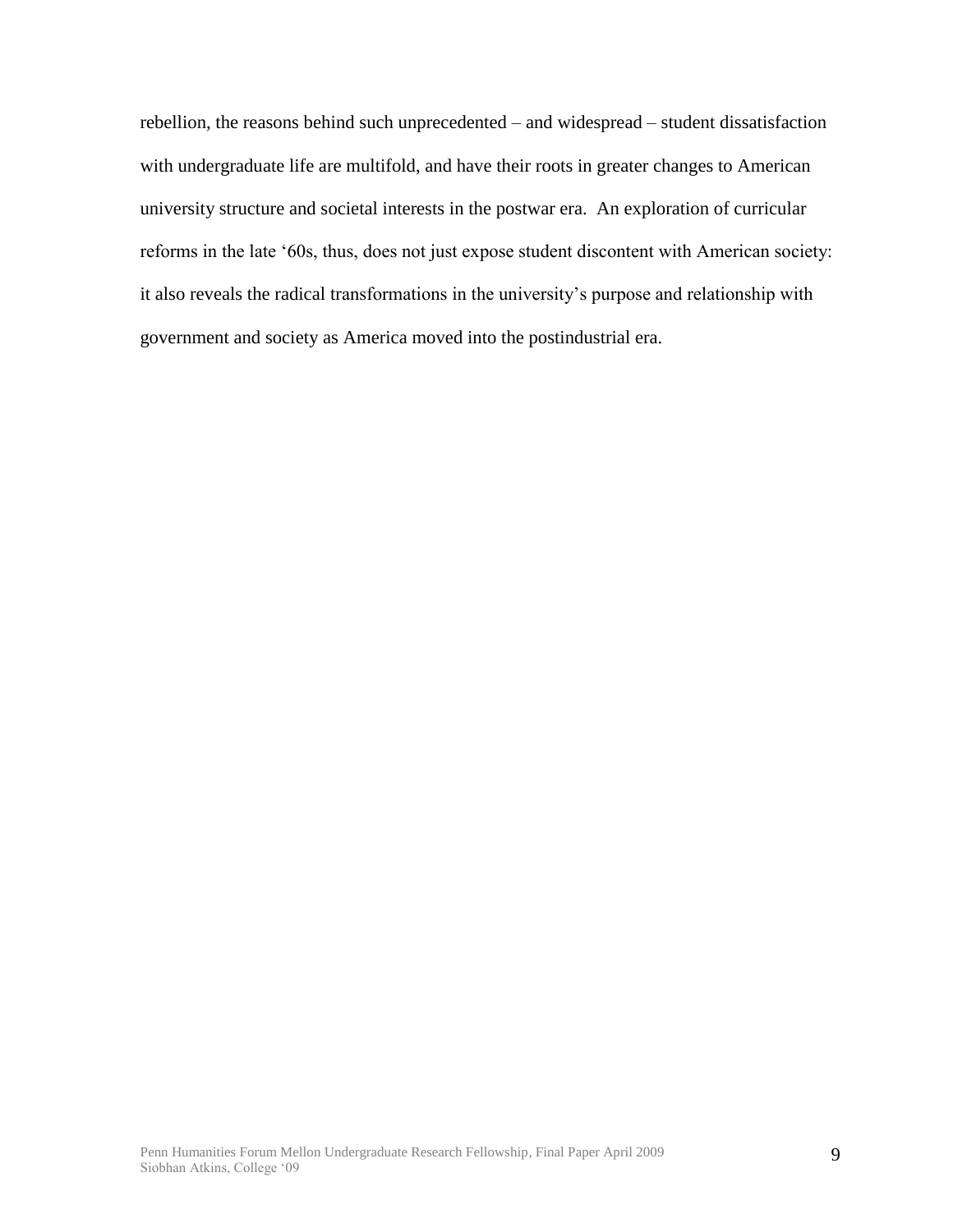## *Chapter One: "The Knowledge Factory"*

To see where American higher education – and the average American university"s student body – found itself in the late "60s, it is of course necessary to first examine where it was coming from. America's entry into the arena of higher education first came when Harvard was founded in 1639, a full century and a half before the colonies gained their independence from Great Britain. In the centuries that followed, the United States would quickly surpass its mother country (and many countries in Europe) with the sheer ubiquity of colleges available: by the mid-1800s, the United States had over two hundred higher education institutes, compared to Britain's four.<sup>3</sup> Still, however, before World War Two, higher education remained a distinctly elite – and white male – privilege. In the 1890s, only approximately 3% of the college-age population in the United States was enrolled in fouryear college programs.<sup>4</sup> With the exception of a few elite women's colleges such as Radcliffe and Bryn Mawr, entry into colleges was largely limited to males, and steep tuition fees – not to mention unofficial and occasionally official quota policies for Jews and Catholics – meant that most university students remained upper-class Protestants.

American universities in the prewar era didn"t just take the high road when it came to the men they educated; they also tended to define their very educational missions as somehow "above" the base needs of society and industry. Rather than provide practical

 $3$  Freeland, 21.

<sup>&</sup>lt;sup>4</sup> Christopher J. Lucas, American Higher Education: A History (New York: Palgrave Macmillan, 2006), 213.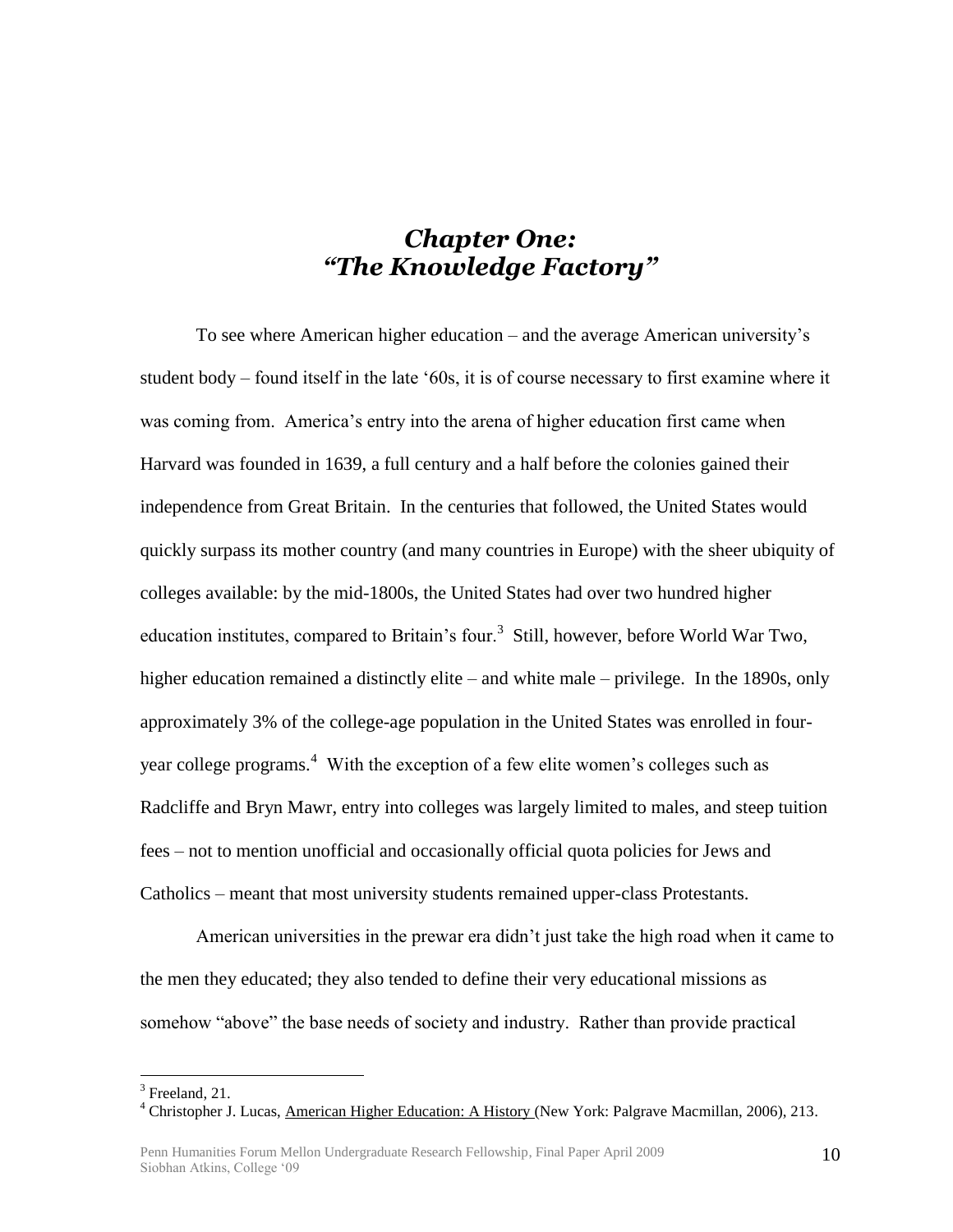training to prepare their students for the workforce, schools saw it as their duty to instead cultivate well-rounded "Renaissance Men" with the character – rather than just the technical skills – to succeed in society. Much of this had to do with the economic climate schools found themselves in during the prewar era. Universities, while dedicated to cultivating wellrounded and intelligent men to stock America"s chief political posts and most profitable businesses, were largely seen as irrelevant to the ultimate health of the country. In an industrial society in which factories, not white-collar industries, provided the driving force behind the economy, the training provided by universities did not receive much interest or investment from corporations or the government – nor did universities seek to provide such training. Indeed, many American universities embraced British philosopher John Stuart Mill"s theory of university education, articulated as such:

"There is a tolerably general agreement about what a University is not. It is not a place of professional education. Universities are not intended to teach the knowledge required to fit men for some special mode of gaining their livelihood….Men are men before they are lawyers, or physicians, or merchants, or manufacturers; and if you will make them capable and sensible men, they will make themselves capable and sensible lawyers or physicians."<sup>5</sup>

Some universities, however, began to feel the pressure to "modernize" and offer higher levels of specialization and innovation than that dictated by Mill"s philosophy. In the 1870s and thereafter, some higher education institutes in the United States began to model themselves on the Germanic ideal of higher education – one which, in lieu of emphasizing undergraduate general education in a wide array of subjects, placed value upon graduate programs, specialized subjects, and -- perhaps most importantly -- research rather than

<sup>&</sup>lt;sup>5</sup> John Stuart Mill, quoted in Richard Lichtman, "The University: Mask for Privilege?", in Immanuel Wallerstein and Paul Starr, ed., The University Crisis Reader, Volume One: The Liberal University Under Attack (New York: Random House, 1971), 101.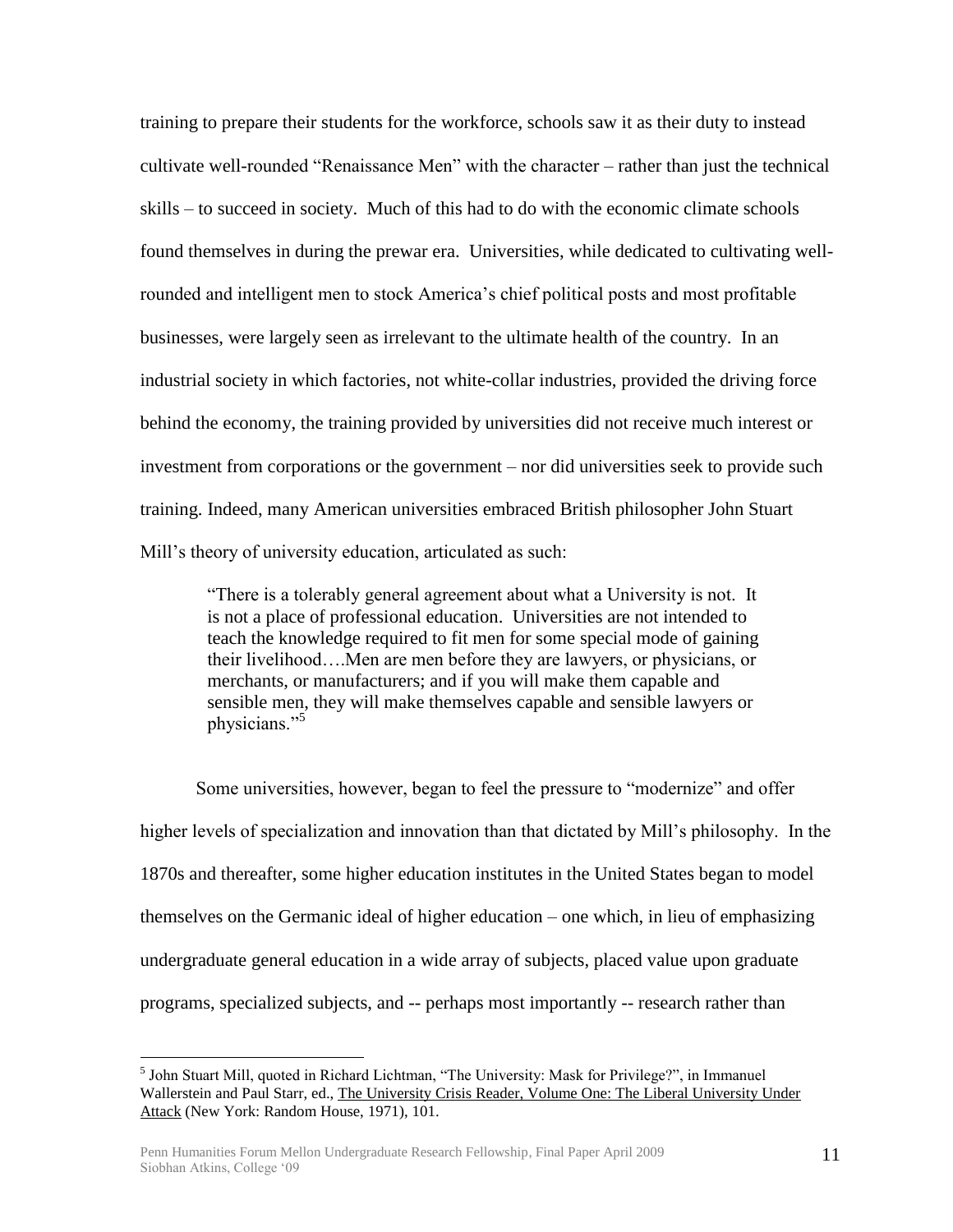teaching. Along with this newfound focus on advanced learning, many universities began to recognize – and tout – their greater purpose in illuminating and correcting the ills of society. As the founder and president of Johns Hopkins University, Daniel Gilman, saw it, a focus on research would allow "for less misery among the poor, less ignorance in schools, less bigotry in the temple, less suffering in the hospital, less fraud in business, less folly in politics."<sup>6</sup> Still, however, despite increasing interest in graduate programs and research, many liberalarts colleges were slow to adapt. Furthermore, whether or not universities saw themselves as crucial to the promotion of American order, they still maintained their political autonomy – and often, irrelevancy. As Rebecca Lowen wrote in her study *Creating the Cold War University: the Transformation of Stanford,* universities pre-World War Two were "peripheral to the nation"s political economy". Even as universities increasingly devoted themselves to higher-level scholarship and research, such research was typically framed as "pure" and devoted to finding universal "truths" – a mission that kept autonomy from government and business as one of its key prerequisites.<sup>7</sup>

The 1870s and 1880s also saw the beginnings of undergraduate curricular reform  $-a$ process that proved to be immensely controversial in colleges and universities across the country. In his inaugural address in 1869, Charles Eliot, the new president of Harvard, challenged the fixed, uniform undergraduate curriculum long seen as crucial to the development of serious scholars. As he stated, "The individual traits of different minds [in education] have not been attended to…The young man of nineteen or twenty ought to know what he likes best and is most fit for…When the revelation of his own peculiar taste and capacity comes to a young man, let him reverently give it welcome, thank God, and take

 $<sup>6</sup>$  Lucas, 179.</sup>

<sup>&</sup>lt;sup>7</sup> Rebecca Lowen, Creating the Cold War University: the Transformation of Stanford (Berkeley: University of California Press, 1997), 2.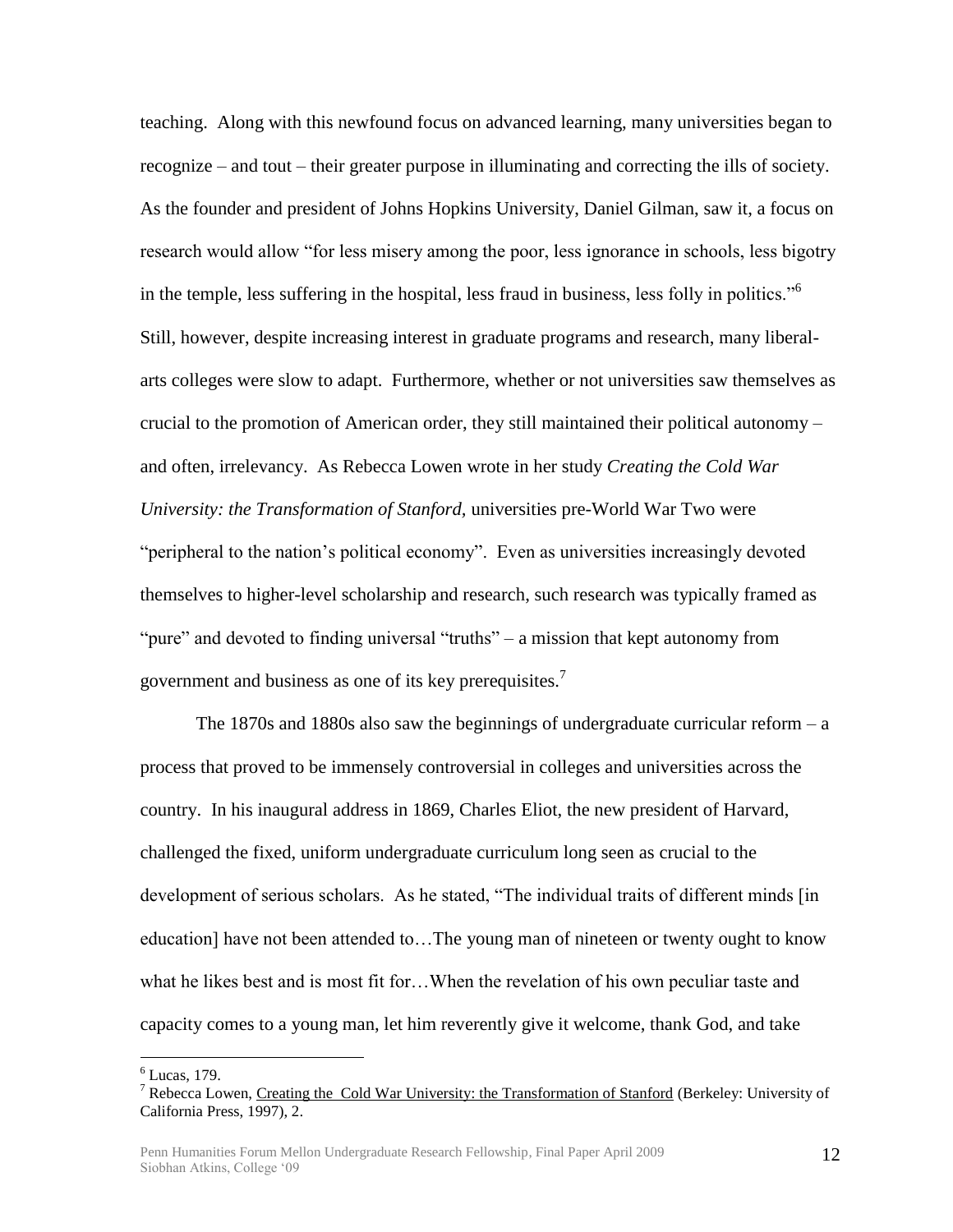courage." This bold statement – and Eliot"s consequent introduction of an unprecedented electives system – incited a firestorm of controversy from Eliot"s peers at other universities. As Noah Porter, then-president of Yale, insisted, "[Students"] tastes are either unformed or capricious and prejudiced; if they are decided and strong, they often require correction. The study which is the farthest removed from that which strikes his fancy may be the study which is most needed for the student."<sup>8</sup> Indeed, the sentiment behind most opposition to electives was a paternalistic one: students were seen as simply incapable of deciding what education was best for them. Nonetheless, Eliot"s vision of an elective-based education soon spread to universities across the country – even the president of the University of Tennessee soon admitted, "The harmonious and equitable evolution of man does not mean that every man must be educated like his fellow….That community is most highly educated in which each individual has attained the maximum of his possibilities in the direction of his peculiar talents and opportunities."<sup>9</sup>

With the advent of World War Two, the mission of universities – and the student bodies they admitted – changed dramatically. During the war, the federal government – and organizations such as the National Defense Research Council (NDRC), later to become the Office of Science Research and Development (OSRD) **--** turned to the nation"s universities and science professors to develop wartime technology, subcontracting important (and often highly classified) research projects out to colleges all over the nation. The prestige – not to mention cash flow – garnered by such projects gave university presidents hope that the government would continue to acknowledge universities" relevance and importance long after the war ended. As President Carmichael of Tufts University declared in a speech on

<sup>8</sup> Lucas,171-172.

<sup>&</sup>lt;sup>9</sup> Ibid., 175.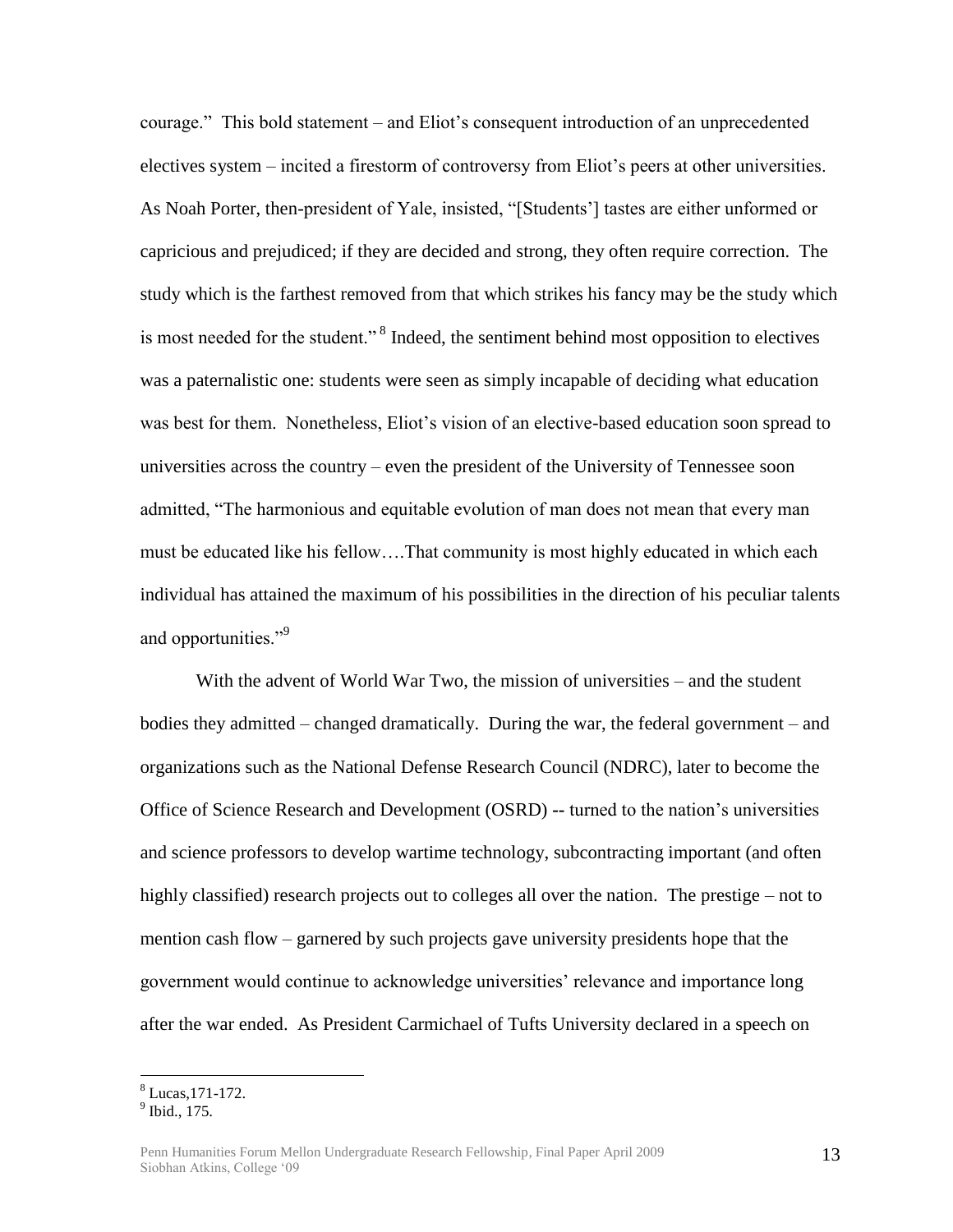university research programs, "The patterns of connection between the government and the colleges now evolving as war expedients will allow the endowed educational institution of the country to serve the nation's welfare in peacetime as well."<sup>10</sup> During a largely popular war, such university complicity in governmental-military objectives attracted little controversy; it did, however, set a precedent for university-military symbiosis that would have devastating consequences during the Vietnam War.

Upon the end of World War Two – and, more importantly, the beginning of the Cold War – university presidents began to reevaluate not only their connection to the government and public policy objectives, but also their approach to educating undergraduates. The first and most noted shift again came at Harvard, with the 1945 publication of a faculty committee report entitled *General Education in a Free Society.* Dubbed "the Redbook" because of its glossy maroon cover, the report emphasized the newfound role that universities would have in more than just cultivating well-rounded men. Its authors saw the university"s primary responsibility as imparting good citizenship and American values along with scholarship to its students – and, more importantly, saw a shared "general education" curriculum as the best way to promote shared values and knowledge in an era of increasing specialization. While continuing to acknowledge divergent personal interests and talents, the report asserted, the university also needed to prepare students "so far as it can for those common spheres which, as citizens and heirs of a joint culture, they will share with others.<sup> $11$ </sup> The end result of the Redbook was the creation of three required courses in different disciplines, along with several electives for upperclassmen that focused on knowledge integration rather than specialization. Harvard president James Bryant Conant praised the new approach to

<sup>10</sup> Freeland, 71-72

 $11$  Lucas, 270.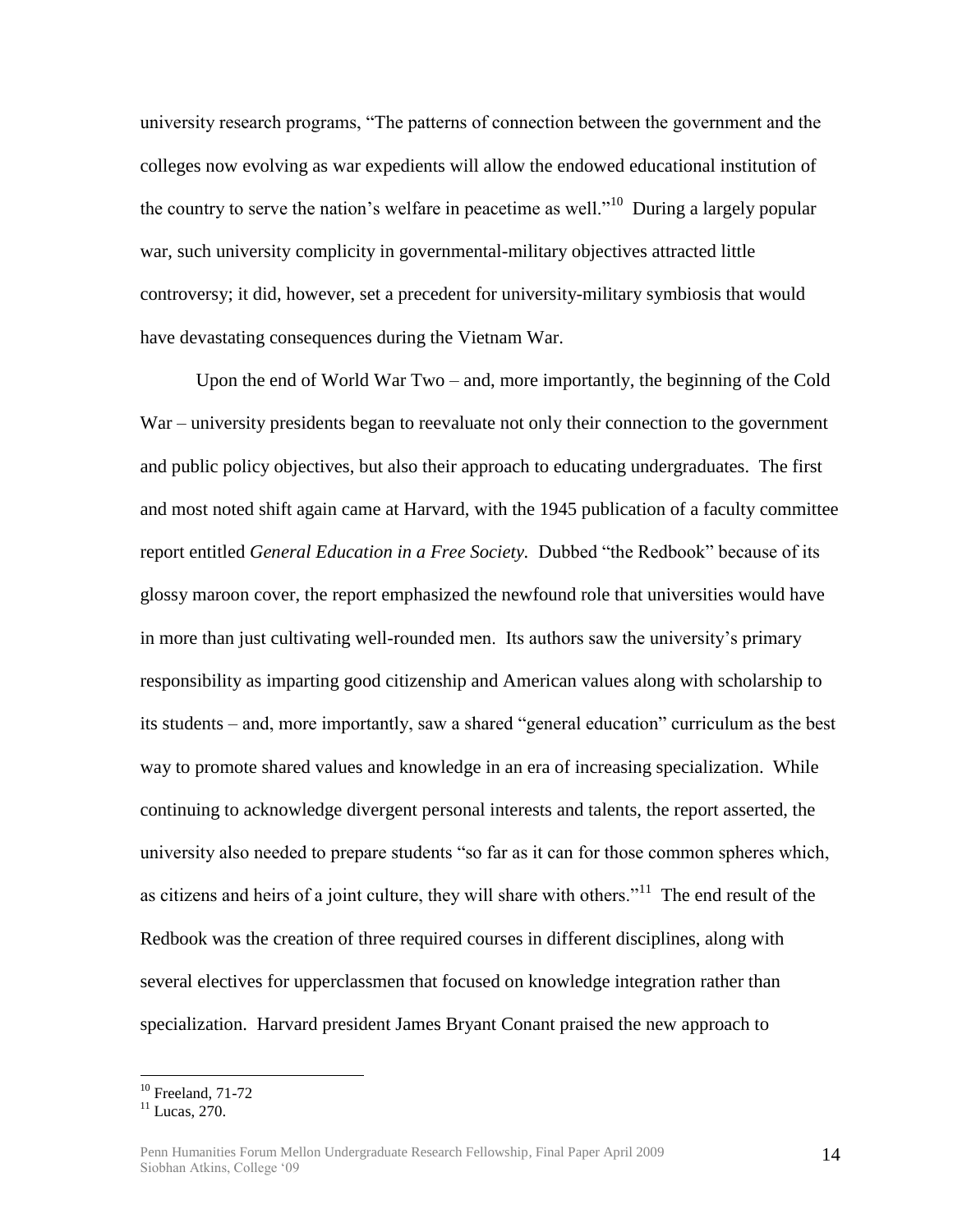undergraduate education, declaring that it introduced an opportunity for universities to "both shape the future and secure the foundations of our free society." This new effort to integrate higher education, thus, reveals a profound reconsideration of university"s roles at a time American values were seen as at risk. University presidents such as Conant saw their newfound educational mission as not just the cultivation of scholarship, but the active promotion of shared national values.

This approach was one, quite interestingly, now shared by the federal government. After World War Two, President Truman appointed two presidential commissions on the nation"s involvement and stake in higher education. One of the commissions, led by Dr. George Zook, former president of the University of Akron and then-director of the American Council on Education, concluded that "the failure to provide any core of unity in…higher education is a cause for grave concern." Rather than specialization, the report argued, universities should "provide a unified general education", resulting in a "common cultural heritage towards a common citizenship."<sup>12</sup>

\* \* \*

As the nation moved into the early "60s and children of the Baby Boom began to reach their late teens, universities strained to accommodate a newfound demand for higher education. Construction on many campuses became a year-round phenomenon, and many students found themselves denied on-campus housing or their first choices for courses because of over-enrollment. Universities during this period continued to forge connections with the federal government and to consider their greater role in promoting the national welfare. The approach many of them began to take, however, was dramatically different from that promoted by general education advocates in the late "40s. Rather than an

 $12$  Freeland, 78.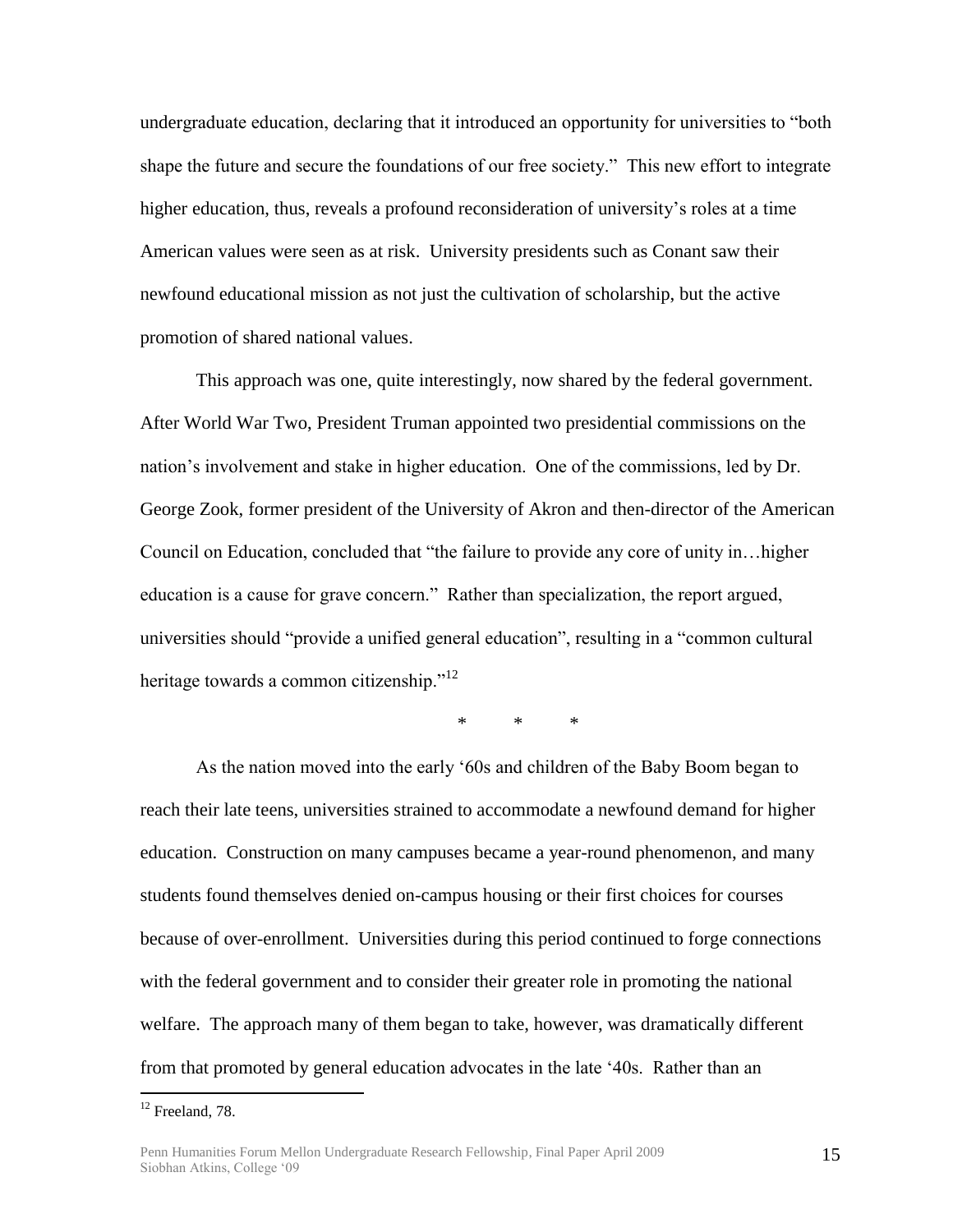undergraduate-centric view of the university, one that saw higher education"s chief goal as providing a coherent and cohesive curriculum meant to promote good citizenship and shared values, university presidents envisioned an education dominated by specialization and decentralization. Furthermore, unlike university leaders of previous eras, who saw autonomy from government and corporations as crucial to their legitimacy, these new leaders saw active cooperation with outside groups as the key to their continuing relevancy in a changing era. Perhaps the greatest articulation of this new vision came from Clark Kerr, the president of University of California appointed in 1958. In his landmark 1963 book *The Uses of the University*, Kerr, quoting turn-of-the-century academic pioneer Abraham Flexner, wrote,

> "A University…is not outside, but inside the general social fabric of a given era…It is not something apart, something historic, something that yields as little as possible to forces and influences that are more or less new. It is on the contrary…an expression of the age, as well as an influence operating upon both present and future."<sup>13</sup>

To that end, Kerr envisioned what he termed a "multiversity", one where "science and nationalism" would reign – and become integrated. Federal grants to universities since World War Two had skyrocketed: by 1960, universities were receiving approximately \$1.5 billion in federal assistance – one hundred times what they had been receiving only twenty years earlier – with a full two-thirds of that amount going to university research centers and research projects.<sup>14</sup> In the wake of the Cold War, Kerr argued, it was impossible to remain significant as a university without collaborating with government and industry. As he saw it, "In addition to the industrial revolution there was now the scientific revolution to be served. In addition to the stimulus of Germany, there was Russia – for Russian scientific achievements both before and after Sputnik were an immense spur to the new departure."

<sup>13</sup> Clark Kerr, Uses of the University (Cambridge: Harvard University Press, 1963)*,* 4.

 $14$  Ibid., 53.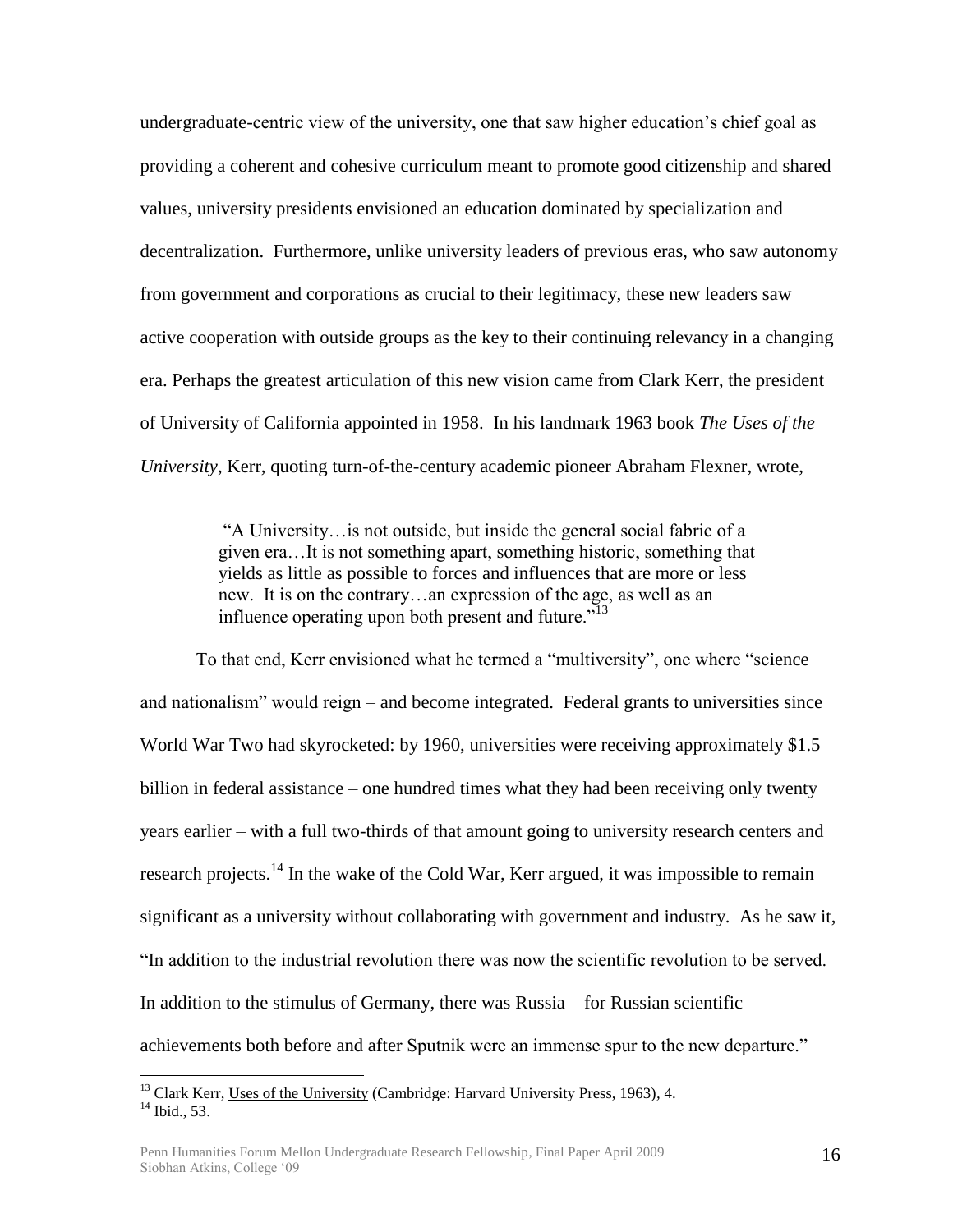Kerr occasionally commented on the paradox of so-called "private" institutions lending themselves so readily to nationalistic and scientific needs; in *Uses of the University*, he mused,

> "It is interesting that American universities, which pride themselves on their autonomy, should have taken their special character as much or more from the pressures of their environment as from their own inner desires; that institutions which identify themselves either as "private" or as "state" should have found their greatest stimulus in federal initiative; that universities which are part of a highly decentralized and varied system of higher education should, nevertheless, have responded with such fidelity and alacrity to national needs; that institutions which had their historical origins in the training of "gentlemen" should have committed themselves so fully to the service of brute technology." <sup>15</sup>

Still, to Kerr, the newfound role of universities in turning the gears of the national political and postindustrial economy seemed somewhat unavoidable. He wrote, "The production, distribution and consumption of "knowledge" in all its forms is said to account for 29 percent of gross national product…and knowledge production is growing at about twice the rate of the rest of the economy. Knowledge has certainly never in history been so central to the conduct of an entire society. What the railroads did for the second half of the last century and the automobile for the first half of this century may be done for the second half of this century by the knowledge industry: that is, to serve as the focal point for national growth. And the university is at the center of the knowledge process."<sup>16</sup>

To that end, universities not only needed to be at the vanguard of governmental and corporate research – they also needed to train their students to become productive members of the new knowledge-based economy. His unyielding focus on the marketable skills rather than overall intellectual or moral capacities of the modern university student emerges in a

<sup>&</sup>lt;sup>15</sup> Kerr, 49.

<sup>16</sup> Ibid., 88.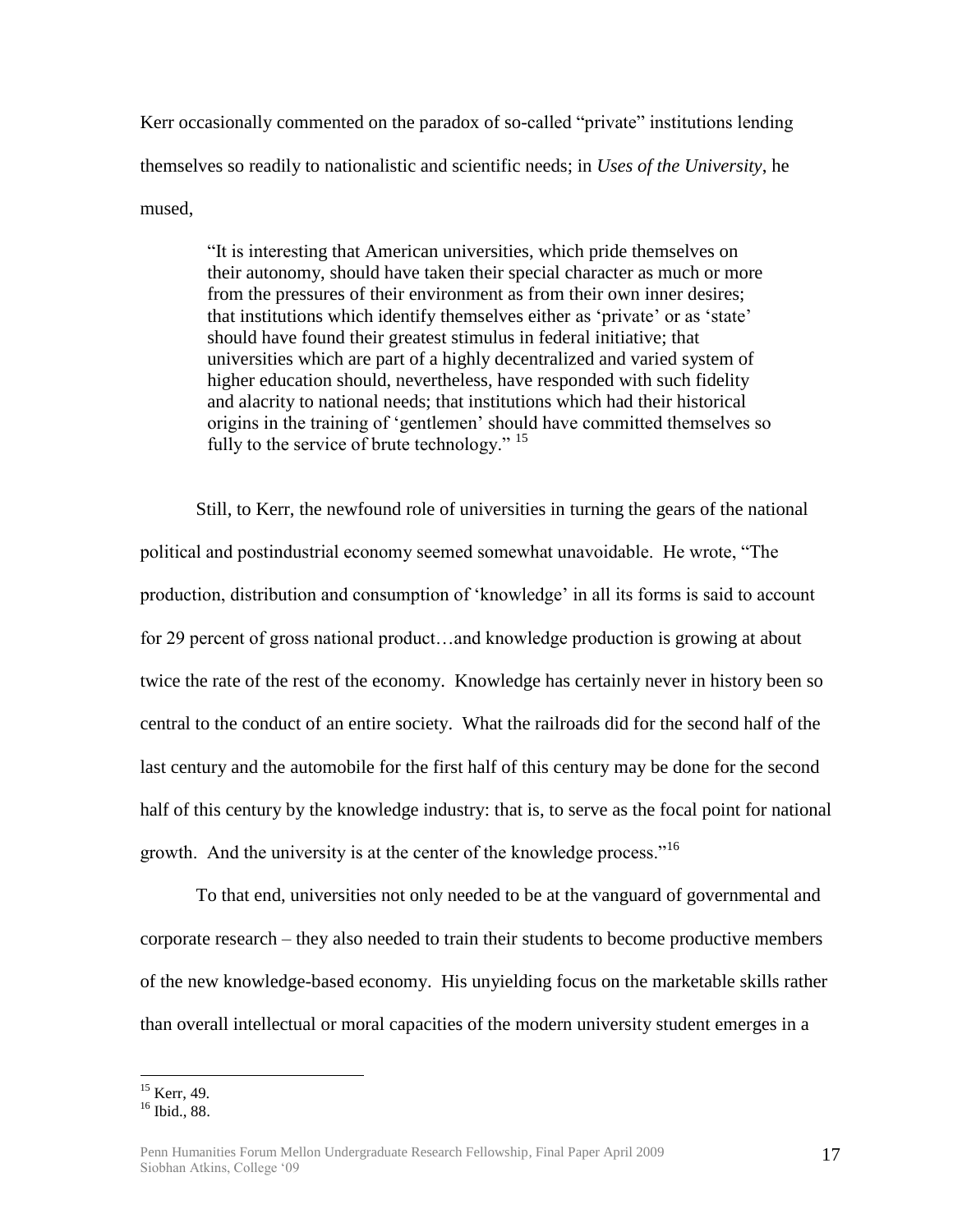good deal of his writing. In his discussion of federal aid to universities, he identified two groups of students the university should be most assisted in training: the lowest performers and the highest performers. He stated, "At the bottom is the problem of…"drop outs" of the unskilled from the employed labor force. Through occupational training and retraining, through counseling, guidance and relocation, these "drop-outs" should be assisted to acquire skills valuable in a dynamic economy…At the top, the nation needs more research activity in a number of fields and more personnel of high skills – particularly engineers, scientists, mathematicians, teachers, and medical doctors."<sup>17</sup> Gone was the educational philosophy of yore, where universities charged themselves with developing well-rounded citizens for entry into society. Universities now found themselves in the task of grooming the next generation of workers – for better or for worse.

Another result of this newfound educational philosophy – combined with the skyrocketing enrollments at many universities -- was that opportunities for research and independent inquiry often supplanted colleges" former sense of unity. In a modern society, Kerr argued, where students not only had divergent tastes but also were required by the economy to be highly trained in wildly different subjects, universities could no longer provide the same sense of shared experience that they previously had. Instead, universities would be better served providing the maximum number of opportunities for specialization possible, with the only true "shared" element being the administrative regulations holding the university together. As Kerr wrote, "Flexner thought of a university as an "organism". In an organism, the parts and the whole are inextricably bound together. Not so the multiversity – many parts can be added and subtracted with little effect on the whole or even little notice

 $17$  Kerr, 76.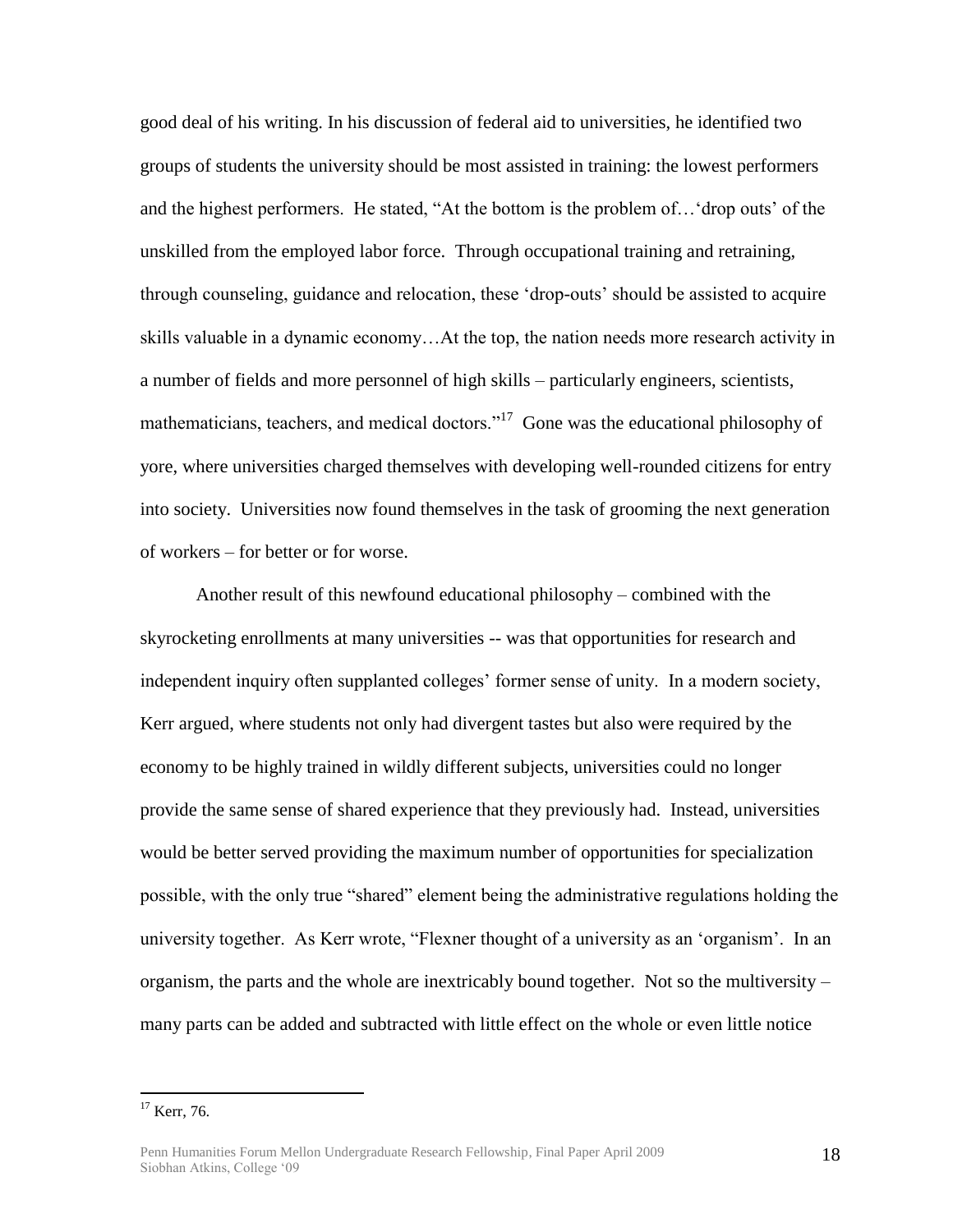taken or any blood spilled. It is more a mechanism – a series of processes producing a series of results – a mechanism held together by administrative rules and powered by money."<sup>18</sup>

Clearly, Kerr saw the maintenance of a clear administrative power structure as essential to the functioning of the modern university. Yet when it came to matters of curriculum, Kerr -- interestingly enough -- eschewed the paternalism common in university administrators of yore, who saw a core curriculum as essential in not only instilling a shared base of knowledge but also guiding otherwise-hapless teenagers. Rather, Kerr did recognize the inherent power of students to guide their own academic careers and to influence the course of university life. The terms in which he saw student involvement, however, were not based upon a premise of students as members of the academic community, with distinct concerns to be heard and evaluated. Rather, Kerr approached their role in the way one would approach consumers in a free-market economy. Students would not influence the university through an active role in administrative or academic decision-making; they would guide it invisibly, through their decisions in what classes to take and what professors to patronize. Wrote Kerr, "Student do have considerable strictly academic influence…quite beyond that with which they are usually credited. The system of electives gives them a chance to help determine in which areas and disciplines a university will grow. Their choices, as consumers, guide university expansion and contraction…Also students, by their patronage, designate the university teachers."<sup>19</sup>

As is evident from Kerr"s philosophy, he – along with many of his peers at other universities – viewed the university as a corporation in two senses: in the internal structure and power dynamics they maintained, and in the marketplace demands they sought to satisfy

 $18$  Ibid., 21.

<sup>&</sup>lt;sup>19</sup> Kerr, 22.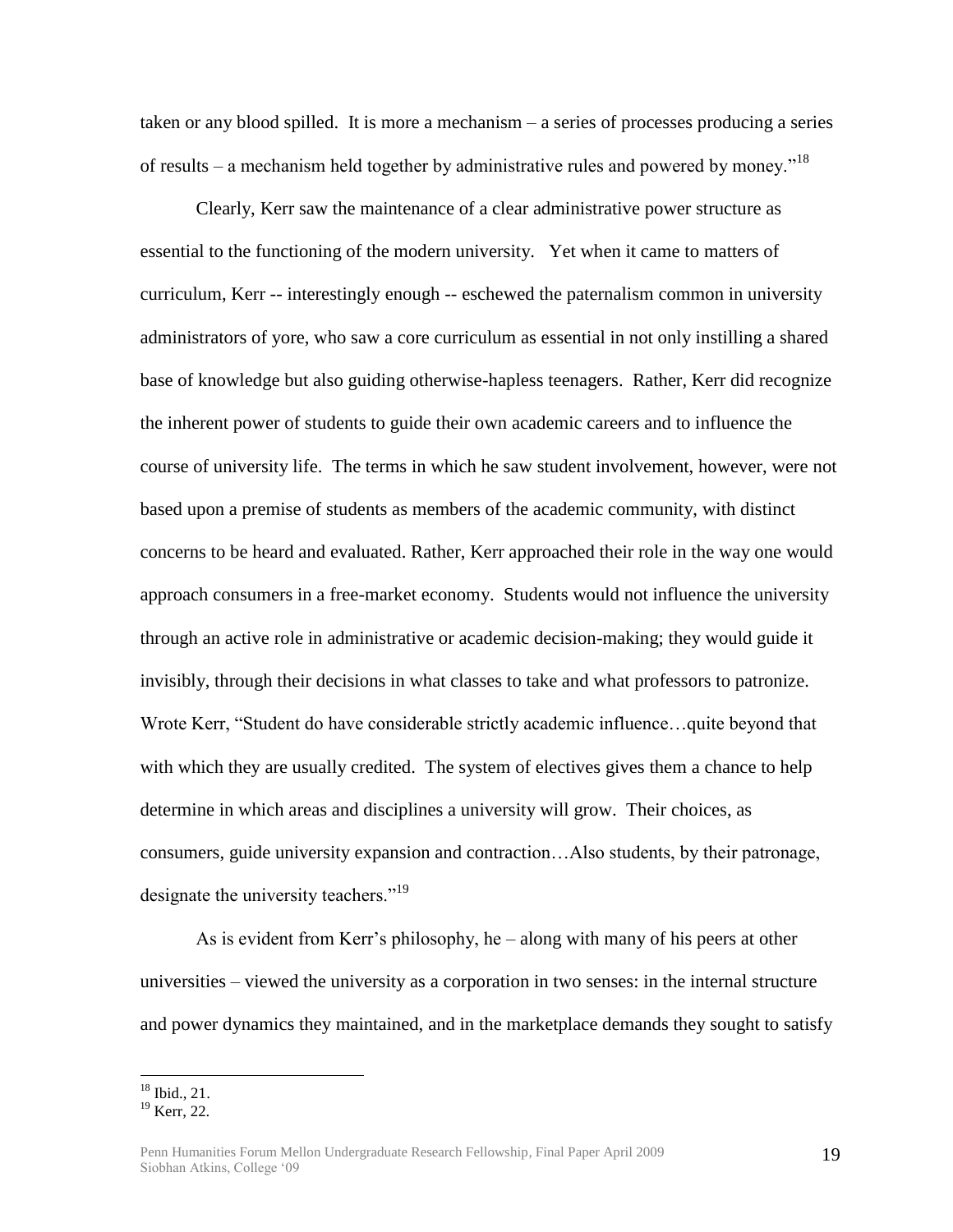with research and career preparation. This was a radical departure from educational philosophies of the past, and one that certainly did not go unnoticed by university students.

Kerr"s approach to higher learning would soon serve as one of the focal rallying points in one of the nation"s first – and most visible – student protests, one that would serve as a harbinger of things to come at universities across the country. On October  $1<sup>st</sup>$ , 1964, the campus of the University of California at Berkeley erupted in chaos, culminating in a 32 hour sit-in at the school's Sprout Hall, over the school's decision to ban political organizing on campus. In the student speeches at the protests that followed, however, it soon became clear that undergraduate students" discontent with the school extended far beyond its draconian policies on political activities. Mario Savio, a charismatic junior from Queens, New York who would emerge as the de-facto student leader of the protest, delivered a speech to the rousing crowd assembled outside the hall in which he articulated students" sense of alienation with the perceived factory-like nature of their education. Along with declaring President Kerr and the Board of Regents to be "a bunch of bastards", he insisted, "The University is well structured, well tooled, to turn out people with all the sharp edges worn off."<sup>20</sup> Clearly, Savio and other students recognized that providing moral and intellectual development to its students was no longer high on the list of priorities of modern universities such as Berkeley.

G. Louis Heath, a graduate student at Berkeley at the time who would come to sympathize with the student protestors, wrote of their discontent in his book *The Hot Campus*. Like many other universities, Heath argued, Berkeley had become "devoid of the balance among disciplines" in its fanatical search for prestige through scientific and governmental research. Furthermore, in their newfound quest to partner with corporations in

 $^{20}$  W.J. Rorabaugh, Berkeley at War: The 1960s (New York: Oxford University Press, 1989), 22.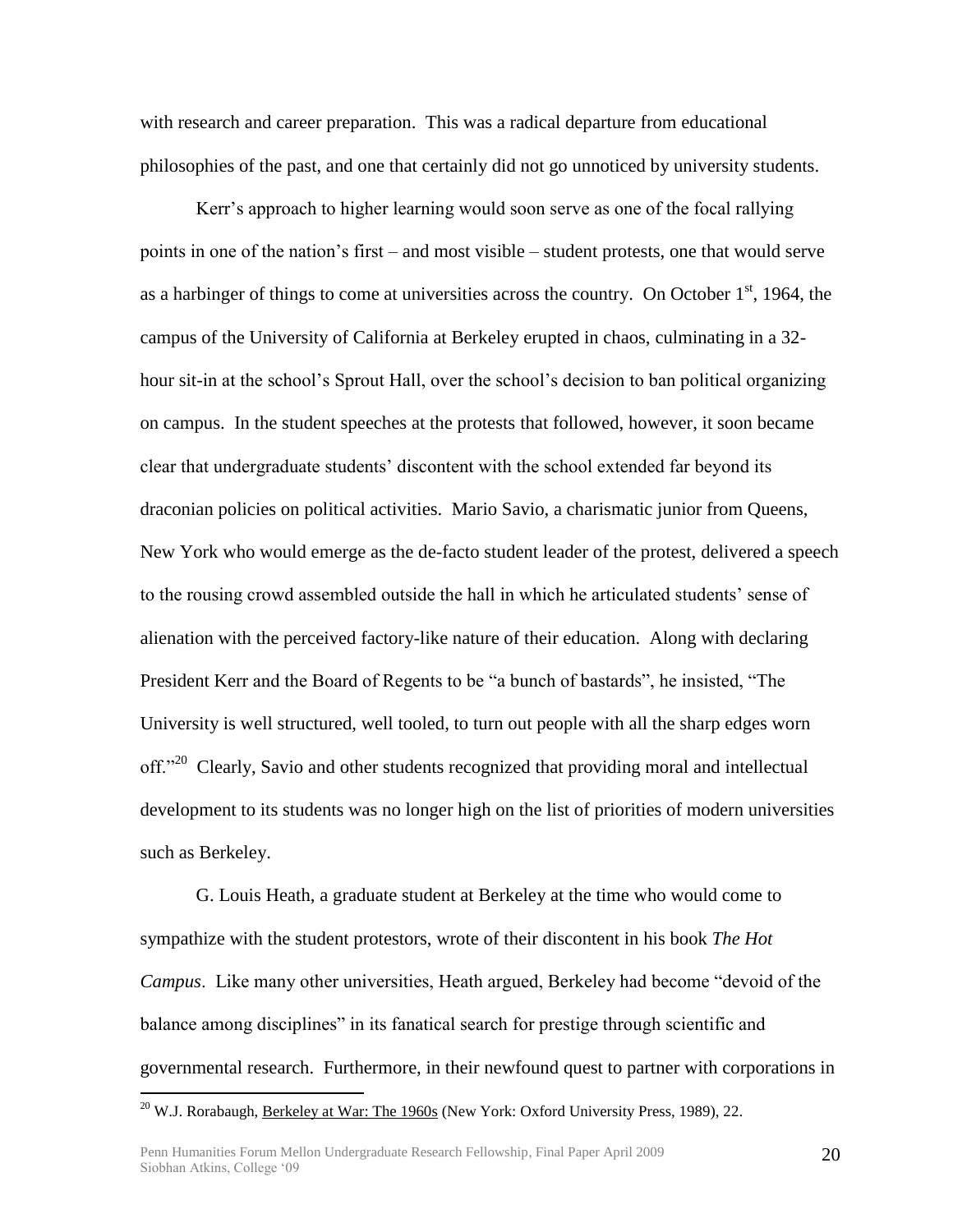the conduct of such research, Heath believed that Berkeley had strayed too far from the 19<sup>th</sup>century ideal of autonomous universities. He wrote, "A good number of multiversities have prostituted traditional university ideals in the service of wealthy special interests." The undergraduate discontent with their educational experience, however, ran much deeper than just anger at questionable connections to corporations. Rather, students felt that their desires for their own education were being ignored – and what they wanted in their education, Heath argued, was not technical training or career preparation but *meaning*. Berkeley and schools like it, he argued, were becoming "myopically focused on matters of technique rather than value."  $^{21}$ 

Furthermore, while multiversity proponents might have argued that concern for relevance was at the heart of their focus on research and career preparation, undergraduates were little interested in being molded for the workforce. Instead, they wanted courses that would explore the pressing political and racial issues of the day -- students even recruited famed Black Power radical Eldridge Cleaver to teach a class before the Board of Regents declared that students in the class could not receive credit – or, even better, give them a chance to get out of the classroom and into the community. This was truly a new class of students, one that rejected the newfound impulse towards careerism common in academia but eschewed the Great Books approach as well, instead seeking classes that would foster personal growth through engagement with current issues. As Heath wrote, "[Students at Berkeley] are obsessed with the idea of studying 'relevant' issues. Their rejection of the

 $^{21}$  G. Louis Heath, The Hot Campus: The Politics that Impede Change in the Technoversity (Metuchen, N.J.: The Scarecrow Press, 1973), 1.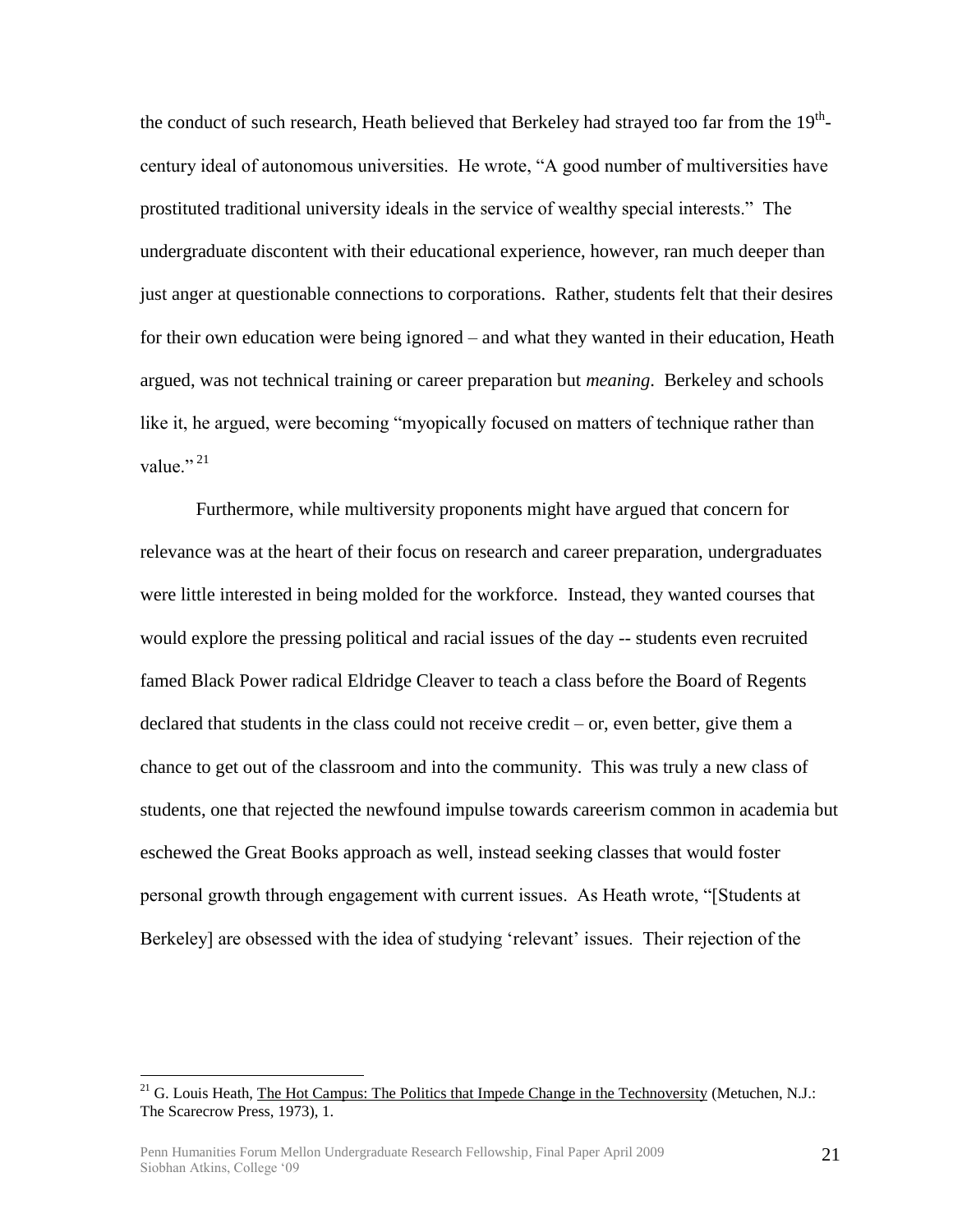Great Books, classical approach to liberal education, in favor of education-as-action, is an intense form of commitment to relevance."<sup>22</sup>

Students also rejected the intense competition put upon them by the multiversity, finding alienation rather than satisfaction in the pressure to succeed. The grading system, furthermore, was seen as yet another way for the university – and society at large – to "control" its students. As one college woman wrote in an unpublished letter to the New York Times, quoted in a SDS pamphlet,

"I came to this school not thinking I could even keep up with the work…In the beginning, the first few weeks or so, I"m fine. Then I begin to wonder just what this is all about: am I educating myself? I have that one answered: I"m educating myself the way *they* want…So maybe I get an A…but when I get it back I find that A means nothing. It"s a letter *you* use to keep me going."<sup>23</sup>

What becomes clear from a study of the discontent at Berkeley – a malaise that in the mid-to-late '60s would spread to universities across the country  $-$  is that it wasn't just the approach to undergraduate education that was changing; rather, the student body of colleges was changing as well. The biggest change, of course, was the sheer size of the undergraduate population. Such a drastic increase certainly made conditions ripe for the type of qualms students were having with their education, as it created not just logistical problems – overcrowding in dorms, increasingly large classes -- but also fomented an increasingly alienating learning and living experience for students. As Bryan Wilson explained in his study of youth dissent entitled *The Youth Culture and the Universities*, "The advocates of large universities tend to see the problems associated with them in administrative terms…The problems they acknowledge are those of congestion, overcrowding, rebuilding and parking

 $22$  Heath, 23.

<sup>&</sup>lt;sup>23</sup> SDS Pamphlet by Carl Davidson, in Wallerstein and Starr, ed., 88-89.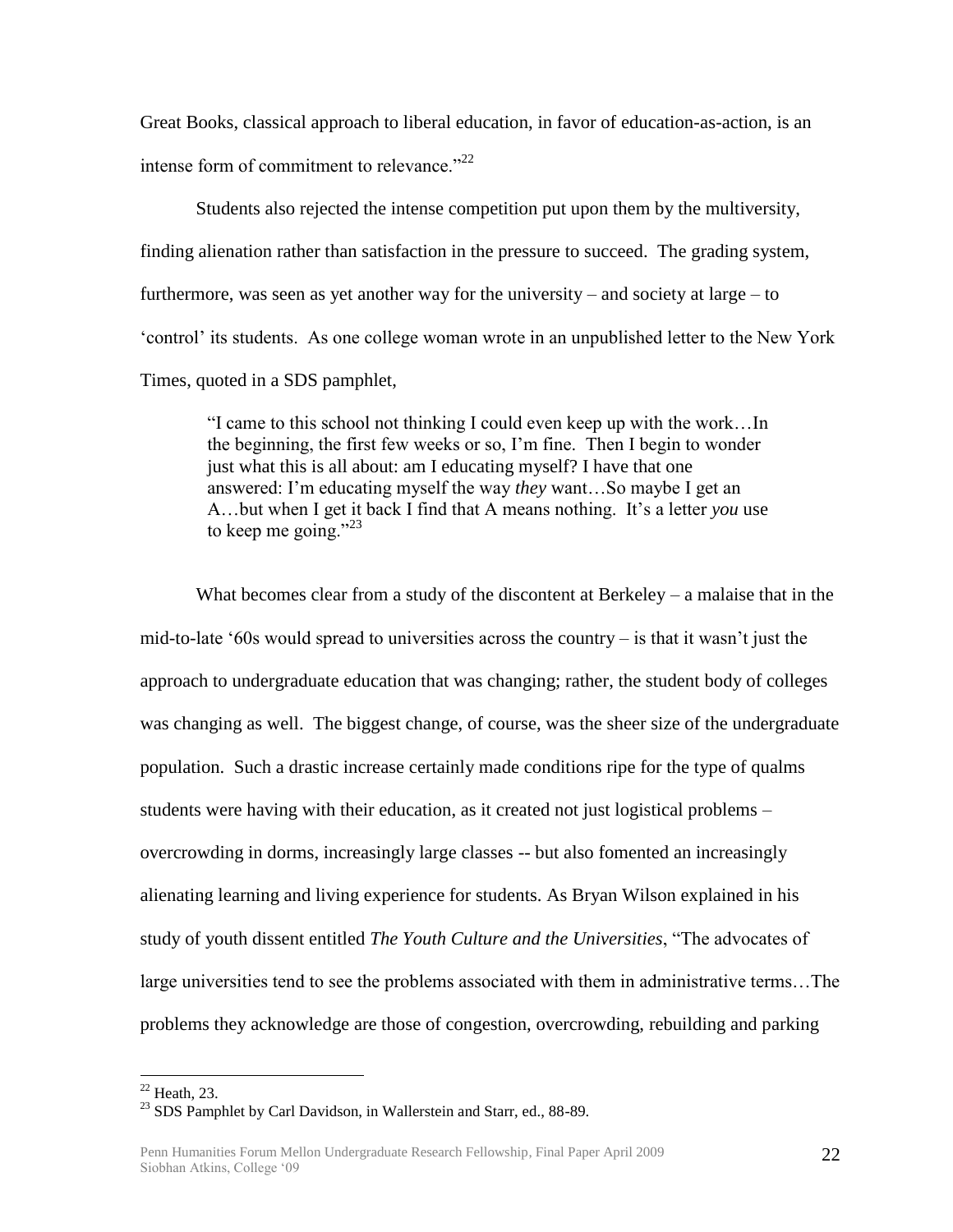space. Unfortunately they tend also to assume that once they have solved these problems they have solved all problems", when in reality, he argued, the very quality of learning relationships changed with university growth. "Slowly we move to a position in which routinized, impersonal exposure, without human contact, will provide students with the knowledge of which they should be in temporary possession in order to pass examinations. It has nothing to do with the tenor of their lives, it is unassociated with the spirit of inquiry, critical discrimination, [and] broad cultural perspectives. $124$  And indeed, discontent with large and impersonal lecture classes emerges as one of the primary complaints many students had with their university educations. Many longed for more intimate classes that, beyond fostering stronger connections with their professors, would allow them to develop stronger critical thinking skills than those required by "routinized", exam-based lectures.

But, more than that, it appears that this specific group of students was rejecting the impetus to use their undergraduate education in the way previous students had – to merely get good grades and use their education to land a good job and a family – at a time that this impulse was being imposed on them by the university more than ever. Indeed, as is clear from the history of federal involvement in higher education, government and corporate investment in universities had begun two decades before students first revolted at Berkeley in 1964. What was different in the "50s, however – something that certainly precluded discontent – was the collective mindset of the student bodies at schools in previous decades. In his study of university protest in the "60s, Donald Phillips noted that students in the "50s were characterized by four main characteristics: "an absorbing self-interestedness", "group dependence", "social and political indifference", and "an instrumental approach to reason

 $24$  Bryan Wilson, The Youth Culture and the Universities (London: Faber and Faber, 1970), 136-139.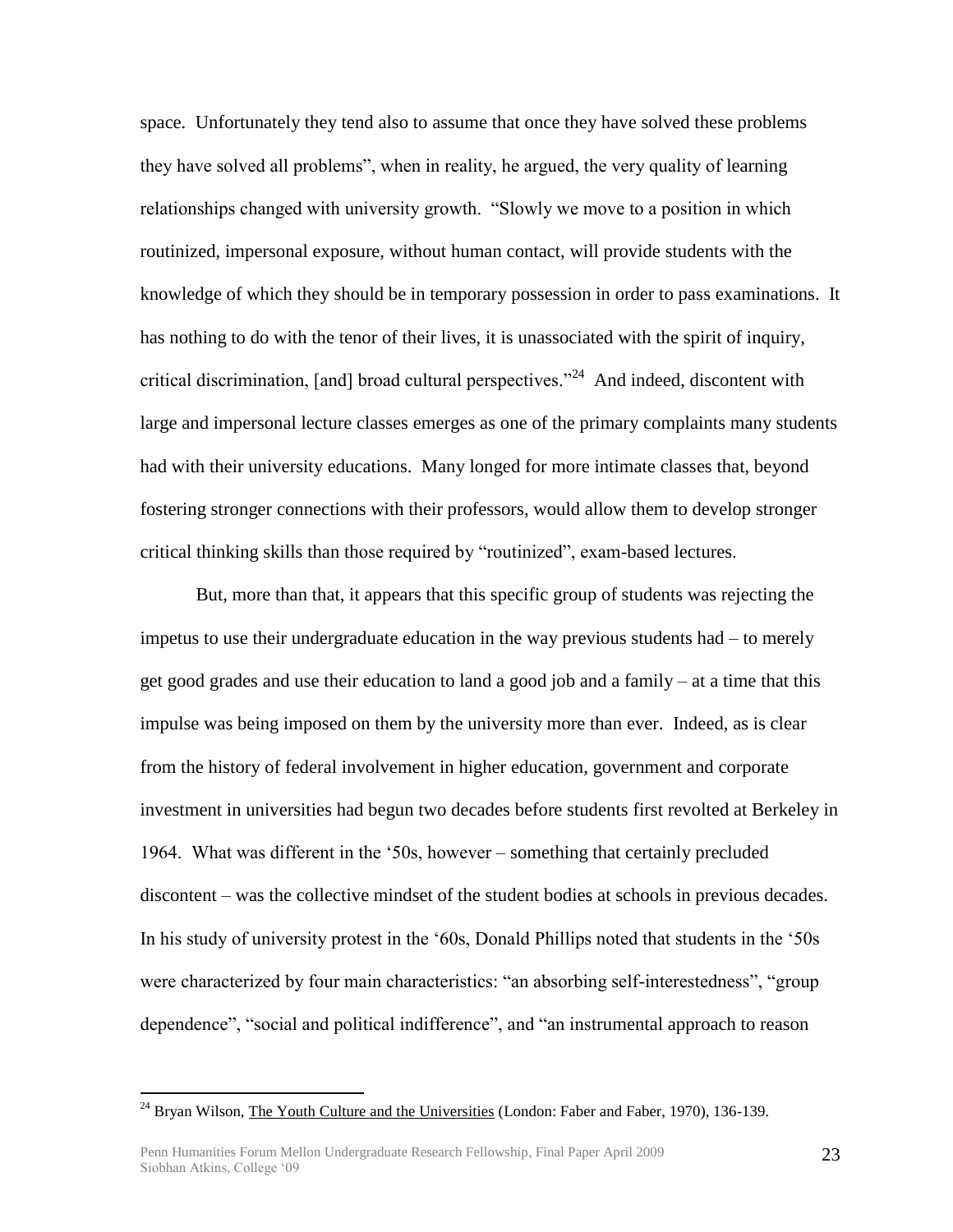and morality."<sup>25</sup> Given these characteristics, it is no surprise that campuses during the '50s remained unscathed by questions of educational legitimacy or student role in academic decision-making. Students in this era viewed their educational experience from a purely utilitarian perspective, seeing it as a mere phase of life in which to build social connections and a strong GPA valuable for later life success.

As many academics studying "60s-era student dissent in other areas – the civil rights and Black Power movements, for example, or anti-Vietnam War protest – have observed, students enrolling in universities in the "60s were considerably different, eschewing the competitive, utilitarian aspects of universities in favor of collaboration and introspection. As evidence of the mindset of this new generation, one only need turn to the Port Huron Statement, a landmark document issued by Students for a Democratic Society (SDS) in 1962. Rejecting the complacency and careerism of their parents" generation, the statement presented a radical vision for a transformed American society, based not on external rewards such as money or fame but on *internal* desires – for love, collaboration, and work for its intrinsic pleasures. The Statement insisted, among other things, that "work should involve incentives worthier than money or survival". <sup>26</sup>

Perhaps most interesting about the new generation of students, however, was the extent to which the university itself became a target of opposition and reform. Indeed, Karl Mannheim, one of the preeminent sociologists of the  $20<sup>th</sup>$  century, posited that youth rebellion occurs when the younger generation's social position is profoundly changed – something that he asserts occurred between World War One and World War Two,

 $^{25}$  Donald Philips, Student Protest, 1960-1969: An Analysis of the Issues and Speeches (Washington: University Press of America, 1980), 22.

<sup>&</sup>lt;sup>26</sup> The Port Huron Statement, in Tom Hayden's The Port Huron Statement: The Visionary Call of the 1960's Revolution (New York: Thunder"s Mouth Press, 2005), 54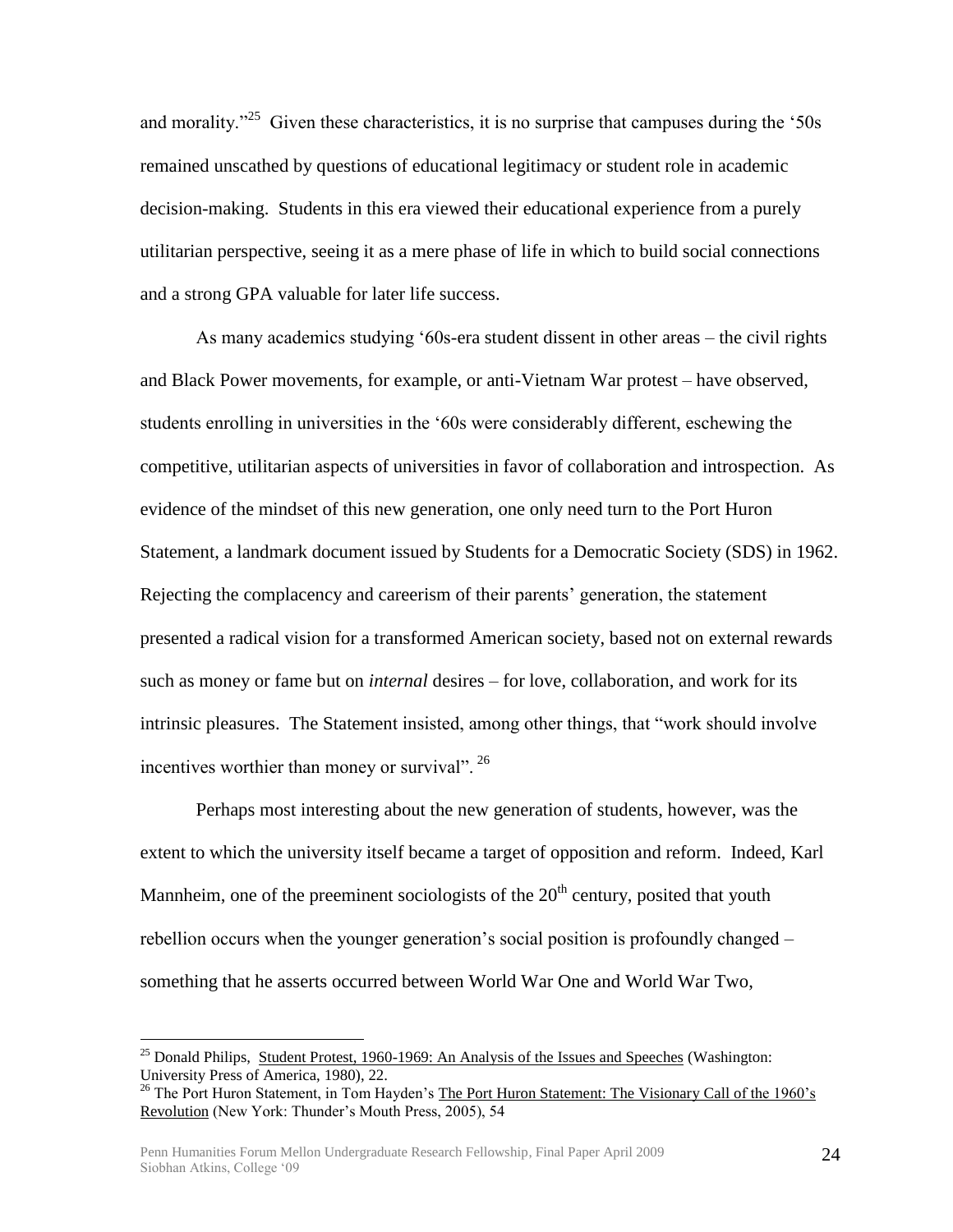culminating in the "Lost Generation" and youth association with radical politics and Communism.<sup>27</sup> One could use the same explanation for '60s-era youth: rather than becoming mere "creators and promoters of bourgeois political theory and philosophy"<sup>28</sup>, middle-class students were now expected to turn the gears of the new knowledge-based economy. All the political action and/or rebellion of students in the "30s, however, remained focused *outside*  the university, directed at the prevailing mainstream political structures rather than at universities themselves.

In dramatic contrast to their "30s counterparts, this new generation of students increasingly directed their reformist energies towards the social structure closest to them: that of the universities they attended. As Mark Rudd, president of the Columbia branch of SDS and a visible member of late-'60s protests, put it, "We see the university as a factory whose goal is to produce: 1) trained personnel for corporations, government, and more universities, and 2) knowledge of the uses of business and government to perpetuate the present system." Students were becoming far more conscious of the political and economic ends served by their own schools – a relationship between university and economy that, as I argued earlier, had developed only within the previous twenty years. Whether or not students decried the governmental or corporate influence upon their school like the more radical members of SDS chapters, though, many did consider the merits of their undergraduate education and exhorted the administration to listen to their demands.

Why such a profound change in students' relationship with their own schools? Why did it, not just the outside society, gain saliency as a target of rebellion and reform? Part of

<sup>&</sup>lt;sup>27</sup> Karl Mannheim, "The Sociological Problems of Generations," in Paul Kecskemeti, ed., **Essays on the** Sociology of Knowledge (London: Routledge and Kegan Paul, 1952), 286-320.

<sup>&</sup>lt;sup>28</sup> Bettina Apthekar, The University as an Instrument of Social Control (Secaucus, N.J.: Citadel Press, 1972), 29.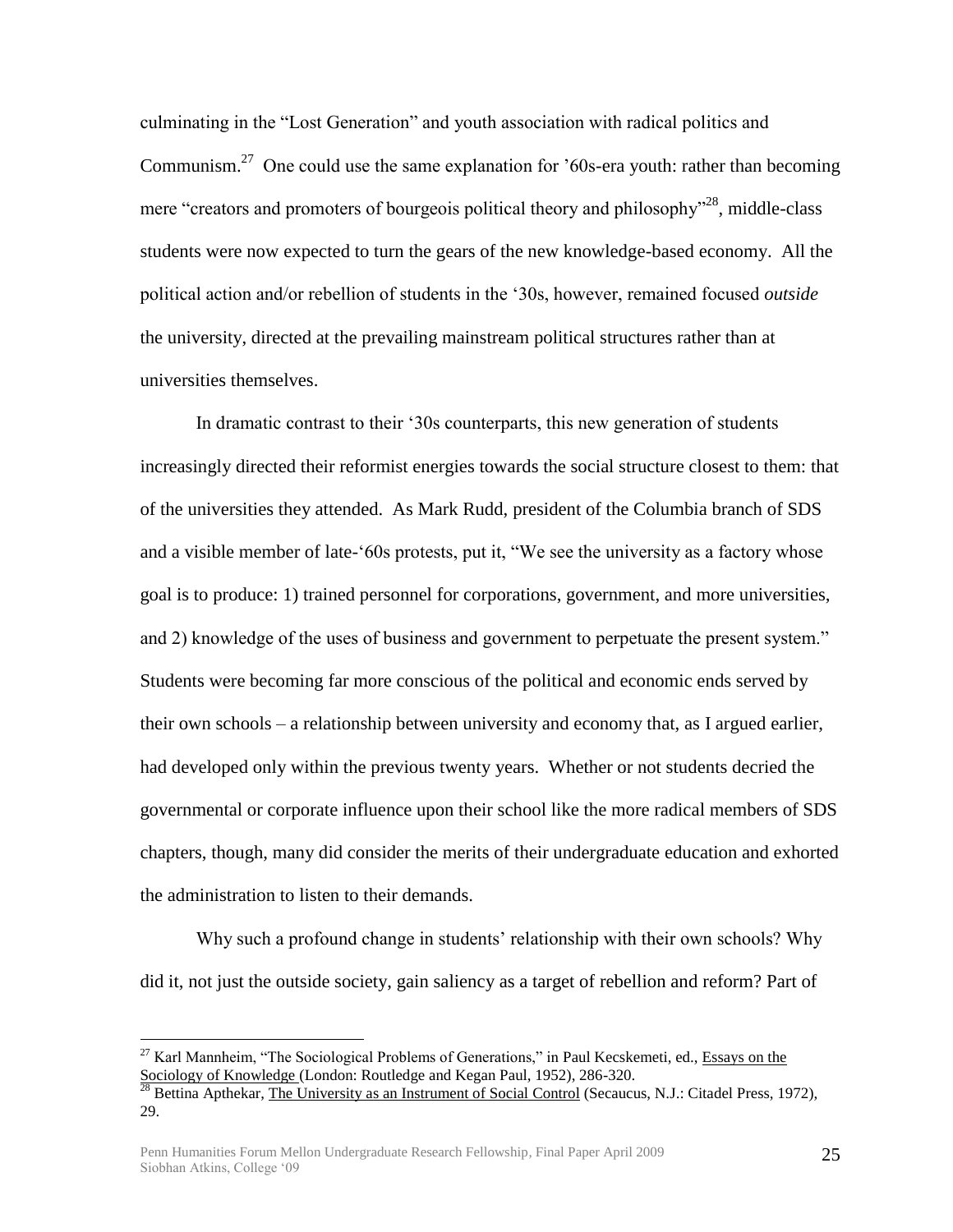the equation, as one can deduce from Clark Kerr"s philosophy and statistics on universities as they moved into the "60s, lies in the changing nature of universities themselves. Indeed, as author Philips argued, the Berkeley protest greatly influenced the national discourse on higher education, highlighting many of the problems with modern universities such as their size and "the problems of undergraduate teaching, including relevancy of the curriculum."<sup>29</sup> Of even greater significance in students" complaints, too, was how their education related to the greater society they were primed to enter – and, indeed, often rejected. While some academics dismissed students' qualms with universities as a war "against a sham enemy"<sup>30</sup>, many intellectuals and university administrators took their complaints very seriously. Mervin Freedman, then-assistant dean of undergraduate education at Stanford, recognized that, by being groomed to enter the modern competitive economy without a thought to their moral or spiritual development, "students are being educated to fit into a society they reject, at least in considerable part."<sup>31</sup>

Many academics studying student rebellion attributed deeper causes to the newfound dissatisfaction with universities, one rooted in the very personality of the new student generation. They asserted that the prosperity of the postwar boom had ushered in a new style of parenting, one that embraced children"s individuality and indulged their whims rather than preparing them for the life of work ahead. Once students reached college, however, they found the style embraced by their parents during their childhood to be severely at odds with the new expectations placed upon them. As Heath wrote of the students at Berkeley, "The hippies resent their parents (Dr. Spock"s *Baby and Child Care* in hand) who lavished ultra-

 $29$  Philips, 45.

<sup>&</sup>lt;sup>30</sup> Fred Hechinger, "Reforming College Education: Student Targets: Professors Next," Current 107 (May 1969): 34.

 $31$  Mervin Freedman, "Roots of Student Discontent," Nation 200 (14 June 1965): 639.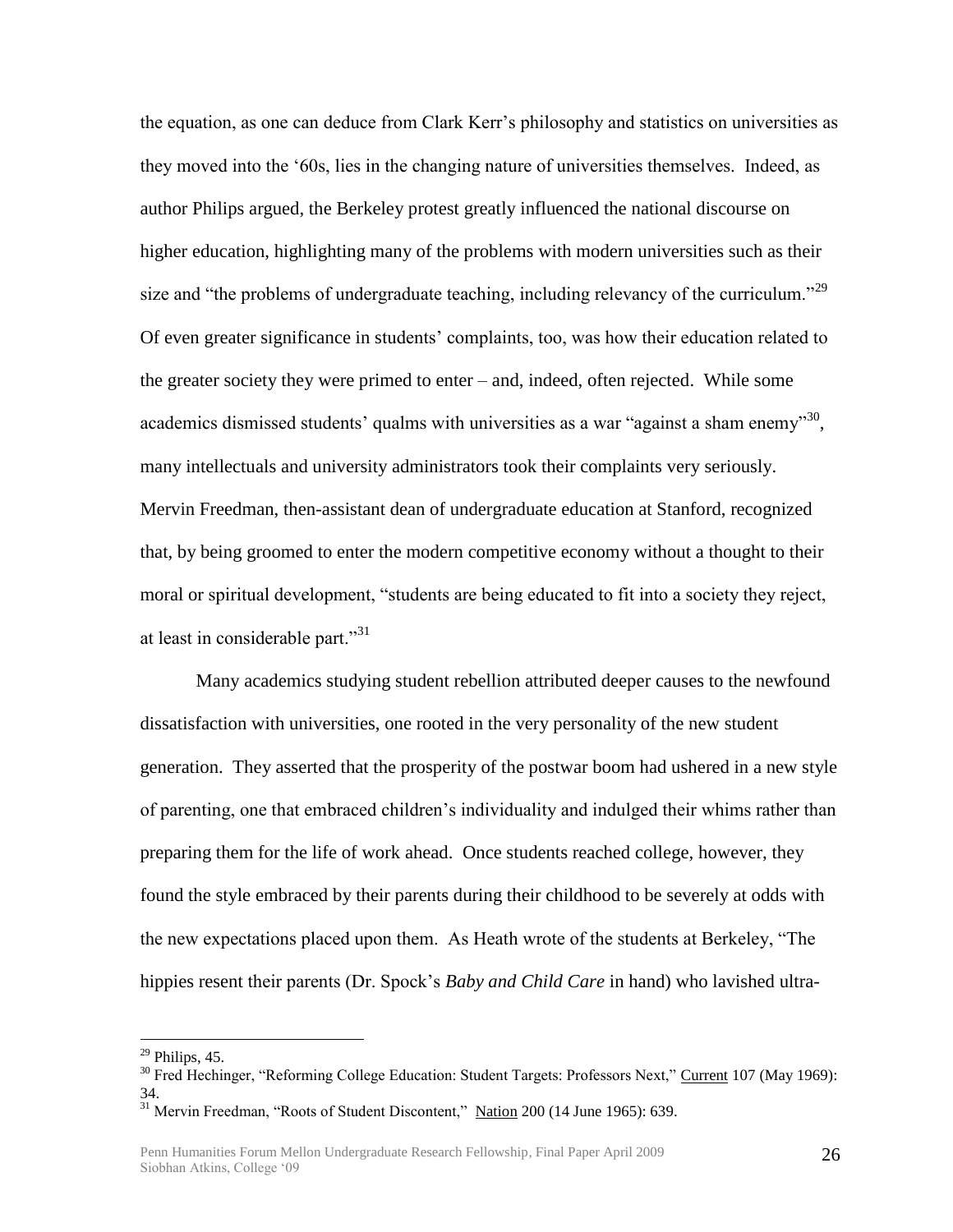permissiveness on them during childhood and adolescence. Mom and Dad suddenly demanded a complete transformation of lifestyle – from the paradise of acting out one"s own impulses to the self-discipline of meeting stiff college competition.<sup>32</sup>

Perhaps because of this increased permissiveness afforded them by their middle-class parents, students began to conceive of their university experiences in radically different terms. In the new affluence of the postindustrial economy, where students simultaneously required more advanced training to enter the workforce and had the luxury of attending school for longer, the number of students planning on attending graduate school skyrocketed. Many youth also stayed in school to avoid the Vietnam War draft, creating what author Horowitz termed the "permanent student" phenomenon. Perhaps because of this prolongation of academic life for many American youth, students no longer viewed their four years at college as "a tunnel in time" or a means to an end, as their '50s-era peers had.<sup>33</sup> Students now saw the schools at which they attended as a place to not only live in but to *change*.

The idea of power to change – and the simultaneous anger students felt towards university structures and the prevailing hope for reform – gets at the heart of the "60-era student psyche and the mindset behind academic-based protests. Perhaps one of the greatest legacies of the "60s was the unprecedented exposure of American flaws to its own citizens, and student anger towards the university was often due, in no small part, to university complicity with American structures and status quos students found detestable: racial oppression, military hegemony, and so on. Quite often, the university and its curriculum remained the most salient and easily affected institutions for students frustrated about other

<sup>32</sup> Heath, 309.

<sup>&</sup>lt;sup>33</sup> Irving Louis Horowitz & William H. Friedland, The Knowledge Factory, Student Power, and Academic Politics in America (Chicago: Aldine Publishing Co., 1970), 22.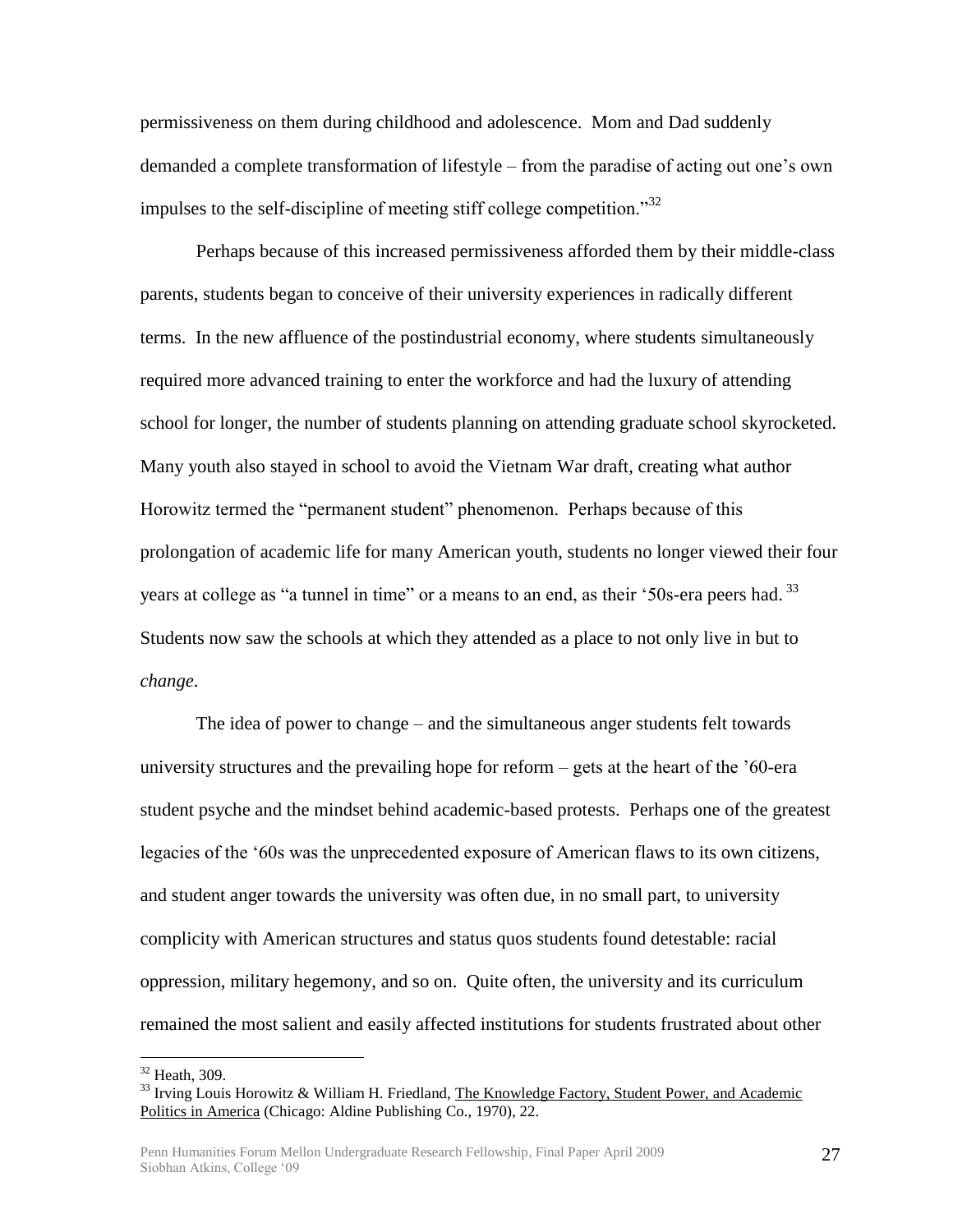facets of society they *couldn't* change. Still, what truly seemed to set this group of students apart was not just their rage at America, but their optimism in their own power to make a difference. Indeed, as Heath found in a survey of those involved in protests at Berkeley, protestors were not only more interested in politics than nonprotestors, but were also – perhaps most tellingly – more likely to believe in democracy.<sup>34</sup>

\* \* \*

The protests at Berkeley ultimately had great consequences, both at the school itself and in surrounding universities. At Berkeley, the protests of the fall of "64 – and the Free Speech Movement that developed as a result – culminated in the creation of the Center for Participant Education (CPE), which encouraged students to design their own education and offered alternative courses focusing on issues perceived as relevant to students. The Center, however, met the limits of bureaucratic leniency when the Board of Regents, incensed over a course taught by Black Power radical and ex-con Eldridge Cleaver, denied students credit for courses taught by people without an instructional title. Perhaps the greatest legacy of the Berkeley protests, however, was the discussion it stimulated -- not just among intellectuals but also among students at other universities across the country. Over 3,000 miles away, in Amherst, MA and Cambridge, MA, two other colleges would soon confront the same type of academic-based student protest. Those schools, like Berkeley, would in turn be forced to ponder: were students merely customers, like Kerr insisted? Or were they members of a community – with the power and influence that such a role entailed?

 $34$  Heath, 26-27.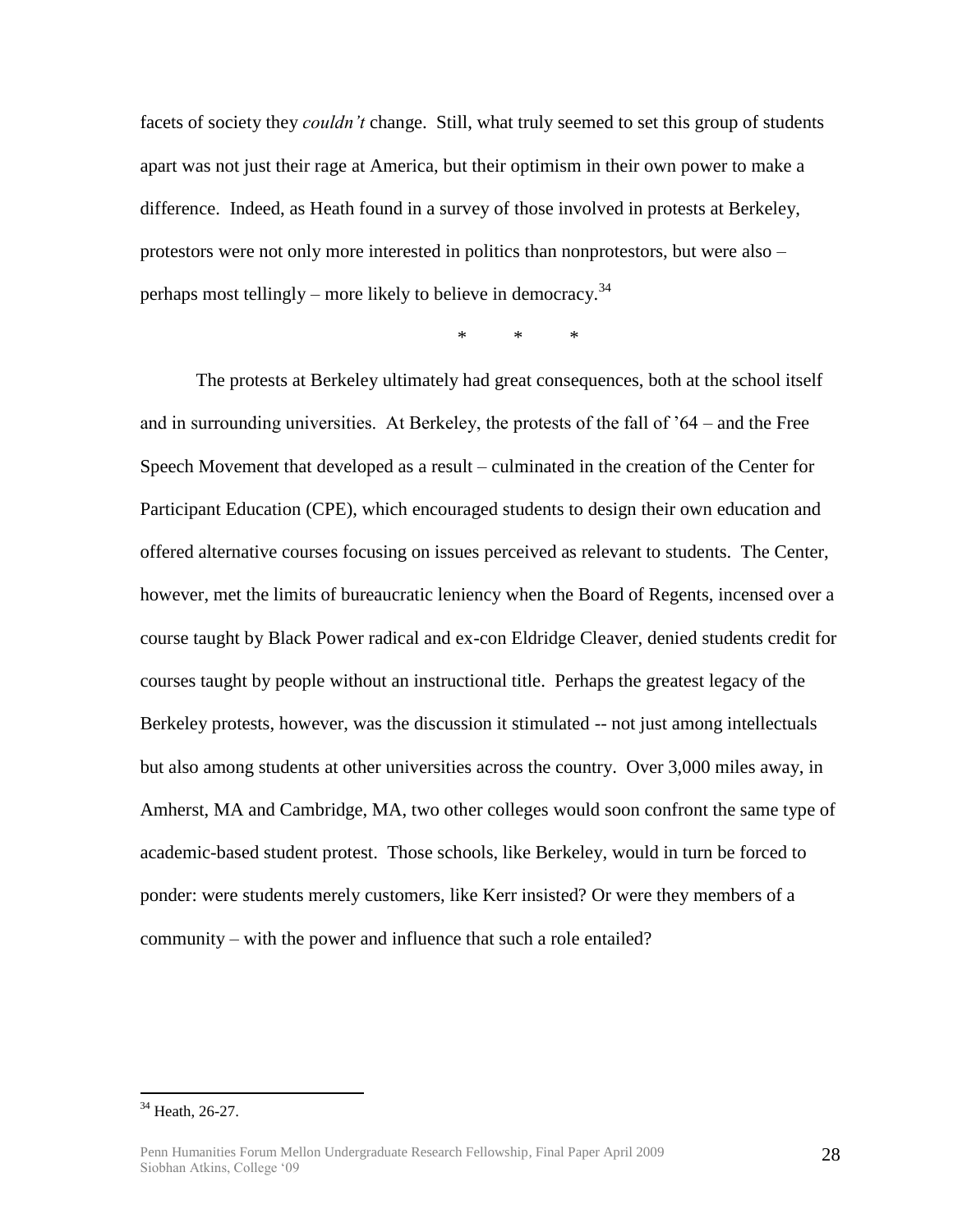## *Chapter Two: "Agitation in Amherst" Curricular Reform at the University of Massachusetts*

Unlike its more storied counterpart in Cambridge, the University of Massachusetts was a relatively new institution as it approached the 1969-1970 school year. Founded in 1863 as part of the national land-grant movement, UMass was originally developed as Massachusetts Agricultural College, an institution devoted almost exclusively to agricultural education and science, and was incredibly slow to expand – at the end of the  $19<sup>th</sup>$  century, the school"s enrollment still hovered below one hundred, and its curriculum still remained committed to agricultural pursuits.<sup>35</sup> In fact, the school had only begun to offer liberal arts classes in 1931, and did not become a full university until 1947.

Not only was the school new, but it was also – like many other schools of its era – relatively new to student protest. Throughout its short history, there had only been a few occasions of unrest among students, and many centered on the frivolous rather than the serious: the Class of 1881 held a student strike to protest the arrest of several students who had stolen the College cannon, and the class of 1878 struck to express disapproval over the disciplinary techniques employed by one Professor Cressy in the school of Veterinary Science, which consisted of "throwing horse bones at woolgathering students".<sup>36</sup> Before the 1960s, the only serious protest aimed at changing the structure of the school was staged by the class of 1871: their focus was the system of mandatory farm labor, originally designed to promote "learning the operations of the farm and garden." Students argued that the

<sup>&</sup>lt;sup>35</sup> Freeland, 28.

<sup>&</sup>lt;sup>36</sup> List of Student Strikes. Special Collections and University Archives, W.E.B. DuBois Library, University of Massachusetts Amherst, Amherst, MA.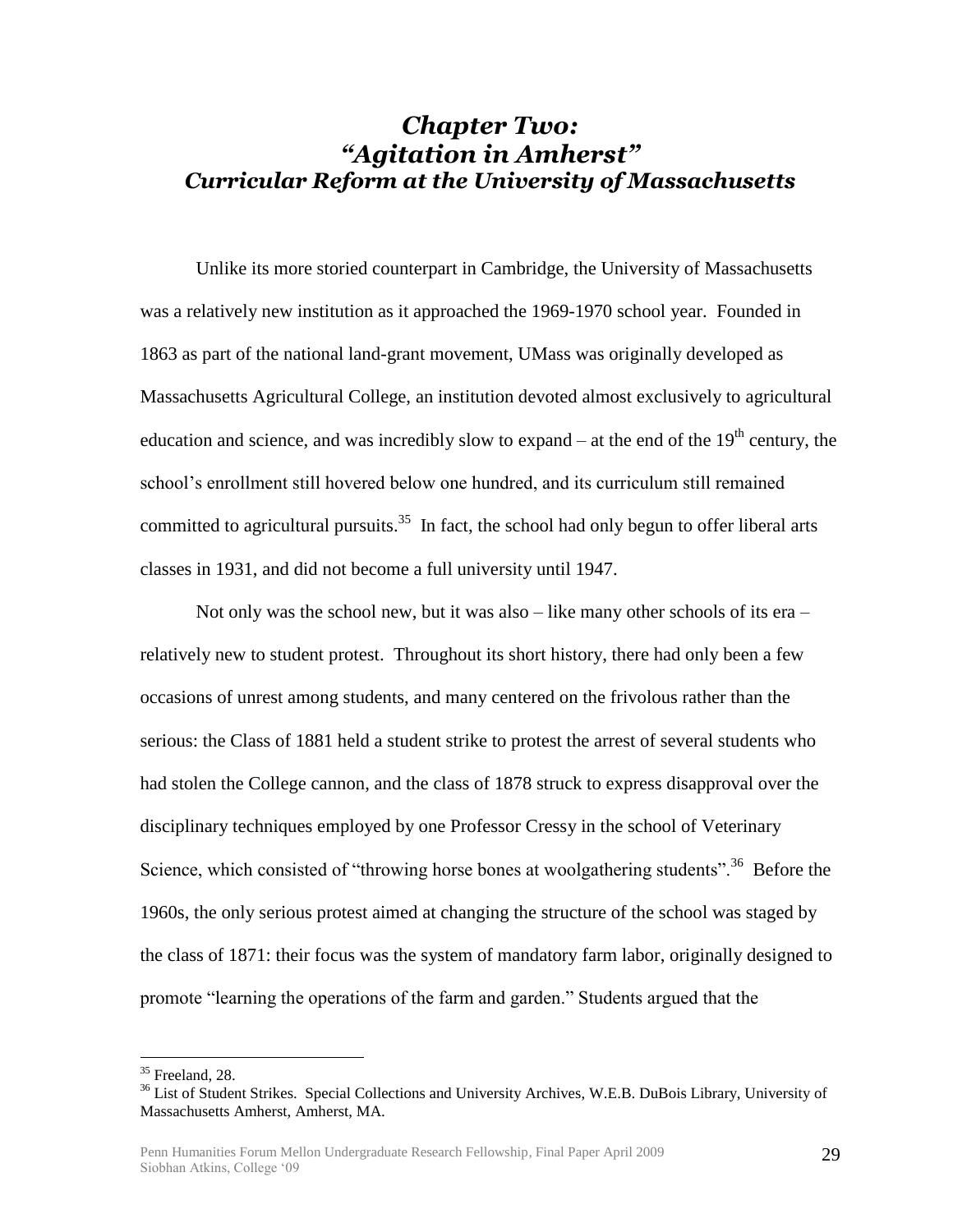requirements interfered with other scholastic and extracurricular commitments, and issued a resolution to President Clark arguing that "the educational department of this institution should stand paramount to all others; and that no student should be allowed to perform optional or compulsatory labor upon the farm to the detriment of his standing in college…The compulsatory labor system, to ensure satisfaction and good feeling to all concerned, should be immediately abolished."<sup>37</sup>

Despite the lack of protest and disruption in previous years, it was clear at the dawn of the "69-"70 school year that times – and the University itself -- were changing. The most dramatic change, of course, came in the school"s size. From 1958 to 1968, the school"s enrollment quadrupled, and in the first seven years of the "60s, enrollment grew at a brisk pace of 1,500 students per year. Beyond putting a strain on the university"s physical and educational resources, the growing size of the university also brought about its share of social problems. In December of 1966, UMass saw a spate of violent and disruptive incidents on campus, including the shooting of a female student by her ex-lover and several suicides. When questioned about the recent incidents, Dean of Students William Field attributed the violence to "the times...and the wider community "unease" " but also the tensions created by a large and crowded campus, stating that "these represent the continuing problems of any large school."<sup>38</sup>

The school also quickly began to feel the effects of the chaotic political environment of the late "60s. Even bucolic Amherst could not remain sheltered from the political upheaval affecting college campuses across the nation, and in February of 1969, members of

 $37$  Resolution issued to President Clark by the class of 1871, Special Collections and University Archives, W.E.B. DuBois Library, University of Massachusetts Amherst, Amherst MA.

<sup>&</sup>lt;sup>38</sup> David Nyhan, "UMass Dean Calls Student Unrest Reflection of Broader Social Ills," Daily Hampshire Gazette, 23 December 1966.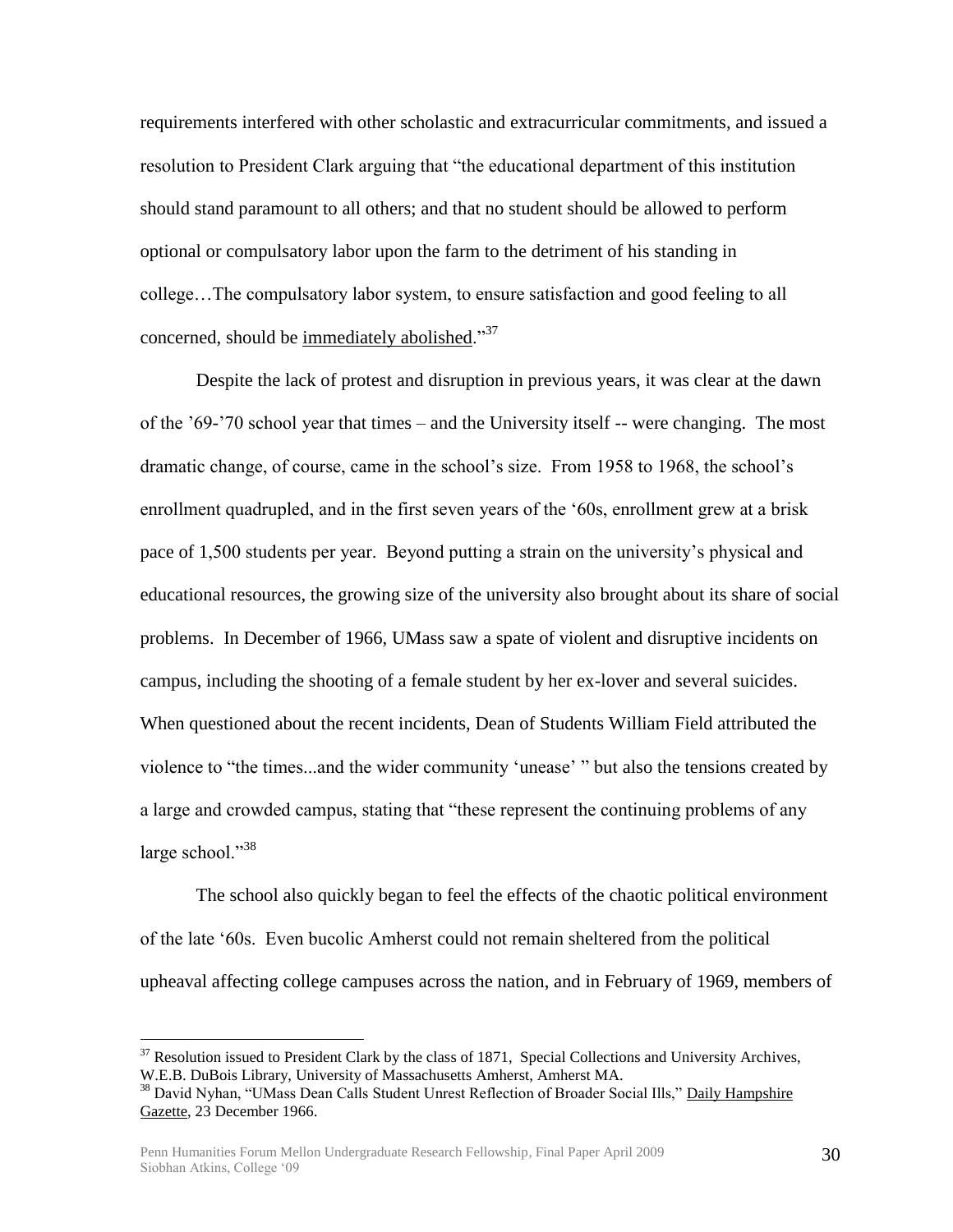the campus" wing of Students for a Democratic Society (SDS) conducted a take-over of the Whitmore Administrative Building, site of then-President John Lederle"s office, to protest the on-campus recruiting of Dow Chemical, a company that in its contract work with the Department of Defense seemed to represented all the follies and evils of the Vietnam War. To end the standoff, President Lederle called in the Massachusetts State Police to remove students from the building, a decision that was met with outrage by many students. Asked later by a local newspaper to reflect on the situation, on the same day students at Harvard succeeded in their takeover of University Hall, President Lederle insisted, "This group presented an impossible demand that military and job recruiters be barred from campus. I had no room to move. The police were the only answer." Still, he acknowledged, "[Current students] are trying to solve real issues that are very important. In the old days, the issues were panty raids, and student drinking. Today we are confronted with treatment of the Negro and the Vietnam War – issues that were swept under the rug in the past.<sup>39</sup>

Certainly, UMass was not the only campus in the country – or even the state – to find itself confronted with student rage over the Vietnam War and other political issues. Perhaps most interesting about the February 1969 protest and similar events at UMass, however, was that student qualms with the University *itself –* and, in particular, its curriculum and the lack of student involvement in changing it and other campus policies -- quickly took center stage, garnering more student interest than the anti-Vietnam elements of the demonstration. In a smaller demonstration the previous year, also to protest Dow Chemical's on-campus recruitment, the student newspaper *Daily Collegian* reported that "the tenor of the crowd…changed. The concern of the speakers shifted to a protest of University policies and the war became a secondary issue. Bart Kaplan, graduate student at UM and editor of the

<sup>&</sup>lt;sup>39</sup> Neil Giroux, "Lederle Admits Student Takeover Successful," Daily Hampshire Gazette, 17 April 1969.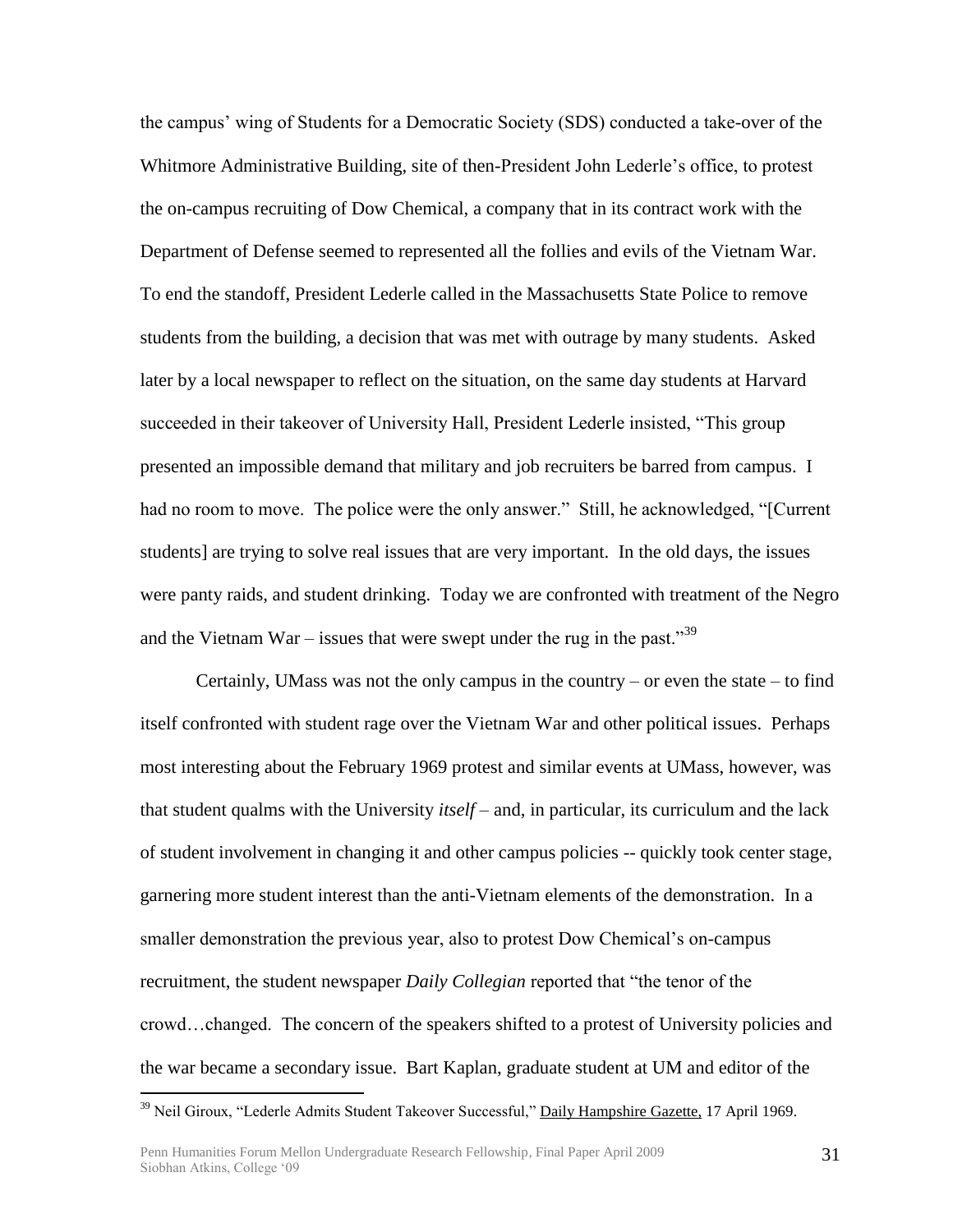*Mother of Voices*, began speaking against University policies, specifically criticizing the lack of dialogue between the administration and the students." The *Mother of Voices,* the alternative publication mentioned in the *Daily Collegian* article, reported a similar change (albeit in more effusive language). They wrote, "In a spark of mystical truth...the REVOLUTION began. From Dow and recruitment it spread to student rights, open housing, curriculum revision, and student power."<sup>40</sup>

Ultimately, the Dow protest in February of "68 failed to garner considerable student attention or participation – precisely because, as some students contended, the protest refocused on Vietnam-related issues and moved away from problems seen as more relevant to students: namely, control over the curriculum and other elements of student life. One student commented, "The issues were supposed to be concentrated on core curriculum and open houses. But they (the radicals) threw in all sorts of things." Another student, James Collins, agreed, saying, "What happened later…was that the leadership switched from the things the kids were upset about to other issues and everyone lost interest."<sup>41</sup>

Students quoted in the *Daily Collegian* and *The Mother of Voices* were not the only sources to recognize the other issues at work in the wake of the Dow protest. In the spring of 1968, two authors, commissioned by the Massachusetts wing of the Bureau of Government Research, published a study assessing student views on their own education. The results showed a considerable amount of dissatisfaction with the quality of education students were receiving at UMass: 68% reported that poor teaching had been a "very important" or "important" problem faced by them over the course of their undergraduate career, and the

<sup>40</sup> University of Massachusetts Daily Collegian and The Mother of Voices*,* quoted in John Fenton and Gail Gleason, ed., Student Power at the University of Massachusetts: A Case Study (Amherst, MA: Bureau of Government Research, 1969), 10.

<sup>&</sup>lt;sup>41</sup> Fenton and Gleason, 14-18.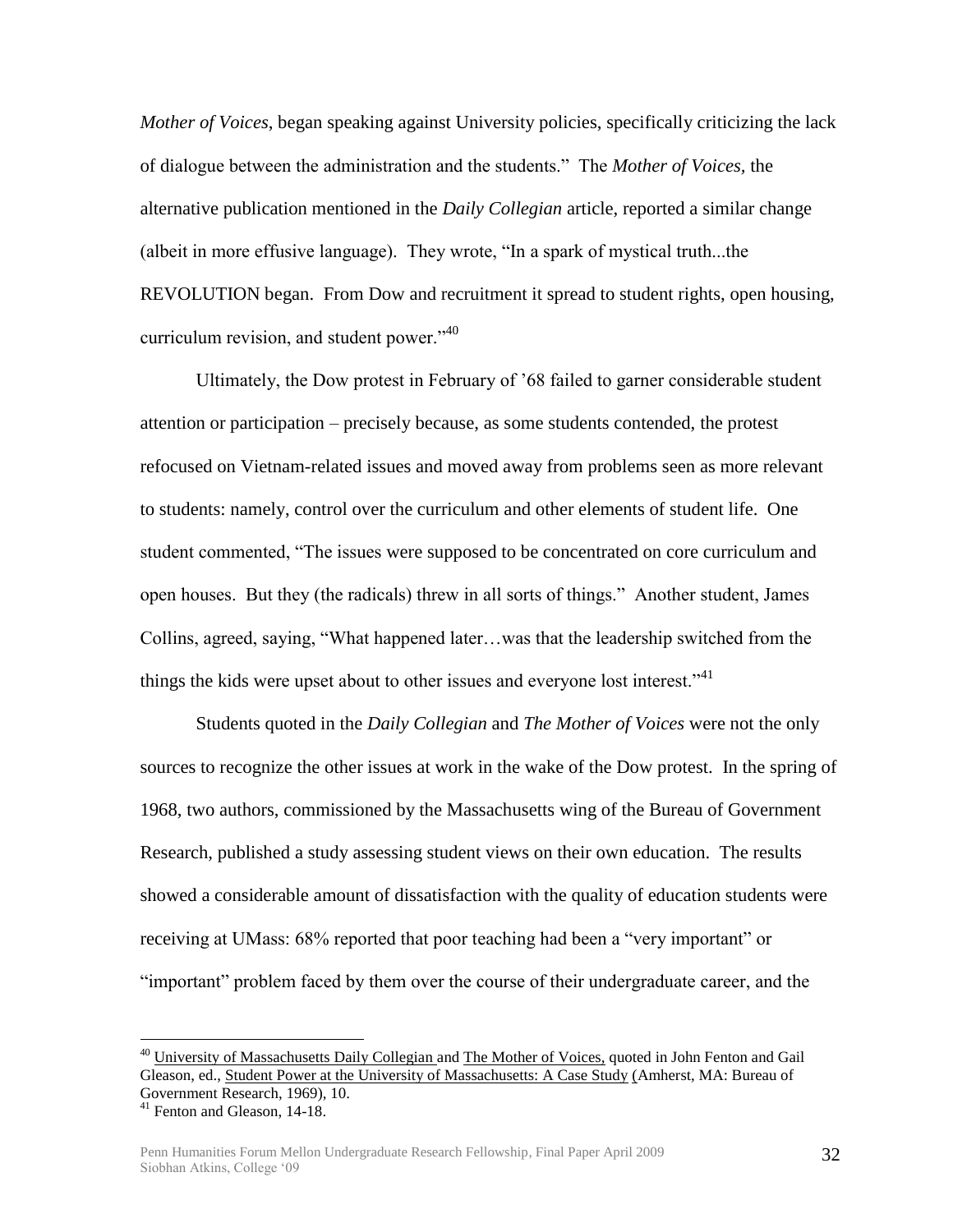same percentage reported problems with the strictness of course requirements. Most importantly, these concerns translated to a strong desire for students to play a part in academic decision-making. While only 17 percent of those polled felt that students should be allowed an active role in business decisions of the University, a whopping 64% thought that student opinion should play an equal or better part in determining the school"s course offerings. $^{42}$  As of the spring of 1969, these academic problems had yet to create serious protest. All would change, however, when students arrived for the start of classes the following fall.

\* \* \*

Student disruptions were only one of a host of problems facing John Lederle as he approached the twilight of his tenure as UMass president. Lederle, a lawyer and professor from Michigan who was rarely photographed without his horn-rimmed glasses, had been appointed to his position in 1960 to engineer what some termed UMass" "multiversity phase": to expand UMass" physical plant, enrollment, and budget to the levels already seen in public universities in California and Michigan. Part of the rationale behind the expansion, as was this case at many universities, was to meet the increased demand for higher education for middle-class students brought about by the Baby Boom. Lederle frequently used populism and state pride to garner approval for his expansion plans, and rallied against the perceived elitism displayed by other Massachusetts universities such as Harvard: as he insisted, "young people were coming along with no place to get an education" due to the fact that "private institutions in the Commonwealth were becoming national and elitist. There was this great

<sup>42</sup> Fenton and Gleason, 17.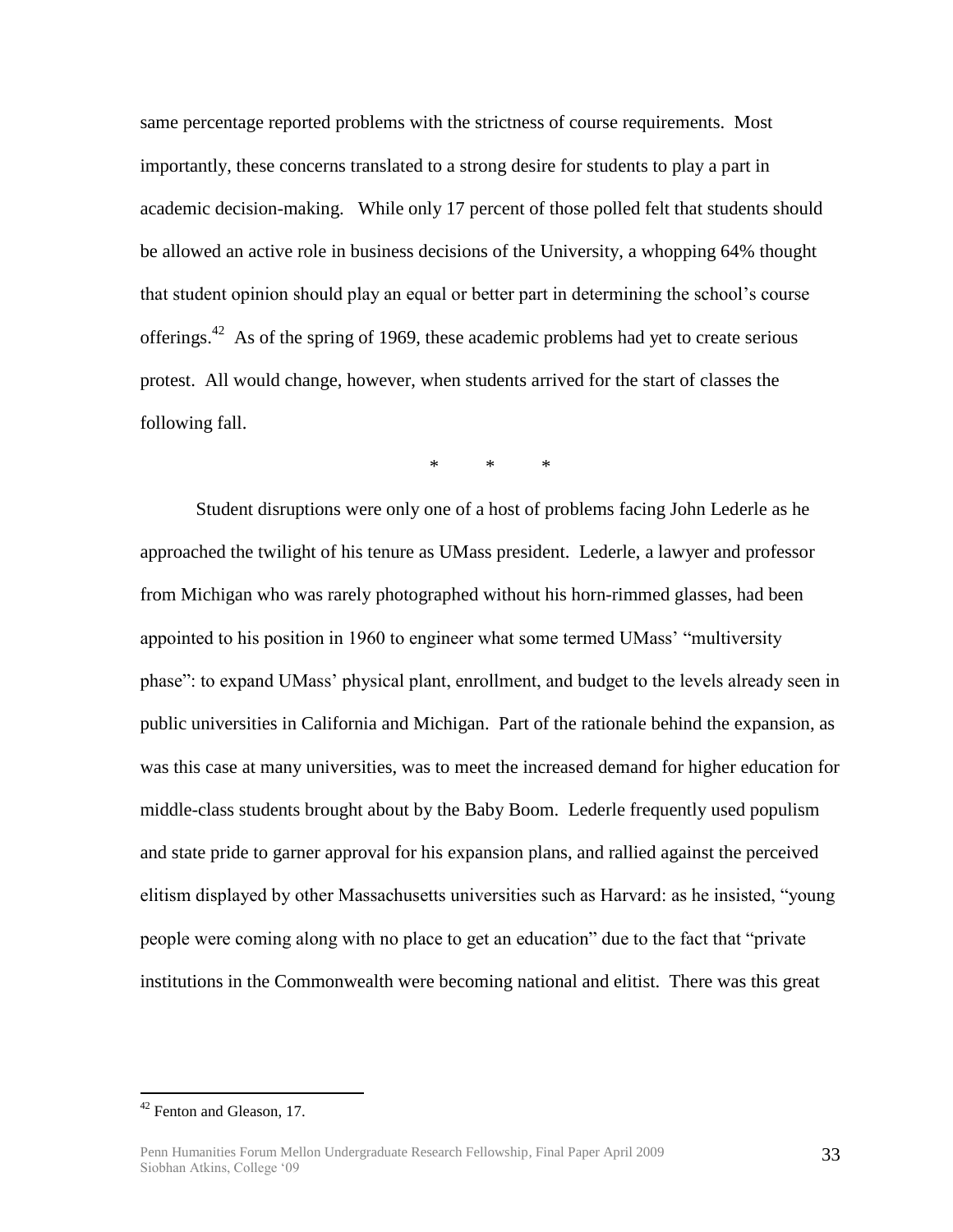demand. I felt that the University of Massachusetts, being in the lead position, ought to meet that demand."<sup>43</sup>

And meet demand it did. When Lederle took the helm in 1962, one of every 150 Massachusetts young adults was attending UMass; by 1972, one of every 45 was, largely thanks to the newly-minted campus of UMass-Boston. Lederle also greatly expanded the school"s budget and physical size – during the same period, the number of buildings at the UMass campus at Amherst rose to 300, an increase of over 70%, and the budget increased to over \$100 million. Lederle acknowledged the strain such rapid changes placed on the campus, but seemed to relish the challenge: he declared UMass" role to be "a great and continuing laboratory for testing the limits of accommodation between the demands of quantity and the need for quality."<sup>44</sup> Lederle's focus on size – and desire to model UMass after the greatness of Berkeley and Ann Arbor – was accompanied by a subtle shift in educational priorities, as he repeatedly stressed the importance of research and graduate studies in achieving his vision of the perfect university. This shifting focus, as expected, was met with considerable resistance from not only students but also the holders of the purse strings: the state legislature, who saw undergraduate teaching as of the utmost priority. As Lederle stated, "Legislators tend to think in terms of undergraduate teaching and teaching as primary, and it"s with great difficulty that you get them to appropriate directly for research…You have to squeezes and cut and work in various ways to get the state-funded support for research by squeezing it out of other things. This means fewer undergraduate

<sup>&</sup>lt;sup>43</sup> Ronald Story, Five Colleges, Five Histories (Amherst: University of Massachusetts Press, 1992), 63. <sup>44</sup> Ibid, 62-63.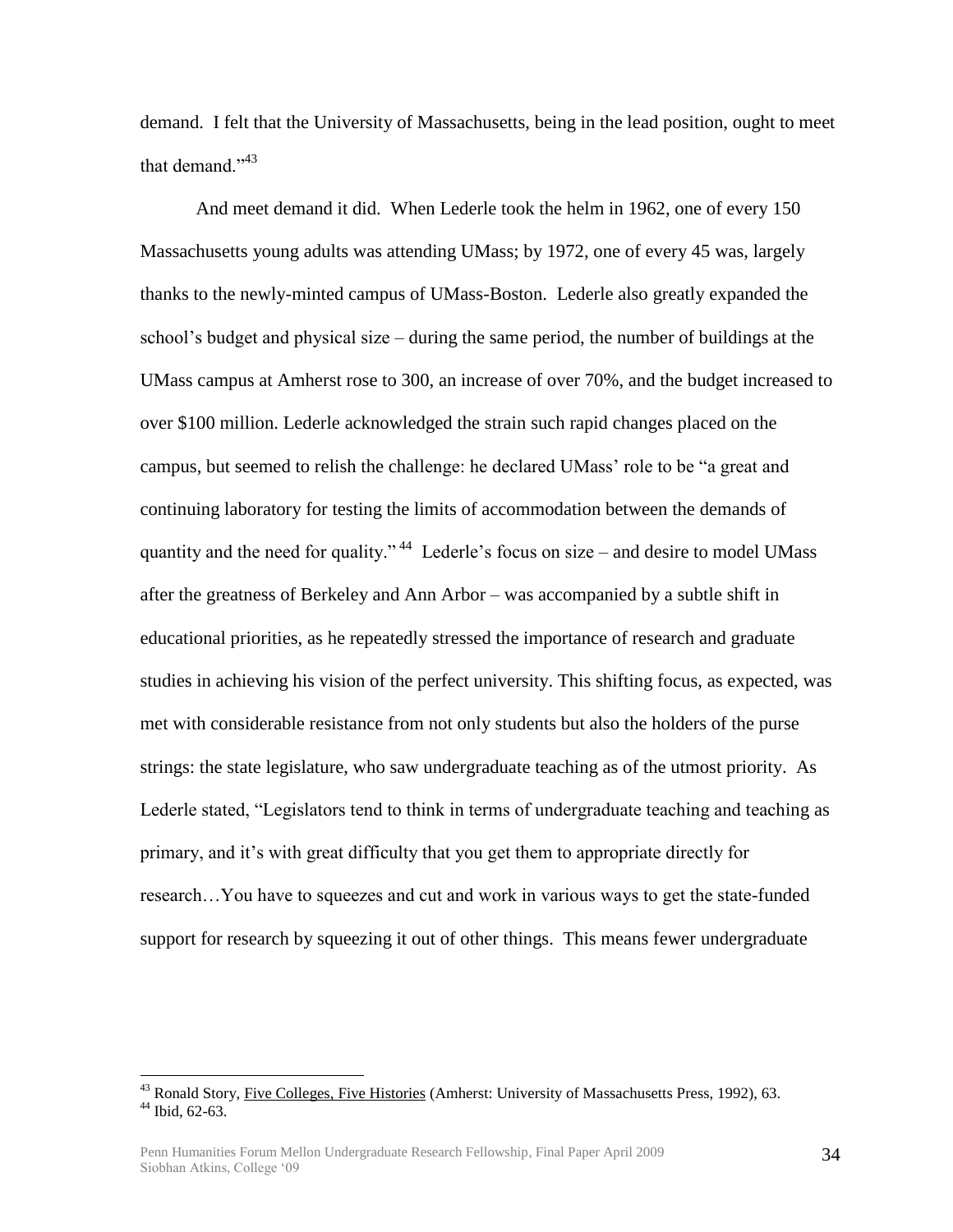teachers, teaching large classes, in order to take care of graduate students and research, and this leads you to the horn of the dilemma."<sup>45</sup>

Student disillusionment with the rapidly changing campus can be detected in many campus publications from the 1968-1969 school year. The 1969 "Index", the yearbook for the graduating class, is replete with pictures of bulldozers and cranes preparing the campus for the latest campus high-rise, their blunt concrete skeletons serving as a stark contrast to the otherwise-pastoral Western Massachusetts landscape. One page in the yearbook provides a picture of a window in the traditional brick Quadrangle; below it lies the caption, "The Quad: Just as the Old Chapel standing amid the polished walls of the new buildings served as a symbol of what the campus once was, so the Quad, with its isolated ring of houses remained as a reminder of a time when the college was small, and buildings were separated by areas of grass instead of concrete…It retained a tradition of dorm spirit and unity, which, in a period of expansion and disruption, was becoming ever more difficult to find."<sup>46</sup>

Alternative publications from the '68-'69 school year also reflect an increasing dissatisfaction with the system of grading on campus, a system that was rapidly becoming ever more mechanized as the University expanded. Graduate student and teaching assistant Stanley Finehirsh wrote a letter to his Math 111 students following the Fall 1968 semester, one that was published in the alternative publication Carbunkle Review under the title "Degrading Education". In it, he sympathized with his students" objections with the grading system on campus, stating, "What are grades? Grades are an imposition on, and a distortion and manipulation of, the educational system. They are an imposition because they contribute nothing to an education. They are a distortion because they turn education from a

<sup>45</sup> Story, 70.

<sup>&</sup>lt;sup>46</sup> University of Massachusetts 1969 Index, Special Collections and University Archives, W.E.B. DuBois Library, University of Massachusetts Amherst, Amherst MA, 71.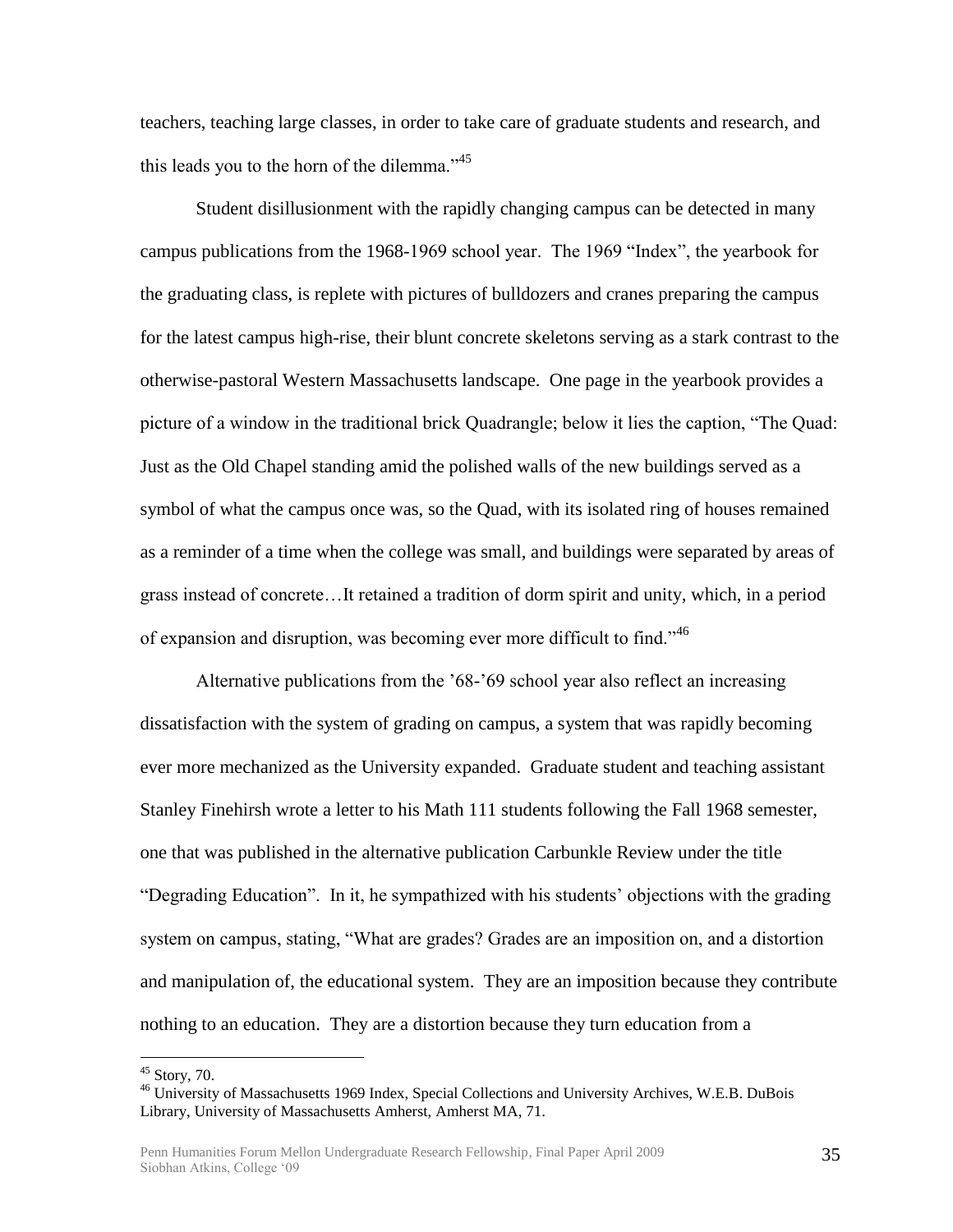cooperative venture in knowledge to a competitive contest for expertise in getting high grades. They are a manipulation because they force us to do what we have no desire or need to do." At the end of the letter, he announces his intention to give everyone an "A", stating, "The true worth [of your participation in this class] was not in being patted on the head by teacher. The true worth was not in your competitive standing on a bell-shaped curve…Your achievement is in terms of the things you learned, the obstacles you overcame, and the goals you reached."<sup>47</sup> Finehirsh's letter echoes the objections to grading systems voiced by students across the nation – as seen in the previous chapter, "60s-era students often rejected the competition and careerism extolled by their school"s grading systems. His letter also perhaps indicates that many UMass students, like their peers at Berkeley and other universities, increasingly sought intrinsic value in their studies rather than the external rewards promised by good grades.

The expanding priorities UMass students ascribed to their own education can also be seen in the Bureau of Government Research poll conducted in the spring of "68. Along with assessing their views on University policies and the desired student role in changing them, the poll also asked students the simple question: Why did you attend college? Perhaps not surprisingly at a mainstream, largely middle-class institution, many still saw job preparation as one of the primary reasons for attending college, with 94% declaring it "very important" or "important". What is most interesting about the poll, however, is that similar percentages assigned importance to loftier pursuits. 90% reported that "intellectual stimulation" was important in their college education, and 92% gave value to an even more intangible goal: acquiring "self-knowledge".<sup>48</sup> Students at UMass, like students across the country, were

<sup>&</sup>lt;sup>47</sup> Sidney Firekirsh, "Degrading Education," Carbunkle Review, 27 March-10 April 1969.

<sup>&</sup>lt;sup>48</sup> Fenton and Gleason, 49.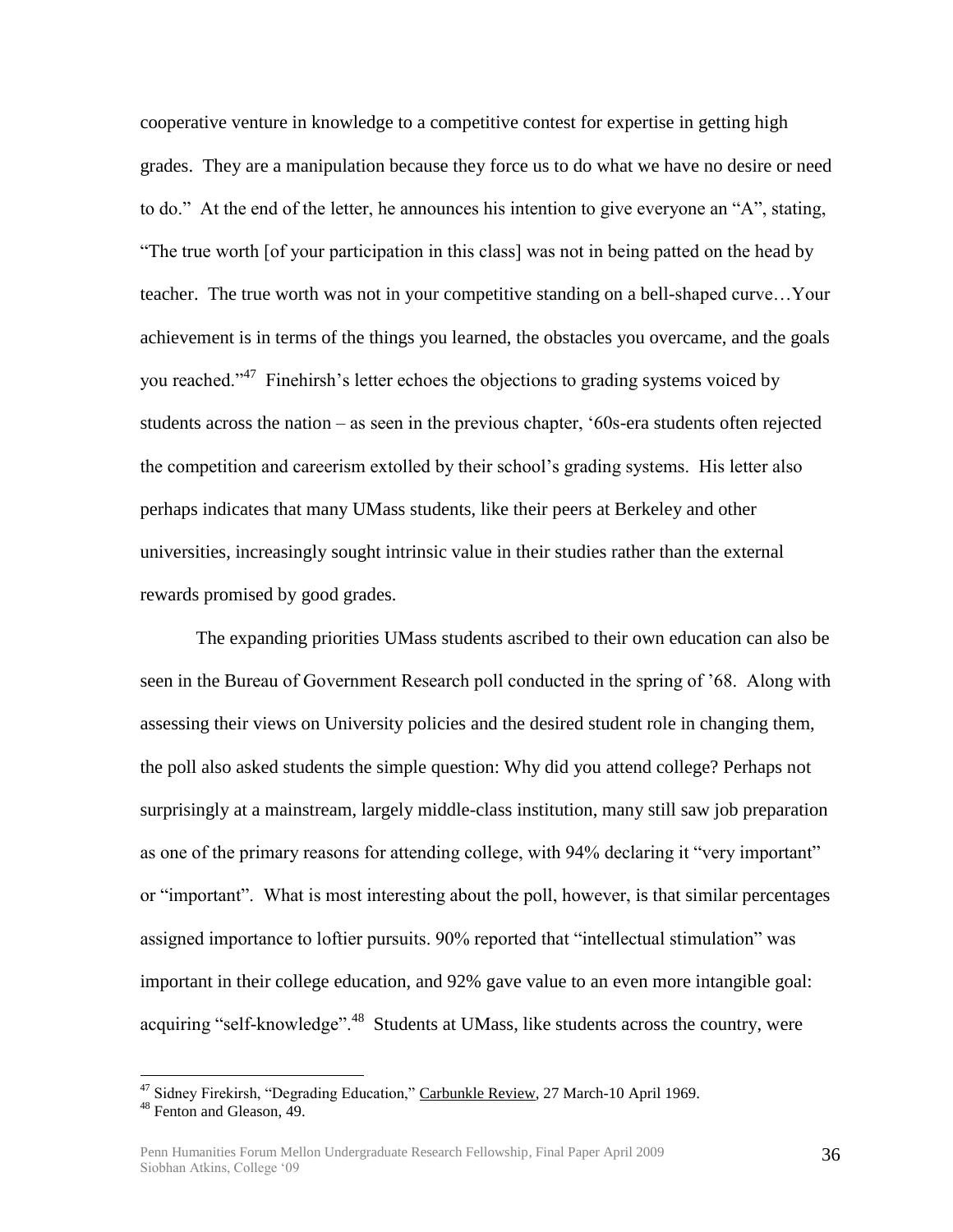beginning to demand a sense of meaning and identity from their college experience -- and such quests, even at a large former agricultural college like UMass, were rapidly gaining as much importance as more traditional aims such as career preparation.

This quest for a more fulfilling educational experience – and UMass' failure, as it became larger and more research-oriented, to provide such an opportunity -- led to one of the most visible displays of student discontent UMass had ever seen. In September of 1969, a group of undergraduates, initially motivated by dissatisfaction about not receiving on-campus housing or the classes they had requested, constructed a series of plastic geodesic domes behind the Southwest Residential College, which they soon dubbed "Free University City". The tent community, however, sought to do much more than provide temporary shelter to those shut out of on-campus housing – or to give unruly students a way to "stick it to the Man" by invading the school"s physical plant. Aimed at increasing the sense of community on campus along with promoting closer interaction between faculty and students in teaching alternative subjects, Free University City began to offer a series of seminars on subjects such as "The French Revolution of 1844: From Barricades to Ballot Box (led by Bob Weiner) and "Seminar for Conscientiously Dissatisfied People" (led by Mental Health Services), not to mention a three-day seminar/workshop on sexuality as the means to personal freedom. The project rapidly increased in size and scope: propelled by a \$2000 budget appropriation from the Student Senate and a \$250 gift from the Class of 1972, the group soon collaborated with a Texas-based architecture group to increase the physical size of the project, and several hundred students attended the official opening ceremony one week after the beginning of construction.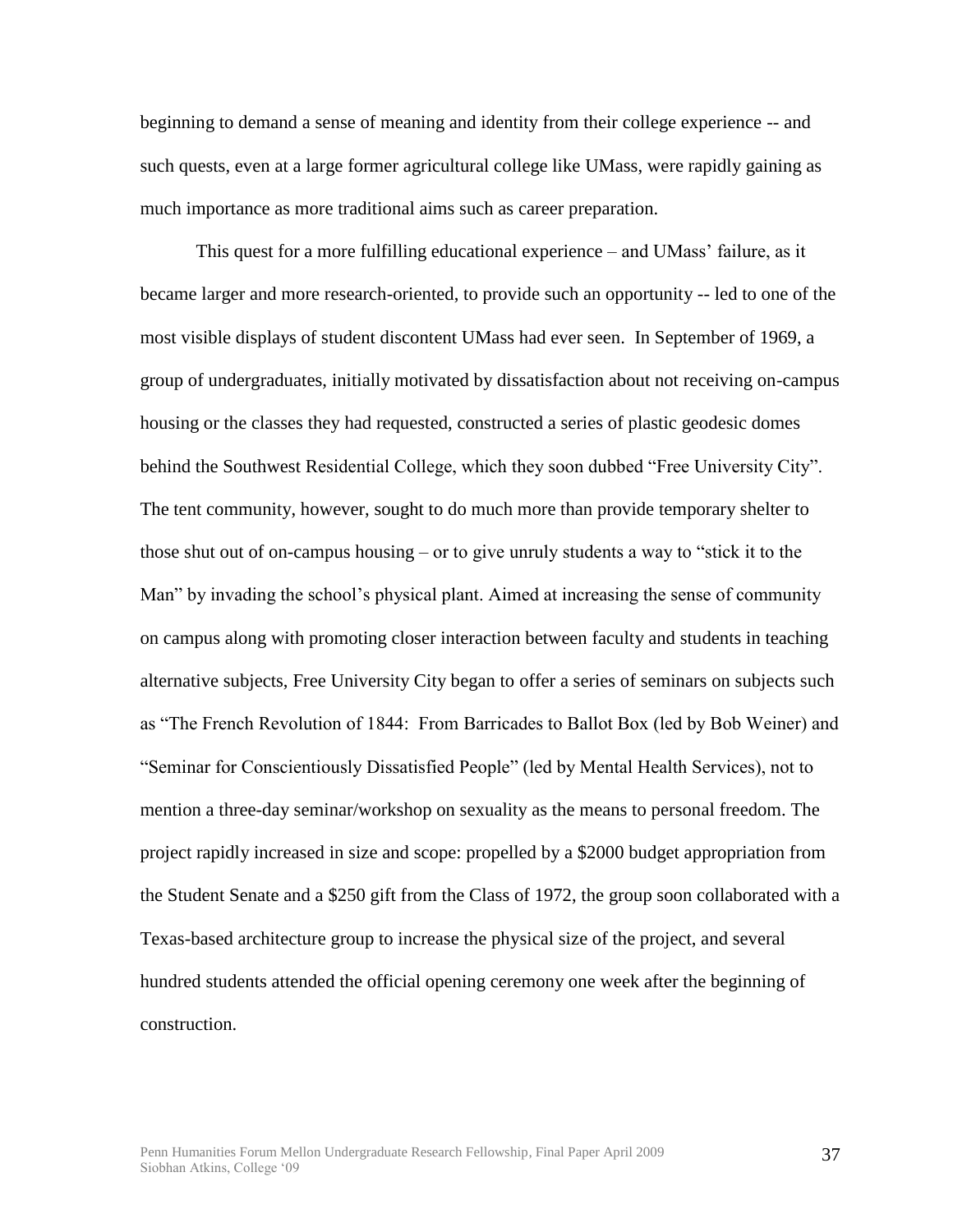More than expanding the "city's" physical size, students soon elaborated on  $-$  and expanded – the reasons for its construction. More than just an ad-hoc response to the logistical problems created by an expanding campus, its creators argued, "Free University City" was instead a reaction to much more pervasive problems of alienation and disconnect on UMass" campus. To express their claims, the founders published a "Rationale on Free University" in the September 17<sup>th</sup> issue of the *Daily Collegian*, UMass' daily student newspaper. They argued, "All these problems in housing space, course scheduling, and financial aid are very recent, and are largely a result of the insufficient funds. Aside from these immediate issues, however, there are several more longstanding problems. The university has a history of showing disregard for both the internal lives of individual students, and for the external conditions of the world that lies outside the University", a disregard that manifests itself in "an antiquated course requirement system", a grading rubric that "guarantee[d] competitiveness rather than cooperation", and a "basic exclusion of students from policy making and decision making." They concluded their statement by writing: "Students no longer believe that the University is capable of rising to meet these issues. Therefore they have joined together to create a model of what a University out to be. Students from all over campus have organized and begun construction of a Free University City. The most important aspect of Free University City is that it is a constructive action." <sup>49</sup>

For the first few weeks of school in September, "Free University City" appeared to be the center of campus activity. Beyond attending seminars in the tents, students also staged skits meant to express their opinion on campus affairs: a picture published in the *Daily Collegian* shows one student dressed up as a wind-up man, meant to represent, according to

<sup>&</sup>lt;sup>49</sup> "Rationale on Free University," University of Massachusetts Daily Collegian, 17 September 1969.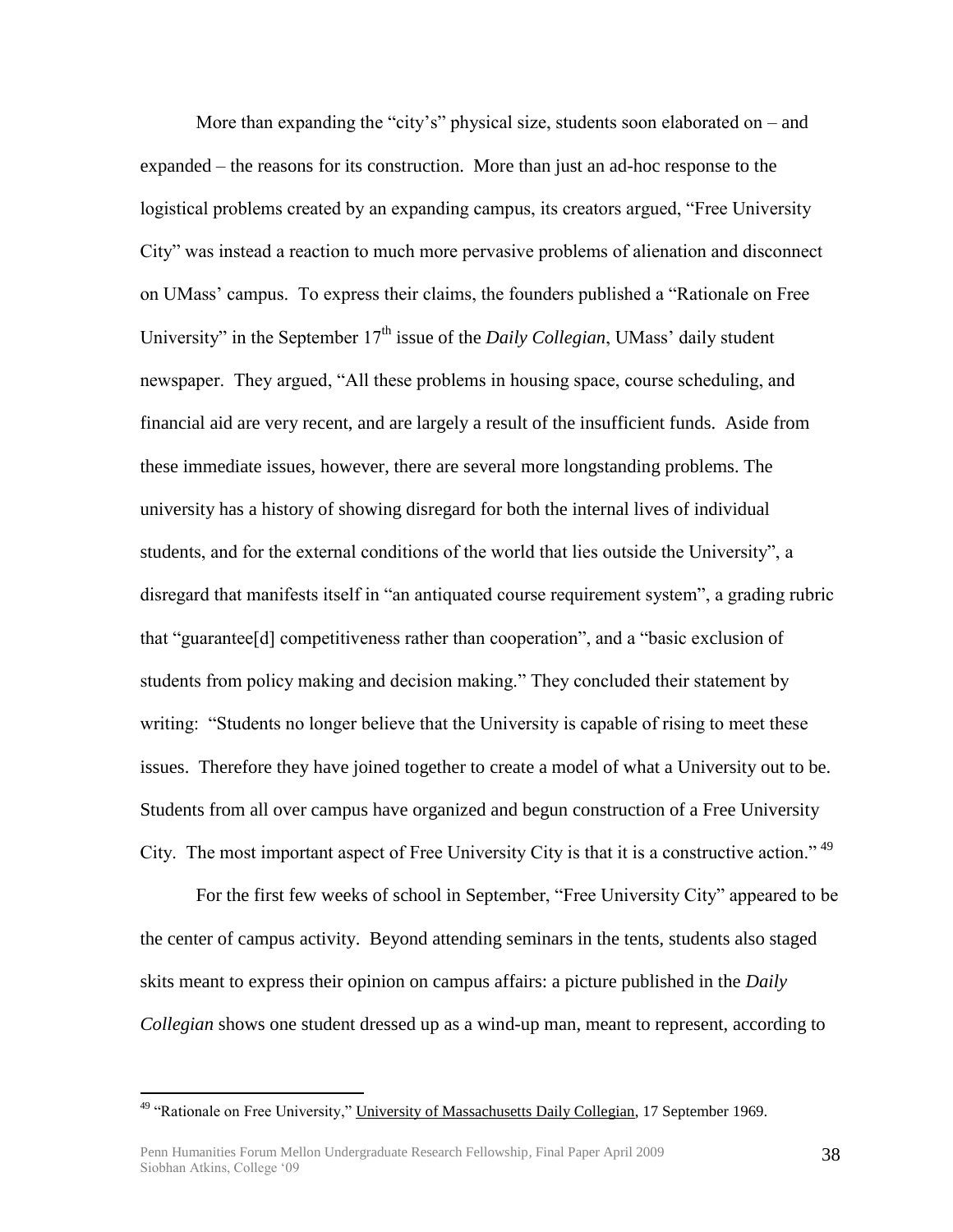the paper, "the rigidity which the students…face in classrooms and with school policy according to their characterizations."<sup>50</sup>

The tent city also soon attracted widespread attention from locals and parents. The Springfield Union, one of Western Massachusetts" largest newspapers, published an editorial on the subject: the title, " "Freedom" on Campus", with "freedom" in skeptical quotation marks, speaks to the decidedly cynical tone of the piece. The editorial board wrote, "The geodesic-dome community on the University of Massachusetts campus is not really the answer to the problems of its members." They go on to argue, "There are activities and organizations, official and nonofficial, that can help fill the gap between the "freedom" that many students seek and what they regard as a cold and rigid administration….Whatever role the students are to have in the shaping of university policy will be impaired, not helped, by splinter groups that overlook avenues already open to such participation", such as student government. Not only should students be contented with established ways of having their voices heard on campus, the authors argued, but they should also be grateful for the education they are receiving in the first place. They concluded their piece by insisting, "The competition is sharper every year among young people for the chance to get a college education. Those fortunate enough to make the grade can help themselves best by putting the emphasis on learning – while working, if they wish, to eliminate the problems of university life in ways that are truly constructive."<sup>51</sup>

The sentiments of the editorial board at the Springfield Union were echoed the previous day by the staff at the <u>Northampton Gazette</u>, another local newspaper. More than just wasting students" own education, they also insisted that the form of protest, at a state

<sup>&</sup>lt;sup>50</sup> Diana D'India, "Recorder Photos," University of Massachusetts Daily Collegian, 17 September 1969. <sup>51</sup> " "Freedom" on Campus,".The Springfield Union*,* 24 September 1969.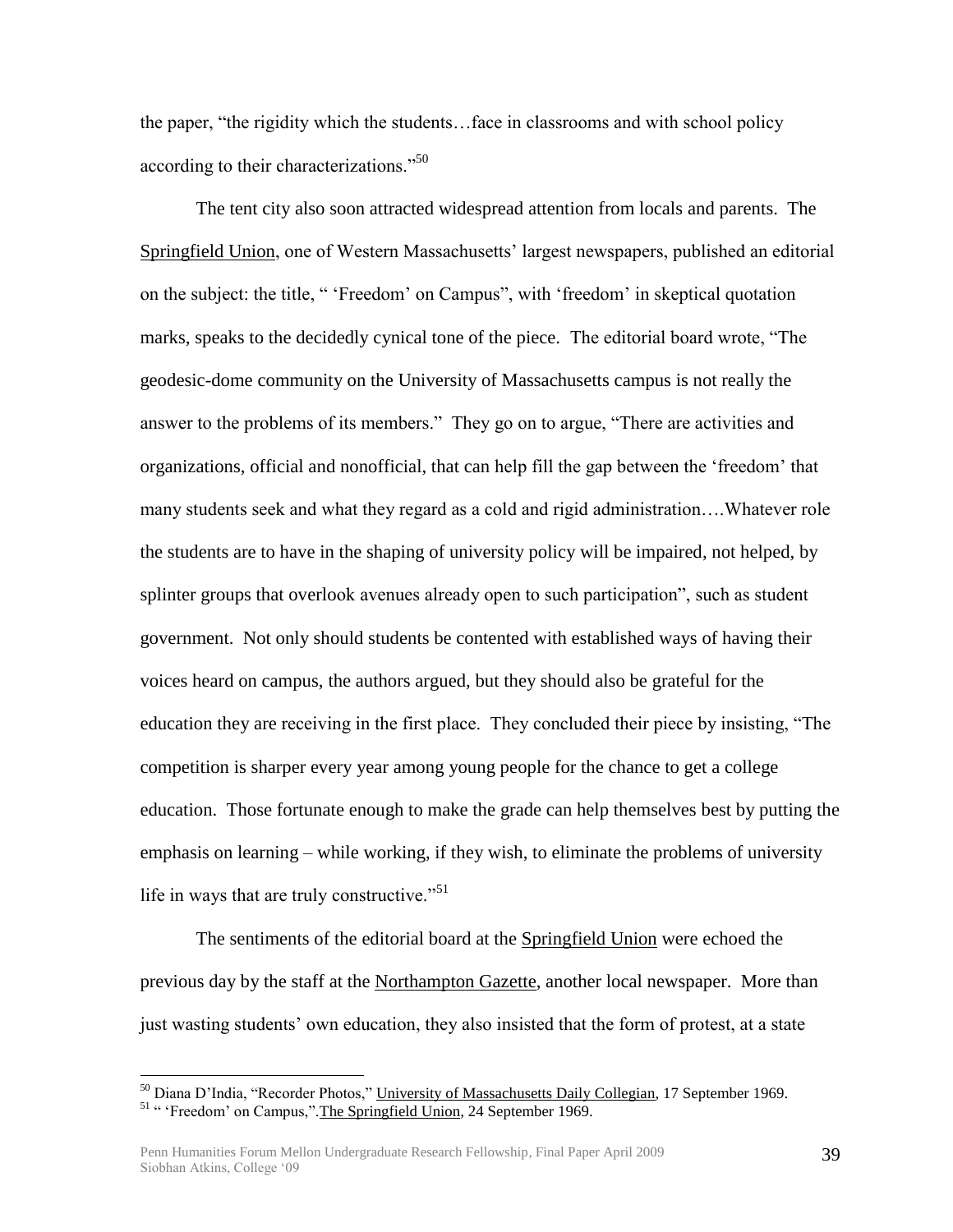university, was a drain on taxpayer money. They declared, "One good thing about a "free university' is that it is free to everyone but the taxpayer...The university is free because the domes have been erected on land bought and paid for by the Commonwealth." They conclude, somewhat flippantly, " "Free", what a wonderful word! We suppose it is still all right for us to be 'free' to be a little fed up with all this inanity and wonder why all these hard-working students wouldn't just get down to the business of getting their education...?"<sup>52</sup>

Free University also received its fair share of attention from UMass alumni. In a September letter to President Lederle, Nelson Hair (class of "68) wrote, "Both my wife and I are concerned graduates of the University. Up until the beginning of this academic year we were proud graduates…Within the late few days I have become aware of some of [the students"] demands. There is one that really disturbs me. They wish the grading system be abolished [because] it "breeds competition." This sounds like a very communistic demand…it would breed mediocrity, punish the ambitious and destroy the "intangible" that made this the greatest country in the world." Mr. Hair concludes by insisting, "We feel that the one way to insure [*sic*] the continued freedom of this country is to insure [*sic*] competition for Communism, by definition, can not survive in a competitive society. I know that many of their demands will be met, but for the benefit of the overall society, do not meet this one demand."<sup>53</sup> For alums such as Mr. Hair, it seems, the student protest did not just represent an assault upon a taxpayer-funded institution: their demands also represented a challenge to American values, a sentiment that expresses the increasing "value gap" between younger students and their older counterparts.

<sup>52</sup> "It"s Great to be "Free,"" Northampton Gazette*,* 23 September 1969.

<sup>53</sup> Nelson Hair, Agawam, MA, to John Lederle, Amherst, MA, 24 September 1969, Special Collections and University Archives, W.E.B. DuBois Library, University of Massachusetts Amherst, Amherst MA.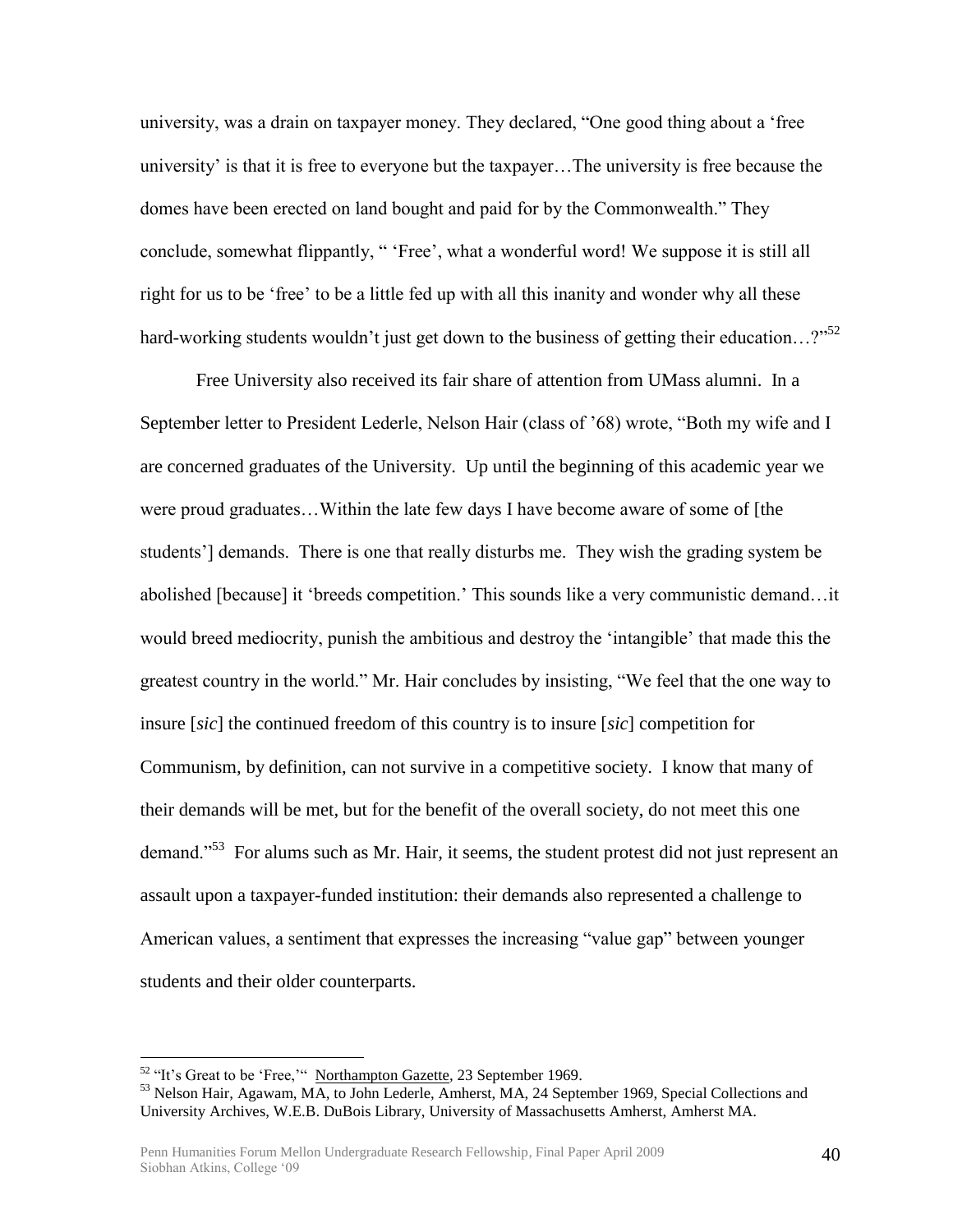Such a "value gap", however, was not just limited to students and their older neighbors. In fact, a similar rift existed between the students who participated in or supported activities such as Free University and other students – albeit a minority – who did not. The Bureau of Government Research poll conducted in the aftermath of the Dow sit-in collected demographic data in addition to assessing student attitudes, and sought to establish correlations between how students felt about student protests and how they described themselves. Out of the 16% of the sample that was strongly anti-"student power", which the authors define as an active student role in academic and administrative decision-making, most tended to fall into a few demographic groups: they generally lived at home, defined themselves as Republican, reported their father"s profession as "small business", or were fourth-generation or more American.<sup>54</sup> As one can see, students more likely to embrace conservative, "traditional" values also tended to view students" role within the University in more traditional terms. Rather than believe students should have an active role in changing course requirements or making faculty appointments, such students were more apt to leave such decision-making power in the hands of those who had traditionally wielded it: members of the administration.

For their part, the faculty and administration did little to halt the activities of Free University City"s founders. Most seemed to be relieved that the activities of Free University City did not take on the confrontational undertones of the previous year"s anti-Dow demonstration, and thus the administration did not attempt to disband the City: in a statement to the *Daily Collegian* on September 22<sup>nd</sup>, Assistant Dean of Students Gerald Scanlon stated, "Up to this point there is no reason why they shouldn"t be permitted to go ahead unless they interfere with the right of other students, or the operation of the University, or present a

<sup>&</sup>lt;sup>54</sup> Fenton and Gleason, 21.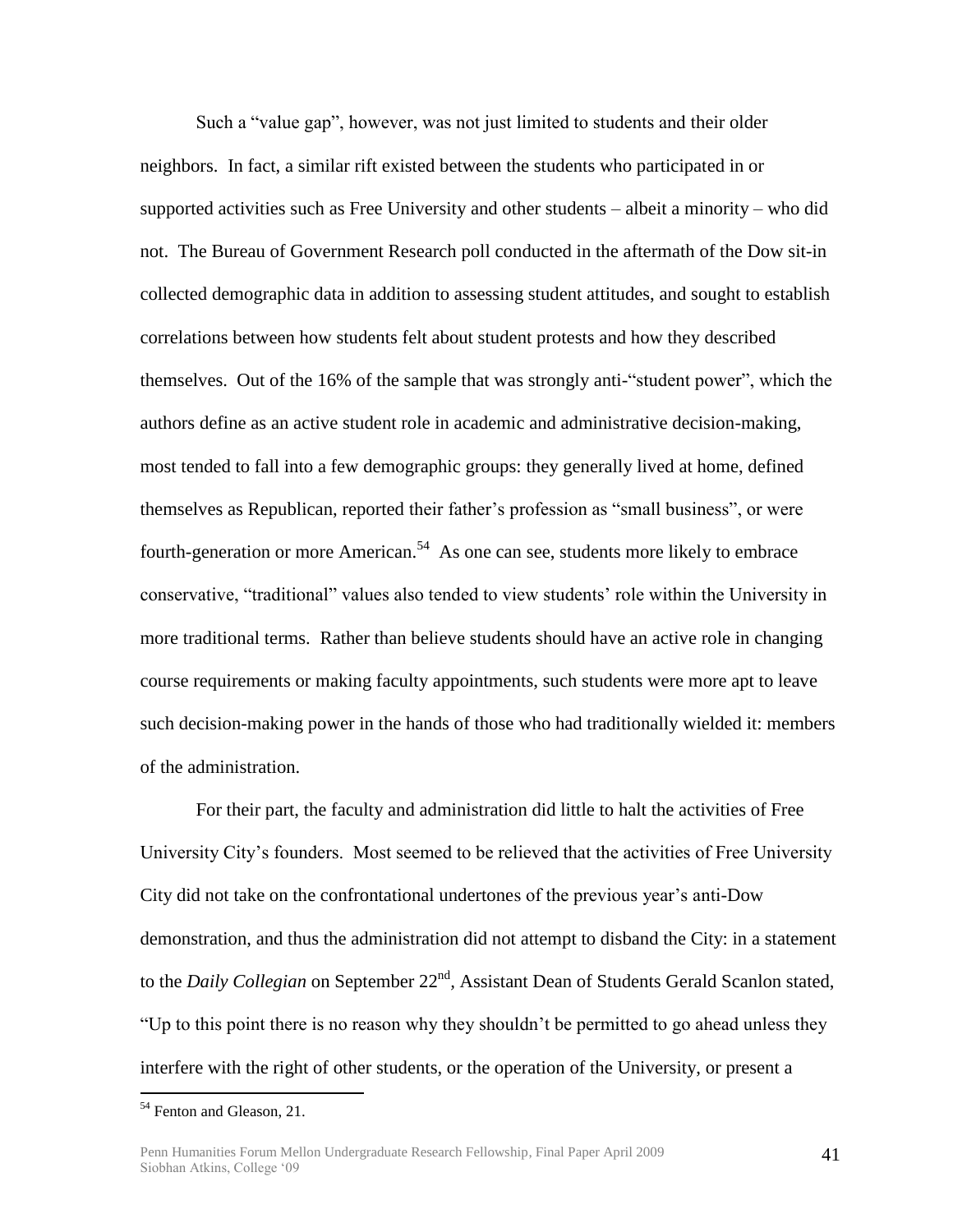health or safety hazard."<sup>55</sup> Pictures published in the *Daily Collegian* show Provost Oswald Tippo standing outside one of the tents with Paul Brubacker, assistant dean of students, and William Venman, associate dean of administration, arms folded in a "relaxed position" as Brubacker smoked a cigarette. The men, with their suit-and-tie attire and slicked-back hair, provide a somewhat amusing contrast to the hippie scene around them, but for their part seem moderately unconcerned with the students' latest architecture project.<sup>56</sup>

Many faculty members, furthermore, actively collaborated with the project by teaching seminars and workshops on the green; many others, while not participating actively, sympathized with the alienation felt by students and attempted to communicate their sentiments to the administration. In the last week of September, Professor Ellsworth Barnard wrote a lengthy memo to President Lederle expressing the attitudes towards UMass expressed by the students in his classes. He wrote, "Not many were actually involved in, or perhaps very fully informed about, the Free University, but almost all were in sympathy with any attempt to dramatize their grievances against the University." He went on to delineate their specific complaints against the school; namely, problems with registering for classes, advising, and overcrowded classes and dorms. He asserted that the overall root of discontent ran much deeper, however, arguing, "Their general complaint – and it is no less strongly felt because it is so trite – is that nobody really cares about them, nobody treats them as individual human beings, nobody listens to their unique problems. They feel themselves

<sup>&</sup>lt;sup>55</sup> Mark Silverman, "Free University Grows and Develops," University of Massachusetts Daily Collegian, 22 September 1969.

<sup>&</sup>lt;sup>56</sup> Diana D'India, "Recorder Photos," University of Massachusetts Daily Collegian, 22 September 1969.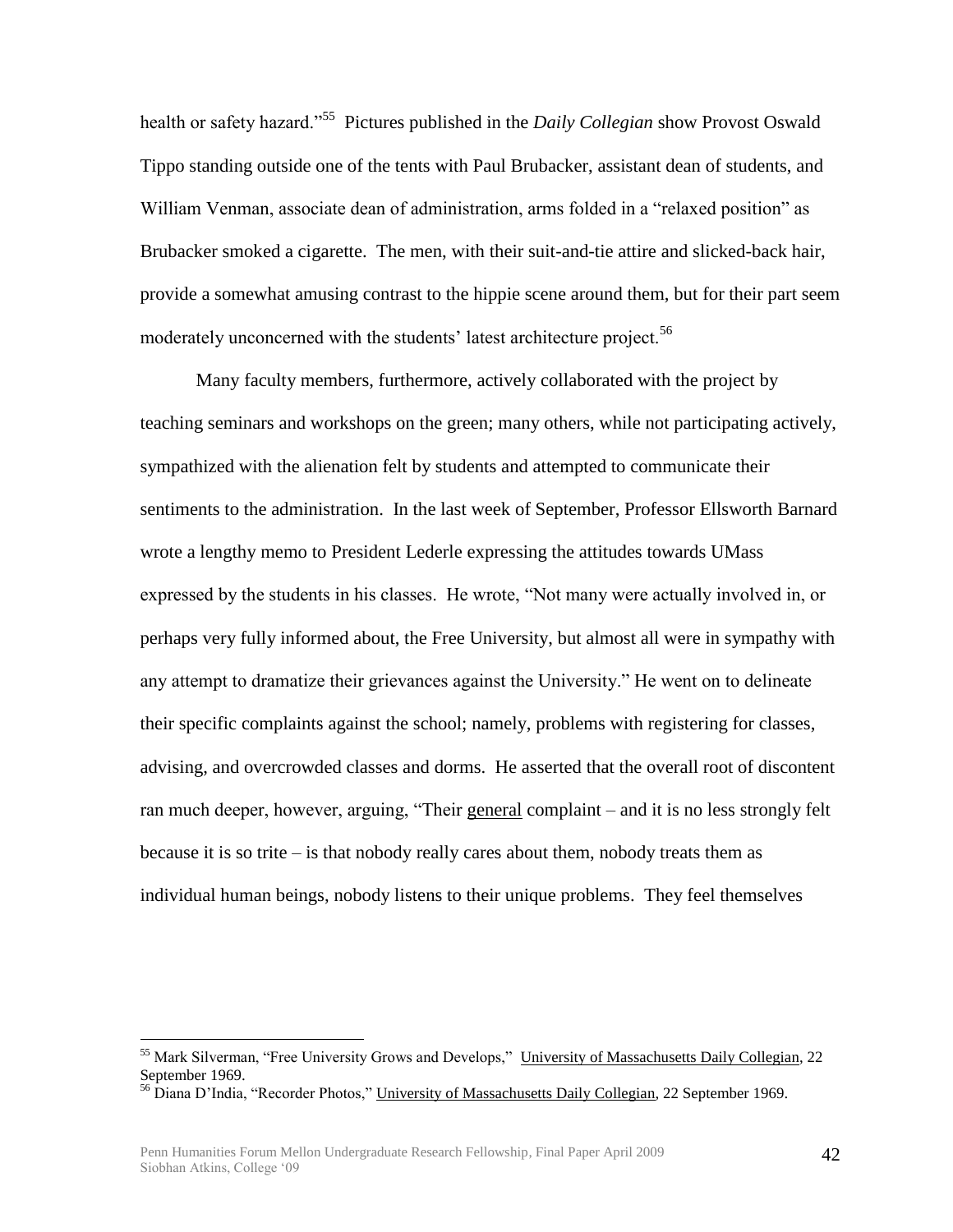trapped by policies about which they have not been consulted or even informed, and which seem to them to have been adopted without regard to their needs or interests or feelings."<sup>57</sup>

As for President Lederle himself, his feelings on the students seemed mixed – perhaps as mixed as the divergent interests to which he, as president of a taxpayer-accountable university, was expected to pander. When it came to student confrontations in the past, Lederle was frequently criticized for being either too permissive or too harsh: while student leaders decried his decision to summon the State Police during the Dow confrontation, he also received a letter from Professor Richard Trueswell, head of the Industrial Engineering Department, insisting that the President take "a very strong hard line, (clearly defined) on your part whenever ever students violate the rights of others…I urge you and implore you to do something to correct the degrading image of the University that is currently being developed by a very small and active group on campus."<sup>58</sup> To Professor Trueswell's memo, Lederle replied, "There are many of us who would like to take a stronger and more direct stand, but there is plenty of evidence that there are large numbers of faculty and students who feel that in the case of the Dow sit-in we moved too rapidly…If I had a more vocal faculty and student support, I could follow a much harder line. I have said very frankly on many occasions that the kind of student disruptions occurring today violate academic freedom and invite outside interference. I have no sympathy for the juveniles who indulge in these in order to have their 'thing'."<sup>59</sup>

<sup>57</sup> Ellsworth Barnard, Amherst, MA to John Lederle, Amherst, MA, 28 September 1969, Special Collections and University Archives, W.E.B. DuBois Library, University of Massachusetts, Amherst MA.

<sup>58</sup> Richard Trueswell, Amherst, MA, to John Lederle, Amherst, MA, 25 March 1969, Special Collections and University Archives, W.E.B. DuBois Library, University of Massachusetts Amherst, Amherst MA.

<sup>59</sup> John Lederle, Amherst, MA, to Richard Trueswell, Amherst, MA, 28 April 1969, Special Collections and University Archives, W.E.B. DuBois Library, University of Massachusetts Amherst, Amherst MA.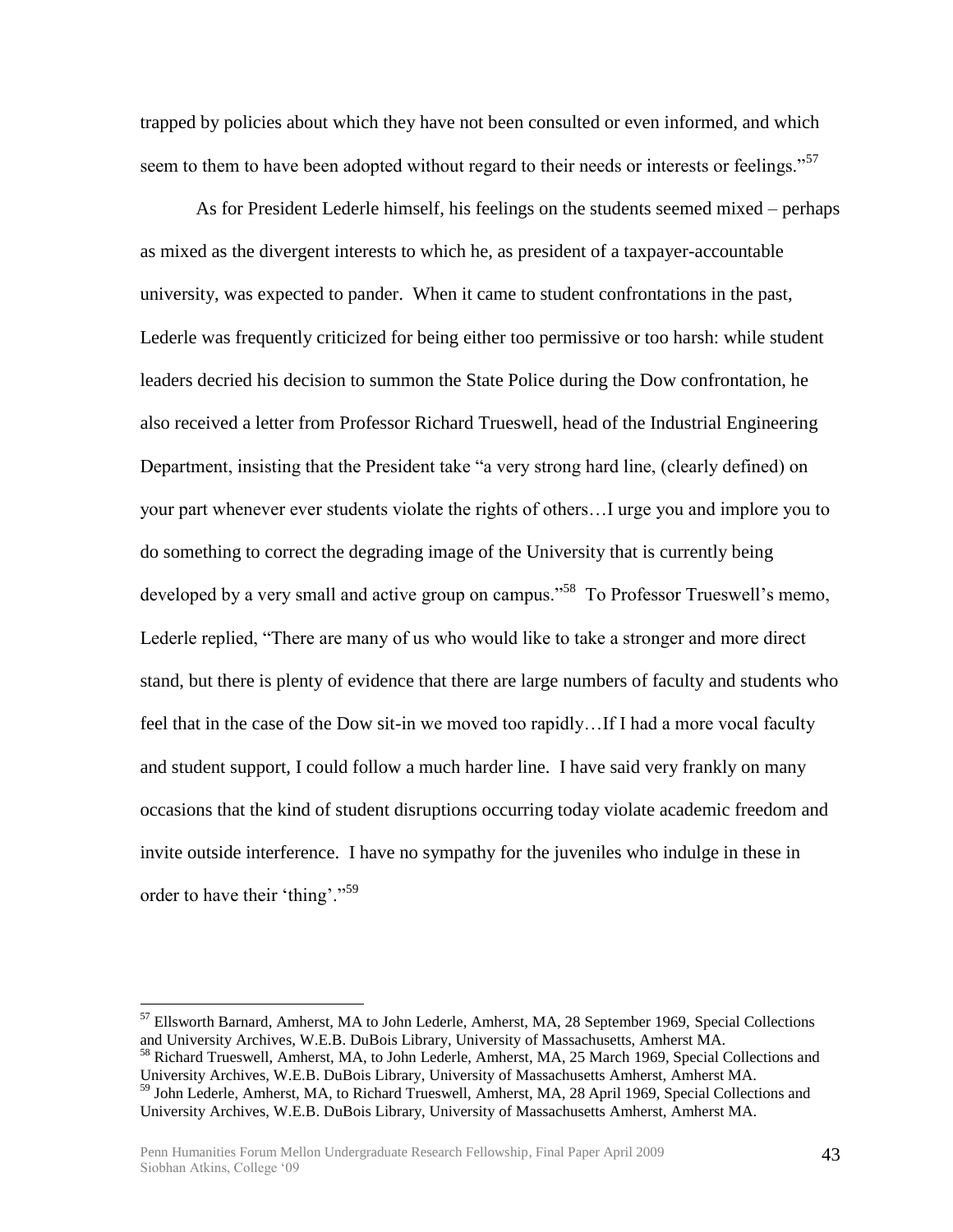When it came to the Free University debacle, President Lederle faced equally conflicting interests. On the one hand, he had the needs of the students to contend with – and those of their faculty sympathizers. In response to Ellsworth Barnard"s letter detailing student complaints, Lederle wrote, "Those of us in administration have no defensive reactions to these criticisms. While students repeat many clichés, the fact is that they do feel alienated and ignored and that there are a sufficient number of faculty and administrative personnel who corroborate the stereotype…We must all work continually to create "the humane university'."<sup>60</sup> In response to the similarly timed letter from disgruntled graduate Nelson Hair, however, Lederle expressed a radically different attitude towards Free University City and the student qualms expressed through its construction. While he stressed, "The so-called 'dome city' activities are being carried on by a much more moderate group [than SDS, who led the Dow sit-in]", he mused, "Certainly one of the less pleasant aspects of being a university president these days is the need for responding to often absurd demands by unhappy students." Far from acknowledging the legitimacy of student qualms and the need to remedy them, Lederle then went on assure Mr. Hair, "That we listen to complaints does not mean that improper demands will be complied with…I suppose the nature of a grading system will be debated ad infinitum by students and faculty in the future as in the past. I have serious doubts that any majority on this campus will move in the direction of eliminating competition completely. Individual differences exist and systems for making distinctions between individuals are bound to survive."<sup>61</sup>

<sup>&</sup>lt;sup>60</sup> John Lederle, Amherst, MA, to Ellsworth Barnard, Amherst, MA, 30 September 1969, Special Collections and University Archives, W.E.B. DuBois Library, University of Massachusetts Amherst, Amherst MA. <sup>61</sup> John Lederle, Amherst, MA, to Mr. and Mrs. Nelson E. Hair, Agawam, MA, 26 September 1969, Special Collections and University Archives, W.E.B. DuBois Library, University of Massachusetts Amherst, Amherst MA.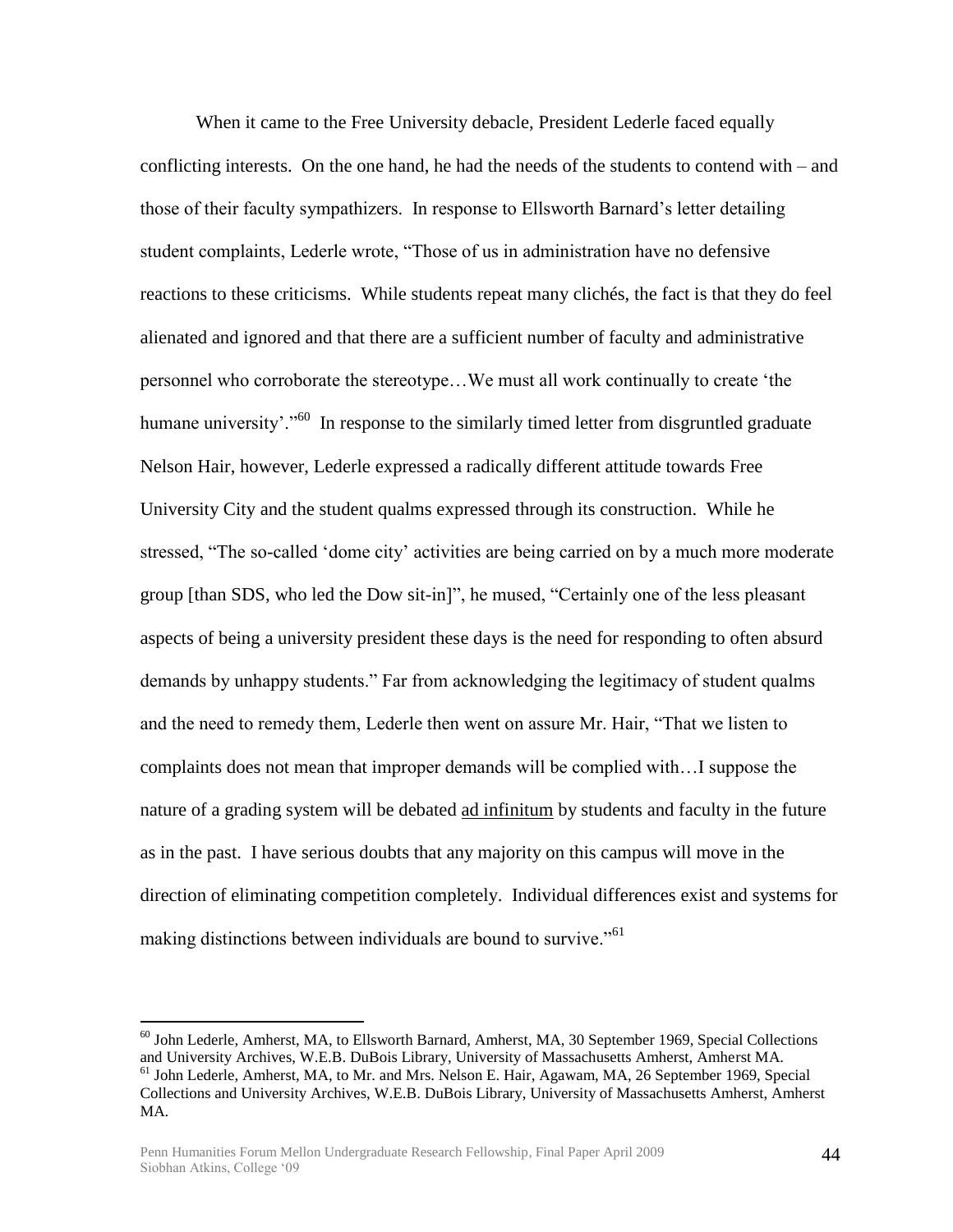President Lederle"s predictions about the attitudes of the student majority would soon be tested in a dramatic fashion. In April of "70, a few short months after the construction of Free University City, classes and daily life at the University came to a screeching halt for two days, as the a committee comprised of members of the student Senate, faculty, and staff members organized a school-wide referendum and several day-long discussion groups to address proposed changes to the school's grading system and to students' role in school decision-making. The faculty Senate and Chancellor Oswald Tippo both ceded to the group's – dubbed the April  $10-11^{th}$  Committee -- request that classes be cancelled from April  $10<sup>th</sup>$ -April  $11<sup>th</sup>$  so that students, faculty, and administrators could come together in discussion groups on topics ranging from the Board of Trustee"s role in campus decision-making to potential changes to the layout of dormitories to create a more intimate sense of community on campus. Reports on the discussion groups issued by the *Daily Collegian –* and, indeed, the titles of the discussion groups themselves -- reflect the overwhelming sense of loss of community felt in the wake of the school"s expansion and a sense of uncertainty about the school"s educational direction. Among the different groups students had the option of attending during the 2-day teach-in were ones titled "Nobody Cares – Dignity for the Individual within the Institution", "Can Students and Faculty Ever Relate?" and "Do The Humanities Have Any Future at UMass?"<sup>62</sup> One student, living in a recently-constructed high-rise building, said in a discussion group on dorm groupings, "I know most of [the students] in my corridor, but I don"t know many more…everything is so impersonal when you don't know people."<sup>63</sup>

<sup>&</sup>lt;sup>62</sup> "April 10-11 Committee Plans For Shut-Down of University," University of Massachusetts Daily Collegian, 31 March 1970.

<sup>&</sup>lt;sup>63</sup> "Smaller Dorm Groupings Suggested," University of Massachusetts Daily Collegian, 11 April 1970.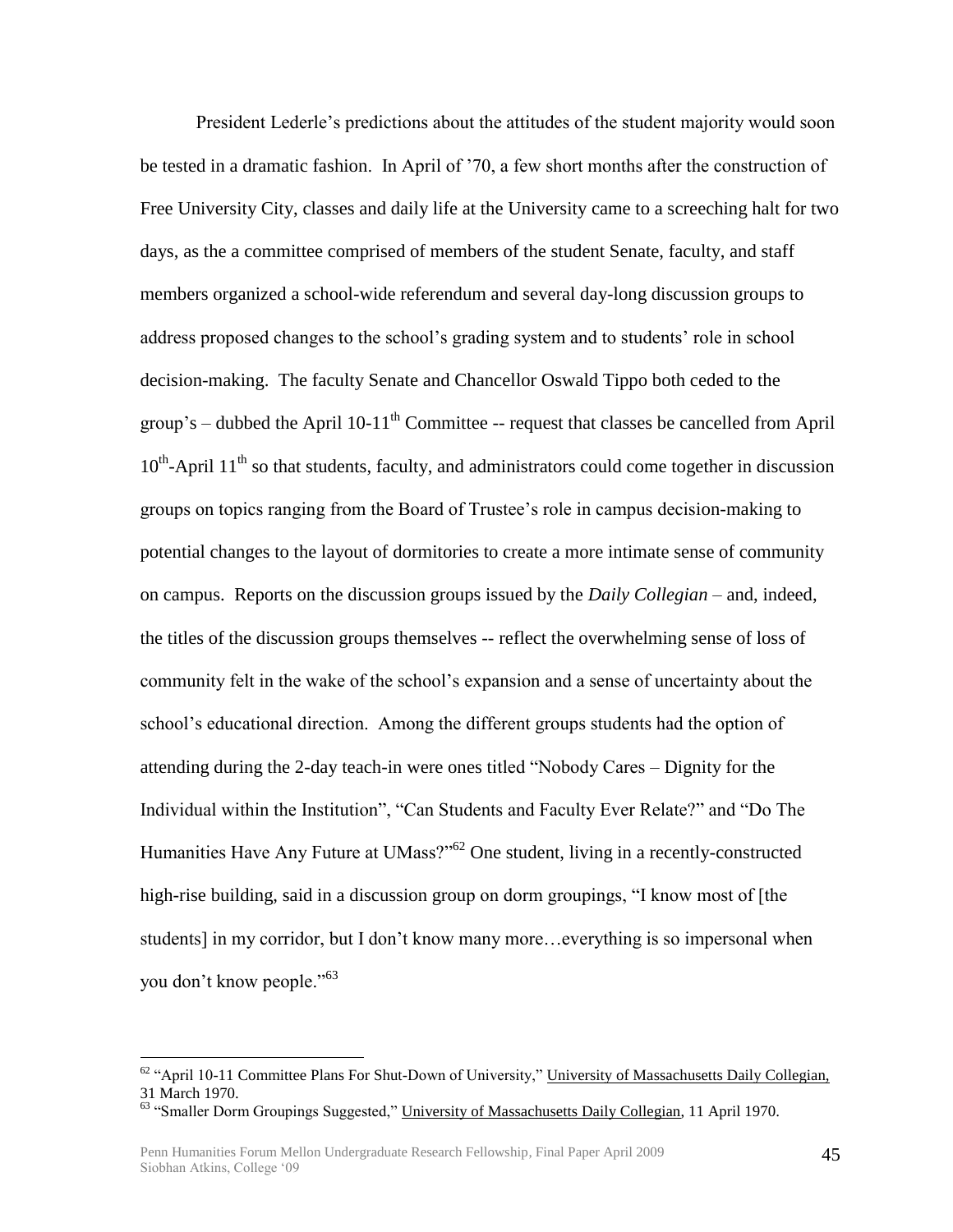In addition to feeling the effects of lost community, students participating in the discussion groups of April 10-11 also reported feeling increasingly disconnected from – and devalued by – professors and administrators. In class-related discussions, many students reported that it wasn"t necessarily the size of increasingly large lecture classes that caused their discontent; it was, rather, the increasing reluctance of professors to give students the opportunity to participate in class or share ideas. Professors in the discussion groups, however, countered that students often did not take advantage of participation opportunities given to them. Reported one professor, "Students say they want smaller classes, more discussion between themselves and the faculty, but they don"t say anything when I give them this opportunity. Is it because they don"t expect to discuss anything?" Student dissatisfaction in the classroom thus appeared to be a vicious cycle: accustomed to the passive learning style promoted by many of their classes, some students weren"t prepared to take advantage of the few chances for interaction given to them. A similar pattern of "learned helplessness" emerged in discussions of the student role in decision-making on campus. Students in the groups reported an overwhelming desire for an active role in everything ranging from dorm designing to faculty appointments – but acknowledged that the apathy of a vast majority of the student body often hindered such efforts. Students insisted, however, that much of the seemed disinterest was due to a "feeling of powerlessness in changing the university; a feeling of impotence." One student questioned, "How can we do anything when they only tell us about a problem when the decision is already made? How can we affect the final decision?"<sup>64</sup>

The discussion groups of April 10-11, more than just giving students a space to air their grievances, resulted in tangible changes later in the semester. Proposals generated from

<sup>&</sup>lt;sup>64</sup> "UMass Problems Distill to Interaction," The Massachusetts Gazette, 11 April 1970.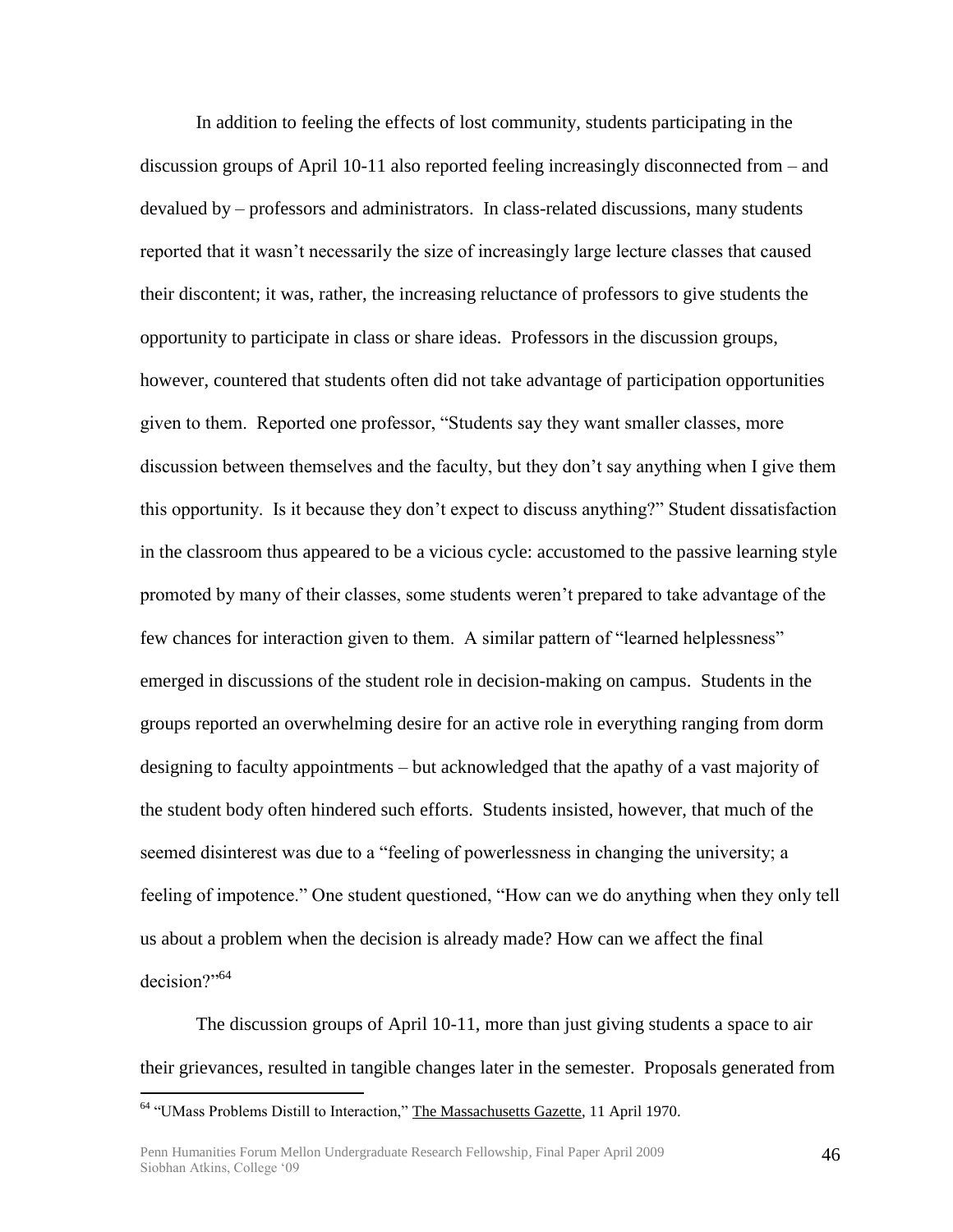the different discussion groups made it onto a campus-wide referendum issued to students, faculty, and staff in early May, with questions on university complicity with the war, grades, reorganization of the academic calendar, and required courses. While nonbinding, the referendum was declared "a measure of sentiment on basic campus issues" and "[would] be used to guide and support campus change and reform."<sup>65</sup> Many of the questions on the ballot concerned proposed changes to academic competition and course requirements: one asked for student and faculty sentiment on adding a "no record" option to the current ABCDF system (which would also eliminate the "f" designation), along with a Pass/No Record with Portfolio option, whereby students would be able to submit a series of teacher evaluations and papers in place of a letter grade to those requesting a transcript. Still others asked for opinions on the current core requirements for students. Still, the fashion in which opinions were collected perhaps reflected the increasing disconnect between student desire to be heard and seen "as individuals" and the bureaucratic needs of a large university: respondents were only allowed to record "yes" or "no" answers, and all responses were recorded on IBM cards – the same IBM cards substituted for students in a Berkeley cartoon meant to mock university depersonalization.

The results of the referendum were released in late May, just a few weeks before commencement. In total, only about a third of the approximate 20,000 undergraduate and graduate students, faculty, administration, and staff voted on the referendum; however, approximately 6,000 undergraduates voted, placing their rate of participation at slightly less than 50%. By an overwhelming margin, undergraduate students voted to drop the "F" designation from students' records, replacing it with the designation "no record"  $-3,527$ supported the measure, compared with 1,929 opposed. Comparing the undergraduate

<sup>&</sup>lt;sup>65</sup> "Referendum Plans Announced," University of Massachusetts Daily Collegian, 21 April 1970.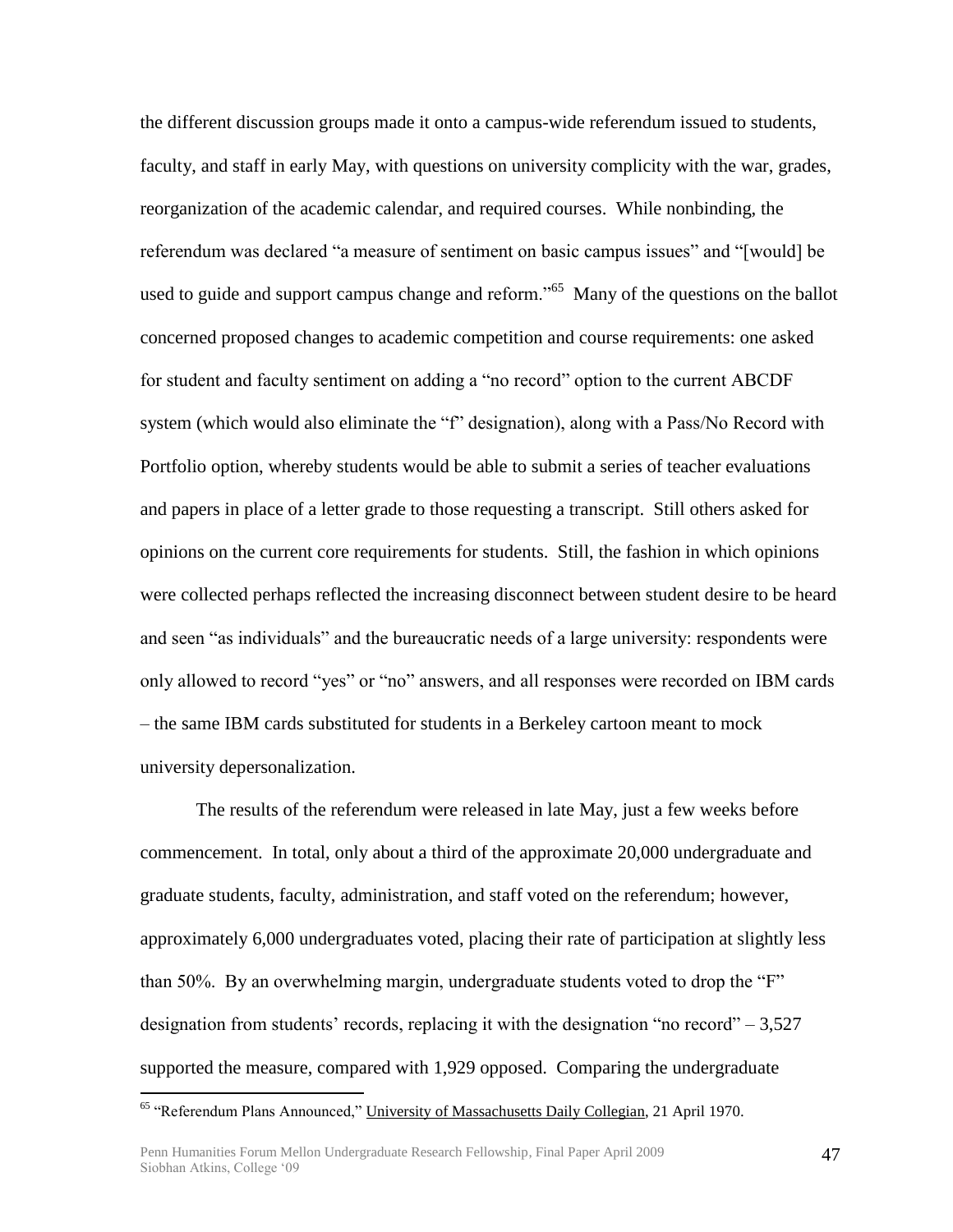opinion on that measure with that of other demographic groups illustrates the generational gap at work when it came to measures of performance: the other groups voted 810 to 375 against eliminating the "F" designation – faculty and administrators voted most vehemently against the proposal, by a margin of 262 to 80. However, even students did not support a radical overhaul of the traditional letter grading system: when asked if they favored a pass/no record with portfolio system for *all* classes, students voted no, by a 600-person margin. Students did, however, favor having the option of such a designation. Whether or not students were able to articulate what grading system they would prefer in its place, they overwhelmingly rejected the current ABCDF system, by a ratio of almost 2.5 to 1.

From the results of the referendum – as well as the student complaints that motivated the referendum in the first place – it becomes clear that many UMass students in 1969 took issue with the same grading rubric their predecessors had accepted for decades. This refusal was seemingly not because students simply couldn't succeed under such a system: in fact, by all traditional quantitative measures of academic achievement, the entering freshman class of 1969 –as was the case for their upperclassmen peers – surpassed their earlier counterparts by leaps and bounds. The entering class of 1969 posted a median SAT score of 1160, and that of the freshman class a year earlier was not much lower, at 1140, whereas their peers in the entering class of 1963 reported median scores of over 100 points lower.<sup>66</sup> The entering classes of the late "60s also faced greater competition in receiving admission to the school in the first place. In 1959, the school accepted almost 60% of applicants; by 1967, that percentage had dwindled to 41%.<sup>67</sup> Even outsiders commented on the staggering shift in the academic talent of the student body as a result of the expansion: in the 1967 New England

<sup>66</sup> Alison Cox, "Factbook", March 1977, Special Collections and University Archives, W.E.B. DuBois Library, University of Massachusetts Amherst, Amherst MA, 86.

 $67$  Ibid, 36.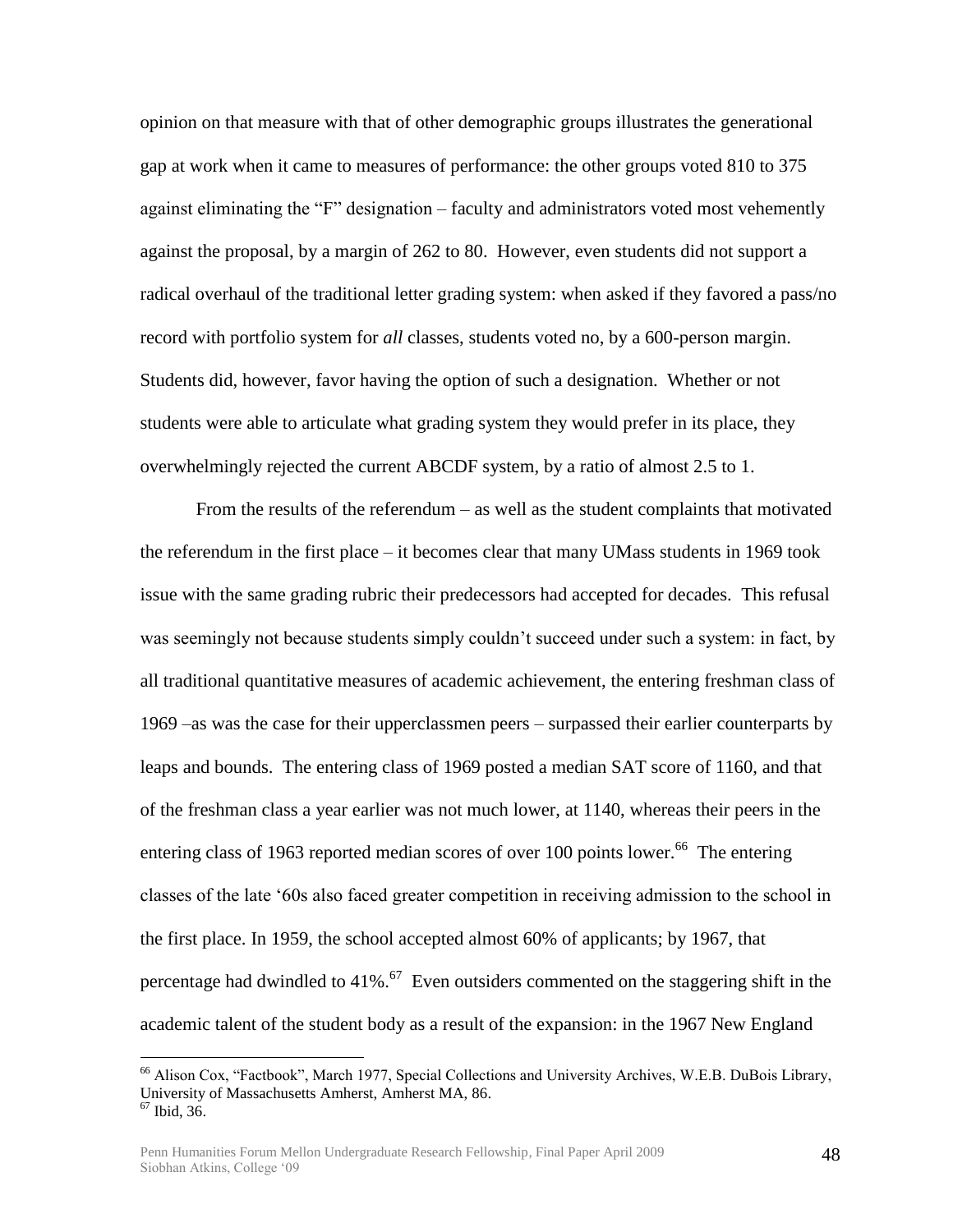Association of Colleges and Secondary Schools report on UMass, the evaluators wrote, "As a consequence of the rapid growth and change which characterize the University…the undergraduate students are a highly selected group. They are intelligent and well prepared for college work."<sup>68</sup> So why, if the students of the late 1960s had proved themselves more capable of succeeding by traditional academic measures than their earlier peers, did they decry such systems as "rigid" and overly competitive?

Perhaps the increasing academic achievement of the late "60s students rendered them *more*, not less, likely to take issue with their own education. While academic achievement and intellectual curiosity don"t always go hand-in-hand, for the late "60s UMass generation they apparently did: as the school became more competitive and the students in turn became more qualified, many students also became more likely to take a critical approach to their own educations. Certainly, this wasn"t true for all students -- many still remained apathetic and disinterested in campus protest activities – but the nuanced claims voiced by those who *did* complain points to such a connection. Furthermore, judging by the increasing number of students seeking "intellectual stimulation" from their undergraduate years, students clearly expected more than grade-based validation from UMass: instead, they increasingly demanded the exercise of their own intelligence.

\* \* \*

The dawn of the '70-'71 school year, following the tents, protests, and referenda of the tumultuous previous year, brought many changes to UMass" academic environment. In October of "69, following the development of Free University City and its creators" complaints of an "antiquated course requirement system", then-Acting Dean of the College

<sup>&</sup>lt;sup>68</sup> "Report to The New England Association of Colleges and Secondary Schools on the University of Massachusetts, 8 September 1967, Special Collections and University Archives, W.E.B. DuBois Library, University of Massachusetts Amherst, Amherst MA, 5.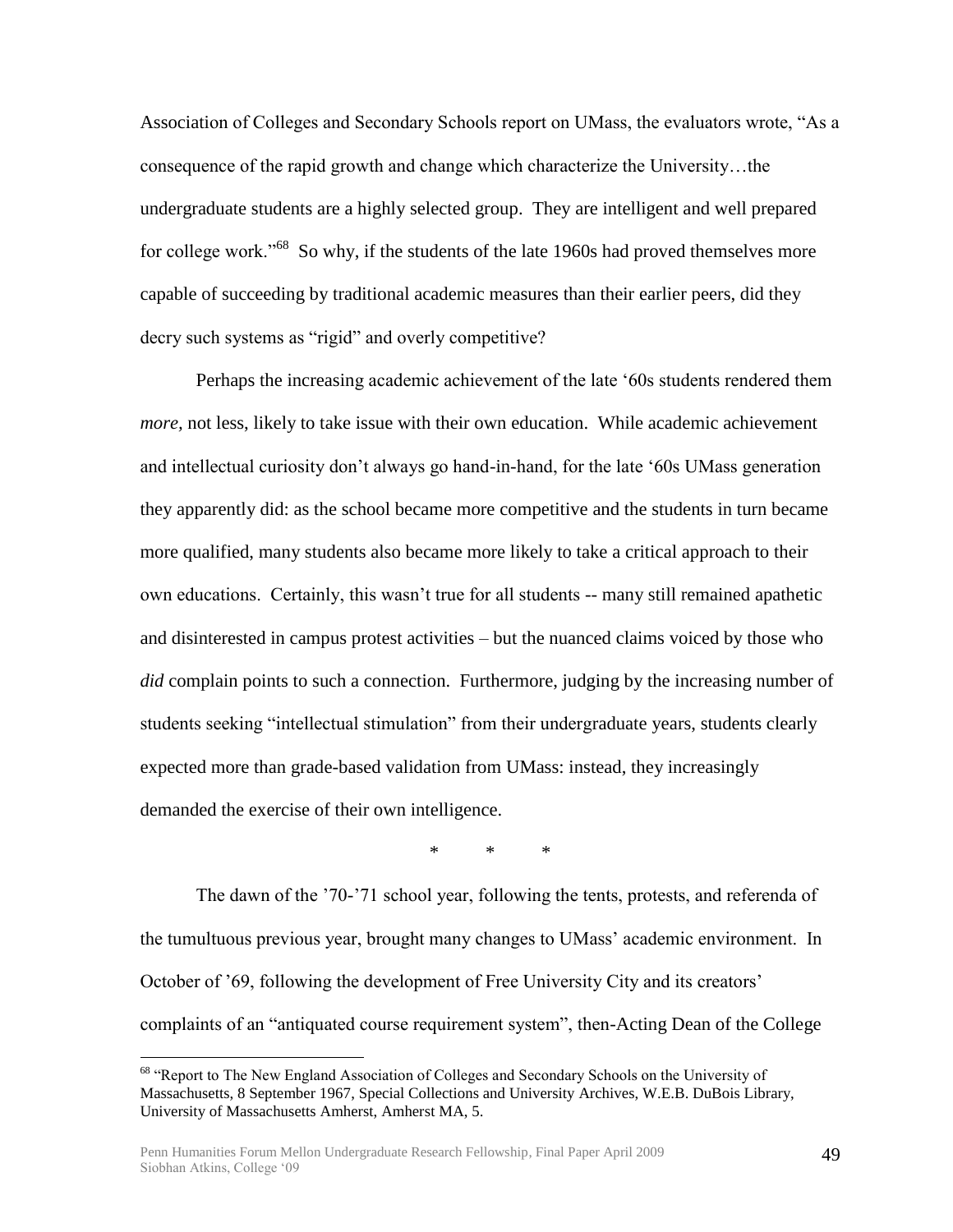of Arts and Sciences Seymour Shapiro initiated a review and revamping of the College curriculum required for graduation. The end result, approved by the majority of the faculty, created an option of "independent scholar" in place of declaring a major, replaced all specific courses required of all College graduates (such as English 125/126) with distribution requirements, and reduced many already-existing distribution requirements – instead of needing 18 Natural Science/Math credits, students now only needed 12.<sup>69</sup> Following the results of the campus-wide referendum, the administration also approved the introduction of a "pass-no record" option for undergraduates, a change that, while seemingly minor, appears to have had a lasting effect on the academic culture at the school. One page of the "71 Index contains images of students in a ballet class, faces strained in concentration as they engage in *battements.* The pictures are accompanied by the caption, "Now, for many, scenes of lab sciences and physical education are obsolete – a nightmare of years past, countless eight-oclocks spent kicking a soccer ball or watching planeria. But some, boldened by lesser requirements and pass-fail options, branched out and explored areas foreign to them. They learned, unpressured and interested, and became fuller individuals. By these curriculum reforms, another step was taken towards the true goal of the University."<sup>70</sup>

<sup>69</sup> Seymour Shapiro, Amherst, MA, to College of Arts and Sciences Faculty, Amherst, MA, 27 May 1969 – plan ratified in Seymour Shapiro, Amherst MA, to College of Arts and Sciences Students and Faculty, Amherst, MA, 24 November 1969, Special Collections and University Archives, W.E.B. DuBois Library, University of Massachusetts Amherst, Amherst MA.

<sup>70</sup> University of Massachusetts 1971 Index, Special Collections and University Archives, W.E.B. DuBois Library, University of Massachusetts Amherst, Amherst MA.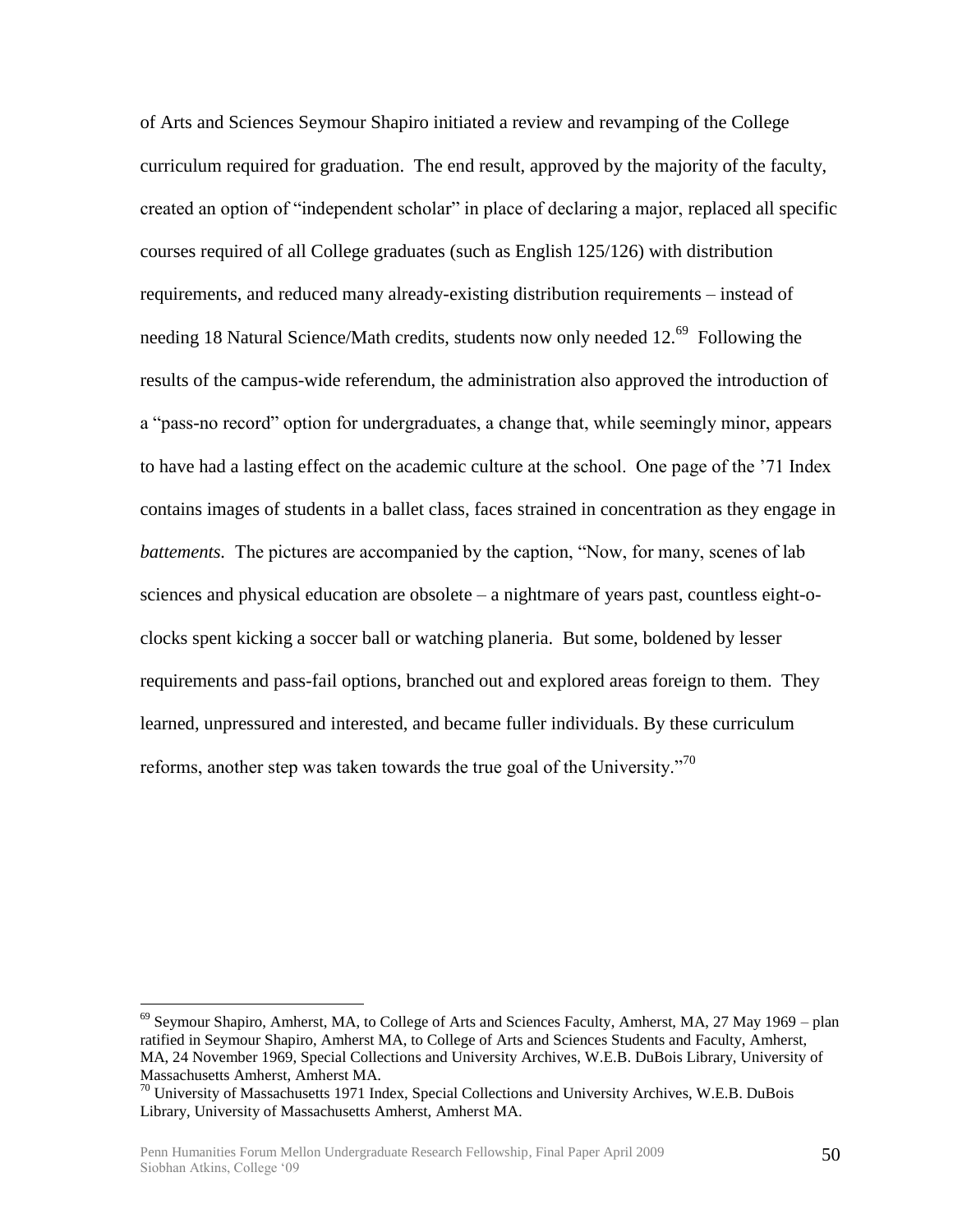## *Chapter Three: "Harvard New College" Curricular Reform at Harvard University*

Approximately 100 miles to the east of the elm-lined streets and stark concrete architecture of UMass-Amherst lies a school of a very different caliber, one whose ivycovered dormitories and lofty lecture halls practically speak for themselves: Harvard University. Founded in 1636 by the Puritan settlers of Massachusetts Bay, the school, beyond holding the honor of being the United States" oldest educational institution, also maintained its title of being its most esteemed, educating scores of Boston"s finest Brahmin sons and preparing them for entry into law, politics – and, perhaps most importantly, into civilized society. In short, the name Harvard, as the school approached the 1968-1969 school year more than three centuries later, remained synonymous in the public consciousness with elite propriety – quite the opposite of the disruptive disobedience taking hold at many other universities across the U.S. Even a September visit to campus from Marc Rudd, leader of the SDS branch at Columbia and one of the more revered symbols of the student power movement, failed to incite revolutionary fervor in Harvard students. As the *Crimson* wrote of Rudd"s visit, which included a video on the sit-in at Columbia and a speech by Deitrich Wessel, head of the German branch of SDS: "It soon became evident that half the crowd was more interested in watching a free movie than starting the Revolution. Knots of opencollared, sport-jacketed students sat yawning and chatting through Wessel"s hour and ten minute opening speech."<sup>71</sup>

Even Harvard, however, would not remain untouched by campus disruption for long. On April 9<sup>th</sup>, 1969, students stormed and occupied one of Harvard's oldest buildings and one

<sup>71</sup> John G. Short, "Columbia Film, Rudd Get Mixed Reception," *The Harvard Crimson*, 28 September 1968.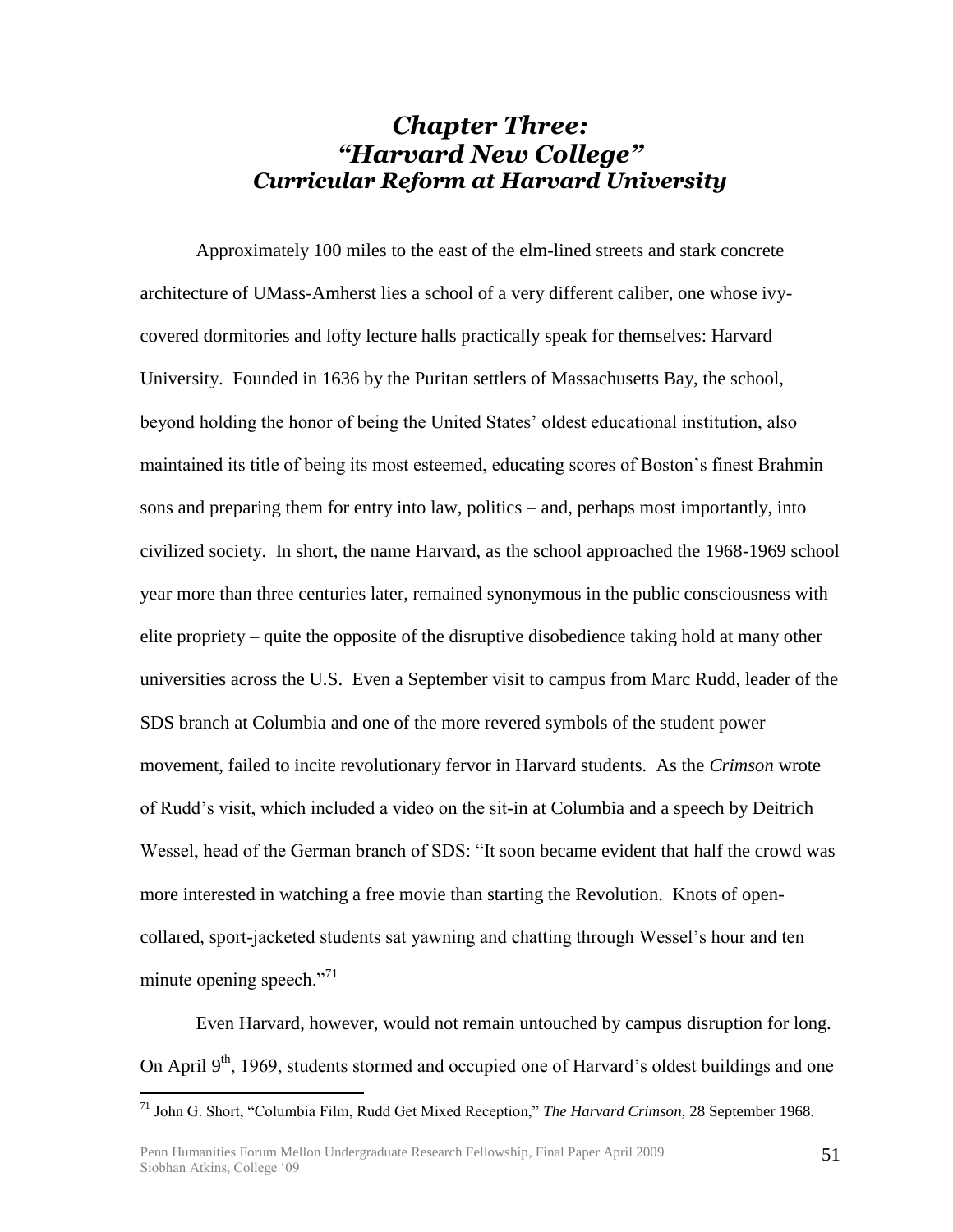of the symbols of its prestige, University Hall, demanding that the school eliminate its R.O.T.C. program and allow student involvement in the selection of Afro-American Studies professors. President Pusey summoned the police the next morning to clear the building by force – yet his swift action, far from bringing an end to the controversy, fomented even more student discontent. Students, led by the school"s branch of the SDS, proceeded to undertake a two-week strike of University classes and activities, one that did not end until the faculty voted to accede to the R.O.T.C. and Afro-American Studies-related student demands. This level of disorder at America"s most hallowed – and, seemingly, tradition-bound – university attracted widespread national attention. Images of Harvard"s placid Quadrangle, filled with statutes of Harvard"s illustrious founders and alumni, uprooted by scores of disorderly students seemed an apt parable for the dismantling of tradition – and authority – at universities across the country. If Harvard couldn"t quell student discontent, what school could?

Beyond the more attention-grabbing political uprisings on Harvard"s campus, the school was meanwhile facing a quieter threat, this one aimed at the very essence of Harvard's identity: its undergraduate curriculum. On April  $15<sup>th</sup>$ , while many students boycotted traditional classes, a small group of students and teaching fellows began offering alternative courses, in the form of "Harvard New College". The College, an educational experiment run out of student dorm rooms rather than classrooms, offered seventeen courses in subjects such as "Radicalism in America: Past and Present" and "Social Relevance of Science." Much like UMass" Free University City, Harvard New College did not last long. Yet its very existence, however brief, represented the larger discontent many students felt not just with America's involvement in Vietnam or their school"s complicity with the war effort, but also with their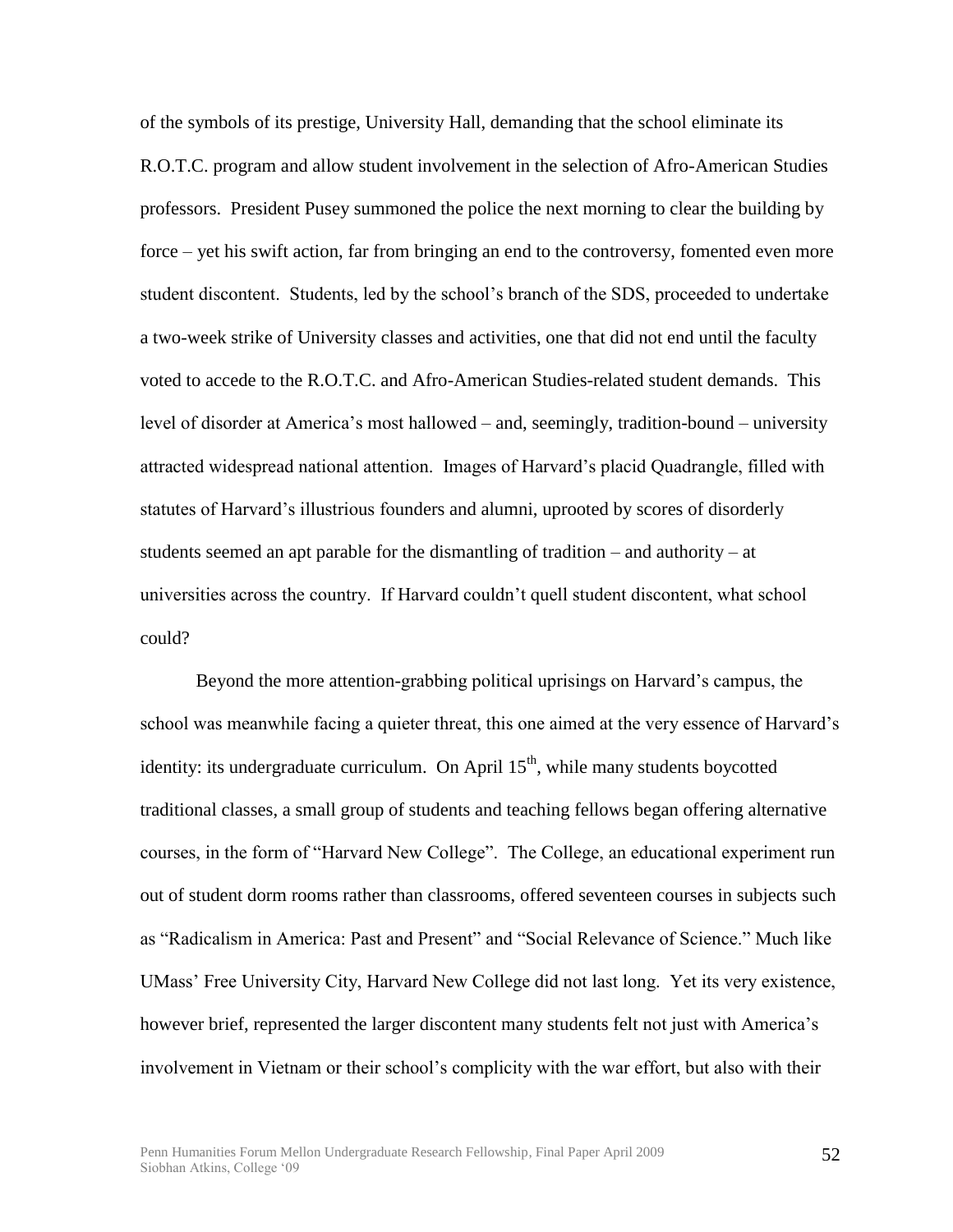very own education. Projects such as Harvard New College, along with greater student pressures, soon led College of Arts and Sciences Dean Ernest May to initiate the first review of the College"s curriculum in nearly twenty-five years, and led to greater reflection among students, faculty, and the administration about the purposes of undergraduate education in the U.S.' rapidly shifting economic and social circumstances.

Student dissatisfaction with their own curricula, as was the case at UMass, reflected many things: discontent with courses and classroom styles that left students feeling alienated and disconnected from the academic process *and* students" need to be considered as individuals rather than mere cogs in the wheels of the U.S. economy. Their anger can thus be seen as an indication of university policies that had simultaneously changed to focus on preparing students for industry, yet had also failed to adapt to the new reflective individualism of "60s-era young adults. What the movement thus reveals is that Harvard, as an institution, was changing dramatically over the course of the "50s and "60s to accommodate the needs of the new economy – and that its student body was changing dramatically as well. Unlike at UMass, however, where the largest change occurring in student demographics was increased academic talent, the shift at Harvard seemed to be, overwhelmingly, one of values.

\* \* \*

While Dean May"s examination of the curriculum was the first of its kind in twentyfive years, the early part of the century – the era immediately following the end of World War Two – served as a time of immense educational innovation at many universities across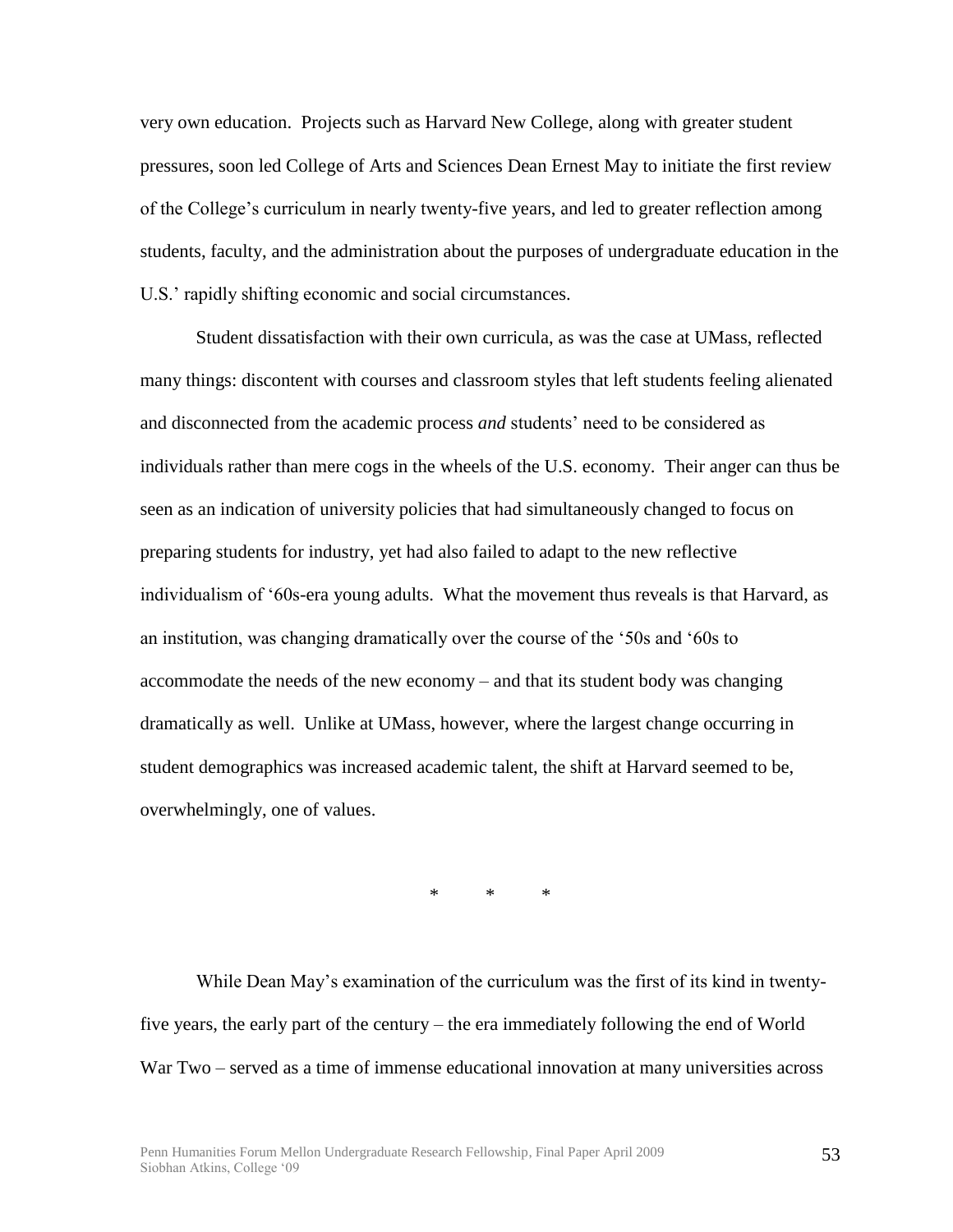the country. Harvard, in fact, served as one of the pioneers of this educational innovation, with its publication of the *Redbook* in 1945. Imbued with the nationalistic spirit sweeping the nation upon the end of the war, the *Redbook* stressed the importance of cultivating a shared body of knowledge among its students – and, in doing so, creating not only good scholars but "good citizens".<sup>72</sup> To that end, Harvard instituted requirements in three divisional departments: by the end of their four years at Harvard, all undergraduates were required to have taken at least one course in each of the three areas. While the ideals of general education in practice amounted to little more than distributional requirements seen in many universities today, we will see later that the "Gen Ed" premise proved to be onerous to many later students, as the requirements often could only be filled with large – and oftenalienating -- lecture classes.

As Harvard moved into the "50s and into the Cold War era, a different – one might say competing – ideal of higher education developed, one that emphasized not a shared base of humanistic knowledge but, instead, increasing specialization and technical aptitude. One early proponent of this approach was Harvard President James Conant, who took the helm of the university in 1933 and remained president until 1953. While Conant had supported the work of the Redbook committee and the ultimate institution of general education requirements, he also believed the future of higher education – and the key to Harvard"s continuing dominance as the nation"s premier university – lay in research and graduate education, and during his tenure worked to improve the caliber of Harvard"s advanced studies departments. Conant himself served on the National Research Defense Council from 1941-1946, and thus no doubt understood the important role universities could hold in both sponsoring research directly and in cultivating future scientists and researchers – but his

<sup>72</sup> *Report of the Harvard Committee on General Education in a Free Society*, quoted in Freeland, 79.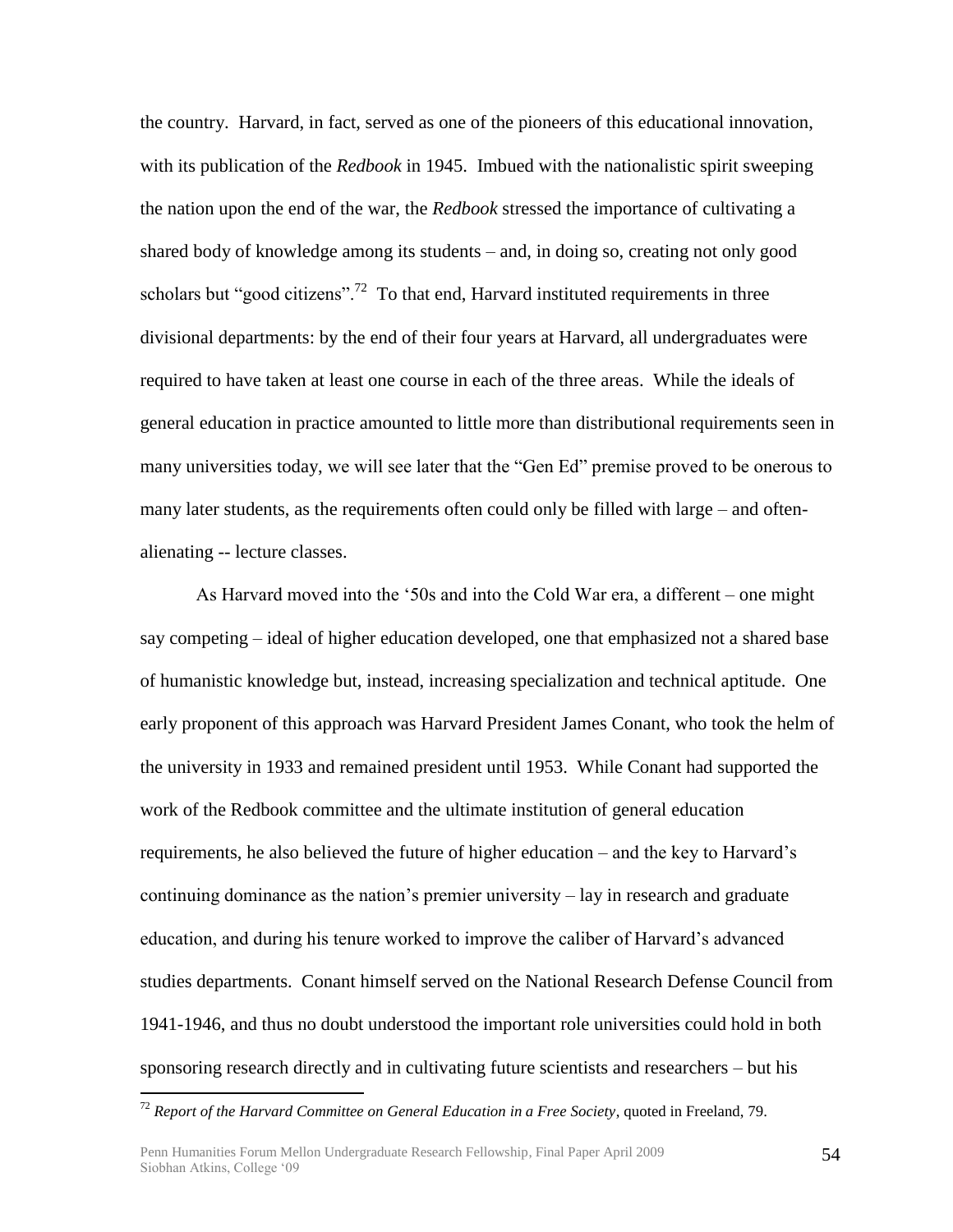leanings as a fiscal conservative seems to have precluded any substantial research institutions from being constructed during his reign.<sup>73</sup>

Despite Conant's stated belief in the importance of research, Harvard didn't reach its fullest manifestation of the "multiversity" model until the reign of President Nathan Pusey. Writing in the 1958-1959 Annual Report of the President, Pusey commented, "The requirements now placed on universities by a complex culture are more numerous, more various, and more exacting than an earlier age could imagine. They call for an ever more discerning and deeper scholarship, and for an increasing number of mature scholars.." He concluded his report by quoting an 1823 report by Harvard"s Board of Overseers, which found itself at the precipice of the Industrial Revolution just as Harvard, in Pusey"s time, confronted the needs of a technology-based, Cold War society. The report insisted that "in a society like ours, which is continually expanding and embracing more elevated objects of research, the nature and extent of University education, and the methods of instruction, must be, in some degree, liable to change, so as to be adapted to the spirit of the age." Pusey concluded, "This was then a wise view of a university"s practice: it is no less apposite today."<sup>74</sup>

Pusey"s take on the need for adaptation in universities – adaptation that, most importantly, would conform to the changing needs of society – would prove prophetic for the decade to come. Unlike Conant, whose fiscal restraint prevented Harvard from undertaking many large research projects, Pusey was an ardent supporter of advanced-level collaborative research centers, many of the caliber and focus one might see at large, decentralized institutions such as Berkeley. In his 1958 annual report, written in *Sputnik's* aftermath,

 $73$  Freeland, 81.

<sup>&</sup>lt;sup>74</sup> Nathan Pusey, Report of the President of Harvard College and Reports of Departments (Cambridge, MA: Harvard University Printing Office, 1960), 23.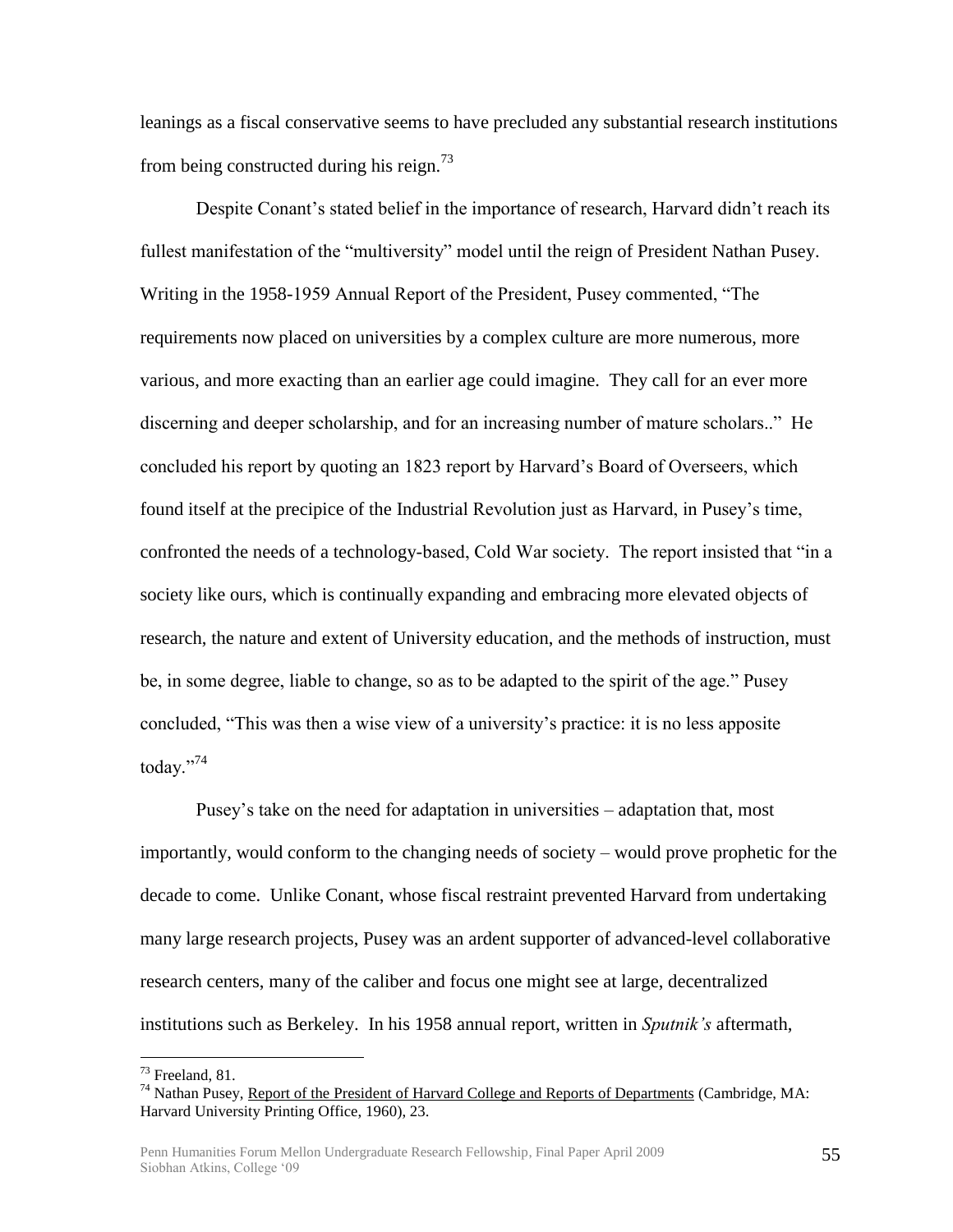Pusey wrote enthusiastically of Harvard"s new Center for International Affairs, writing, "In the light of recent events perhaps there is a hopeful juxtaposition here between the study of the power within the atom and problems of relationships between nations." He went on to report that the Center would provide a particularly "important supplement" to three other geographically-based research centers at Harvard: those studying the Soviet Union, the Middle East, and East Asia. Perhaps most tellingly, the director of the new Center, Robert Bowie – himself the former Assistant Secretary of State for Policy Planning – was to receive assistance from Henry Kissinger.<sup>75</sup>

Changes to the undergraduate curriculum in Pusey"s years also speak to the increasing focus on research and specialization. A 1963 faculty report commissioned by the Dean of Arts and Sciences and led by faculty member Paul Doty proposed "the introduction of new subjects, advanced work and course sequences that would permit students to develop a particular interest in greater depth." Furthermore, they proposed allowing "specialized departmental courses" to fulfill General Education requirements – recommendations that were all passed, to little controversy, in a faculty meeting.<sup>76</sup> The idea of the well-rounded Renaissance Man seems to have been supplanted, at least in part, by a new ideal: that of the research expert, one who would be well-prepared to enter the new economy and lead the nation in solving many of the "pressing problems" Harvard"s new research institutes themselves sought to address.

Overall, Conant's and the beginning of Pusey's reign saw, as Richard Freeland argued, the rise of a "homogenized research culture", one that not only promoted specialization but also defined achievement by increasingly objective – and therefore

<sup>&</sup>lt;sup>75</sup> Nathan Pusey, Report of the President of Harvard College and Reports of Departments (Cambridge, MA: Harvard University Printing Office, 1958), 7.

 $76$  Freeland, p. 156.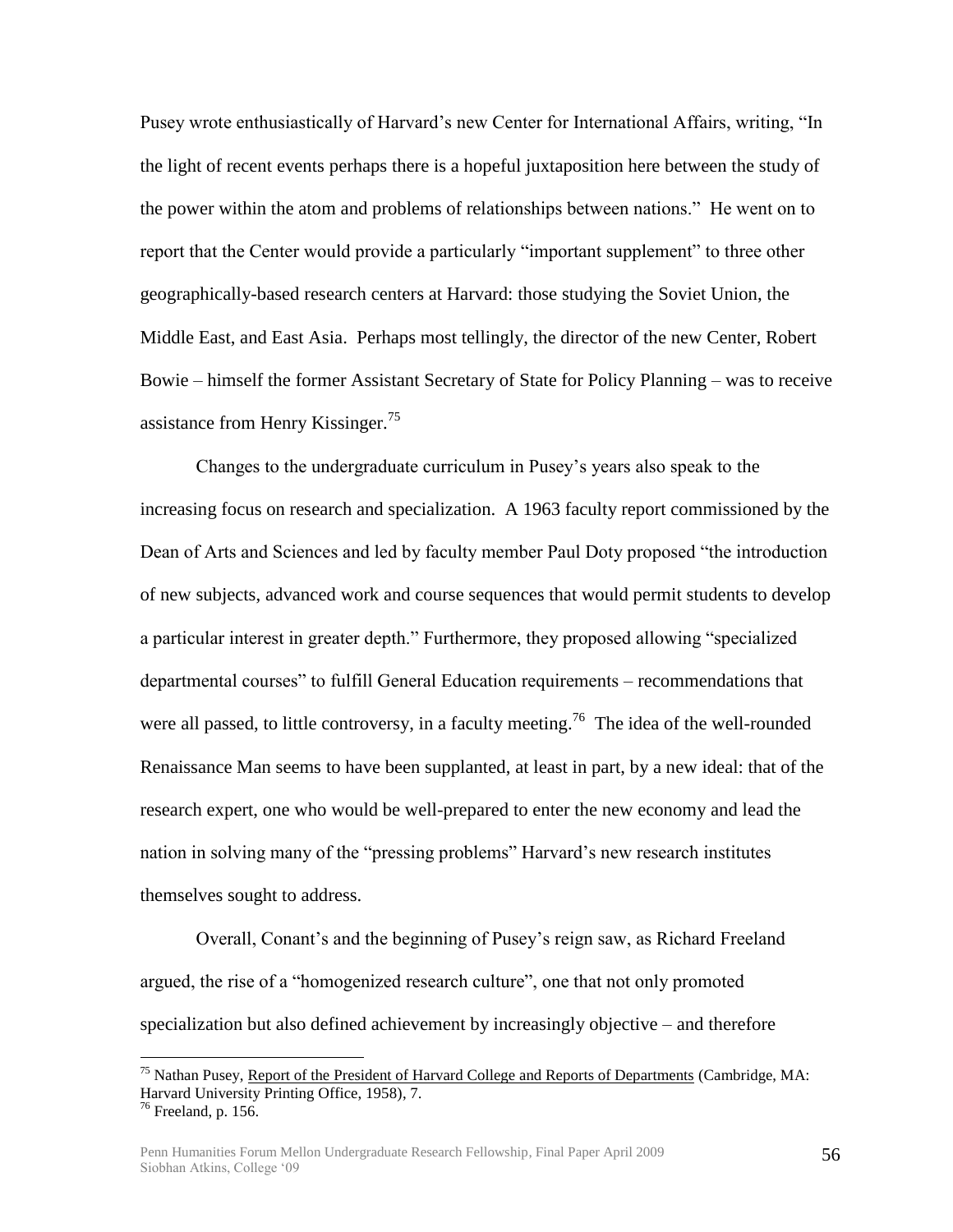measurable – standards. Still, relics of Harvard"s not-so-distant past, which saw collective knowledge and the cultivation of the "good citizen" as the preeminent aim of undergraduate education, still remained. "Gen Ed" requirements, while loosened to allow for more flexibility in course planning, endured as a central part of each undergraduate's educational experience. Harvard undergraduates, thus, found themselves at the center of somewhat contradictory aims. Encountering an institutional exhortation for increased expertise and focus, the students were still weighed down by shared course requirements. The annoyances of "Gen Ed" is palpable in many "60s and "70s-era editions of student-written *The Confidential Guide to Harvard*, or the "Confi Guide" for short. Intended as a guide to Harvard classes and professors for hapless freshmen as they struggled with course planning, the guides also serve as a window into upperclassmen frustrations. As one guide stated bluntly, about Gen Ed, "Courses in the Gen Ed program can be superficial, unrewarding, boring." $77$ 

Students also began to detect another shift in Harvard"s focus, one that was part and parcel of Pusey's plan to adapt the school to meet the "pressing needs" of the  $20<sup>th</sup>$  century: increased emphasis on the sciences – often at the cost of the humanities. In the winter of 1966, the *Crimson* reported on a \$35 million fundraising drive for undergraduate and graduate science programs proposed by Pusey, along with another for the International Studies center, and observed, "The Arts and Sciences fund drive is not as far advanced as any of these."<sup>78</sup> A faculty committee commissioned in 1969 came to a similar conclusion: in

<sup>&</sup>lt;sup>77</sup> The Confidential Guide to Harvard, 1972 edition, ed. Harry Hurt, 5. HUK 305.14, Box 1, Harvard University Archives.

<sup>&</sup>lt;sup>78</sup> "Pusey's Annual Report Heralds \$35 Million Drive for Science," The Harvard Crimson, 21 January 1966.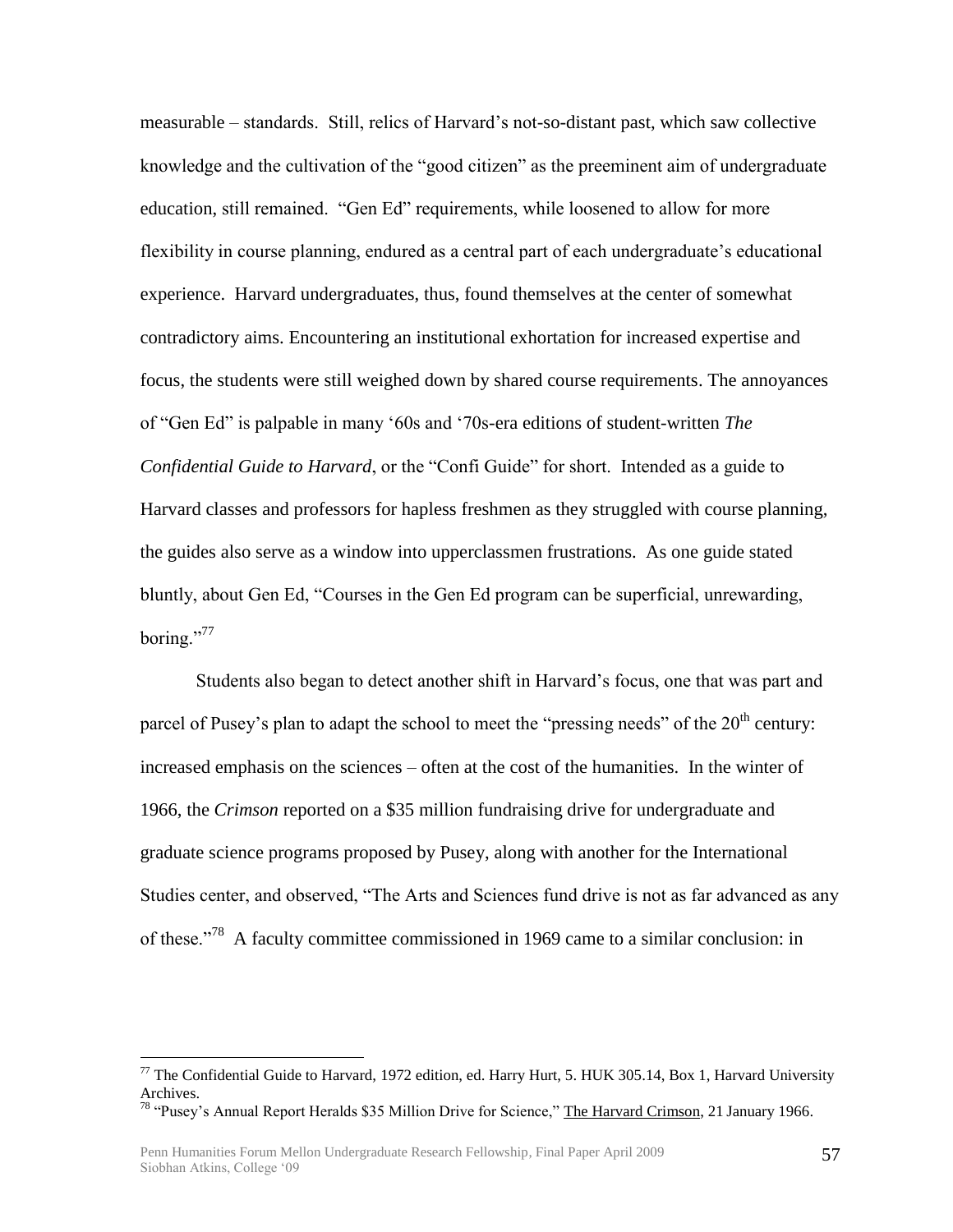assessing the collective funds available to all the disciplines, it found that the sciences had the most at their disposal – and the humanities had the least.<sup>79</sup>

All of these trends – more focus on sciences, increased funding for research rather than instruction -- seemed to go hand-in-hand with another development, one that quickly emerged as a major point of contention in the protests of "69: increased reliance on federal funds to support such research. For his part, Pusey – at least in the early days of his tenure - seemed determined to keep some modicum of independence at Harvard. Even in annual reports, he often lamented the "trumpeting outside" that made independent learning seemingly impossible.<sup>80</sup> Still, he acknowledged that complete independence from government and other social institutions was, in an era dependent on university-supplied knowledge and university-produced workers, virtually impossible. As he wrote in a Harvard report on federal funding in 1961, "The university no longer expects to avoid involvement in public affairs, for it is by now all too clear that free universities and free political institutions are interdependent and their futures intertwined."<sup>81</sup> Harvard's budget changed accordingly: in 1967, over 40% of its money for research and teaching within departments came from the government.<sup>82</sup>

Students, however, quickly used the influx of federal funds as evidence of governmental cooptation of their education. In May of 1969, in the aftermath of the University Hall sit-in and resulting strike, the *Crimson* issued a feature article on the changing relationship between Harvard and other universities and the government. Noting the increased levels of federal funding to schools and to individual professors, the article

 $79$  Freeland, 147.

 $80$  Ibid., 146.

<sup>81</sup> Pusey, quoted in James Glassman, "A Report on the Future of the University," The Harvard Crimson*,* 7 May 1969.

 $82$  Freeland, 146.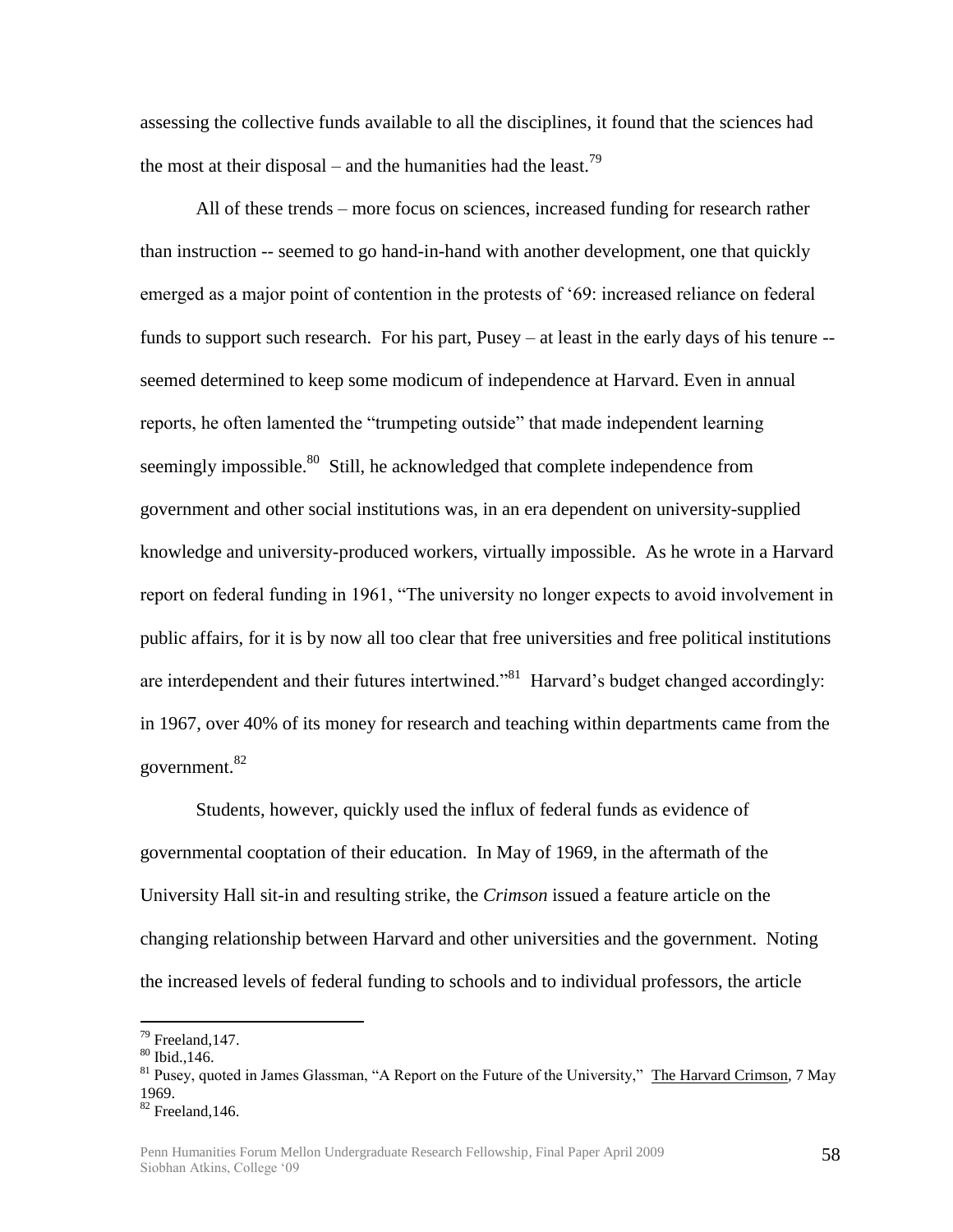concludes that, while Harvard remained perhaps the most independent university, "Harvard has become deeply dependent on federal funds for its survival...[and] that dependence causes university administrators to act often with the interests of the federal government, not the university, in their minds." The author goes on to insist that Pusey"s unwillingness to eliminate Harvard"s ROTC program was a reflection of this dependence; doing so would "clearly harm Harvard"s relationship with the federal government." Beyond the implications of federal involvement in the ROTC debacle, however, students also clearly recognized the enormous connotations such an association had for their education as a whole. The author pointed out that much of federal aid to universities, rather than support institutional activities in general, went directly to scientific research, a "product" which the government was in the market to purchase.

What could this mean for regular undergraduates? The *Crimson* author responded with a quote from a report by the Association of American Universities, one that echoes many of the most urgent fears about higher education in an era of shifting national priorities. It reads, "Perhaps higher education has responded too much to trends in American society...Although America's new position in the world calls for the highest level of social, philosophical, and political leadership, the universities build larger laboratories [and] federal programs encouraged universities to do these things. Thus have federal programs encouraged higher education to turn away from its first function of criticizing, prodding, and even leading out national thinking. " Beyond failing in their task of providing an unbiased view of society, Harvard and other universities – also due to increased federal funding, and the shift in priorities such a step displayed – also seemed to be neglecting their most important duty: instilling a humanities-centered base of knowledge in their undergraduates.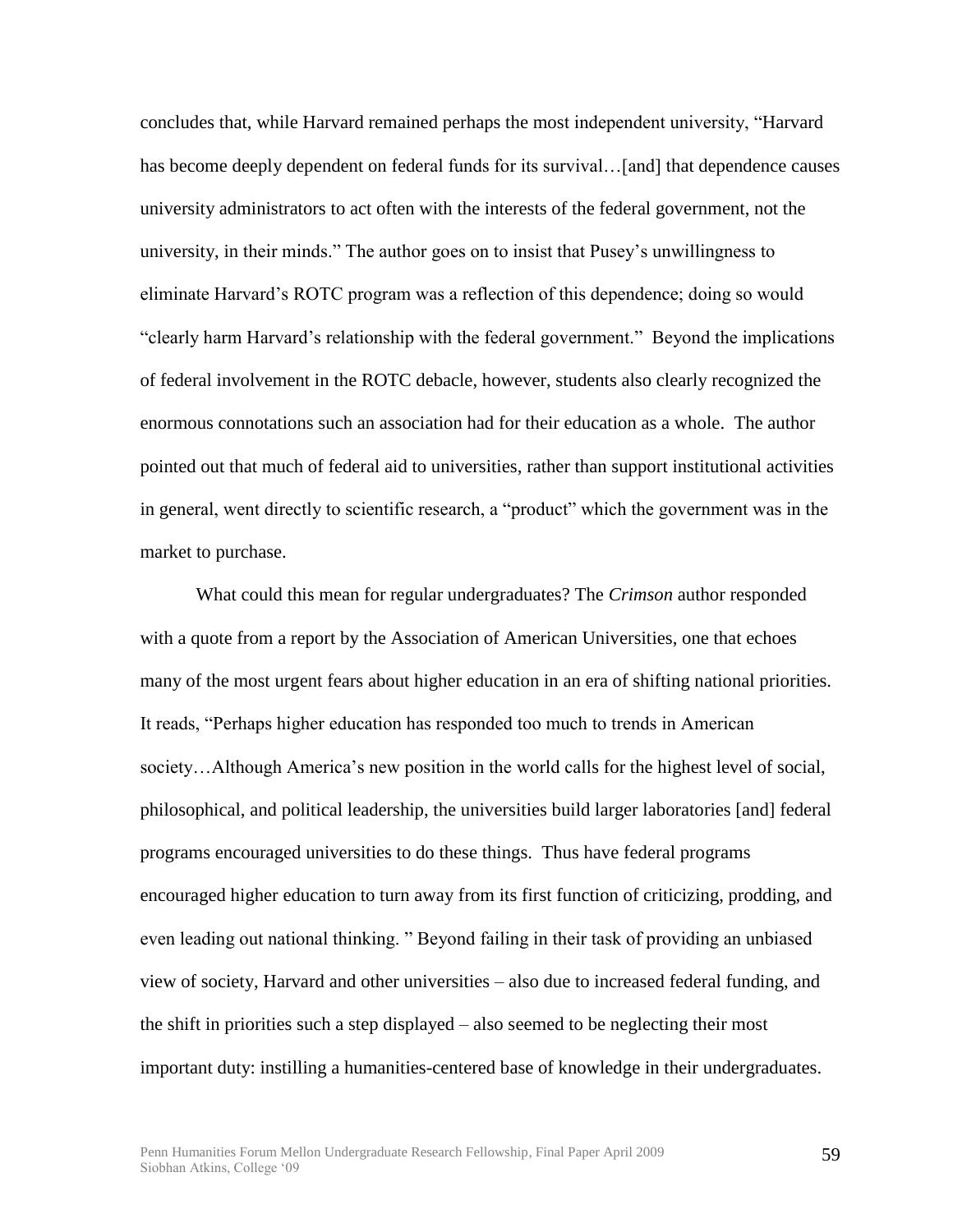The author of the *Crimson* article condemned the lack of balance between the sciences and humanities at Harvard, noting that because Social Science and Humanities departments did not receive the same level of funding as their science counterparts, students "have become cut off from their professors and from much of the learning experience because there are not enough professors to go around."<sup>83</sup>

Students also spoke out on the arbitrary and alienating processes of grades and exams, oftentimes seeing grades as analogous to the oppressive, competitive bureaucracy of the society they were set to enter upon graduation. In the spring of 1969, one student published a piece in *The Crimson* proposing that all students boycott their spring examinations. The author"s rationale behind the proposed boycott provides a great deal of insight into students" qualms with their own education at Harvard – and how they tied such complaints to greater issues they and other members of their generation had with society at large. As the author insisted, "The academic system here does not serve our interests as students and as people, but is in fact opposed to those interests." Arguing that modern universities such as Harvard had become production centers for modern bureaucrats rather than true hubs of intellectual and personal development, he elaborated, "If schools are primarily designed as teaching models of modern economic enterprises, then grades become the hard coin of the scholastic marketplace. Students learn to sell their labor for money by selling their labor for grades. Exactly as in an office or factory, the school encourages students not to think about the intrinsic pleasure or displeasure of the work they are required to do, but to respond solely to the easily controllable incentive system provided by the authorities."<sup>84</sup>

<sup>83</sup> James Glassman, "A Report on the Future of the University," The Harvard Crimson*,* 7 May1969.

<sup>&</sup>lt;sup>84</sup> David I. Bruck, "A Proposal Concerning Exams," The Harvard Crimson, 28 April 1969.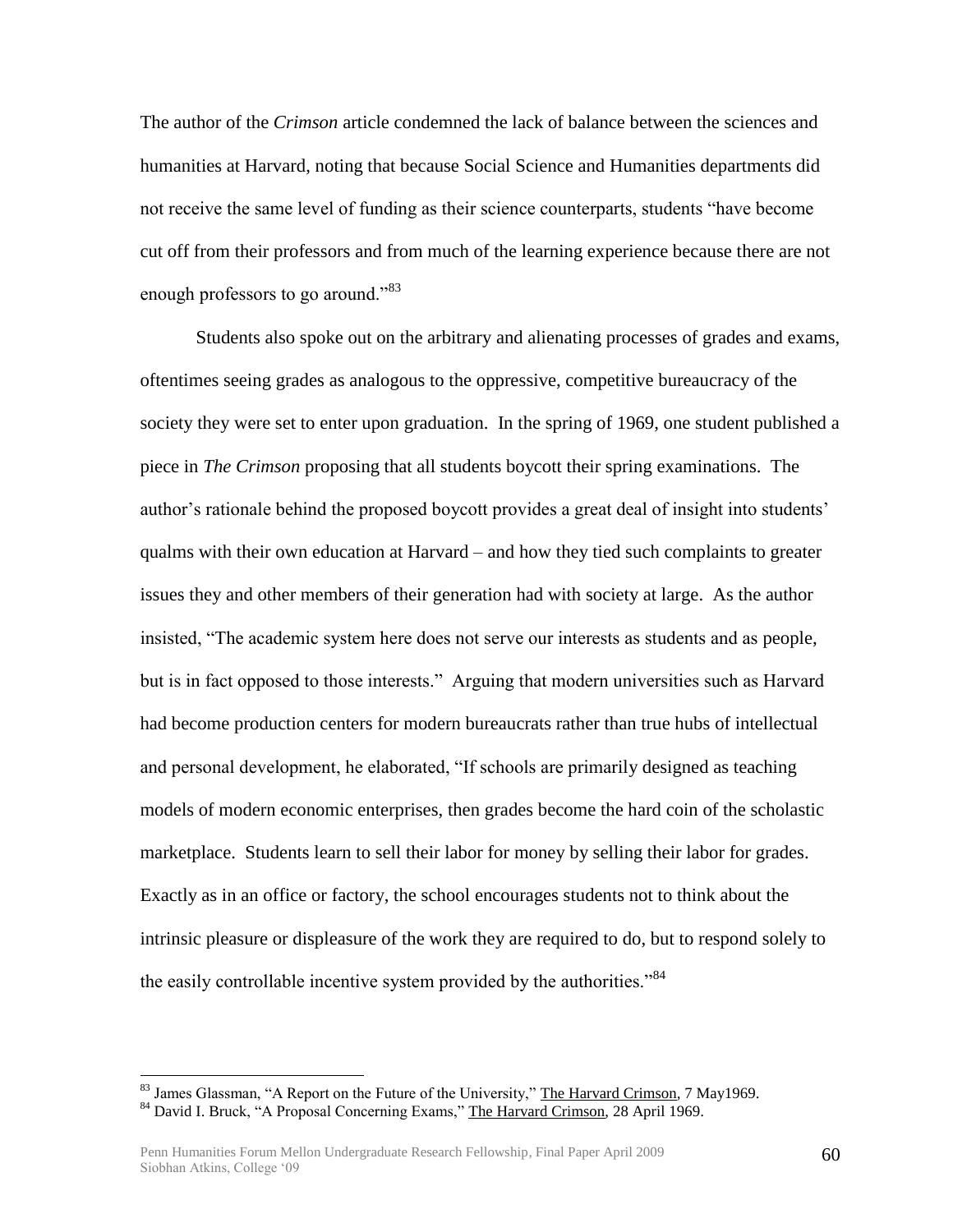As becomes clear from petitions like this, Harvard students" anger towards the overly competitive nature of their undergraduate education was part and parcel of problems they identified within modern society at large. Just as students turned a critical eye towards American society – and searched for ways to live personally fulfilling ways within that society, as shown in SDS" *The Port Huron Statement* a few years earlier – they also began to evaluate their own Harvard educations, and often found their coursework devoid of all meaning or personal value. Even more moderate students, while certainly not proposing exam boycotts, seemed to share Bruck"s sense of despair. In the 1969-1970 *Confi* guide, the authors, in providing advice to freshmen on how to write papers, stated somewhat fatalistically, "The success or failure of a paper, as meat for the grade-grinding factory, will depend on how closely it conforms to some mythical prototype. Accordingly, you do yourself an injustice by not trying to find out, in advance and in detail, exactly the sort of paper that is desired."<sup>85</sup>

As was the case at UMass, the increased cynicism among Harvard students about the nature of their education came at a time when the student body was more intellectually talented than ever before. Applications had risen dramatically over the course of the "50s and "60s, from 3,100 in 1952 to 5,200 in 1960 and, finally, to 7,200 in 1967. Given that the number of accepted students over this same time period had increased only slightly, especially in comparison with other schools, the end result was a student body of "unprecedented ability and preparation." Then-Dean of Admissions Wilbur Bender pronounced in 1960 that dropping admissions rates, combined with a new "needs-blind" admissions policy, had produced a student body more academically-prepared than ever, one

<sup>&</sup>lt;sup>85</sup> The Confidential Guide to Harvard, 1969-1970 edition, ed. James Lardner, 5. HUK 305.14, Box 1, Harvard University Archives.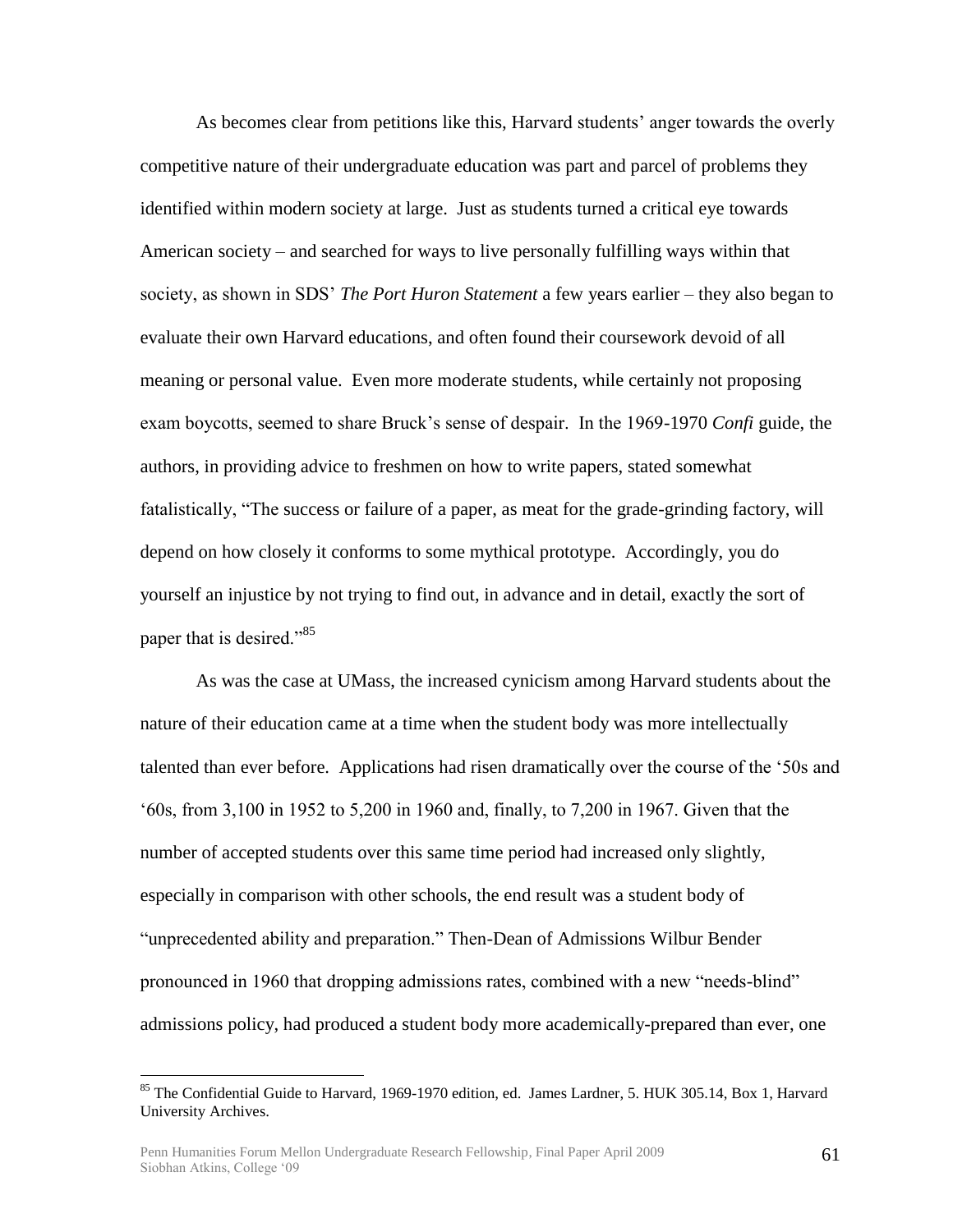whose acceptance depended solely on academic brilliance rather than wealth or social connections. He insisted that the new policies had fostered "the greatest change in the Harvard student body in a short time – two college generations – in our recorded history."  $86$ While the academic talent of Harvard's student body had certainly risen, however, it remains unclear whether the new admissions policies had truly changed Harvard"s academic caliber as much as Bender envisioned – and it undoubtedly hadn"t changed as much as it had at UMass. As Nicholas Lemann argued in *The Big Test*, his study of admissions policies at American universities in the  $20<sup>th</sup>$  century, Harvard was simply too dependent on alumni donations to become a true meritocracy. Referencing Bender"s "needs-blind" policy, he argued, "The connection between family money and higher education was never truly severed. The level of government support for private universities never rose high enough to allow them to stop needing alumni contributions…If [a meritocracy] were adopted wholesale, there would be no way to pay the bills."<sup>87</sup> Because of its needs as a private university, Harvard continued to accept students of subpar academic merit, on the basis of family or financial connections.

As student complaints make clear, the largest change occurring within the student body at Harvard was one not of talent but of values. A March 1969 Alumni Bulletin reported that the average Harvard senior was "unhappy with the formal education of Harvard College…totally uninterested in business, less concerned about a career than about a life, wanting to create and wondering whether I"m capable, wanting to help and wondering how I can." This overall attitude shift manifested itself in more quantitative ways as well. 250 seniors in 1970 reported themselves in "vocational limbo" – almost three times the number in

<sup>86</sup> Freeland, 154.

<sup>&</sup>lt;sup>87</sup> Nicholas Lemann, The Big Test (New York: Fararr, Straus, and Giroux, 1999), 140.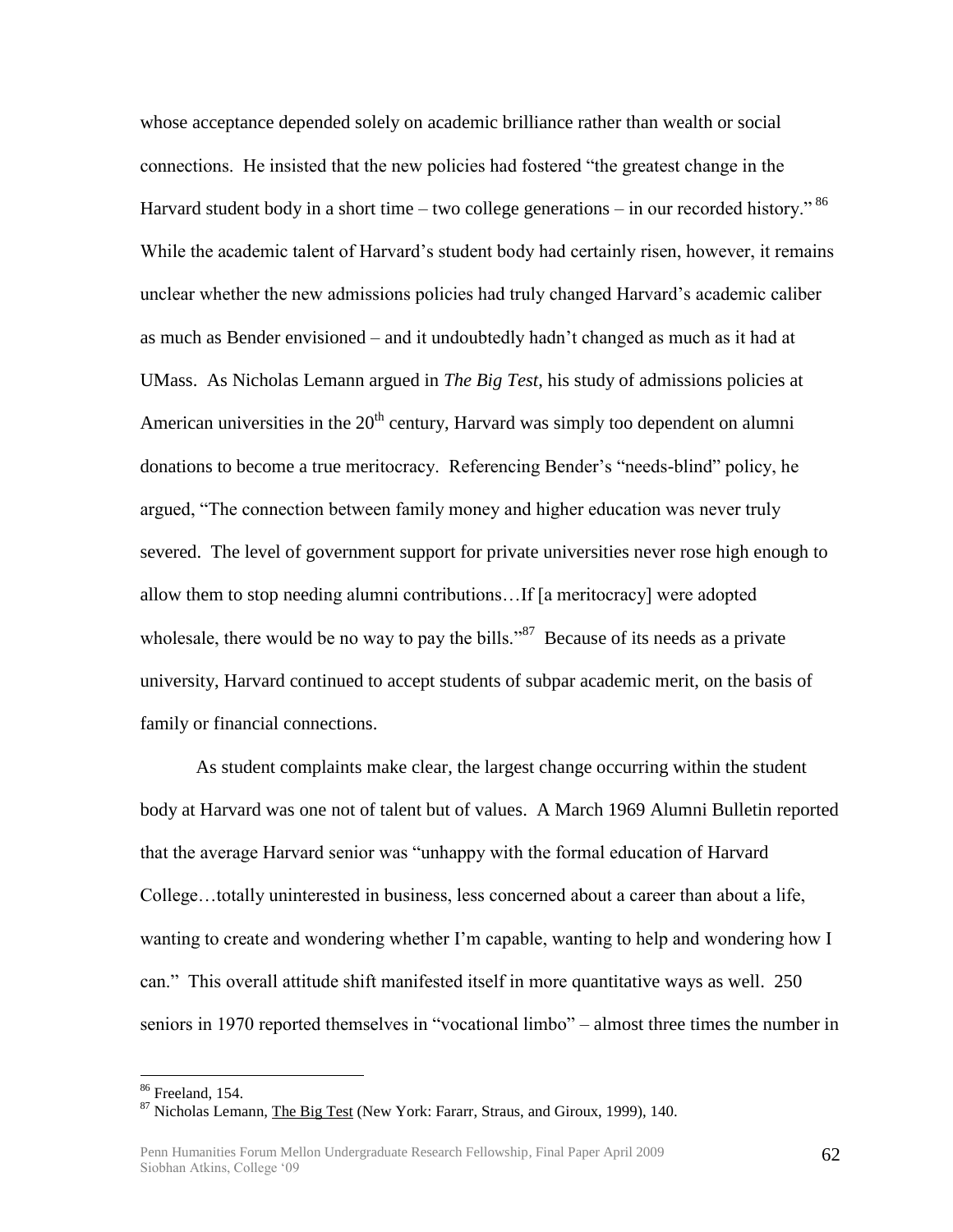1967.<sup>88</sup> James Ackerman, a professor of Fine Arts and the Radcliffe Class of '69 Commencement speaker, aptly summed up the change in student values that he saw as at the heart of all Harvard student protests, including the ROTC strike in the spring. In his own college generation, he argued, students generally agreed upon – and accepted – the traditional trappings of "the good life": a good job, financial success, et cetera. Harvard students of "69, however, had begun to realize that "our image of success has had little in it that bears of the quality of life. Our goal has been to make the grade…Rarely does a person who has arrived socially and financially stop scrambling in order to enjoy life.<sup>89</sup>

Ackerman"s comments capture a sea change occurring within the tradition-steeped walls of Harvard. Even students at the college, who for centuries had unabashedly cashed in upon the degree and social capital acquired in their undergraduate years with successful careers in business or politics, had begun to question the true merit of the lives awaiting them upon graduation. More importantly, many students began to challenge Harvard"s ability to provide them with the education they saw as necessary not for a successful career, but for a fulfilling life.

This confluence of factors – Harvard's gradual underfunding of the undergraduate humanities, combined with Harvard students' increasing awareness of the sterility of their own educations – soon manifested itself in student protests and activities. For many students, Harvard itself – as the institution in which they lived their everyday lives – served as an outlet for reforming issues they saw not just within their educations, but also in their lives at large. In March of 1969, a group of eight undergraduates banded together to form a "Conspiracy Against Harvard Education" protest group. While the group itself was small, it

<sup>88</sup> Morton and Phyllis Keller, Making Harvard Modern (New York: Oxford University Press, 2007), 324. <sup>89</sup> "Ackerman Says Protest is Sign of Deeper Split," The Harvard Crimson, 11 June 1969.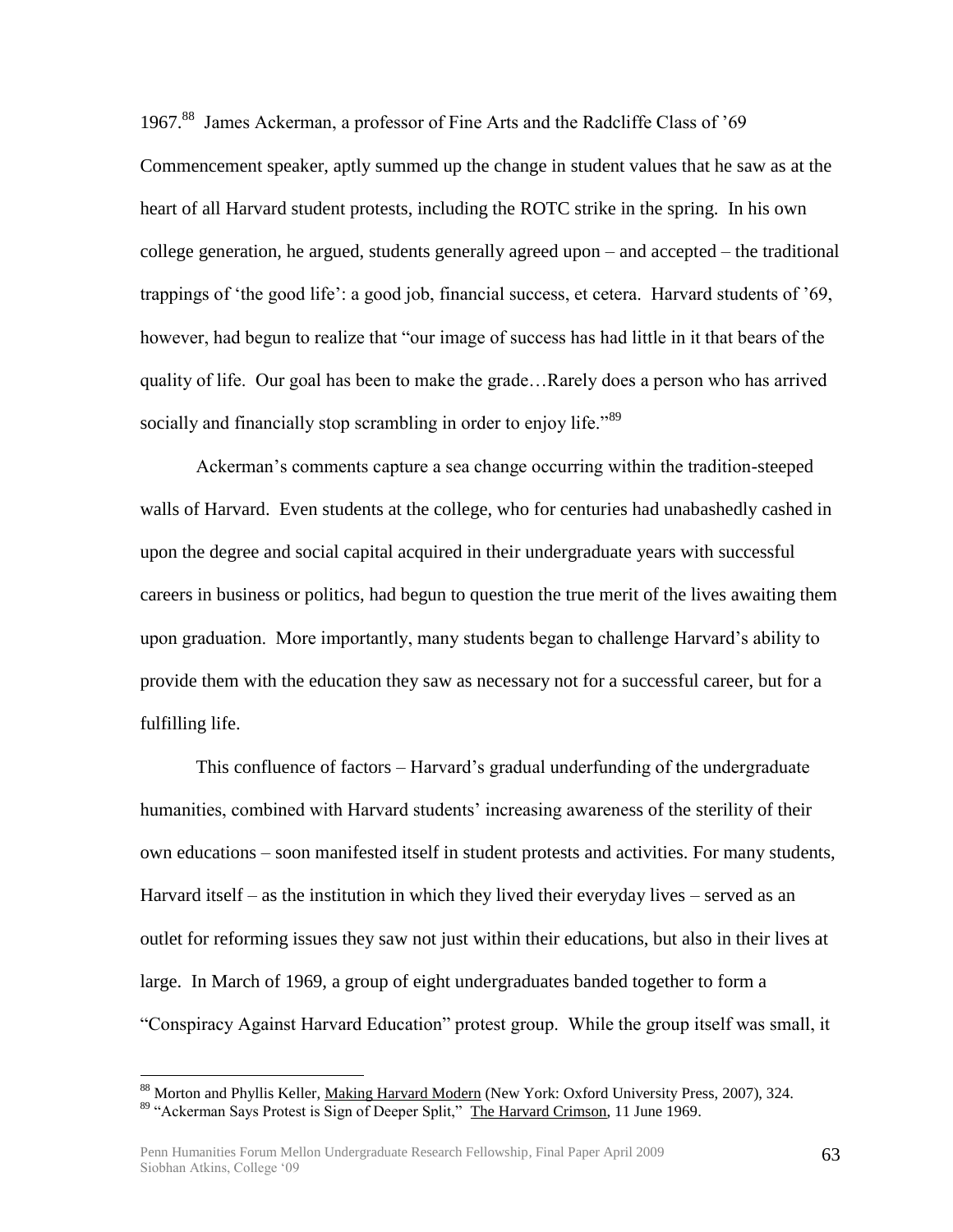took issue not with just a specific aspect of Harvard governance, but with the education it provided to undergraduates as a whole. As one mission statement insisted, undergraduates "are serving the University"s needs, without the University responding to serve theirs." Conditions such as large lecture classes, in which students learned passively and developed few connections with their professors or fellow students, created a sense of "discontent, alienation, and unfulfillment [sic]" within the students. The group"s ultimate aim, argued cofounder Timothy Gargin, was to "create an environment in which people can meet and talk to each other. Sure, professors have office hours – but that"s a very marginal commitment to students. It's hard for them to communicate with us as equals.<sup> $90$ </sup> It soon became clear that their concerns resounded with a large part of the student body. The following week, the group's open meeting attracted a whopping 250 undergraduates and faculty members.<sup>91</sup>

As one can see, Harvard"s undergraduate body, once thought resistant to the seas of social upheaval sweeping other schools, was rapidly becoming disillusioned – and not just with the governance of its schools" Afro-American studies department or its handling of the ROTC, but with the very nature of the education their school offered. It was in this context that Harvard New College developed.

Unlike its counterpart the following fall at University of Massachusetts, Free University City, Harvard New College had no elaborate structures, no physical plant to announce its presence to the school and to the rest of the world. The project was initially met with little fanfare – only a 6-sentence news article in the *Crimson* announcing its beginning. Yet its ideas soon began to attract attention. Many students began to recognize that the conditions creating dissatisfaction with the bureaucratic sterility of a Harvard education had

<sup>&</sup>lt;sup>90</sup> "Harvard Conspiracy Seeks New Education," The Harvard Crimson, 20 March 1969.

<sup>91</sup> "Conspiracy Tells Students to Find Joy of Learning." The Harvard Crimson*,* 25 March 1969.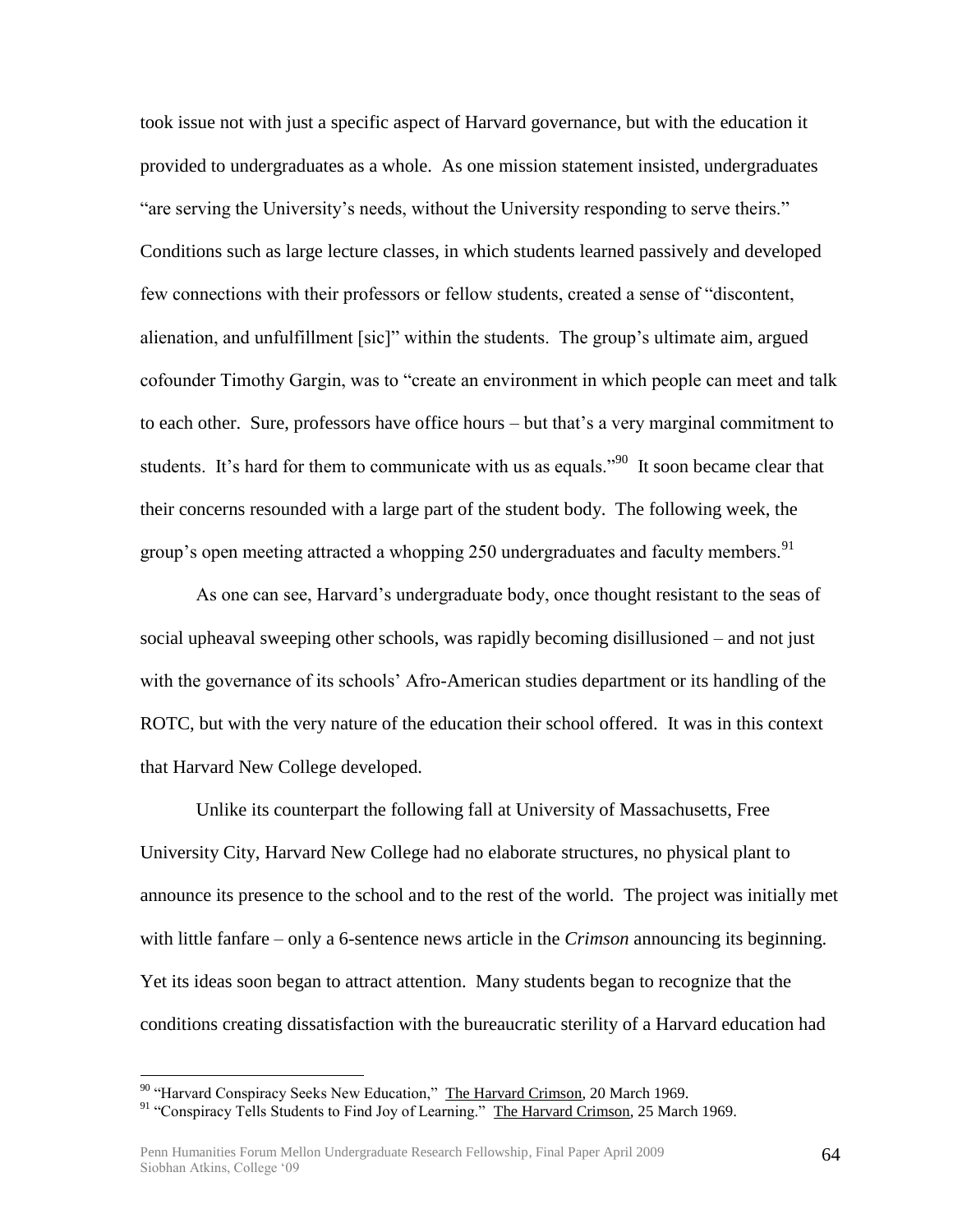been building for several years: as a *Crimson* article published a few days after Harvard New College"s opening stated, "An awareness has been smoldering for several years: that there is something very wrong with the teaching process at Harvard and, particularly, that a process that should be ecstatic has been rendered sterile."

So what was it that caused this project to develop and flourish at this time, if its concerns were anything but new? Perhaps it was its association with the far larger event occurring on Harvard"s campus: the ROTC strikes. As the *Crimson* article points out, "The Strikes gave these explorations [of alternate forms of learning] a powerful added impetus." Indeed, the project itself developed out of discussions between strikers on April  $11<sup>th</sup>$ , and its creation at an event in which over 300 students were already participating expanded its leadership, with over 40 students taking part in its initial planning. More importantly, as suggested by the project founders, the Strike itself may have changed student consciousness, leading many otherwise-apathetic students to consider larger issues of their University education they may not otherwise have confronted – points out the *Crimson* article, "There was a strong feeling that something very desirable was happening to peoples' consciousness as a result of the Strike."<sup>92</sup>

So, most importantly, what *were* the ideas being promoted by the Harvard New College, with which many Harvard students were now even more apt to align themselves? Much of its philosophy can be divined from its course catalog published on the first anniversary of its inception, in the spring of 1970. According to their pamphlet, the organization was established with three major goals: "one, to offer a counter-curriculum to anyone in the Boston-Cambridge area who felt stifled by the atomistic, competitive, and overly technical nature of university education, as well as by the irrelevance and

<sup>92</sup> "Harvard New College: The Pursuit of Ecstasy," The Harvard Crimson*,* 17 April 1969.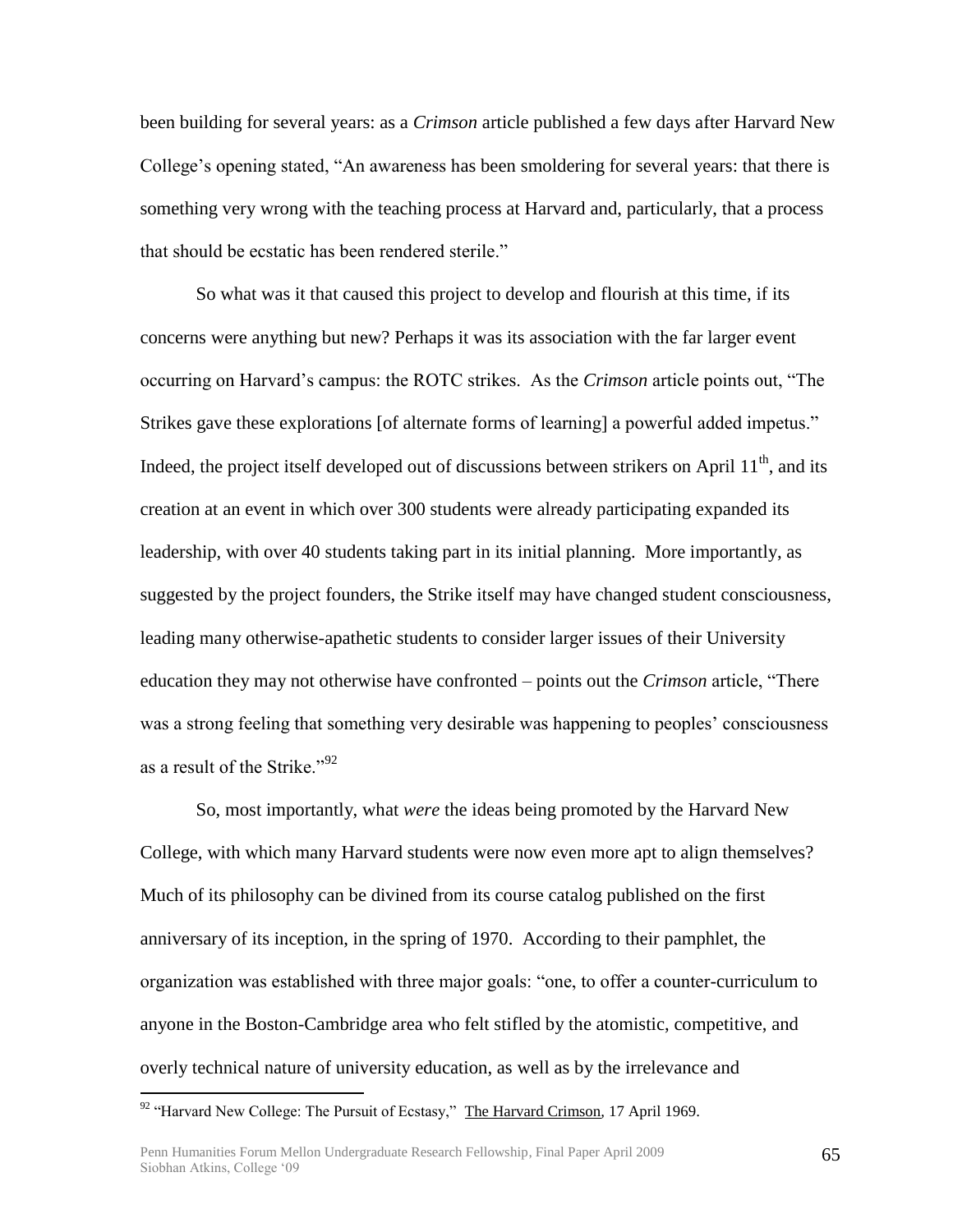ineffectualness of most college curricula; two, to act as a medium for exploring innovative methods of teaching and learning, with education viewed as a creative group process in which all participants are both teachers and learners and in which group leaders are resource persons rather than instructors; and three, to act as a political force for curriculum reform within the established universities, especially Harvard."

As for how the New College sought to bring about such changes, much can be gleaned from the courses themselves. All courses listed in the 1970 course catalog sought to facilitate philosophical or humanities-based inquiries rather than impart technical or scientific skill; several others also offered the opportunity for participants to expand themselves through music or poetry, such as a "Dance Free" course, described as a "communal dance experience", and an "Introduction to Sitar" course. Many attempted to introduce issues of the "60s counterculture lifestyle into a course format: one, taught by a "consultant to Time Life on the subject of hallucinogenic drugs", was titled "Drugs: What Do They Really Do?" Another spoke directly to students imbued with a resentment towards Harvard administrators: entitled "Forms, Nature, and Bases of Authority", the description stated, "Various models concerning the scope and rationale of authority will be taken from philosophical and (perhaps) sociological literature as a basis for a critique of present-day examples of authority." Perhaps the most common theme emerging in the course pamphlet, however – that is to say, the malady the College sought to address, whether through philosophy or other subjects – was the sense of alienation and impotence many students felt in their everyday academic experiences. One course, entitled "Dialectical Thinking", described its subject as "a method of thought with the potential for overcoming intellectual and social fragmentation and alienation; a breaking of dichotomies leading to higher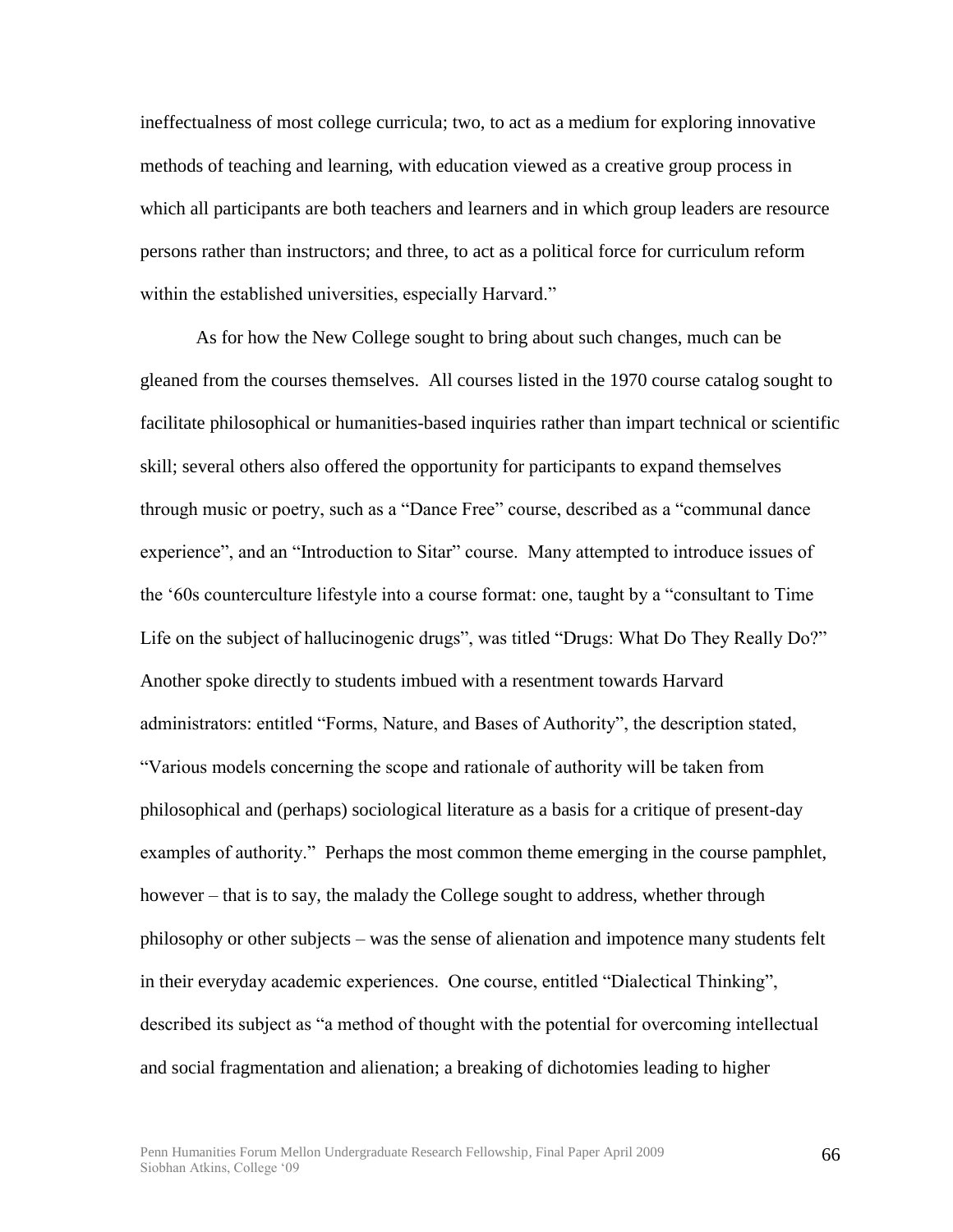syntheses." An advertisement, on a page opposite a Moody Blues song quote – "Sometimes you can"t hide/Says you"re lonely/Hidden deep inside" – promoted a group called "HAPPY!", or "Harvard Association to Provide Pleasure for You." An outgrowth of a Harvard New College course offered the previous semester named "Within You Without You: On the Taboo Against Knowing Who You Really Are", the organization was "an attempt to fight the loneliness, depression, and game-playing that pervades so much of this community." The details on exactly how the organization sought to fight such malaise, of course, was unclear from the advertisement, but the sense of personal initiative and individual power intrinsic to the group emerges immediately from its description. It declares, "HAPPY! can be whatever its members make it. That is one of its beauties, one of its joys."<sup>93</sup>

Indeed, perhaps the most powerful way in which Harvard New College sought to change the Harvard experience -- beyond the philosophical and existential questions it allowed students to explore – lay in the very personal initiative its classes provided to students. While Harvard New College benefitted from the assistance of willing faculty and teaching fellows, the majority of the courses were led by students themselves, on subjects they found personally compelling – whether the subject was "The Aesthetics of Sailing" or "The Wonderful World of Walt Disney." Even in courses led by faculty, students -- per the program"s very mission statement -- assumed a far greater participatory role ever allowed to them in large Gen Ed lectures. More than just a manifestation of their discontents with Harvard as an institution, thus, Harvard New College represented a desire – and a chance – for students to take charge of their own educations.

 $93$  New College Course Catalog, Spring 1970. HUK 601, Harvard University Archives.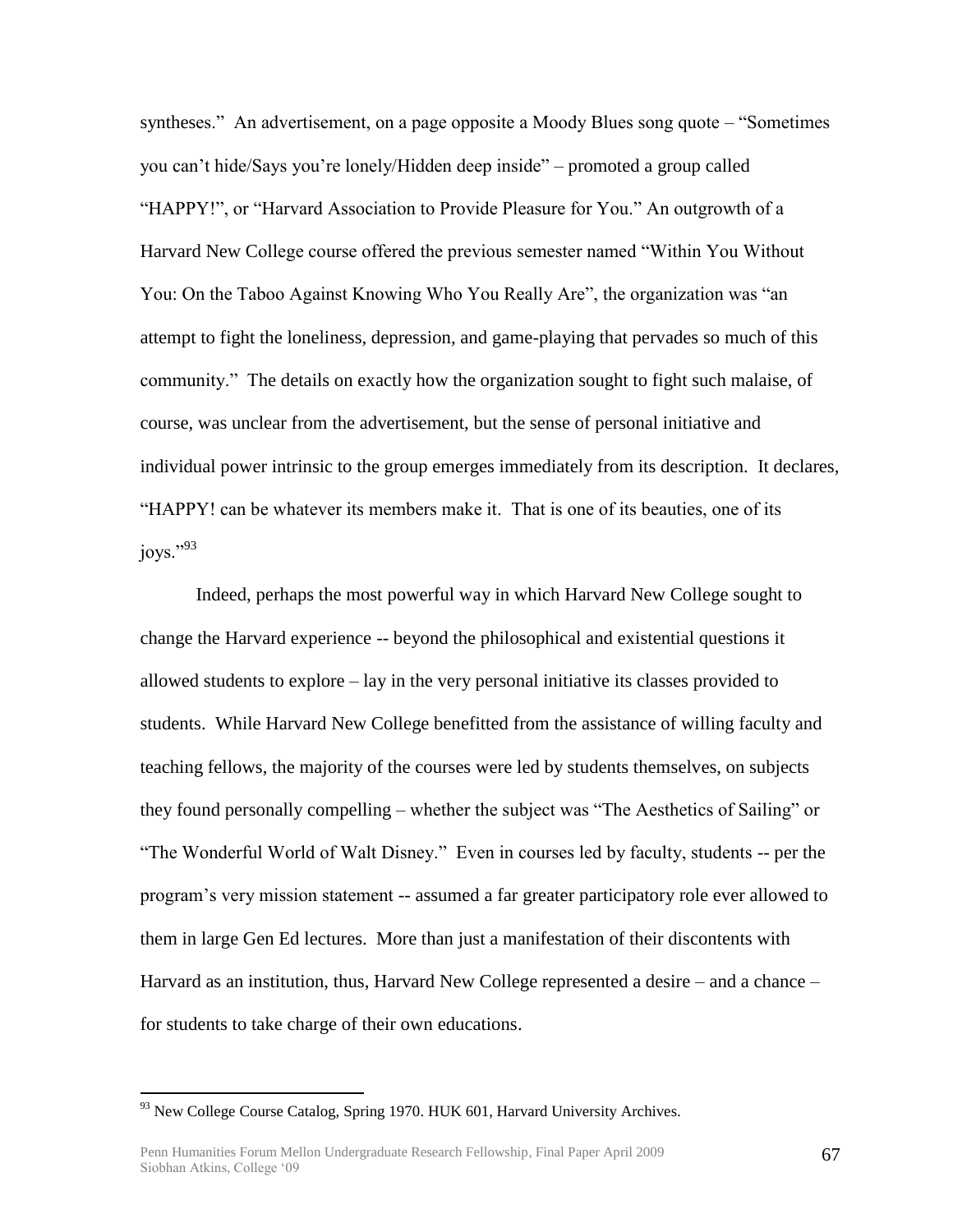Students involved in the New College movement did not stop at offering alternatives to large lecture classes: they eventually formulated a plan for reforming Harvard"s entire curriculum. In Harvard"s 1970 yearbook, New College member Richard Tilden issued a call for a "Humanistic Counter-Curriculum", one that would enable students to forego the traditional concentration system – one that he and many others saw as embodying a narrow, workplace-centered education method – in favor of a far broader education. As he wrote, "Academic specialization at the undergraduate level is, for some, a self-denying pursuit. For someone who considers his education a life-long pursuit of self-fulfillment rather than a short-term process of credential-getting through skill acquisition, concentrating in an academic discipline as an undergraduate may not be the best means of achieving his educational goals." Tilden also described the problems created by the concentration system paired with the core Gen Ed requirements still in place: he wrote, "President Lowell"s conception of the ideal Harvard graduate, one who "knows a little everything and something well', is no longer an adequate universal model...The failure stems from the subjectcenteredness, the discipline-orientation of the present scheme." In place of the then-current model, he proposed a self-directed curriculum, one that would allow students to chart the course of their own education by designing their own General Studies program under a tutor"s guidance. Students under this program would also be allowed to receive a Pass-Fail designation for all coursework rather than letter grades; rather than have a grade transcript as evidence of achievement at the end of their four years, students would instead have a portfolio – which would also include a self-evaluation. Such a program, Tilden argued, would have many practical merits: it would allow for flexibility in Harvard"s curriculum and satisfy the needs of students demanding that Harvard develop new concentration options to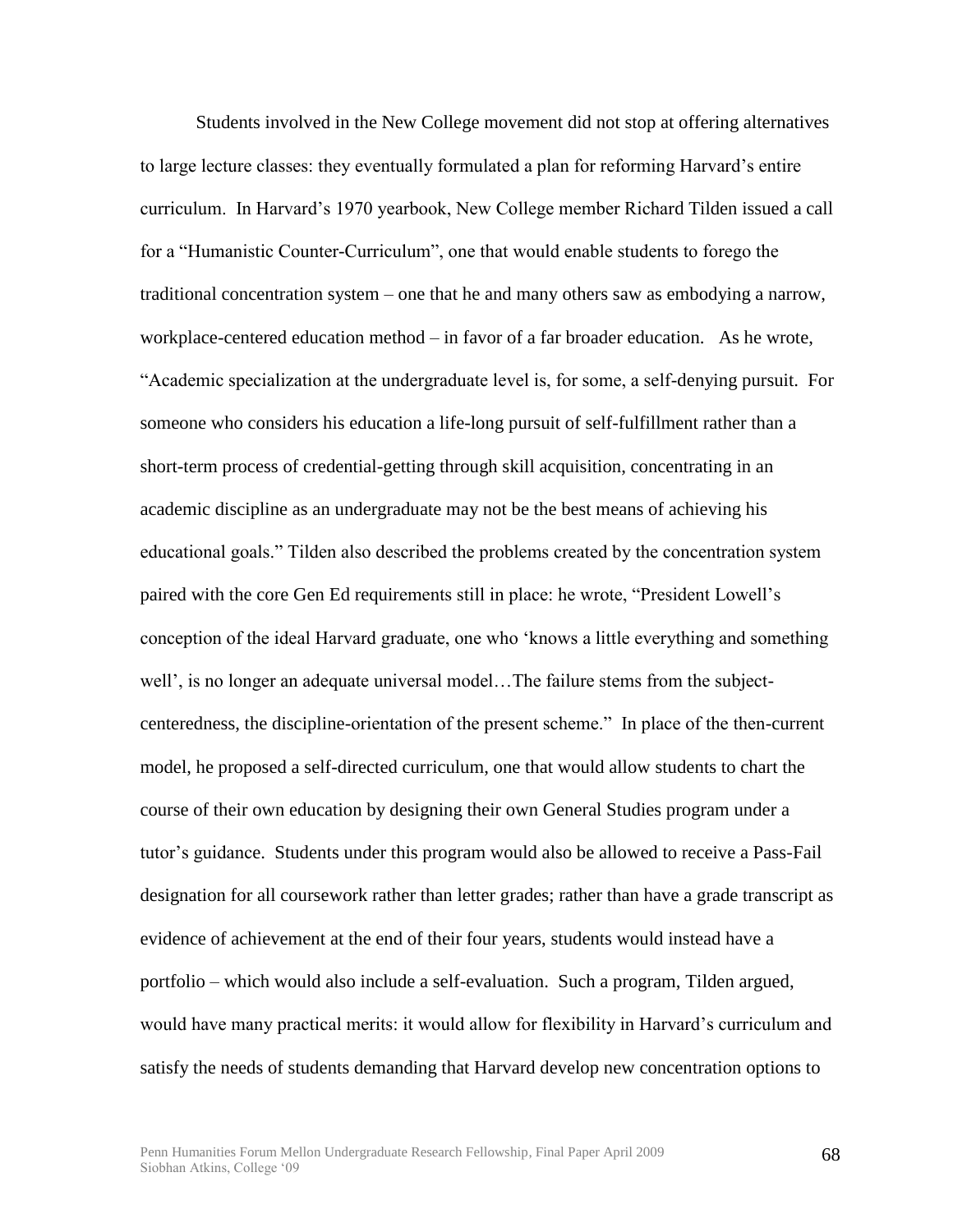meet their individual needs. Most importantly, however, the program would "foster (not just allow for) the development of the entire personality" of each Harvard student. In doing so, Harvard itself would change: rather than "a scholarship factory", Harvard would become a cooperative educational center, where students would be empowered to develop not just as students and future employees but, instead, as individuals.<sup>94</sup>

\* \* \*

All the clamor concerning Harvard's curriculum – whether in the form of petitions to boycott examinations or full-fledged educational experiments such as Harvard New College – soon attracted the attention of Harvard"s administration. In November of 1969, while curricular experiments like the New College still persisted, the Dean of the College of Arts and Sciences, Ernest May, issued a memorandum announcing his plans to initiate a comprehensive, faculty-led review of Harvard"s undergraduate curriculum, the first of its kind in over 25 years. In his memorandum, May acknowledges many of the concerns voiced by Harvard students concerning their own educations. He begins by outlining the traditional components of a Harvard education – among them, General Education courses and courses related to a student"s concentration – and states, "Recently, many students, some faculty, and at least a few alumni have begun to say that the curriculum should contain, or at least give formal recognition to…additional components", such as political activities or "actionoriented" programs. Acknowledging that "students are assumed to be at Harvard not just to acquire units of knowledge but also to mature and benefit intellectually, culturally, and socially from prolonged interaction with their peers and with other members of the

<sup>&</sup>lt;sup>94</sup> Richard Tilden, "A Humanistic Counter-Curriculum," Harvard University Yearbook, 1970 edition (Cambridge, MA: Harvard Yearbook Publications), 147-149.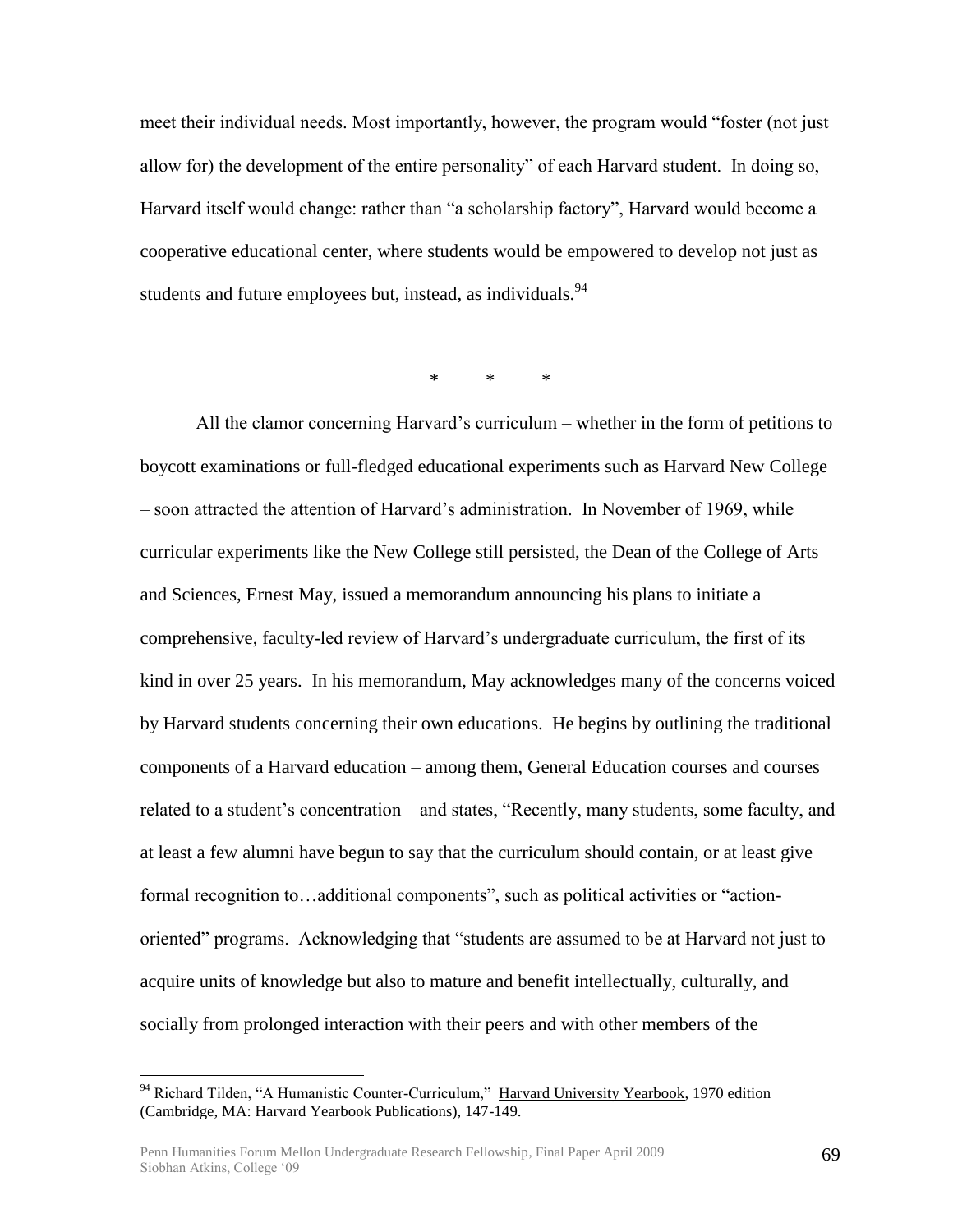University", Dean May urged faculty members to consider what role the arts, political activity, and other self-enriching activities traditionally not thought to be part of the curriculum could play in Harvard students" education. In response to student complaints about the arbitrary and oppressive nature of Harvard"s grading system, May also proposed that faculty members consider what alternate forms of evaluation professors could employ in their classrooms. In short, Dean May took a major step in acknowledging – and perhaps ultimately assuaging – student fears that their educations were overly sterile and competitive, promoting passive absorption rather than true personal development.<sup>95</sup>

Dean May"s memorandum, in some ways, succeeded at bringing about change in Harvard"s tradition-bound curriculum. The following spring, the College faculty passed legislation enabling faculty members to issue "alternative" forms of evaluation – other than final exams, long the standby for all Harvard courses – to students upon the completion of their spring course work.<sup>96</sup> Pass-fail grading and independent concentration options soon also came to exist at Harvard, becoming part of the College's curriculum in the fall of  $1970$ .<sup>97</sup>

Despite such changes, many students remained skeptical on the true causes and aims of Dean May"s interest in the curricular reform movement. Some saw the project as an attempt to divert attention from the virulent political issues still raging and Harvard -- and the larger themes at stake in the curricular reform debate. One student wrote into the *Crimson* in the spring of 1970, arguing, "If repression hasn"t stifled discontent, will caption do the job?

<sup>&</sup>lt;sup>95</sup> Record of the Deans of the College of Arts and Sciences, Memorandum from Dean of Harvard College Ernest May to Harvard and Radcliffe Masters, House Committee Chairmen, House Presidents, the Dean of Freshmen, and the President of the Freshman Council, subject: Reexamination of the Undergraduate Curriculum, 24 November 24 1969, HUC 8969.2, Box 875, Harvard University Archives.

<sup>&</sup>lt;sup>96</sup> Faculty of Arts and Sciences, Notice Regarding Completion of Spring Term 1970 Course Work. Harvard University Archives, HUC 8969.100.

 $97$  Keller, 325.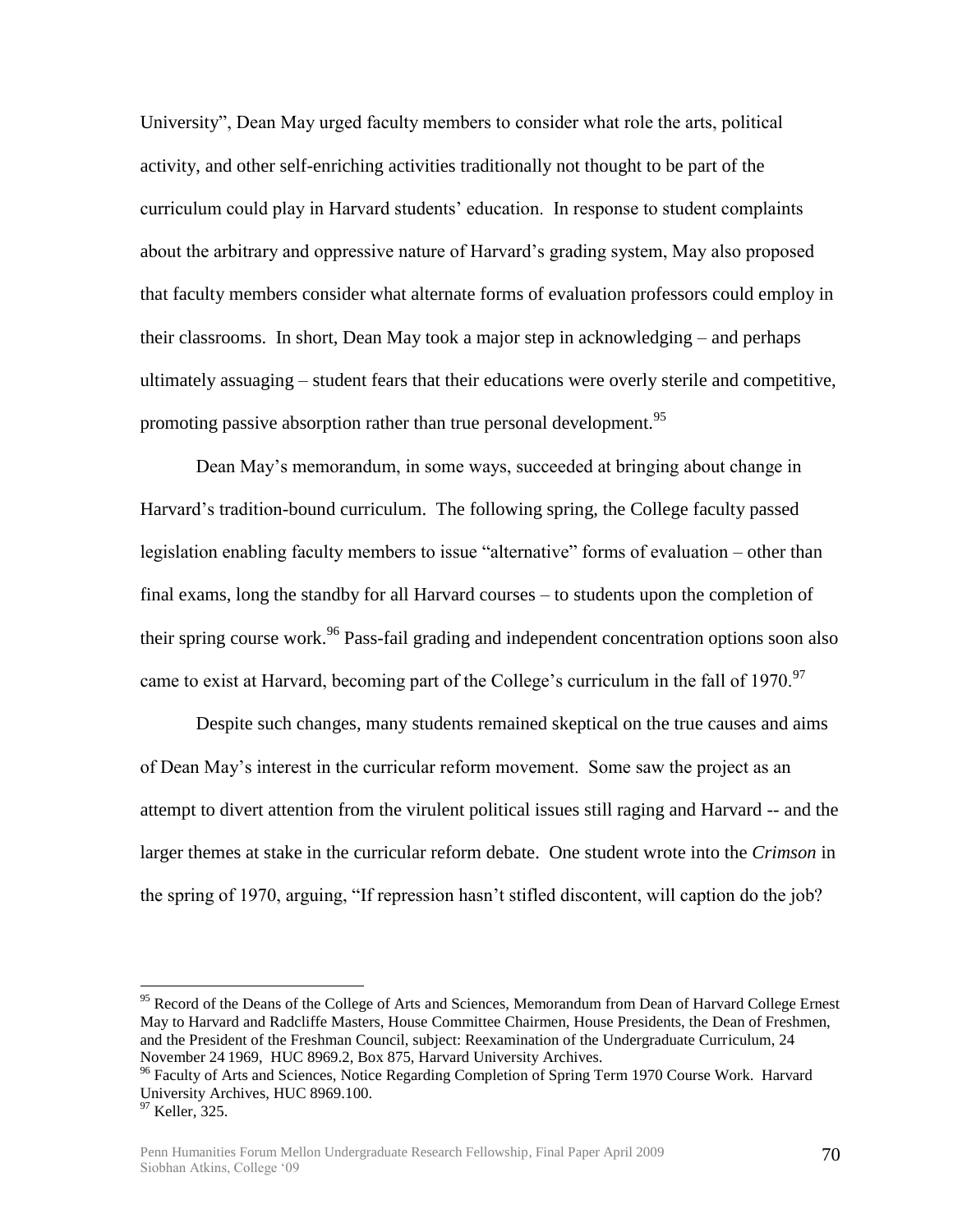Will the promise of a little more novelty and fun in the curriculum divert attention from substantive issues and suppress just demands for fundamental reform?"<sup>98</sup>

Whether or not Dean May sought to distract students from heavier political issues, however, his calls for curricular reform still represent an administrative attempt to understand and address concerns students had about their own education. Perhaps most importantly, his calls represent an acknowledgement – in one of America"s most elite colleges, no less – that students' college educations involved much more than exams taken during school or career paths followed afterwards. With the simple statement that "students [were] assumed to be at Harvard not just to acquire units of knowledge but also to mature and benefit intellectually, culturally, and socially," May began a process of reorientation within colleges across the country, in which administrators increasingly focused on students" personal as opposed to professional development. Certainly, the acknowledgement that students had lives outside their coursework was nothing new: glee clubs and spirit committees had flourished on college campuses for decades. What *was* radically different, however, were the methods by which administrators now sought to enable students to develop personally: through – at least partially – allowing students to take charge of their own educations.

Dean May"s efforts, however, may have been an incomplete answer to a more fundamental value shift within Harvard"s student population. Frank Eisenberg, a senior in the College, forecasted in Harvard"s 1970 yearbook that ""curriculum reform" as administered by Dean May – and by the President of the University – will cause more discontent than it answers." The reason? He argued that his generation of students at Harvard differed fundamentally from previous students in "style of thought". He then quoted Professor James Ackerman, who the previous summer wrote: "The intellectual achievement

<sup>&</sup>lt;sup>98</sup> "Vapid Curricular Reform," The Harvard Crimson, 23 March 1970.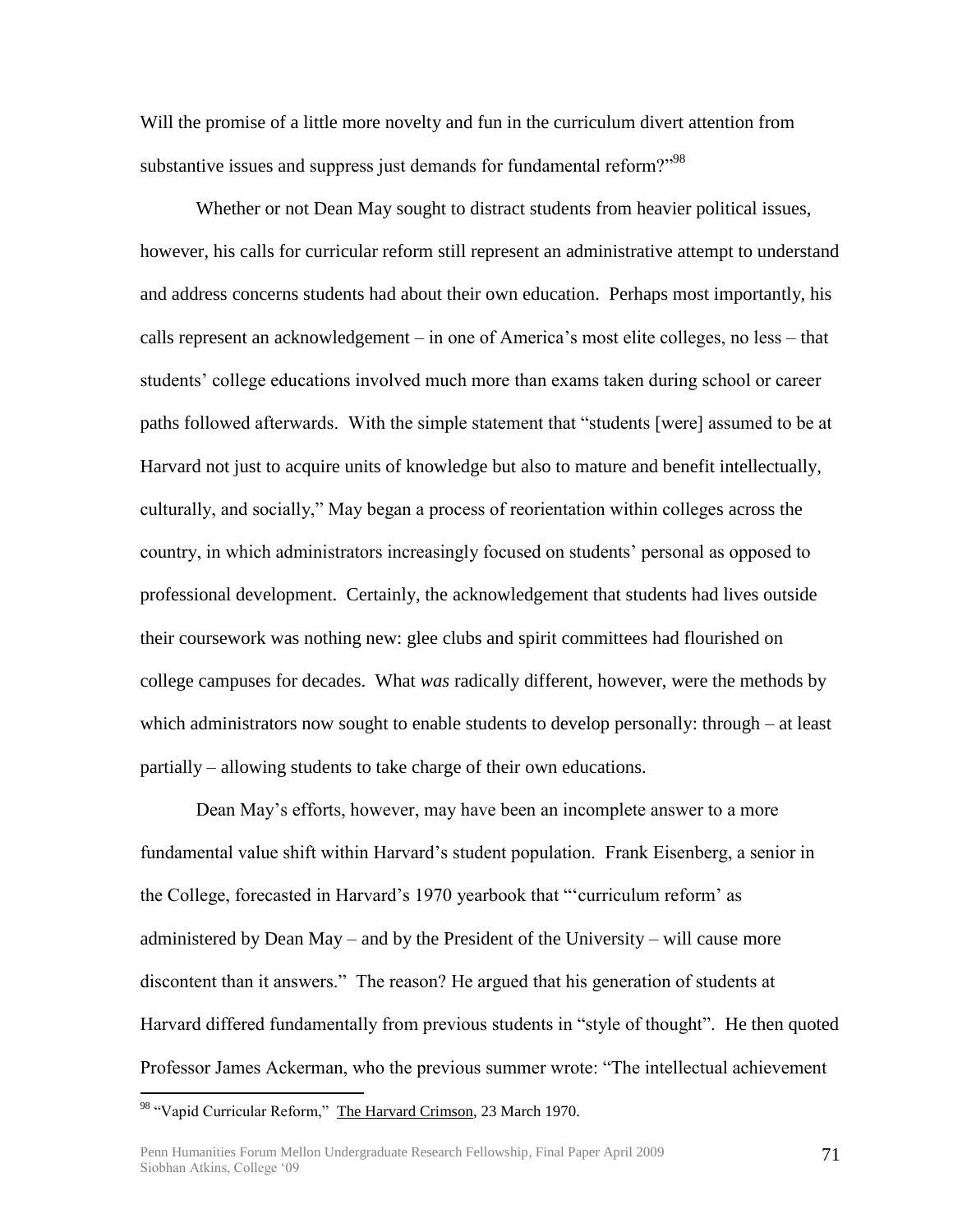and position of the first half of the  $20<sup>th</sup>$  century [is] a period that has been called the Age of Analysis. The upstart is the Engaged Style, the method through which young people are searching for new sensations and experiences, expressing their mistrust of authority and bearing witness to strongly held convictions."<sup>99</sup>

Were the Harvard students of the "60s of a new, "Engaged Style" of learning? Projects such as Harvard New College certainly point to such a change. Rather than tolerate large lecture classes and passive learning, seeing their education as merely a means to an end, many Harvard students of the "60s sought to inject – and further cultivate – their very senses of self in their classes. While pass-fail options certainly did much to loosen the academic rigidity of Harvard, perhaps nothing short of a full academic revolution would fully please this new generation of students.

<sup>&</sup>lt;sup>99</sup> Frank Eisenberg, "Administering Reform." Harvard University Yearbook, 1970 edition (Cambridge, MA: Harvard Yearbook Publications, 1970), 145.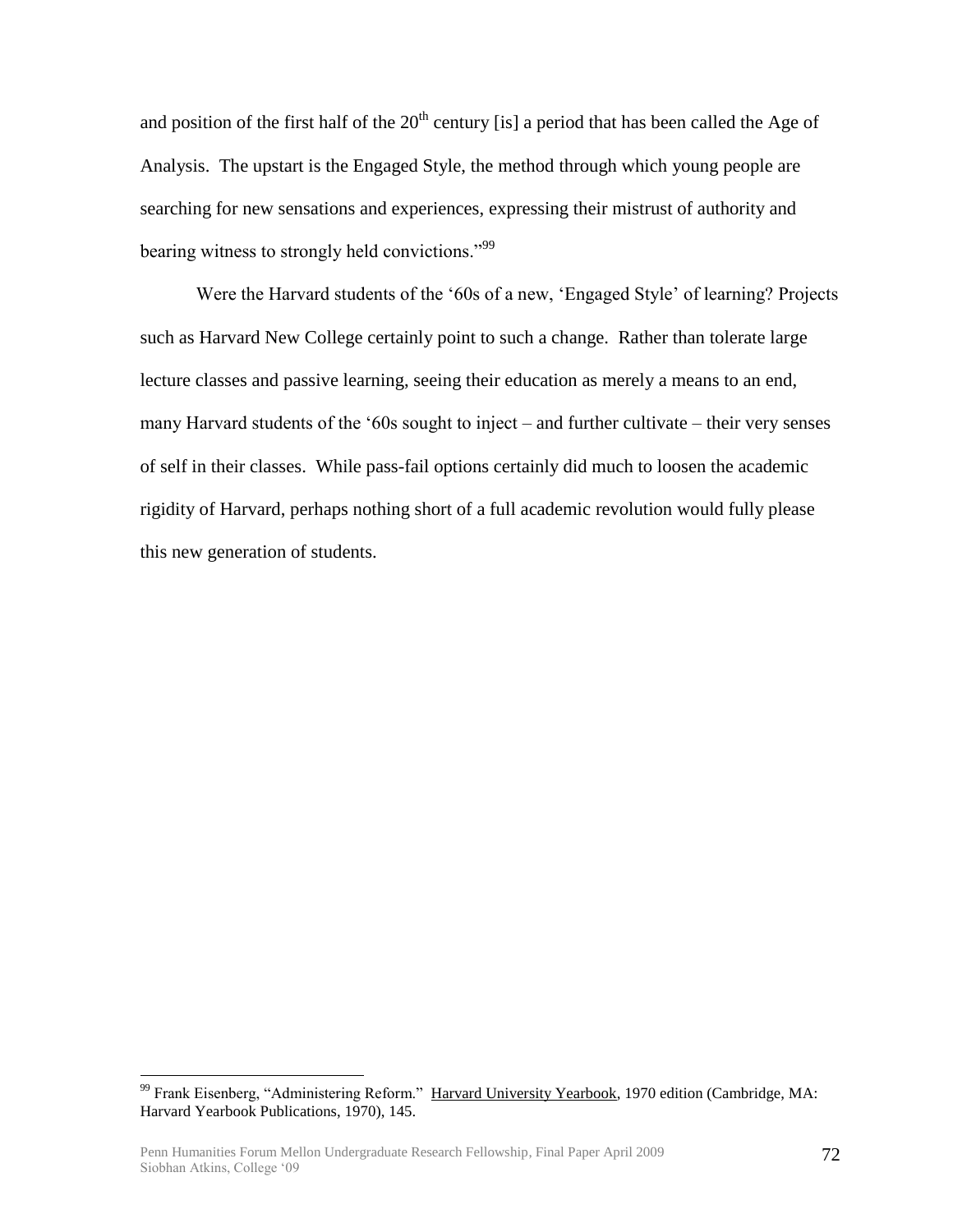## *Conclusion*

Since the 1960s, the higher-education scene in Massachusetts has changed quite a bit, continuing the trend of growth and expansion that marked higher education across the country in the time of "Free University City" and "Harvard New College". The number of colleges and universities within an hour"s drive of Boston has grown to 50, and Boston alone is now home to a whopping 100,000 students – making them one of the city"s largest demographic groups, at almost one of every five residents. This growth, part of which came from UMass, meant that the physical distance between Harvard and UMass has shrunk: under Lederle"s reign, the school opened a campus in Boston, right across the river from Harvard"s hallowed halls in Cambridge. But one thing has remained the same in Massachusetts higher education: UMass and Harvard are, to this day, dramatically different schools. While UMass-Amherst's out-of-state population has grown in recent years, it still caters to a largely regional population, many of whom rely on the school"s heavily subsidized tuition. Harvard, on the other hand, now casts an even wider net, with its prestige attracting students from across the globe. UMass" budget is constantly subject to cuts from Massachusetts' cash-strapped legislature; Harvard, while certainly not immune to the recent national financial crisis, still retains the largest endowment of any private university in the world.

Given the schools" continued contrasts, it may be surprising that they both experienced dramatically similar educational reform movements within a semester of each other in the "60s – similar, in fact, down to the very name each protest carried. With such seemingly divergent student bodies, not to mention school structure, what did these two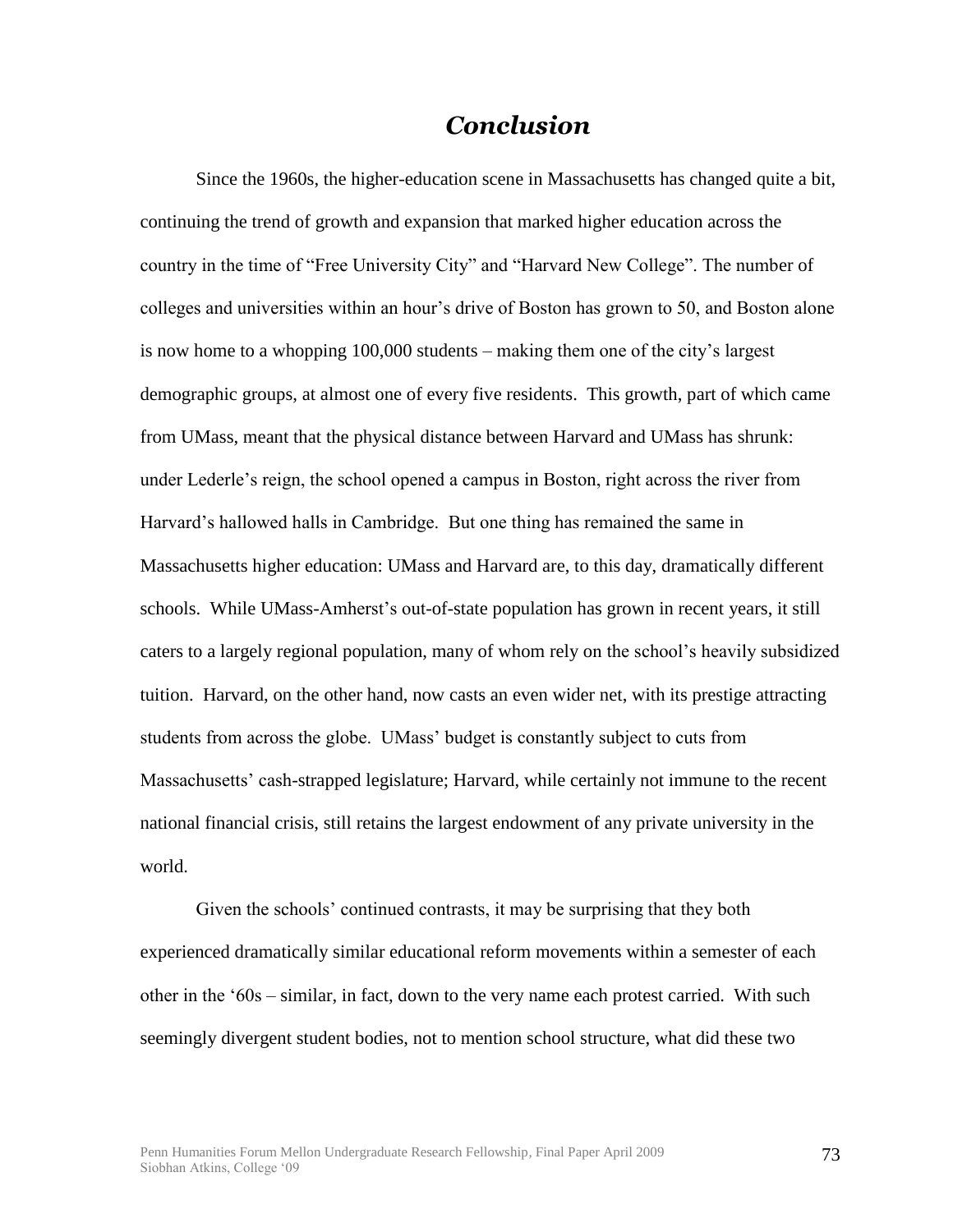schools share in the "60s that rendered them susceptible to student anger over their own education?

In some ways, the answer can be boiled down to one word: change. Both schools – and the presidents at the helm of each one – faced ideological as well as pragmatic incentives for transforming their institutions" priorities, and such shifts often came at the expense of undergraduates. On the pragmatic side, both schools faced the coming-of-age of one of the largest demographic booms the nation had seen – a change that demanded university expansion. As the schools and their leaders strained to keep up with rising enrollments, entering undergraduates in Amherst and, to a lesser extent, Cambridge encountered overflowing lecture classes, crowded on-campus housing, and endless construction of austere concrete structures to accommodate them in the future. The sheer inadequacy of the physical and educational environments students encountered amidst these changes lay at the heart of many of even their most profound complaints. A particularly inflammatory cartoon, drawn in the late "60s and referenced by President Lederle in his oral history, shows Lederle cramming cap-and-gown-clad students into a sardine can.<sup>100</sup>

Both Harvard and UMass, despite their radically different positions on the higher education spectrum, also faced similar internal, ideological pressures to change -- not just to expand, but also to transform their very educational priorities to meet the needs of a new society. President Lederle of UMass, for his part, foresaw an era in which UMass could compete with the nation"s top public research universities: the Berkeleys and the Ann Arbors (where, not-so-coincidentally, he had held a number of administrative posts before coming to UMass as president in 1960). Naturally, this shift required the expansion of higher-level

<sup>&</sup>lt;sup>100</sup> John Lederle, Interview by Robert McCartney, January/February 1975, University of Massachusetts Oral History Project, Special Collections and University Archives, W.E.B. DuBois Library, University of Massachusetts Amherst, Amherst, MA, 90.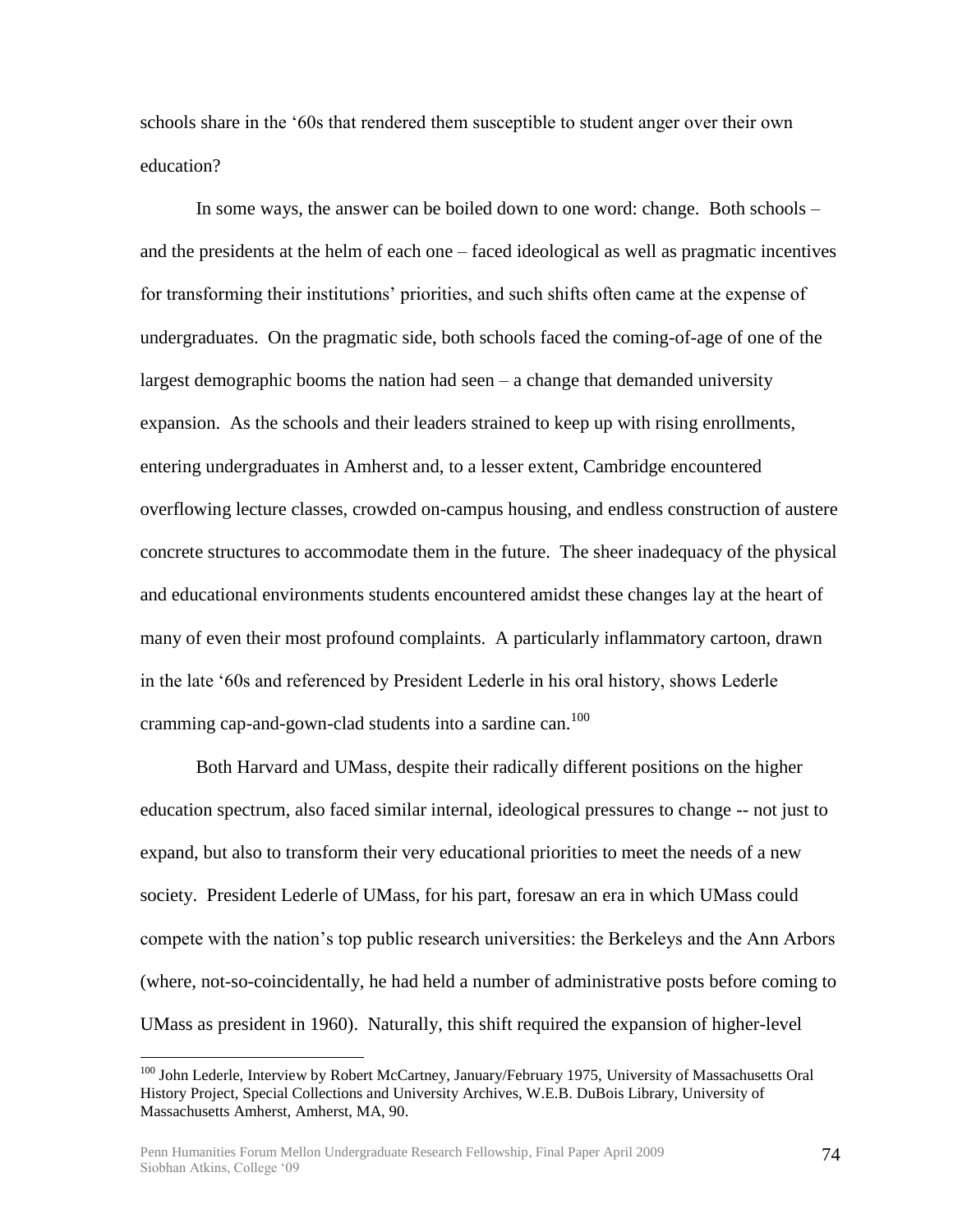educational opportunities and research centers, particularly in the sciences: as scholar Freeland wrote, "Lederle knew what was required to raise his institution's standing: a more cosmopolitan and academically well-prepared student body would need to be recruited and graduate programs expanded; faculty members with degrees from leading universities and highly scholarly potential would need to be hired; teaching loads would have to be reduced, and facilities for research enhanced."<sup>101</sup> This desire to change UMass didn't just come out of a grandiose need for higher ranking; in fact, Lederle often claimed he was simply meeting the needs of the new marketplace and of the students within it. B.A.s in liberal arts were no longer sufficient to gain employment in the new postindustrial economy: students needed advanced degrees and scientific training, and he felt that UMass, as a publicly-funded institution, was obligated to meet that need. As Lederle argued, "It"s little wonder that people wonder about the portion of taxes being paid to higher education, when we"ve got so many people with Bachelor's degrees who can't get jobs...The fellow coming off the line with a recent Ph.D. has an advantage."<sup>102</sup>

While Harvard was free of many of the obligations attached to public universities, it, too, felt the need to shift its educational focus at the dawn of the postindustrial era. While the school didn"t have a history as a subpar regional agricultural college from which to break free, as was the case with UMass, it *did* have a reputation among some as a staid, traditionbound school, resistant to innovation or modernization. And while the "Ivory Tower" standard for universities – as institutions imparting time-old knowledge and good citizenship, free of the influence of government or corporations -- may have once been the ideal, it no longer was. As Pusey wrote in his 1960-1961 Annual Report of the President, in discussing

<sup>&</sup>lt;sup>101</sup> Freeland, 322.

<sup>&</sup>lt;sup>102</sup> McCartney, 152.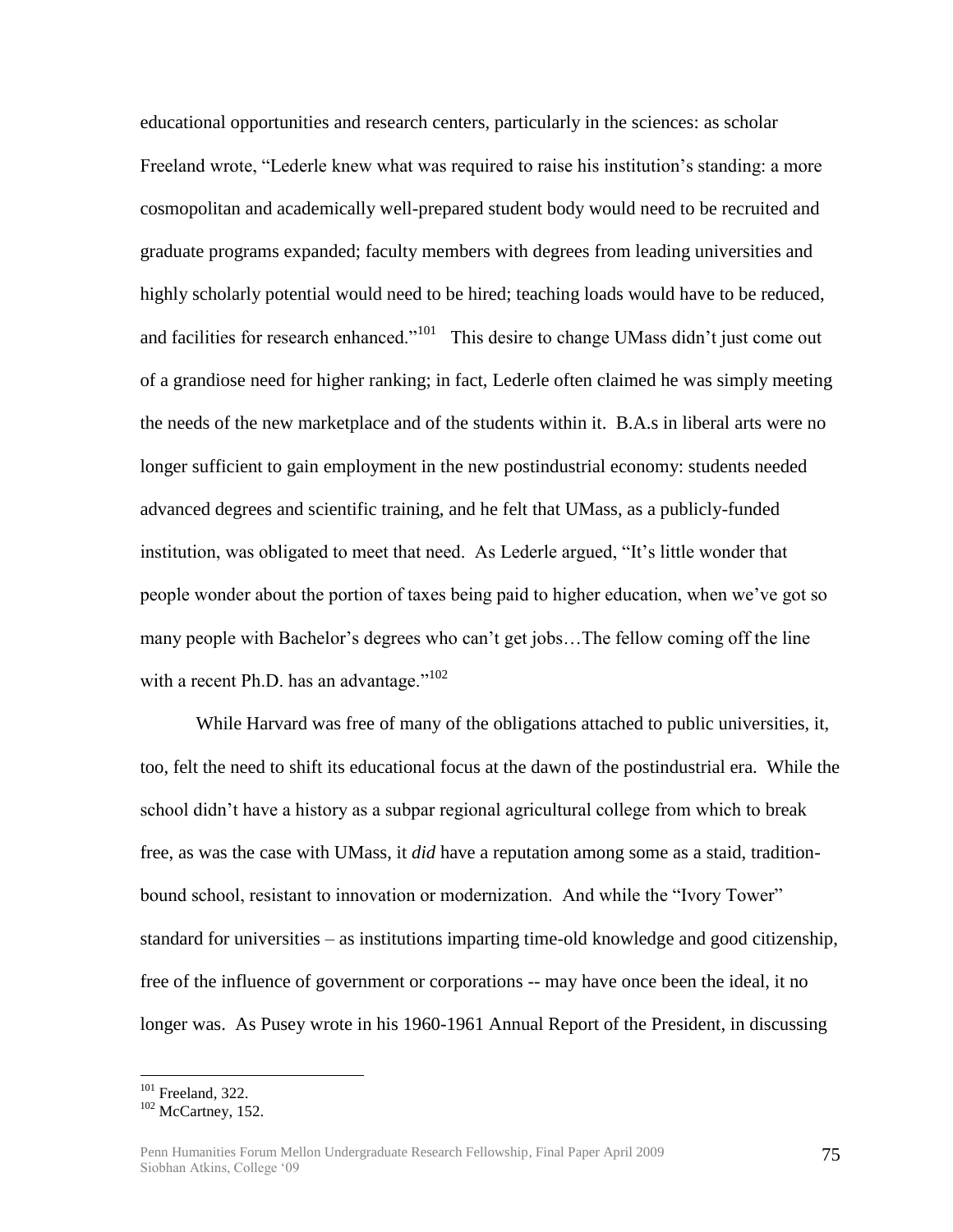new institutions and research programs dedicated to Eastern politics, "Surely both our country as well as other countries are well-served by the fact that American universities – and not least this University – in response to altered circumstances are now developing a conception of their task commensurate with national responsibilities which are now worldwide."<sup>103</sup> Furthermore, Harvard, in the eyes of President Pusey, not only could no longer remain free of the influence of society and its needs: it risked becoming irrelevant as an institution if it tried – particularly because of the increasing importance of federal funds to its operating budget. In 1960, as President Pusey reported, Harvard received more money from the government than from its own endowment. This fact not only risked undermining Harvard"s institutional independence, but also threatened to undercut undergraduate humanities programs, as most federal funding went to graduate science programs instead. President Pusey certainly recognized this danger, writing in the 1960 annual report: "Under present circumstances it promises to become increasingly difficult to find adequate private funds to maintain a rate of growth for the social sciences and the humanities comparable with that in prospect for the natural sciences. There is also anxiety lest these funds draw attention of the faculty away from teaching to research; and from undergraduate students, who perhaps most need their help, to graduate students and post-doctoral research fellows." Nonetheless, he concluded, "The relationship between Federal Government and the universities is here to stay." $104$ 

Harvard and UMass, by virtue of their vast differences in prestige and institutional strength, conceptualized their institutions" modernization over the course of the "60s in very different terms. UMass sought to finally enter the vanguard of public research universities

<sup>&</sup>lt;sup>103</sup> Nathan Pusey, Report of the President of Harvard College and Reports of Departments (Cambridge, MA: Harvard University Printing Office, 1961), 12. <sup>104</sup> Ibid, 24-25.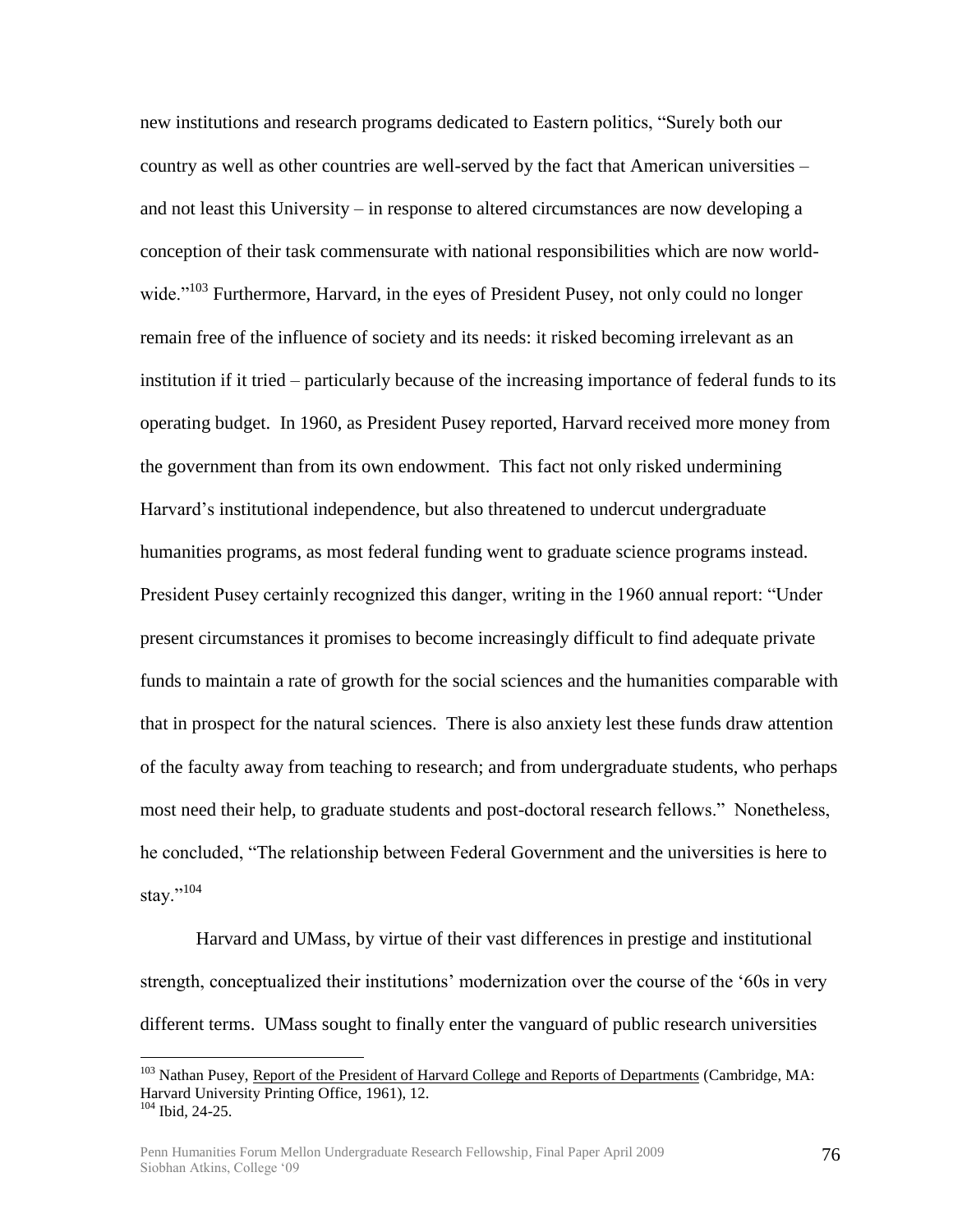by, in some ways, conforming to the "multiversity" ideal promoted by Clark Kerr: namely, by increasing research opportunities and improving graduate programs. Harvard's academic eminence, on the other hand, remained unquestioned – yet its faculty and administration felt immense financial pressure to descend from their "Ivory Tower" and embrace scientific and governmental resources opportunities. Thus, while the pressures to "get with the times" came from drastically different sources – and histories – the end result was, in many ways, the same: undergraduates, particularly those in the liberal arts, received less attention, less funding, less resources.

While many of these policies served to catalyze student discontent with their own schools, shifts in institutional focus weren"t the only changes afoot. In fact, what becomes clear at Harvard and UMass is that, over the course of the "60s, the students *themselves* were changing. By the end of the decade, UMass possessed a student body that was not only larger but also significantly higher achieving than in the early '60s. Perhaps at least partially as a product of their higher intellect, UMass students of the late "60s were also far more primed to analyze and criticize the nature of their own education – and, in turn, the institution responsible for it. Changes to university structure and priorities in and of themselves would not have been sufficient to cause protest at schools such as UMass: some students, too, had to be engaged enough to make themselves and others aware of such shifts.

One can see just how engaged many of the new generation of UMass students were in reading a document produced by the Academic Affairs Committee, a branch of UMass" Student Government Association, in 1969. The proposal, entitled "Education for Living: A Program for the '70s" and written entirely by the student representatives on the SGA's Academic Affairs, contains a number of substantive suggestions for reforming the College of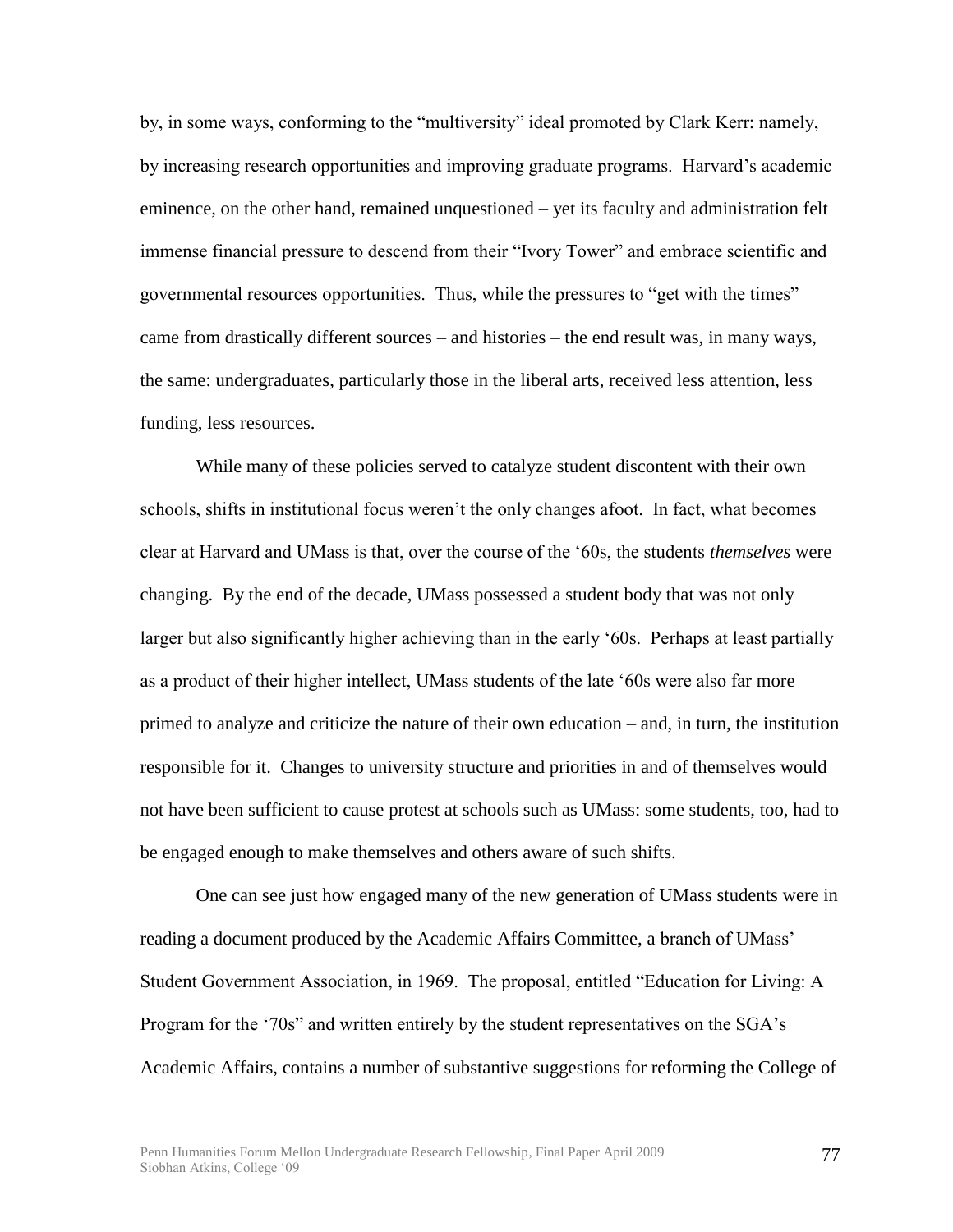Arts and Sciences curriculum and grading requirements – proposals that reflect their and other"s students views of their own educations as restrictive and overly competitive. Perhaps equally as significant as the proposals themselves, however, is the incisive way the document"s authors criticized the modern university and its perceived prostitution to government and corporate interests. Starting in the document"s preface, the Academic Affairs Committee chairman Richard Story eloquently yet devastatingly documents the ills committed by modern universities in general and UMass in particular. He declares, "The contemporary university – or at least those that are viewed as having 'made it' – now seems to be everyone"s servant and nobody"s master – master least of all of its own house. Kerr"s notion of isolated units tied together only by common plumbing was getting at something of this sort, it seems. By making itself – its faculty and facilities – available to nearly every bidder, public or private...the university has put itself into the glorified service station trade."

Far from turning the document into a tirade against University administrators and other representatives of "the Man", however, Story goes on to parlay his knowledge of the complexities inherent in the modern university to propose a mutually-beneficial program of change. Acknowledging that "the subservience to the external…is, by and large, what has made the modern university what it is today. These factors would not be well-served by a major turn-about in institutional philosophy", Story and his colleagues instead suggest curricular and institutional reforms that would ultimately grant more freedom to *both* the student interested in the most unstructured liberal arts education and that interested in using his/her education purely to further a career path. As Story writes, "To grant the freedom to one student to construct and pursue the most free-ranging interdisciplinary education imaginable requires granting the freedom to another student to construct a narrowly

78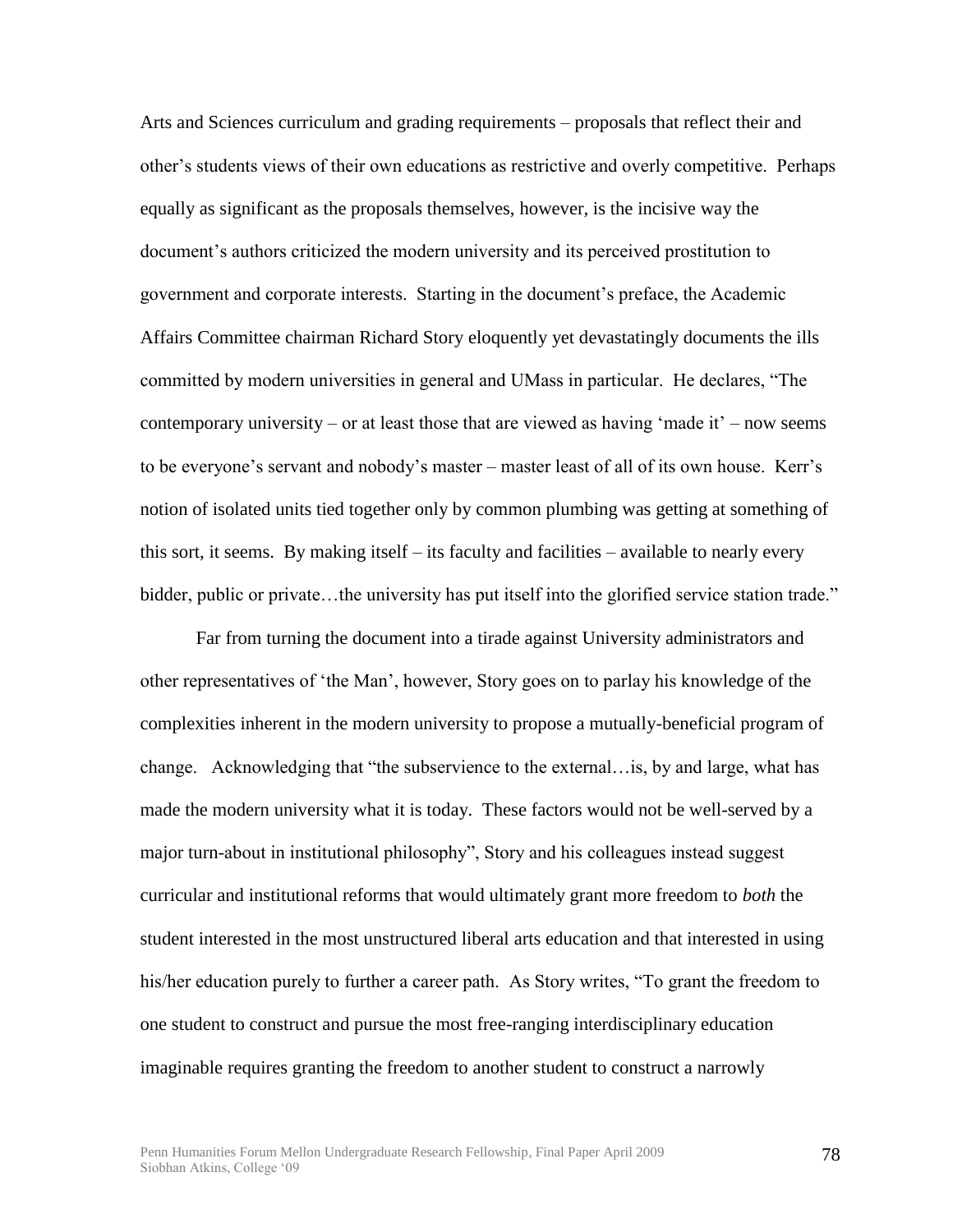vocational and specialized education…Thus the provisions in these suggested revisions which would, if exercised, develop more parochial departmental programs than at present. It is our firm conviction, however, that the bracing effects of the tonic we here propose will be strong enough as to color every academic endeavor with a new regard for the personality and sovereignty of the individual student." <sup>105</sup>

The academic achievement of Harvard"s student body certainly didn"t rise as much as UMass' over the course of the '50s and '60s – perhaps because, as a private institution, Harvard was still beholden to alumni and parent donations. What clearly did change dramatically during the era, however, were student values. Many students during the era, rather than merely accept the eventual social and financial advantages that a Harvard degree would bestow upon them, sought to engage with their educations on a level that far surpassed the rote memorization required of large lecture classes. Indeed, the "60s saw the rise of a new breed of students, one who increasingly rejected the "means-to-an-end" view of undergraduate education – even at the most prestigious university in the United States, where the "end" offered all the trappings of traditional success.

Certainly, there were some striking differences between the push for curricular reform at UMass and its counterpart at Harvard. Perhaps one of the greatest differences, furthermore, can be found not in those who led or supported the movements at each school but who didn"t. Those participating in the Free University City movement at UMass faced an obstacle that those at Harvard didn"t appear to: considerable backlash from alumni and local residents, an ire that manifested itself in bitter editorials in local newspapers and angry letters to President Lederle. The nature of their complaints exposes one of the primary differences –

<sup>&</sup>lt;sup>105</sup> Academic Affairs Committee, Student Government Association, "Education for Living: A Program for the "70s", Special Collections and University Archives, W.E.B. DuBois Library, University of Massachusetts Amherst, Amherst, MA, 1-6.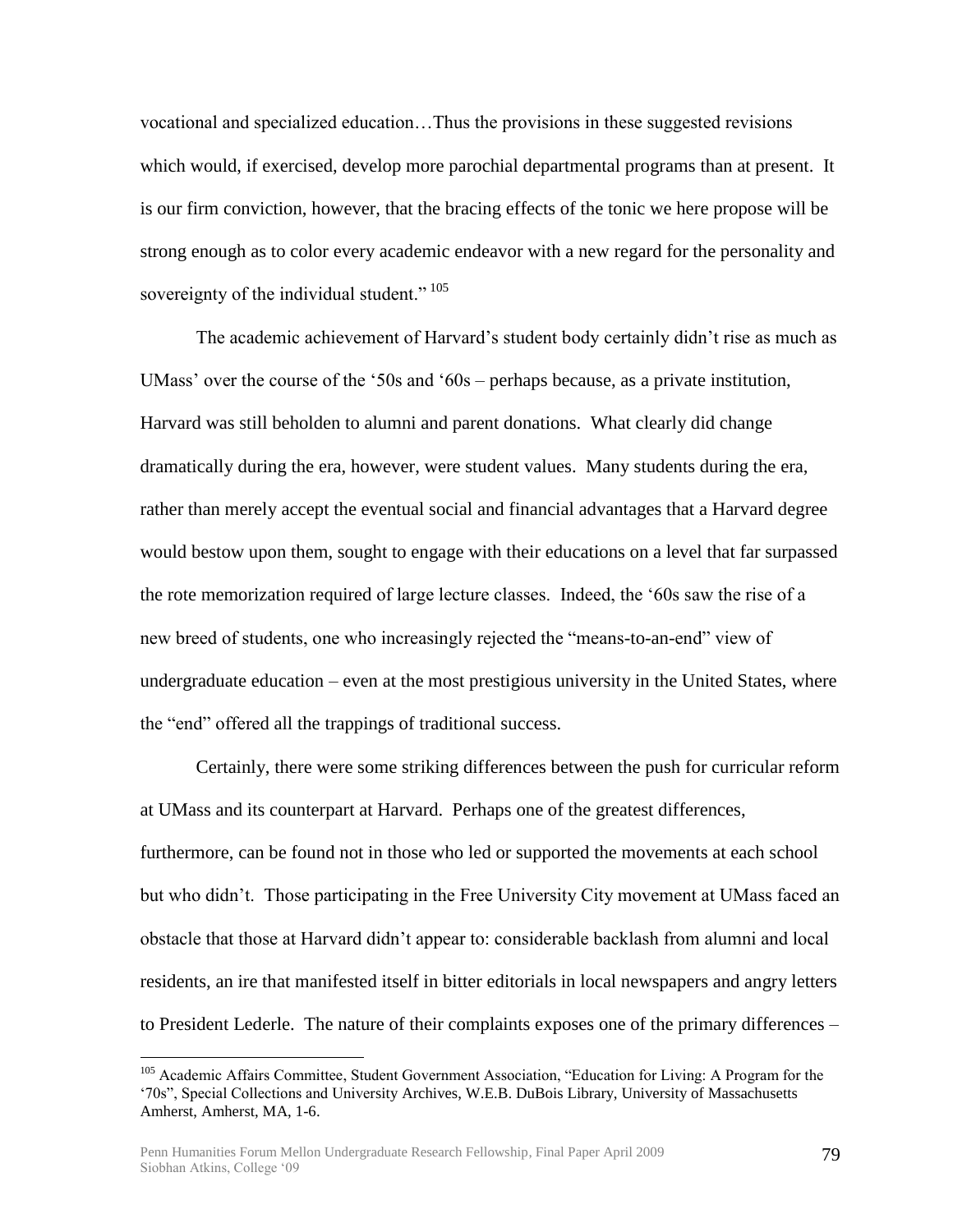and hindrances to change – at state institutions: operations were bankrolled not just by alumni donors or even governmental grants but also by every taxpayer in the state. Local newspapers rallied against the so-called "free" nature of Free University City, a complaint that underscored their belief that student protesters at UMass were frittering away a valuable state-subsidized education in organizing their own classes.

Still, the student-led pushes for curricular reform at UMass and Harvard, movements that manifested itself at other colleges across the nation, forever changed the academic climate at many American universities. As a direct result of "Free University City" and the student-initiated academic referendum, UMass instituted a "pass-fail" option for students – a change that, as the UMass *Index* pointed out, encouraged many students to take classes in subjects such as dance and art without fear of academic retribution. In a similar fashion, "Harvard New College" forced Dean May to acknowledge that students at Harvard deserved more than just "acquir[ing] units of knowledge" from their four undergraduate years, and prompted him to seek ways to incorporate nontraditional classes into the graduation requirement rubric. Today, students at Harvard can fulfill their General Education requirements, long seen to be the bastion of large lecture classes and passive memorization, with courses such as "Self, Freedom, and Existence" and "Soundscapes: Exploring Music in a Changing World."

The curricular reform movements of the late "60s marked the first time students at American universities reconsidered, on a large scale and in a highly visible fashion, the nature of their own higher education. Many American students in the modern era now take it for granted that they will acquire something deeper and more intangible from their college education than marketable skills or a job upon graduation, but students of the late "60s were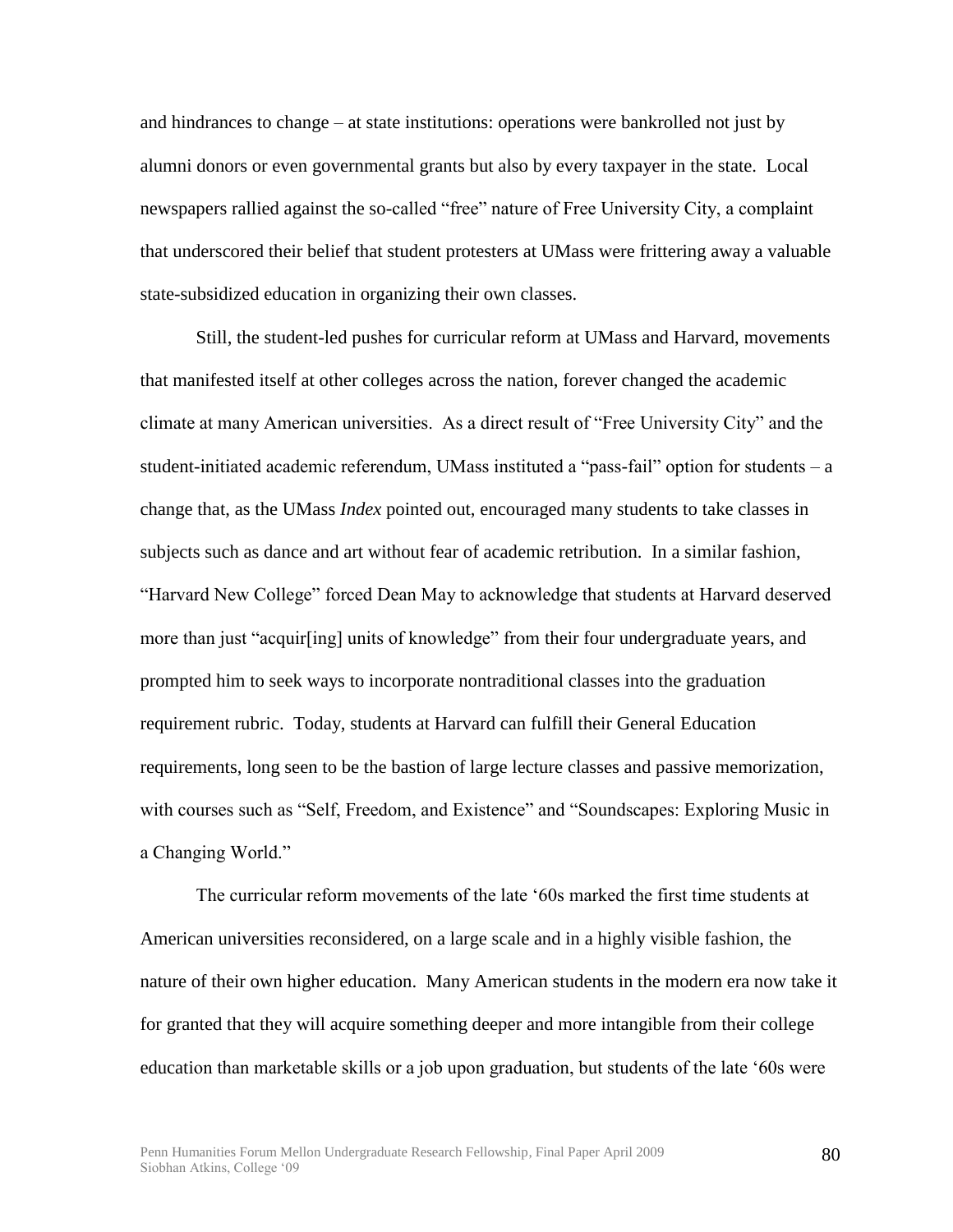the first who truly began to pursue classes and courses of study that, while not preparing them for the workforce, encouraged critical thinking and self-knowledge that would greater prepare them for citizenship and life. Equally as important, students at Harvard and UMass in the late "60s forever changed the role of students in academic decision-making. By demanding a say in changing grade requirements, curricular structures, and available classes, students ushered in a new era in academic administration, in which students at many universities play an active role not just in extracurricular organization but also in determining the very future of curricula. As evidence, one only needs to look at the most visible legacy of Penn"s own curricular reform movement of the "60s: the Student Committee on Undergraduate Education, or SCUE for short. SCUE has, over the course of its 30-year history, established student reviews for all Penn classes, initiated a Freshman Seminar program, and installed a Pass-Fail option for all classes – and has represented student interests on a countless number of academic steering committees. SCUE has forever changed Penn"s academic landscape – both in the representation it gives students in academic decision-making, and in the more engaged forms of learning it has promoted. For many students, it is difficult to imagine a Penn education without the landmark changes the organization has instituted.

\* \* \*

At the heart of the alternative visions of academia presented by "Free University City" and "Harvard New College", of course, lies one fundamental question: what is the purpose of an undergraduate education? Is it to provide students with technological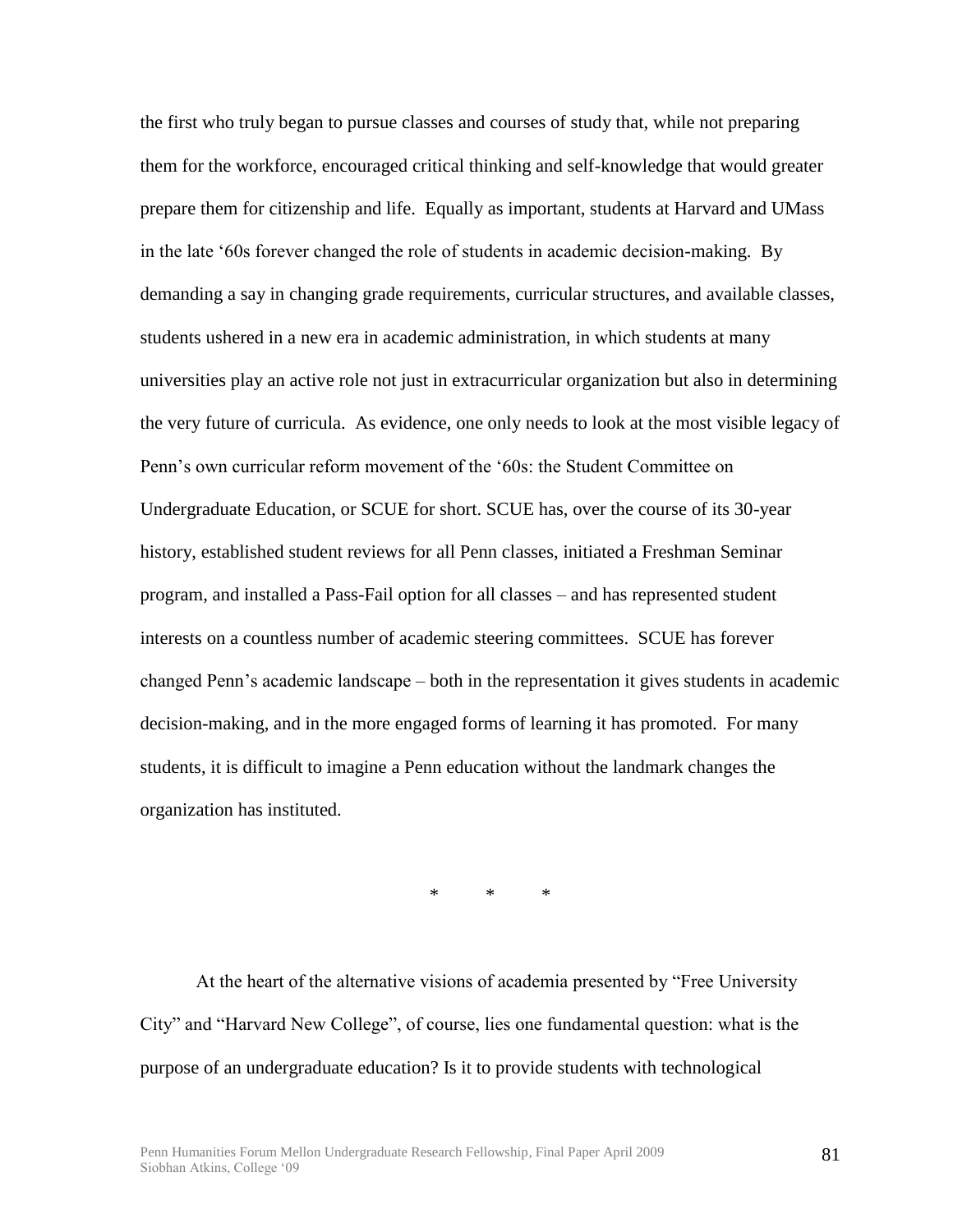knowledge and marketable skills to ease their entry into the workforce? Or is to imbue students with deeper -- but perhaps no less important – qualities: critical thinking skills, selfknowledge, and the ability to work cooperatively as well as independently? This question is no less important today – and has gained particular attention and consideration in the wake of the recent economic crisis. In the last few months, the "perfect storm" of plummeting university endowments, evaporating family savings, and bleaker-than-ever job prospects for college seniors upon graduation has created a demand for a new type of university education – one in which there is no place for seminars such as "The Art of the Self". The number of students pursuing bachelor"s degrees in the humanities is now less than half the number who received them during the late "60s, and this figure – along with many institutions" dedication to liberal arts programs – appears to be waning even further. From December 2008 to February 2009, the *New York Times* reported, at least 36 colleges had postponed or cancelled hiring campaigns for faculty in their religion and philosophy departments. In an unfriendly economic climate, it seems, many students and universities find it difficult to justify the luxury of classes with no clear marketplace benefit. As Andrew Delbanco, the director of American Studies at Columbia, maintained, "Although people in humanities have always lamented the state of the field, they have never felt quite as much of a panic that their field is becoming irrelevant."<sup>106</sup>

Despite the unfriendly climate, many academics and university administrators – not to mention students -- remain staunch advocates of the liberal arts. The *Times* article soon prompted a flurry of letters from current and former professors in liberal-arts departments, who insisted *more* – not less – teaching in the humanities was essential in an increasingly

<sup>&</sup>lt;sup>106</sup> Patricia Cohen, "In Tough Times, The Humanities Must Justify Their Worth," The New York Times, 24 February 2009.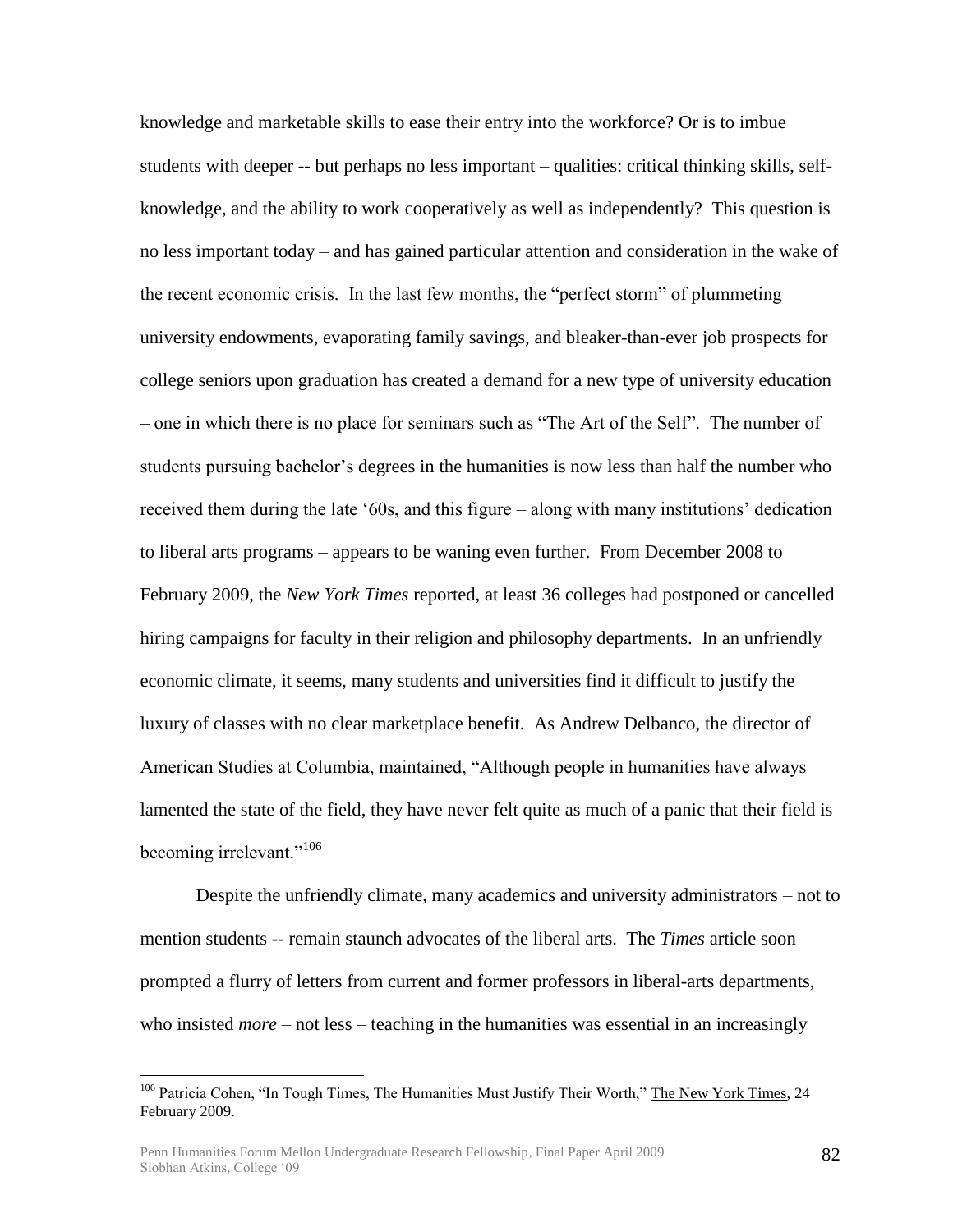complex world. As John Worsham, a retired psychology professor at Trinity, wrote, "It is shockingly inappropriate to reduce support for the humanities when most of the problems we are faced with in the nation and the world are the result of deficiencies in integrity and ethics, not deficiencies in vocational skill sets. The subtleties of civilized living require an understanding of human functioning through centuries of ethical dilemmas, missteps and their consequences…A significant number of excellent humanities courses should be required of all college graduates, no matter what their course of study happens to be."<sup>107</sup>

The debate over the best kind of undergraduate education is, clearly, one that rages on to this day. Particularly in changing economic times – as was the case in the "50s and "60s, with America's entry into the postindustrial world – administrators, students, and citizens are apt to reconsider what skills and services universities should provide to its members and to society at large. Such reassessments, furthermore, expose much more than the changing economy or politics of our world. They reveal our changing notions of what it means to be a good worker, intellectual, or citizen in increasingly complex times.

<sup>&</sup>lt;sup>107</sup> John W. Worsham, "Letters: Humanities and the Examined Life," The New York Times, 1 March 2009.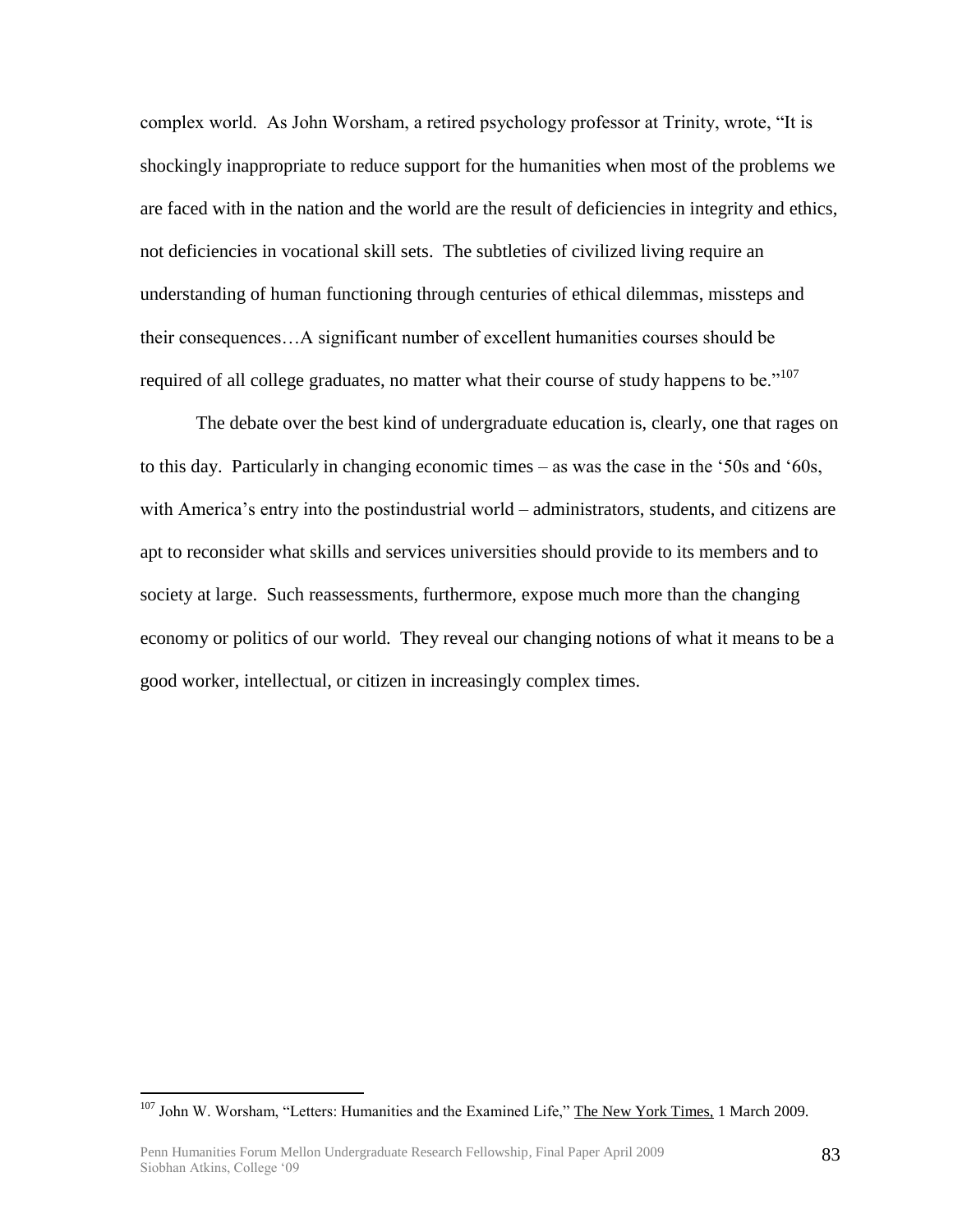# *Bibliography*

### **Primary Sources: Newspaper Articles and Archival Material**

Academic Affairs Committee, Student Government Association. "Education for Living: A Program for the "70s." Special Collections and University Archives, W.E.B. DuBois Library, University of Massachusetts Amherst, Amherst, MA,

"Ackerman Says Protest is Sign of Deeper Split." The Harvard Crimson, 11 June 1969.

- "April 10-11 Committee Plans For Shut-Down of University." University of Massachusetts Daily Collegian, 31 March 1970.
- Barnard, Ellsworth, Amherst, MA to Lederle, John Amherst, MA, 28 September 1969**.**  Special Collections and University Archives, W.E.B. DuBois Library, University of Massachusetts, Amherst MA.
- Bruck, David. "A Proposal Concerning Exams." The Harvard Crimson, 28 April 1969.
- Cohen, Patricia. "In Tough Times, The Humanities Must Justify Their Worth." The New York Times, 24 February 2009.
- "Conspiracy Tells Students to Find Joy of Learning." The Harvard Crimson*,* 25 March 1969.
- Cox, Alison. "Factbook", March 1977. Special Collections and University Archives, W.E.B. DuBois Library, University of Massachusetts Amherst, Amherst MA.
- D"India, Diana. "Recorder Photos". University of Massachusetts Daily Collegian, 17 September 1969.
- Firekirsh, Sidney. "Degrading Education". Carbunkle Review, 27 March-10 April 1969.
- " "Freedom" on Campus". The Springfield Union*,* 24 September 1969.
- Giroux, Neil. "Lederle Admits Student Takeover Successful". Daily Hampshire Gazette, 17 April 1969.
- Glassman, James. "A Report on the Future of the University." The Harvard Crimson*,* 7 May 1969.
- Hair, Nelson, Agawam, MA, to Lederle, John, Amherst, MA, 24 September 1969. Special Collections and University Archives, W.E.B. DuBois Library, University of Massachusetts Amherst, Amherst MA.

"Harvard Conspiracy Seeks New Education." The Harvard Crimson, 20 March 1969.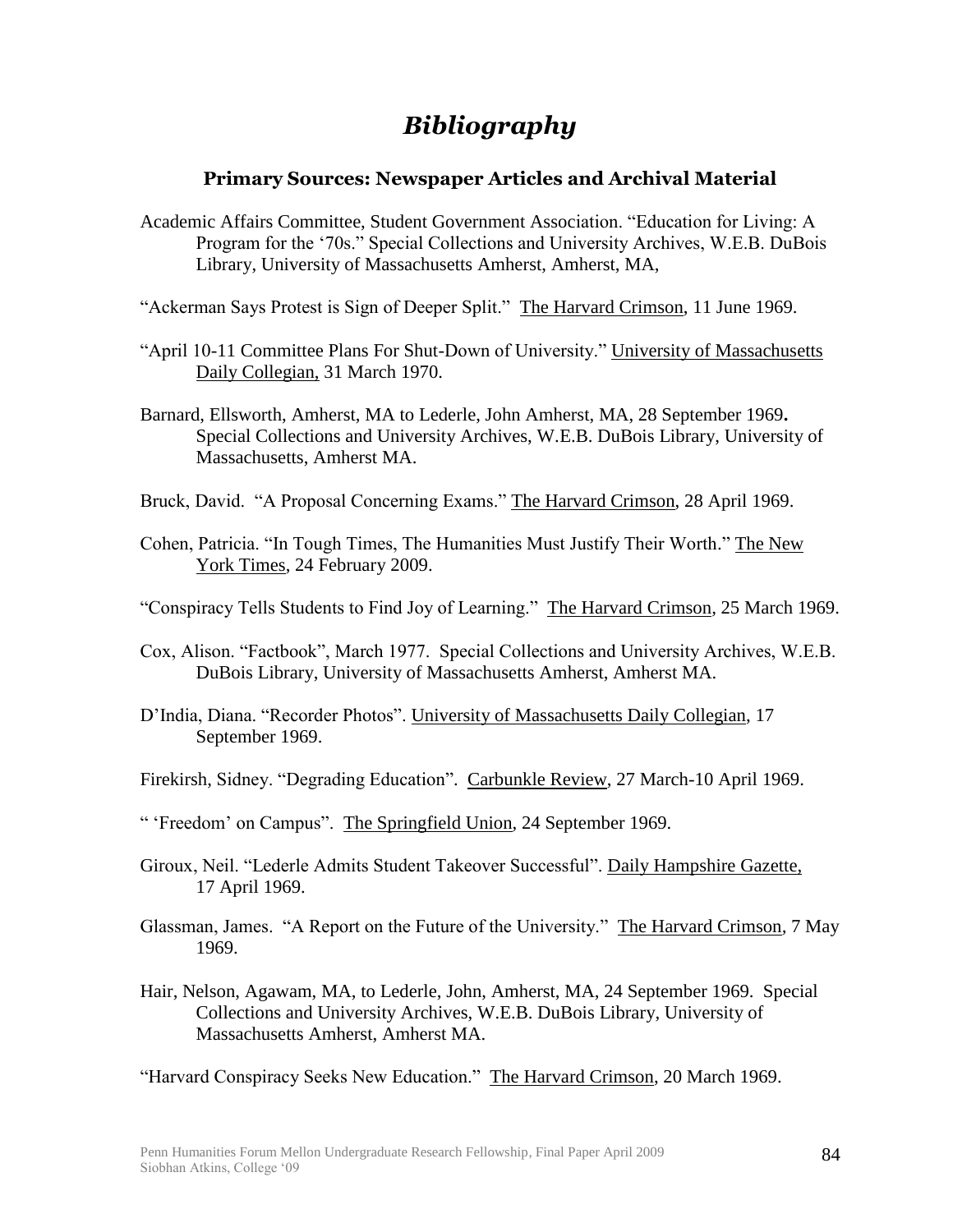"Harvard New College: The Pursuit of Ecstasy." The Harvard Crimson*,* 17 April 1969.

- Harvard University Yearbook, 1970 edition. Cambridge, MA: Harvard Yearbook Publications, 1970.
- Hurt, Harry, ed. The Confidential Guide to Harvard, 1972 edition. HUK 305.14, Box 1, Harvard University Archives.
- "It"s Great to be "Free"". Northampton Gazette*,* 23 September 1969.
- Lardner, James, ed. The Confidential Guide to Harvard*,* 1969 edition. HUK 305.14, Box 1, Harvard University Archives.
- Lederle, John, Amherst, MA, to Barnard, Ellsworth, Amherst, MA, 30 September 1969. Special Collections and University Archives, W.E.B. DuBois Library, University of Massachusetts Amherst, Amherst MA.
- Lederle, John, Amherst, MA, to Hair, Mr. and Mrs. Nelson E., Agawam, MA, 26 September 1969. Special Collections and University Archives, W.E.B. DuBois Library, University of Massachusetts Amherst, Amherst MA.
- Lederle, John, Amherst, MA, to Trueswell, Richard, Amherst, MA, 28 April 1969. Special Collections and University Archives, W.E.B. DuBois Library, University of Massachusetts Amherst, Amherst MA.
- Lederle, John. 1975. Interview by Robert McCartney, January/February. University of Massachusetts Oral History Project. Special Collections and University Archives, W.E.B. DuBois Library, University of Massachusetts Amherst, Amherst, MA, 90.
- List of Student Strikes. Special Collections and University Archives, W.E.B. DuBois Library, University of Massachusetts Amherst, Amherst, MA.
- New College Course Catalog, Spring 1970. HUK 601, Harvard University Archives.
- Nyhan, David. "UMass Dean Calls Student Unrest Reflection of Broader Social Ills". Daily Hampshire Gazette, 23 December 1966.
- "Pusey"s Annual Report Heralds \$35 Million Drive for Science." The Harvard Crimson, 21 January 1966.
- Pusey, Nathan. Report of the President of Harvard College and Reports of Departments. Cambridge, MA: Harvard University Printing Office, 1958.
- Pusey, Nathan. Report of the President of Harvard College and Reports of Departments. Cambridge, MA: Harvard University Printing Office, 1960.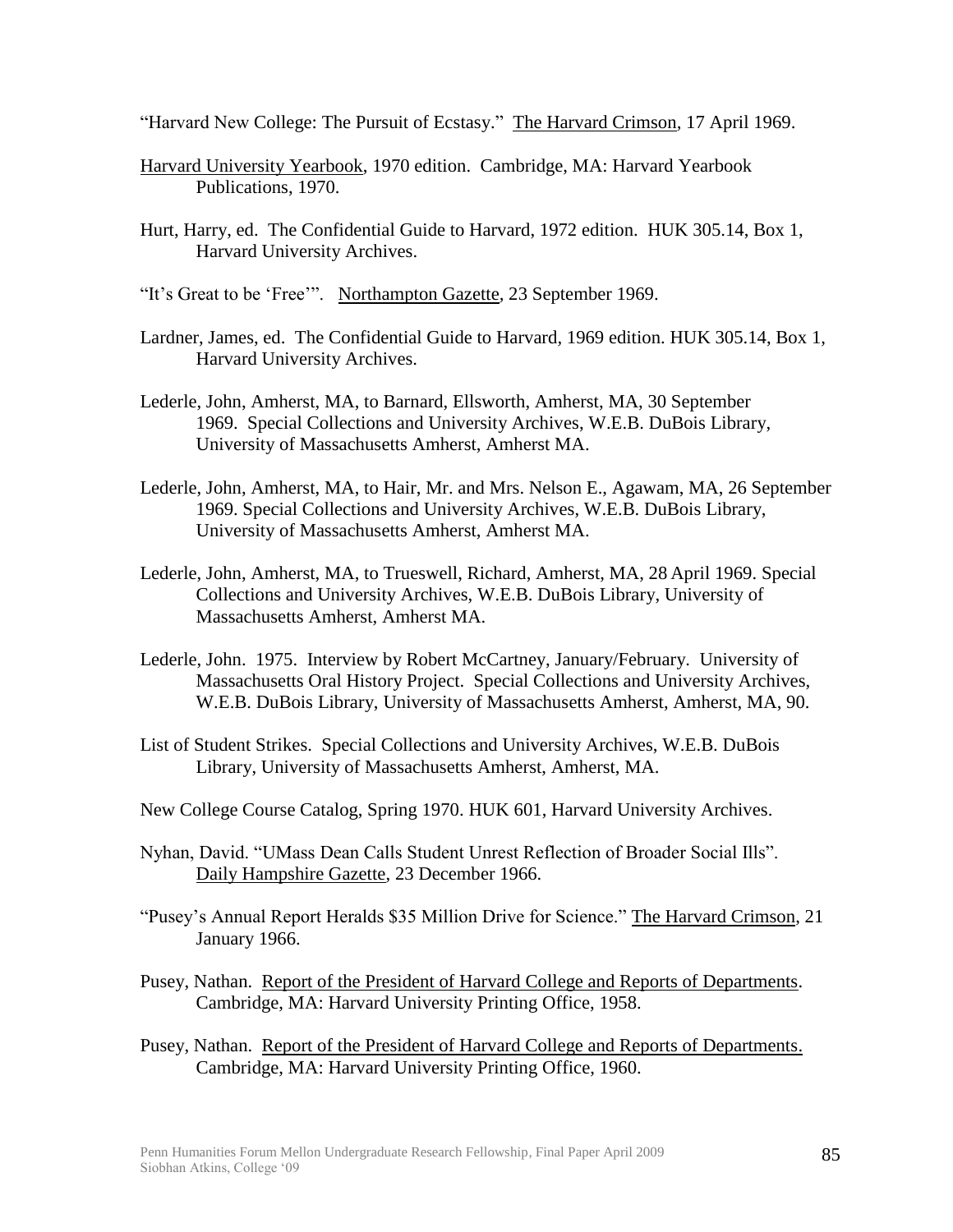- Pusey, Nathan. Report of the President of Harvard College and Reports of Departments. Cambridge, MA: Harvard University Printing Office, 1961.
- "Rationale on Free University." University of Massachusetts Daily Collegian, 17 September 1969.
- Records of the Deans of the College of Arts and Sciences. Memorandum from Dean of Harvard College Ernest May to Harvard and Radcliffe Masters, House Committee Chairmen, House Presidents, the Dean of Freshmen, and the President of the Freshman Council, subject: Reexamination of the Undergraduate Curriculum, 24 November 1969. HUC 8969.2, Box 875, Harvard University Archives.
- Records of the Faculty of the Arts and Sciences. Notice Regarding Completion of Spring Term 1970 Course Work. HUC 8969.100, Harvard University Archives.
- "Referendum Plans Announced." University of Massachusetts Daily Collegian, 21 April 1970.
- "Report to The New England Association of Colleges and Secondary Schools on the University of Massachusetts." 8 September 1967. Special Collections and University Archives, W.E.B. DuBois Library, University of Massachusetts Amherst, Amherst MA.
- Resolution issued to President Clark by the class of 1871. Special Collections and University Archives, W.E.B. DuBois Library, University of Massachusetts Amherst, Amherst MA.
- Shapiro, Seymour, Amherst, MA, to College of Arts and Sciences Faculty, Amherst, MA, 27 May 1969. Special Collections and University Archives, W.E.B. DuBois Library, University of Massachusetts Amherst, Amherst MA.
- Shapiro, Seymour, Amherst MA, to College of Arts and Sciences Students and Faculty, Amherst, MA, 24 November 1969. Special Collections and University Archives, W.E.B. DuBois Library, University of Massachusetts Amherst, Amherst MA.
- Short, John G. "Columbia Film, Rudd Get Mixed Reception," *The Harvard Crimson*, 28 September 1968.
- Silverman, Mark. "Free University Grows and Develops." University of Massachusetts Daily Collegian, 22 September 1969.
- "Smaller Dorm Groupings Suggested." University of Massachusetts Daily Collegian, 11 April 1970.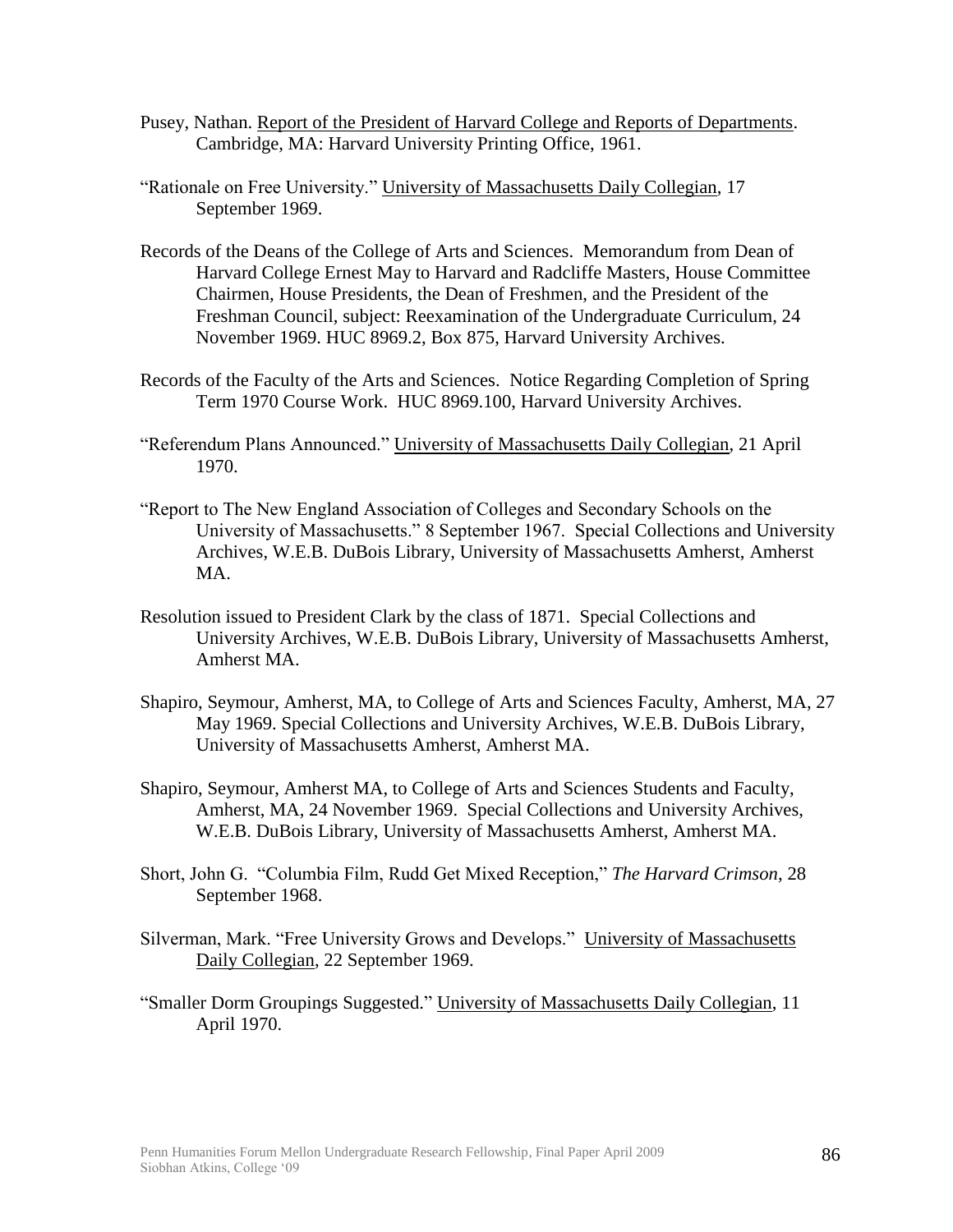- Trueswell, Richard, Amherst, MA, to Lederle, John, Amherst, MA, 25 March 1969. Special Collections and University Archives, W.E.B. DuBois Library, University of Massachusetts Amherst, Amherst MA.
- "UMass Problems Distill to Interaction." The Massachusetts Gazette, 11 April 1970.
- University of Massachusetts 1969 Index. Special Collections and University Archives, W.E.B. DuBois Library, University of Massachusetts Amherst, Amherst MA, 71.
- University of Massachusetts 1971 Index. Special Collections and University Archives, W.E.B. DuBois Library, University of Massachusetts Amherst, Amherst MA.
- "Vapid Curricular Reform." The Harvard Crimson, 23 March 1970.
- Worsham, John W. "Letters: Humanities and the Examined Life." The New York Times, 1 March 2009.

#### **Primary Sources: Scholarly Articles/Works**

- Apthekar, Bettina. The University as an Instrument of Social Control. Secaucus, N.J.: Citadel Press, 1972.
- Fenton, John and Gail Gleason, ed., Student Power at the University of Massachusetts: A Case Study. Amherst, MA: Bureau of Government Research, 1969.
- Freedman, Mervin. "Roots of Student Discontent". Nation 200, 14 June 1965.
- Hechinger, Fred. "Reforming College Education: Student Targets: Professors Next". Current 107**,** May 1969.
- Heath, G. Louis. The Hot Campus: The Politics that Impede Change in the Technoversity. Metuchen, N.J.: The Scarecrow Press, 1973.
- Horowitz, Irving Louis & William H. Friedland. The Knowledge Factory, Student Power, and Academic Politics in America. Chicago: Aldine Publishing Co., 1970.
- Kerr, Clark. Uses of the University. Cambridge: Harvard University Press, 1963.
- Kecskemeti, Paul, ed. Essays on the Sociology of Knowledge. London: Routledge and Kegan Paul, 1952.
- Wallerstein, Immanuel and Paul Starr, ed., The University Crisis Reader, Volume One: The Liberal University Under Attack*.* New York: Random House, 1971.

Wilson, Bryan. The Youth Culture and the Universities. London: Faber and Faber, 1970.